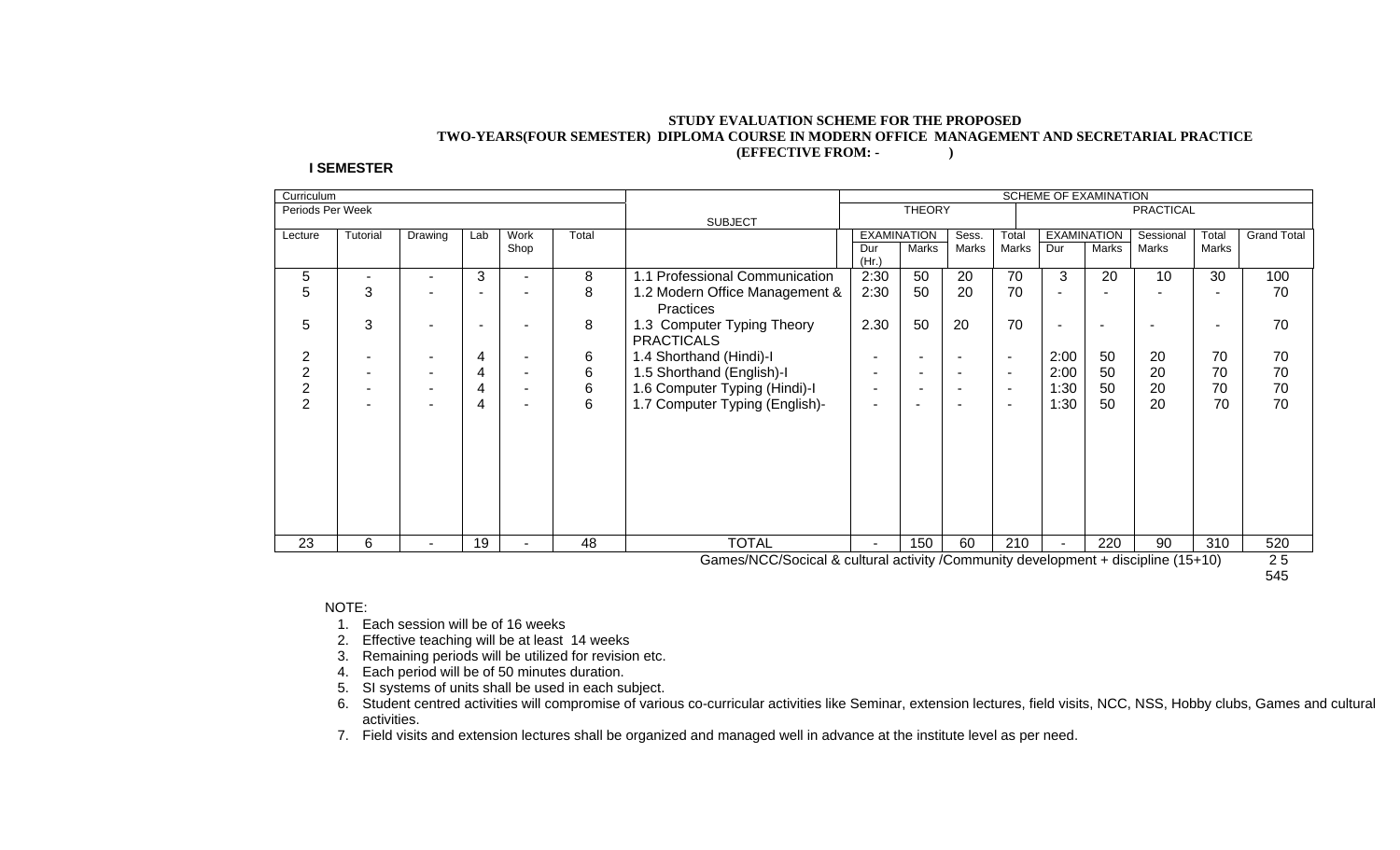#### **STUDY EVALUATION SCHEME FOR THE PROPOSED TWO-YEARS(FOUR SEMESTER) DIPLOMA COURSE IN MODERN OFFICE MANAGEMENT AND SECRETARIAL PRACTICE (EFFECTIVE FROM: - )**

#### **II SEMESTER**

| Curriculum       |          |         |                |      |       |                                                                                   | <b>SCHEME OF EXAMINATION</b> |                          |                          |       |                |                    |                  |       |                    |
|------------------|----------|---------|----------------|------|-------|-----------------------------------------------------------------------------------|------------------------------|--------------------------|--------------------------|-------|----------------|--------------------|------------------|-------|--------------------|
| Periods Per Week |          |         |                |      |       |                                                                                   |                              | <b>THEORY</b>            |                          |       |                |                    | <b>PRACTICAL</b> |       |                    |
|                  |          |         |                |      |       | <b>SUBJECT</b>                                                                    |                              |                          |                          |       |                |                    |                  |       |                    |
| Lecture          | Tutorial | Drawing | Lab            | Work | Total |                                                                                   |                              | <b>EXAMINATION</b>       | Sess.                    | Total |                | <b>EXAMINATION</b> | Sessional        | Total | <b>Grand Total</b> |
|                  |          |         |                | Shop |       |                                                                                   | Dur                          | Marks                    | Marks                    | Marks | Dur            | Marks              | Marks            | Marks |                    |
|                  |          |         |                |      |       |                                                                                   | (Hr)                         |                          |                          |       |                |                    |                  |       |                    |
| 4                | 2        |         | $\blacksquare$ |      | 6     | 2.1 Elementary Book-Keeping &                                                     | 2:30                         | 50                       | 20                       | 70    | $\blacksquare$ |                    |                  |       | 70                 |
|                  |          |         |                |      |       | Accountancy                                                                       |                              |                          |                          |       |                |                    |                  |       |                    |
| 4                | 2        |         |                |      | 6     | 2.2 Shorthand Hindi Theory                                                        | 2:30                         | 50                       | 20                       | 70    | ٠              |                    |                  |       | 70                 |
| 4                | 2        |         | -              |      | 6     | 2.3 Shorthand English Theory                                                      | 2:30                         | 50                       | 20                       | 70    |                |                    |                  |       | 70                 |
|                  |          |         |                |      |       |                                                                                   |                              |                          |                          |       |                |                    |                  |       |                    |
|                  |          |         |                |      |       | <b>PRACTICALS</b>                                                                 |                              |                          |                          |       |                |                    |                  |       |                    |
| 2                |          |         | 4              |      | 6     | 2.4 Shorthand (Hindi)-II                                                          |                              | $\overline{\phantom{a}}$ |                          | ٠     | 2.00           | 50                 | 20               | 70    | 70                 |
| 2                |          |         | 4              | -    | 6     | 2.5 Shorthand (English)-II                                                        |                              | $\overline{\phantom{a}}$ | $\overline{\phantom{0}}$ | ٠     | 2.00           | 50                 | 20               | 70    | 70                 |
|                  |          |         | 4              |      | 6     | 2.6 Computer Typing (Hindi)-II                                                    |                              | $\overline{\phantom{a}}$ |                          | ٠     | 1.30           | 50                 | 20               | 70    | 70                 |
| 2                |          | ٠       | 4              | ۰    | 6     | 2.7 Computer Typing (English)-II                                                  | ٠                            | $\overline{\phantom{a}}$ | ٠                        | ٠     | 1.30           | 50                 | 20               | 70    | 70                 |
| $\overline{2}$   |          |         | 4              | -    | 6     | 2.8 Computer Communication                                                        |                              | -                        |                          |       | 2.00           | 50                 | 20               | 70    | 70                 |
|                  |          |         |                |      |       |                                                                                   |                              |                          |                          |       |                |                    |                  |       |                    |
|                  |          |         |                |      |       | Concept                                                                           |                              |                          |                          |       |                |                    |                  |       |                    |
|                  |          |         |                |      |       |                                                                                   |                              |                          |                          |       |                |                    |                  |       |                    |
|                  |          |         |                |      |       |                                                                                   |                              |                          |                          |       |                |                    |                  |       |                    |
|                  |          |         |                |      |       |                                                                                   |                              |                          |                          |       |                |                    |                  |       |                    |
|                  |          |         |                |      |       |                                                                                   |                              |                          |                          |       |                |                    |                  |       |                    |
| 22               | 6        |         | 20             |      | 48    | <b>TOTAL</b>                                                                      |                              | 150                      | 60                       | 210   |                | 250                | 100              | 350   | 560                |
|                  |          |         |                |      |       | Games/NCC/Socical & cultural activity /Community development + discipline (15+10) |                              |                          |                          |       |                |                    |                  |       | 25                 |

Games/NCC/Socical & cultural activity /Community development + discipline (15+10) 25 585

#### NOTE:

- 1. Each session will be of 16 weeks
- 2. Effective teaching will be at least 14 weeks
- 3. Remaining periods will be utilized for revision etc.
- 4. Each period will be of 50 minutes duration.
- 5. Student centred activities will compromise of various co-curricular activities like Seminar, extension lectures, field visits, NCC, NSS, Hobby clubs, Games and cultural activities.
- 8. 4 weeks structured & supervised, branch specific, task oriented industrial/field exposure to be organised during summer vacation.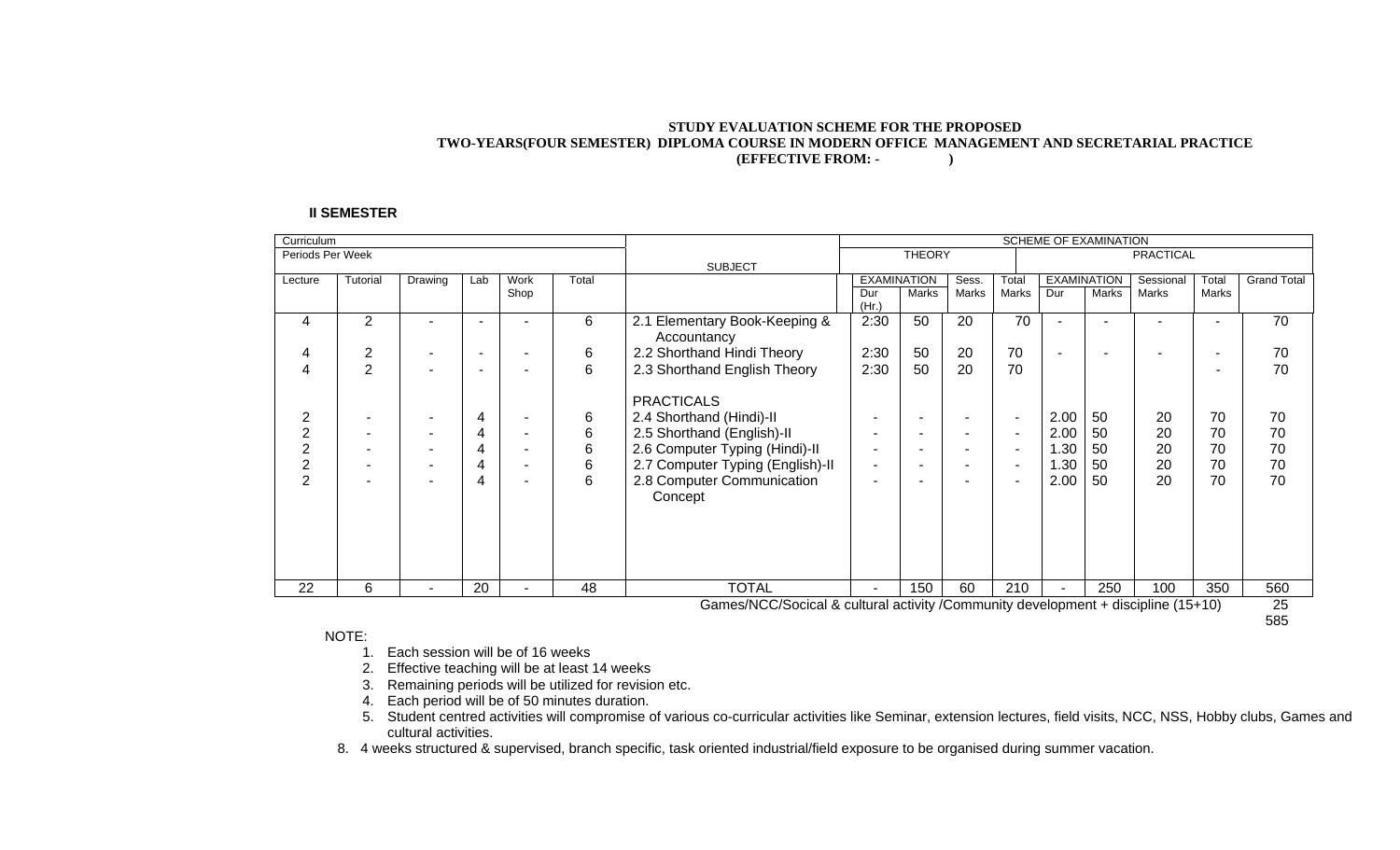Students shall submit a report .There shall be 65 marks for this exposure .These marks shall be awarded by the practical examiner of Office Automation Practical in the IV Semester (Examination marks: 50, Sess. marks: 20).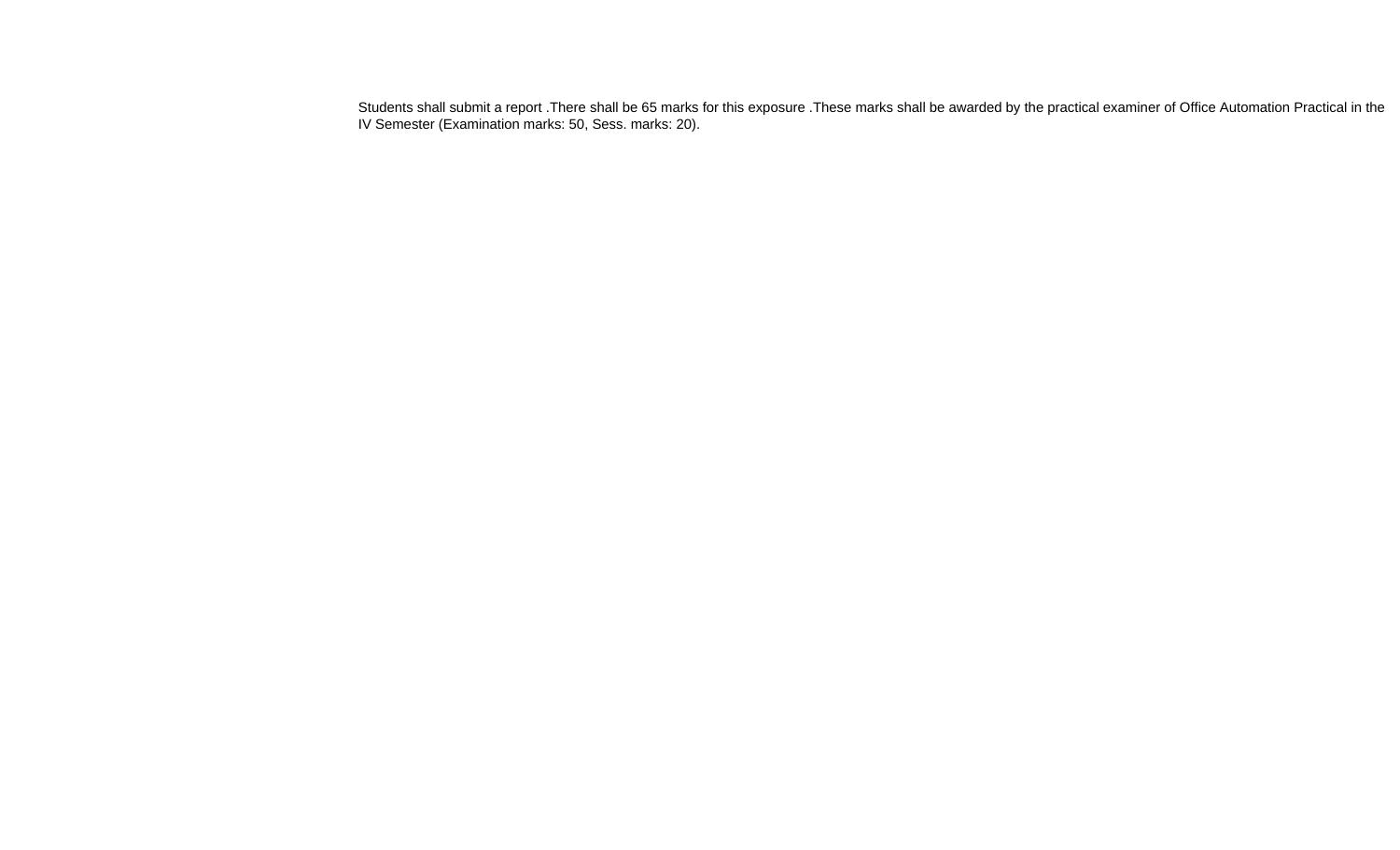#### **STUDY EVALUATION SCHEME FOR THE PROPOSED TWO-YEARS(FOUR SEMESTER) DIPLOMA COURSE IN MODERN OFFICE MANAGEMENT AND SECRETARIAL PRACTICE (EFFECTIVE FROM: - )**

| <b>III Semester</b> |                  |                          |                          |                          |       |                                                                                   |                                   |                    |                          |        |                          |                          |           |                          |                    |
|---------------------|------------------|--------------------------|--------------------------|--------------------------|-------|-----------------------------------------------------------------------------------|-----------------------------------|--------------------|--------------------------|--------|--------------------------|--------------------------|-----------|--------------------------|--------------------|
| Curriculum          |                  |                          |                          |                          |       |                                                                                   | SCHEME OF EXAMINATION             |                    |                          |        |                          |                          |           |                          |                    |
|                     | Periods Per Week |                          |                          |                          |       |                                                                                   | <b>THEORY</b><br><b>PRACTICAL</b> |                    |                          |        |                          |                          |           |                          |                    |
|                     |                  |                          |                          |                          |       | <b>SUBJECT</b>                                                                    |                                   |                    |                          |        |                          |                          |           |                          |                    |
| Lecture             | Tutorial         | Drawing                  | Lab                      | <b>Work</b>              | Total |                                                                                   |                                   | <b>EXAMINATION</b> | Sess.                    | Total  | <b>EXAMINATION</b>       |                          | Sessional | Total                    | <b>Grand Total</b> |
|                     |                  |                          |                          | Shop                     |       |                                                                                   | Dur<br>(Hr)                       | Marks              | Marks                    | Marks  | Dur                      | Marks                    | Marks     | Marks                    |                    |
| 4                   | $\overline{2}$   |                          | 6                        |                          | 12    | Secretarial practice & office<br>3.1<br>automation                                | 2.5                               | 50                 | 20                       | 70     | 2.0                      | 50                       | 20        | 70                       | 140                |
| 4                   | 2                | $\overline{\phantom{0}}$ | $\overline{\phantom{a}}$ | ۰                        | 6     | 3.2 Office and Business<br>Correspondence in English<br>PRACTICALS:               | 2.5                               | 50                 | 20                       | 70     | $\overline{\phantom{a}}$ | $\overline{\phantom{0}}$ |           | $\overline{\phantom{a}}$ | 70                 |
|                     |                  |                          | 4                        |                          | 5     | Shorthand (Hindi)-III<br>3.3                                                      | ٠                                 |                    | $\overline{\phantom{a}}$ | $\sim$ | 2.0                      | 50                       | 20        | 70                       | 70                 |
|                     |                  |                          | 4                        | ٠                        | 5     | Shorthand (English)-III<br>3.4                                                    | ٠                                 |                    | $\overline{\phantom{a}}$ | $\sim$ | 2.0                      | 50                       | 20        | 70                       | 70                 |
|                     |                  |                          | 4                        | ۰                        | 5     | 3.5 Computer Typing (Hindi)-III                                                   | $\overline{\phantom{a}}$          |                    | $\overline{\phantom{a}}$ | ۰      | 1.30                     | 50                       | 20        | 70                       | 70                 |
|                     |                  |                          | 4                        |                          | 5     | 3.6 Computer Typing (English)-III                                                 | $\blacksquare$                    |                    |                          |        | 1.30                     | 50                       | 20        | 70                       | 70                 |
| 2                   |                  |                          | 8                        |                          | 10    | 3.7 Computer Accountancy                                                          |                                   |                    |                          |        | 2.0                      | 50                       | 20        | 70                       | 70                 |
|                     |                  |                          |                          |                          |       |                                                                                   |                                   |                    |                          |        |                          |                          |           |                          |                    |
| 14                  | 4                | $\overline{\phantom{a}}$ | 30                       | $\overline{\phantom{a}}$ | 48    | <b>TOTAL</b>                                                                      |                                   | 100                | 40                       | 140    | $\blacksquare$           | 300                      | 120       | 420                      | 560                |
|                     |                  |                          |                          |                          |       | Games/NCC/Socical & cultural activity /Community development + discipline (15+10) |                                   |                    |                          |        |                          |                          |           |                          | 25                 |

Games/NCC/Socical & cultural activity /Community development + discipline (15+10) 25

Total 585

Note (i) Each period will be of 50 minutes duration.

(ii) Each session will be of 32 weeks.

(iii) Effective teaching will be atleast 25 weeks.

(iv) Remaining periods shall be utilised for revision etc.

(v) Tours and visits of big and Advanced / Modern office / organization and extension Lectures shall be organized and managed well in advance at the institute level as per need.

(vi) Sessional marks of Field Exposure shall be awarded on the basis of the report, submitted by student on his return from industry / field exposure after first year.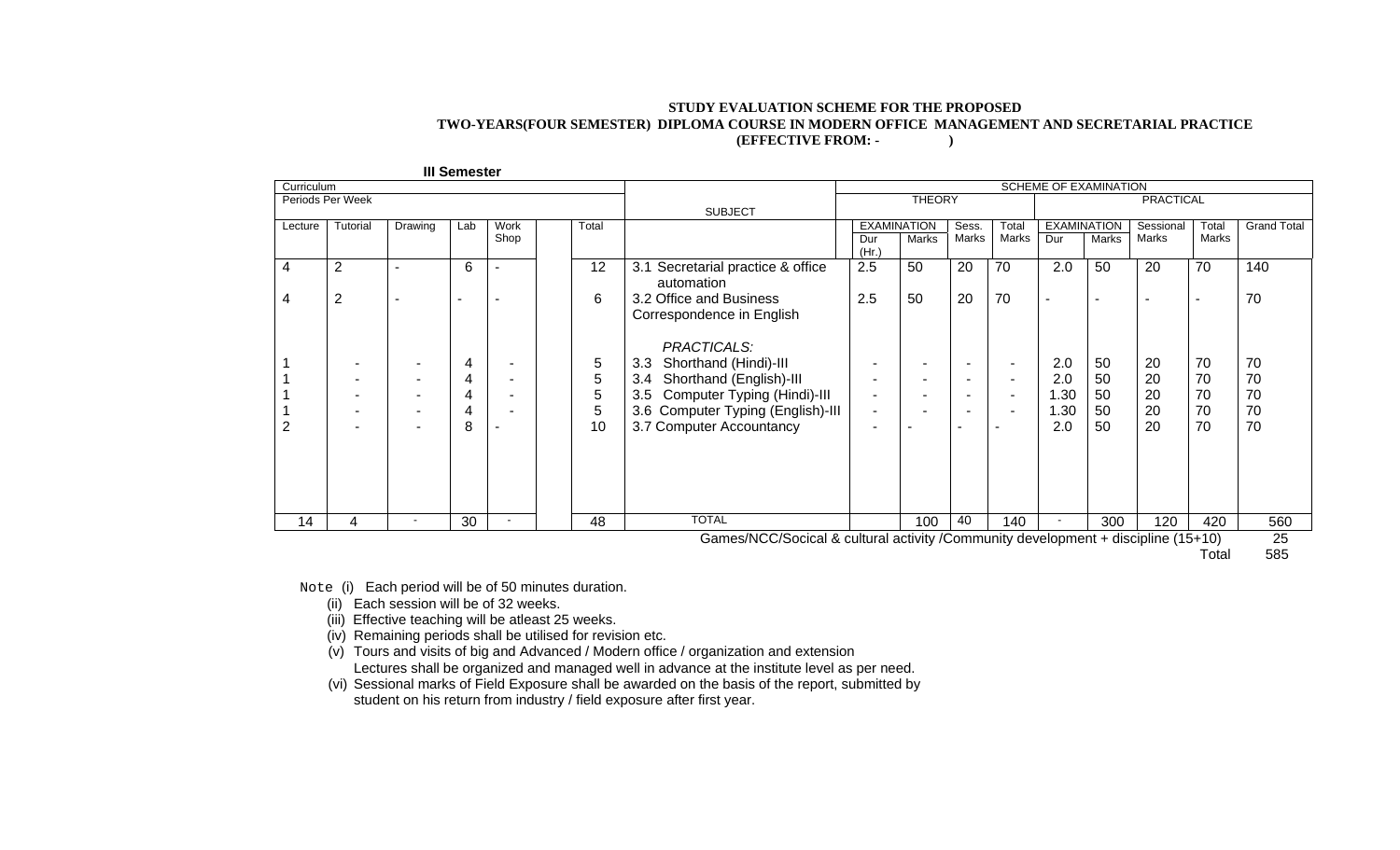#### **STUDY EVALUATION SCHEME FOR THE PROPOSED TWO-YEARS(FOUR SEMESTER) DIPLOMA COURSE IN MODERN OFFICE MANAGEMENT AND SECRETARIAL PRACTICE (EFFECTIVE FROM: - )**

| Curriculum |                  |                          |     |      |                |                                  | SCHEME OF EXAMINATION    |                    |          |       |                    |       |                  |              |                    |
|------------|------------------|--------------------------|-----|------|----------------|----------------------------------|--------------------------|--------------------|----------|-------|--------------------|-------|------------------|--------------|--------------------|
|            | Periods Per Week |                          |     |      |                |                                  |                          | <b>THEORY</b>      |          |       |                    |       | <b>PRACTICAL</b> |              |                    |
|            |                  |                          |     |      |                | <b>SUBJECT</b>                   |                          |                    |          |       |                    |       |                  |              |                    |
| Lecture    | Tutorial         | Drawing                  | Lab | Work | Total          |                                  |                          | <b>EXAMINATION</b> | Sess.    | Total | <b>EXAMINATION</b> |       | Sessional        | Total        | <b>Grand Total</b> |
|            |                  |                          |     | Shop |                |                                  | Dur<br>(Hr.)             | Marks              | Marks    | Marks | Dur                | Marks | Marks            | <b>Marks</b> |                    |
| 4          | 2                |                          |     |      | 6              | Elements of Company Law &<br>4.1 | 2.5                      | 50                 | 20       | 70    |                    |       |                  |              | 70                 |
|            |                  |                          |     |      |                | <b>Banking Services</b>          |                          |                    |          |       |                    |       |                  |              |                    |
| 4          | 2                |                          |     |      | 6              | 4.2 Vocational Hindi and         | 2.5                      | 50                 | 20       | 70    |                    |       |                  |              | 70                 |
|            |                  |                          |     |      |                | Correspondence                   |                          |                    |          |       |                    |       |                  |              |                    |
| 4          | $\overline{2}$   | $\overline{\phantom{a}}$ | 4   |      | 10             | 4.3 Personality Development and  | 2.5                      | 50                 | 20       | 70    |                    | 20    | 10               | 30           | 100                |
|            |                  |                          |     |      |                | <b>Behaviour</b>                 |                          |                    |          |       |                    |       |                  |              |                    |
| 4          |                  |                          |     |      | 4              | 4.4 Environmental Education and  | 2.5                      | 50                 | ۰        |       |                    |       |                  |              |                    |
|            |                  |                          |     |      |                | Disaster Management(*)           |                          |                    |          |       |                    |       |                  |              |                    |
|            |                  |                          |     |      |                | <b>PRACTICALS:</b>               |                          |                    |          |       |                    |       |                  |              |                    |
|            |                  | ٠                        | 4   |      | 5              | 4.5 Shorthand (Hindi)-IV         | $\overline{\phantom{a}}$ |                    | -        |       | 2:00               | 50    | 20               | 70           | 70                 |
|            |                  | ٠                        | 4   |      | 5              | 4.6 Shorthand (English)-IV       | $\overline{\phantom{0}}$ |                    | -        |       | 2.00               | 50    | 20               | 70           | 70                 |
|            |                  |                          | 4   |      | 5              | 4.7 Computer Typing (Hindi)-IV   | $\overline{\phantom{0}}$ |                    | <b>.</b> |       | 1:30               | 50    | 20               | 70           | 70                 |
|            |                  |                          | 4   |      | 5              | 4.8 Computer Typing (English)-IV | $\overline{\phantom{a}}$ |                    | -        |       | 1:30               | 50    | 20               | 70           | 70                 |
|            | 2                |                          |     |      | $\overline{2}$ | 4.9 Field Exposure               |                          |                    |          |       |                    | 50    | 20               | 70           | 70                 |
|            |                  |                          |     |      |                |                                  |                          |                    |          |       |                    |       |                  |              |                    |
|            |                  |                          |     |      |                |                                  |                          |                    |          |       |                    |       |                  |              |                    |
|            |                  |                          |     |      |                |                                  |                          |                    |          |       |                    |       |                  |              |                    |
| 20         | 8                | $\,$ $\,$                | 20  |      | 48             | <b>TOTAL</b>                     |                          | 150                | 60       | 210   |                    | 270   | 110              | 380          | 590                |

 **VI SEMESTER** 

Games/NCC/Socical & cultural activity /Community development + discipline (15+10) 25

Total 615

50% Carry over from I &II Semester 565

100% Carry Over From III & IVSem. 1200

Grand Total 1765

Note (i) Each period will be of 50 minutes duration.

- (ii) Each session will be of 32 weeks.
- (iii) Effective teaching will be atleast 25 weeks.
- (iv) Remaining periods shall be utilised for revision etc.
- (vii) Tours and visits of big and Advanced / Modern office / organization and extension Lectures shall be organized and managed well in advance at the institute level as per need.
- (viii) Sessional marks of Field Exposure shall be awarded on the basis of the report, submitted by student on his return from industry / field exposure after first year.

(ix) (\*) It is compulsory to appear and to pass in examination, but awarded marks will not be Included for division and percentage of obtained marks.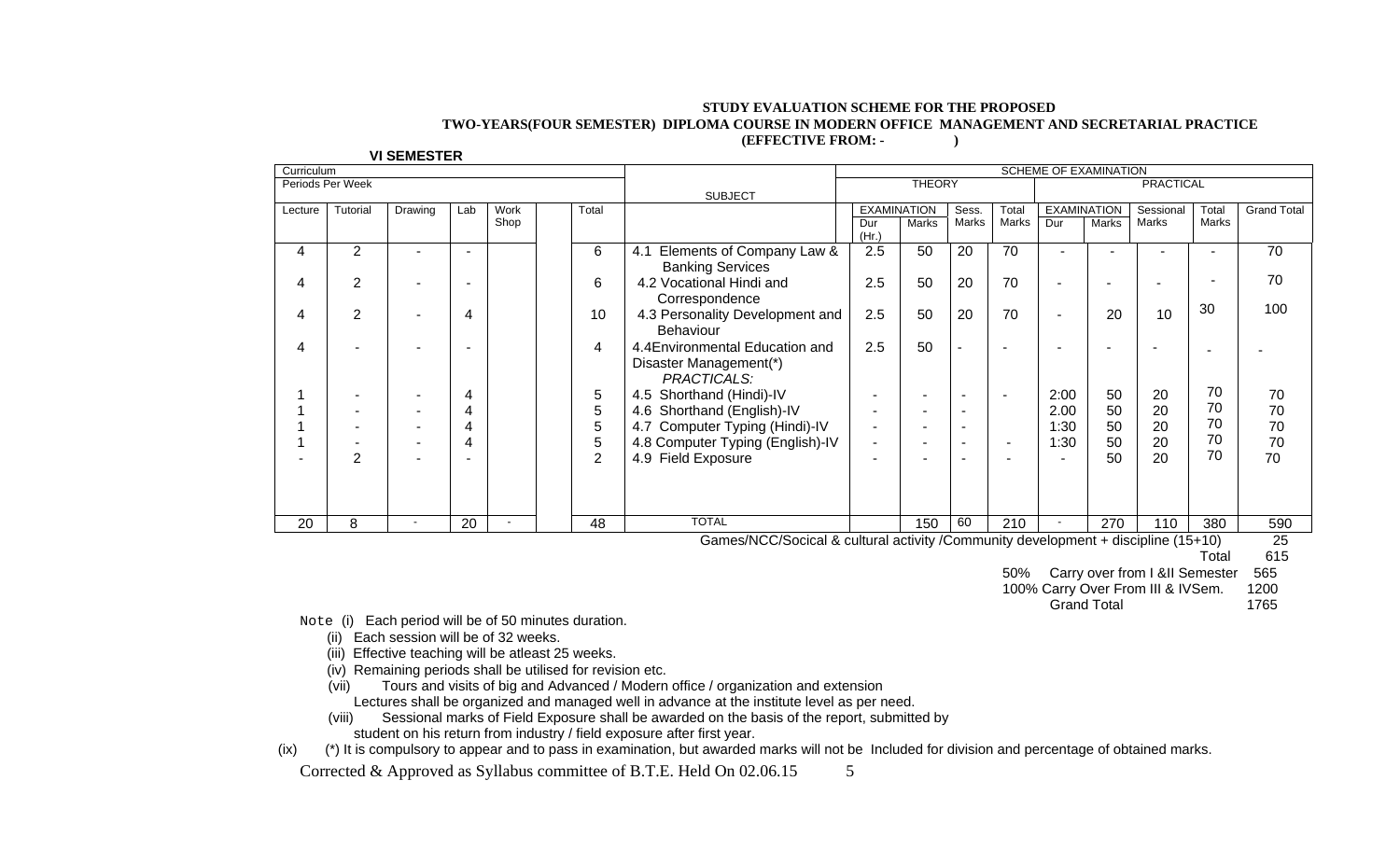### *CONTENTS*

| S.NO.       | <b>PARTICULARS</b>                        | PAGE NO.  |
|-------------|-------------------------------------------|-----------|
|             | Study and Evaluation Scheme.              | $1 - 4$   |
|             | List of Contents.                         | $5 - 6$   |
|             | Main Features of the Curriculum.          | 7         |
|             | List of Experts.                          | 8         |
|             | Need Analysis.                            | 9         |
|             | Profile Development.                      | $10 - 11$ |
| I.          | Job Potential/Job Opportunity             | $12 - 14$ |
|             | Activity Analysis.<br>II                  | $15 - 21$ |
|             | Course Objectives.<br>III                 | 22        |
|             | Deriving Curriculum Areas<br>IV           | 23        |
|             | From Course Objectives.                   |           |
| V           | Detailed Course Contents.                 |           |
| I Semester  |                                           |           |
|             | 1.1 Professional Communication            | $24 - 28$ |
| 1.2         | Modern Office Practices & Proc.           | $29 - 31$ |
| 1.3         | Computer Typing Theory                    | $32 - 35$ |
|             | Practicals                                |           |
| 1.4         | Short Hand (Hindi)-I                      | 36        |
| 1.5         | Short Hand (English)-I                    | 37        |
| 1.6         | Computer Typing (Hindi)-I                 | 38        |
| 1.7         | Computer Typing (English)-I               | 39        |
|             |                                           |           |
| II Semester |                                           |           |
| 2.1         | Elemenentary Book Keeping and Accountancy | $40 - 41$ |
| 2.1         | Short Hand (Hindi)-Theory                 | $42 - 44$ |
| 2.3         | Short Hand (English)-Theory               | $45 - 46$ |
|             | Practicals                                |           |
| 2.4         | Short Hand (Hindi)-II                     | $47 - 48$ |
| 2.5         | Short Hand (English)-II                   | $49 - 50$ |
| 2.6         | Computer Typing (Hindi)-II                | 51        |
| 2.7         | Computer Typing (English)-II              | 52        |

# *III Semester*

3.1 Secretarial Practice & Office Automation 56 – 58 3.2 Office & Business Correspondence in English 59 -61 *Practicals* 3.3 Short Hand (Hindi)-III 62

2.8 Computer Communication Concept 53 - 55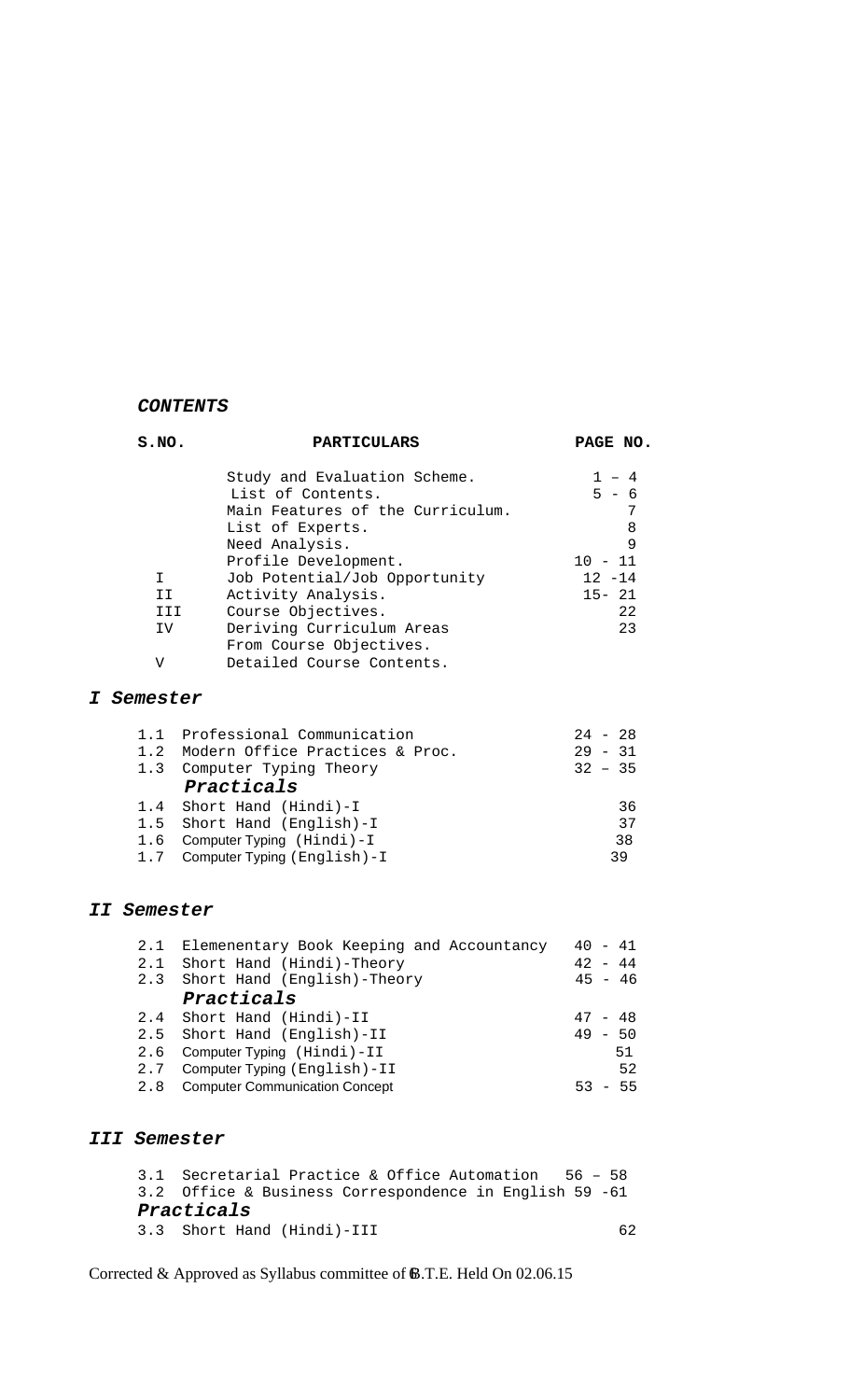| 3.4 Short Hand (English)-III      | 63 |
|-----------------------------------|----|
| 3.5 Computer Typing (Hindi)-III   | 64 |
| 3.6 Computer Typing (English)-III | 65 |
| 3.7 Computer Accountacy           | 66 |

### *IV Semester*

| 4.1  | Elements of Company Law & Banking Services | $67 - 68$ |
|------|--------------------------------------------|-----------|
| 4.2  | Vocational Hindi and Correspondence        | $69 - 70$ |
| 4.3  | Personality Development & Behaviour        | $71 - 72$ |
| 4.4  | Environmental Education & Disaster Mgt.    | $73 - 76$ |
|      | Practicals                                 |           |
|      | 4.5 Short Hand (Hindi)- IV                 | $77 - 78$ |
|      | 4.6 Short Hand (English)- IV               | $79 - 80$ |
|      | 4.7 Computer Typing (Hindi) - IV           | 81        |
|      | 4.8 Computer Typing (English) - IV         | 82        |
|      | 4.9 Field Exposure                         | 83        |
|      |                                            |           |
|      |                                            |           |
| Х.   | Staff Structure.                           | 84        |
|      |                                            |           |
| XI.  | Space Requirement.                         | $85 - 86$ |
|      |                                            |           |
| XII. | List of Equipment.                         | $87 - 88$ |
|      |                                            |           |
|      | Learning Resource Material                 | 89        |
|      |                                            | $90 - 92$ |
|      | Annexure-I Questionaire.                   |           |
|      | Annexure-II Summer Training Schedule       | 93        |
|      |                                            |           |
|      | Annexure-III                               | 94        |
|      |                                            |           |
|      | Recommended Books                          | $95 - 98$ |
|      |                                            |           |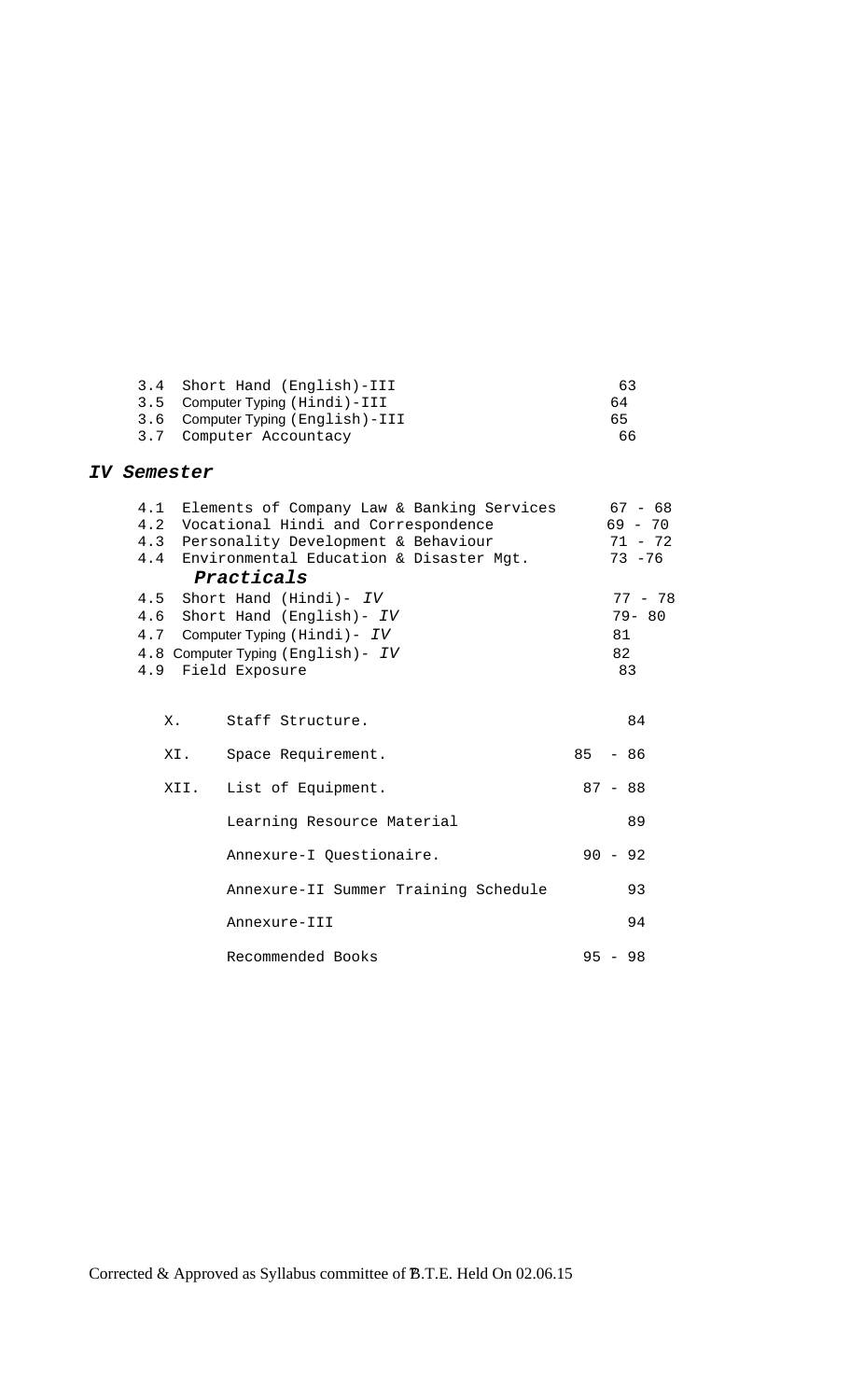## *Main Features of The Curriculum*

| Title of The Course         | $\mathbf{I} =$                                              | Diploma in Modern Office<br>Management and Secretarial Practice                                                      |  |  |  |  |
|-----------------------------|-------------------------------------------------------------|----------------------------------------------------------------------------------------------------------------------|--|--|--|--|
| Duration of The Course $:-$ |                                                             | Two Years (Four Semester)                                                                                            |  |  |  |  |
| Pattern of The Course $:-$  |                                                             | Semester System.                                                                                                     |  |  |  |  |
| Intake of The Course $:-$   |                                                             | 60                                                                                                                   |  |  |  |  |
| Type of The Course          | $\mathbf{1} = \mathbf{1}$                                   | Full Time Institutional.                                                                                             |  |  |  |  |
| Entry Qualification         | $\mathbf{I} = \begin{bmatrix} 1 & 1 \\ 1 & 1 \end{bmatrix}$ | 10 + 2 or Equivalent with<br>English & Hindi subject either<br>in High School or Intermediate<br>or in both together |  |  |  |  |
| Mode of Admission           | $\mathbf{I} -$                                              | On the basis of merit<br>of<br>Joint Entrance Examination.                                                           |  |  |  |  |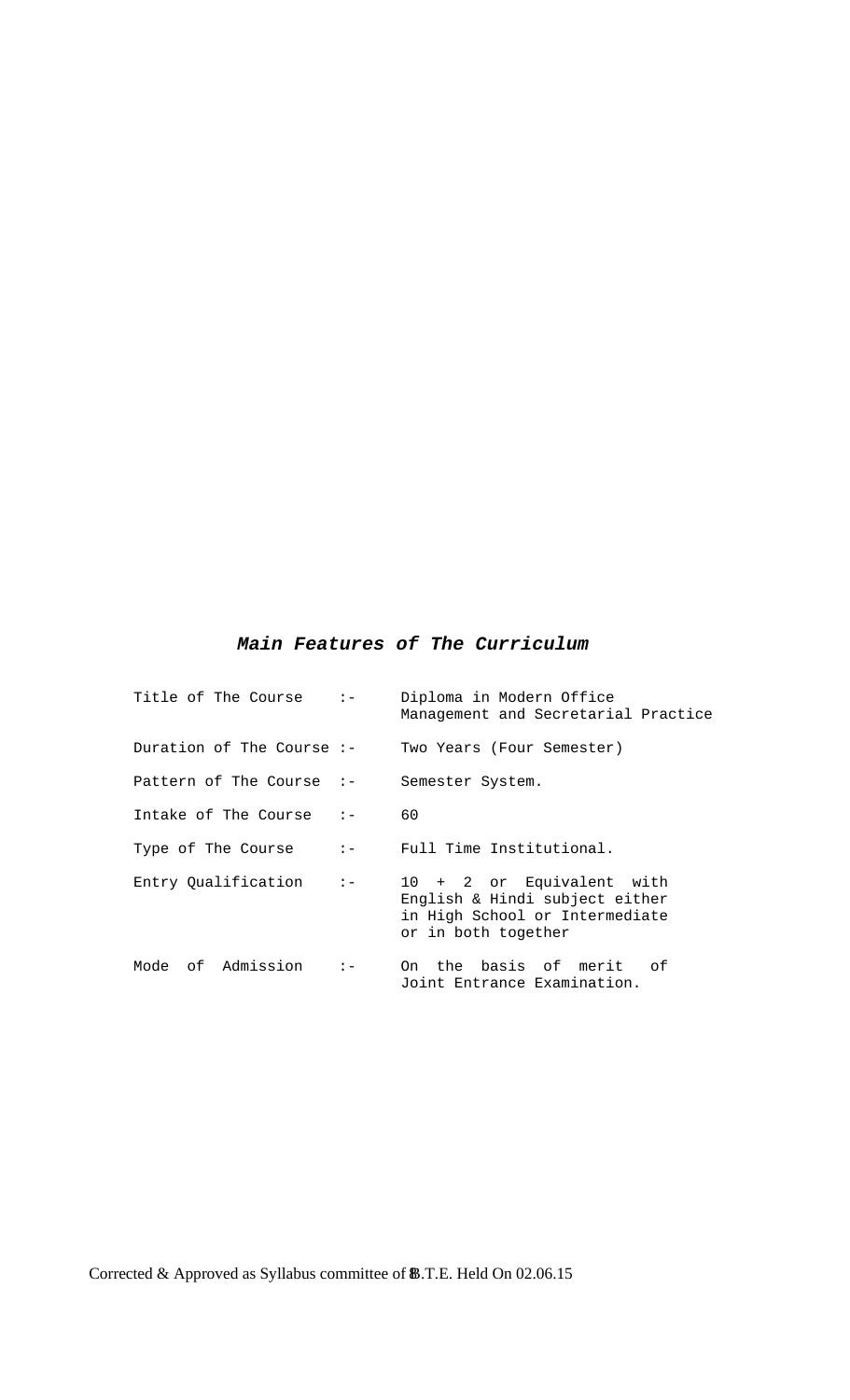#### *LIST OF EXPERTS(Annual System)*

 List of experts who contributed in the revision of the curriculum for Two Year Diploma in Modern Office Management & Secretarial Practice on dated 03.12.14 at I.R.D.T.U.P., Kanpur

|    | 1. Shri Vivak Singh Sachan Assistant Professor |                                      |
|----|------------------------------------------------|--------------------------------------|
|    |                                                | C.S.J.M University., Kanpur          |
|    | 2. Dr. P.K.Awasthi                             | Sr. Lecturer/Principal               |
|    |                                                | Government Leather Institute, Kanpur |
| 3. | Dr. Toolika Saxena                             | Assistant Professor                  |
|    |                                                | Step H.B.T.I., Kanpur                |
|    | 4. Shri Yogesh Kumar                           | Assistant Director                   |
|    |                                                | R.V.T.I., Jaipur                     |
|    | 5. Shri S.K.Singh                              | Lecturer                             |
|    |                                                | A.I.T.H., Kanpur                     |
|    | 6. Dr. Wajid Ali                               | Janta Polytechnic, Jahangirabad      |
|    | 7. Shri Rakesh Kumar                           | Lecturer,                            |
|    |                                                | A.I.T.H., Kanpur                     |
| 8. | Talat Nasreen                                  | Lecturer,                            |
|    |                                                | Ram Devi Ram Dayal Poly., Kanpur     |
| 9. | Dr. Mohd. Shamim Ansari                        | Lecturer, G.G.P., Gorakhpur          |
|    | 10. Shri Pankaj Yadav                          | Professor                            |
|    |                                                | I.R.D.T, U.P.,                       |
|    |                                                | Kanpur                               |

### *LIST OF EXPERTS(Semester System)*

List of experts who contributed in the revision and to develop the curriculum in semester system for The Two Year (Four Semester) Diploma in Modern Office Management & Secretarial Practice in the workshop held on 12.08.09 at I.R.D.T.,UP.,KANPUR.

|    | 1. Dr. P.K. Awasthi     | Sr. Lecturer/Principal               |
|----|-------------------------|--------------------------------------|
|    |                         | Government Leather Institute, Kanpur |
|    | 2. Dr. Toolika Saxena   | Assistant Professor                  |
|    |                         | Step H.B.T.I., Kanpur                |
|    | 3. Shri Rakesh Kumar    | Lecturer,                            |
|    |                         | A.I.T.H., Kanpur                     |
|    | 4. Shri S.K.Singh       | Lecturer                             |
|    |                         | A.I.T.H., Kanpur                     |
| 5. | Shri Raghvendra Singh   | Lecturer Govt. Poly. Orai            |
| б. | Dr. Mohd. Shamim Ansari | Lecturer, G.G.P., Gorakhpur          |
| 7. | Km. Kalpana Devi        | Assistant Prof., I.R.D.T., Kanpur    |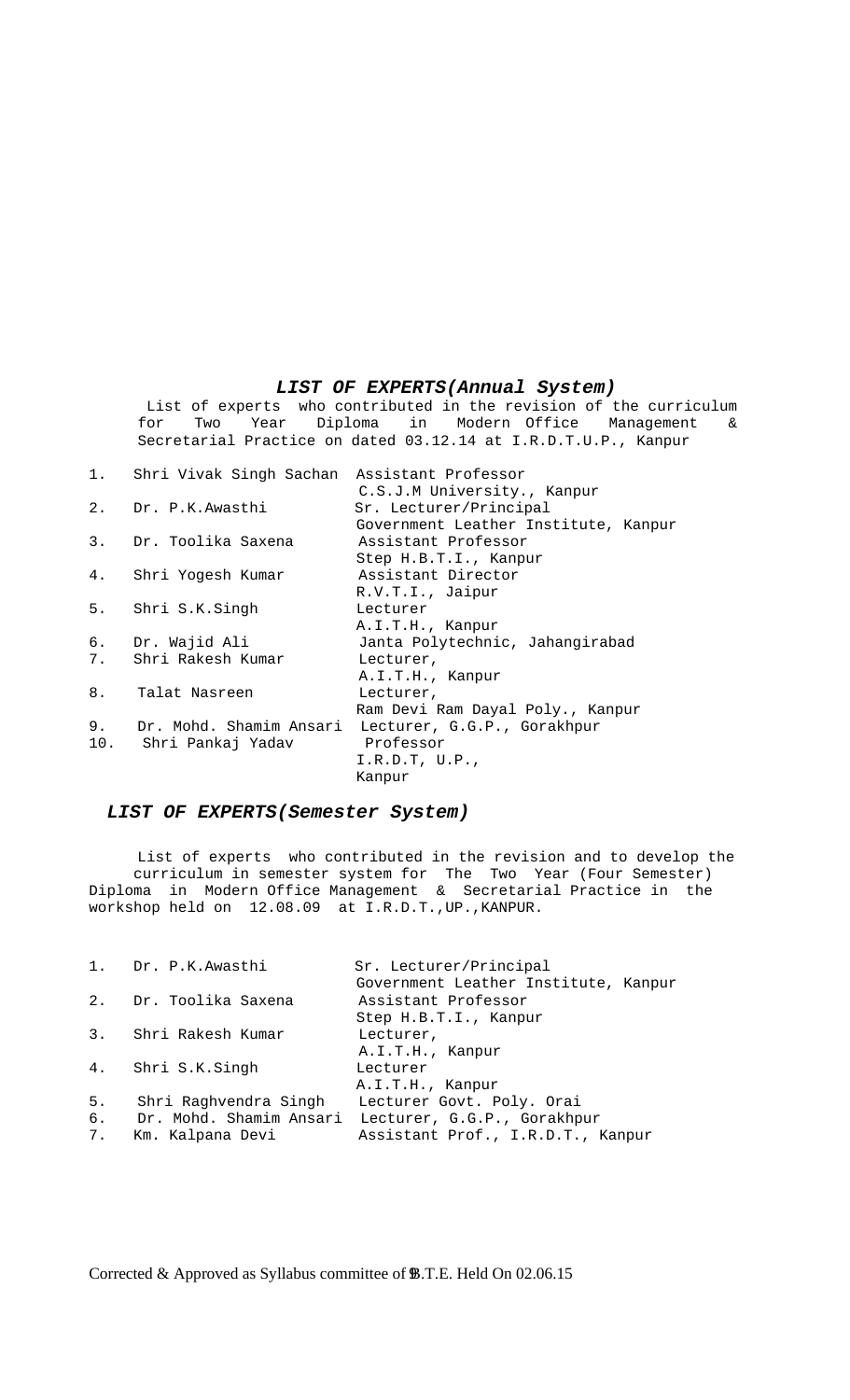#### *NEED ANALYSIS*

 It was considerd essential to develop the curriculum of Diploma Course in Modern Office Management & Secretarial Practice to accomodate new areas of technology as well as update the existing course contents of Stenography & Secretarial Practice Curriculum so as to make it more relevant to the need of the world of work.

A number of professionals representing various field<br>isations, higher technological institutions and organisations, higher technological Polytechnics of the state were involved to update the curriculum of Stenography & Secretarial Practice into the new curriculum named as Modern Office Management & Secretarial Practice.

 Experts from the field and higher educational institutions emphasised the need of making the curiculum more technology oriented and practice based.

 Need for inclusion of computer in Office Management & other office automation equipment, enterpreneureship development and linkage of Polytechnics with the world of work was emphasised.

 Experts from the field were of the view that the curiculum should be broad based in nature so as to provide larger base of employment flexibility in functioning. The need for developing information collection , communication and problem solving activities were also stressed upon.

 It was also suggested by the experts that provision for vertical uplift of students in any field of his choice should be kept open. The dead wood from the course contents be deleted and course should not be stuffed with unnecessary information.

 The emphasis should be to make the students more skill oriented to face the challenges of practical life. Keeping in view the above requirements , course objectives were decided and for the achievment of these objectives, the subject areas with necessary knowledge and skill components were analysed.

 This Curriculum should be strictly implemented by the Polytechnics in its letter and sprit to make the course more fruitful and employment oriented for students. It will produce the necessary manpower-to assist the increased<br>working enviornment of Modern Offices & business enviornment of Modern Offices & business organisations.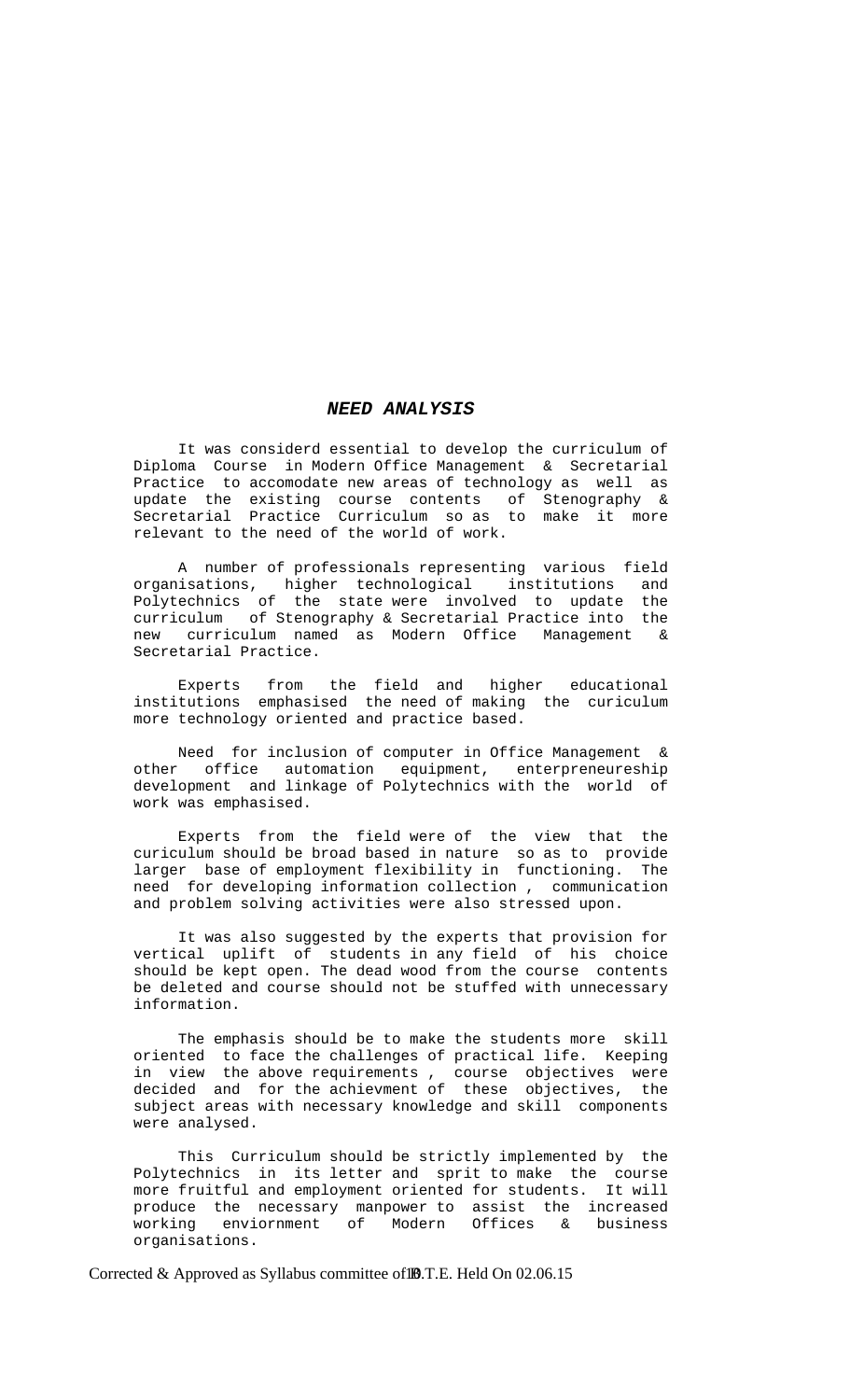#### *PROFILE DEVELOPMENT:*

 The job of development of curriculum in Modern Office Management& Secretarial Practice was undertaken by the Institute of Research Development and Training U.P., Kanpur to make it more job-oriented and need-based. Changes and developments on account of technological upgradation in machine and material have been taken into consideration in the development of curriculum. The input qualification for the course is 12+ with Joint Entrance Examination.

Following steps were taken in the revision of curriculum :

- 1. An instrument for getting information about job potential/job opportunities manpower assessment both present and projected was designed and sent to various Modern Offices & Secretarial Practice/Personnels/Teaching institutions.
- 2. The feed back previously received was not satisfactory so it was collected through mutual interaction with entrepreneurs, experts of the field and business organisations.
- 3. The feed back was analysed in a workshop and course outline was formulated.
- 4. The detailed course contents were developed in a workshop by mutual interaction among experts of the field and industry.
- 5. Effort has been made to increase placement potential by introducing new subject areas in the curriculum.

 The following logical sequence has been adopted in the revision of curriculum.

- Listing job potential and activities done in various jobs.
- Analysing activities into knowledge and skill.
- Determining the course objectives.
- Deriving subjects of study from course objectives.
- Horizontal and vertical organisation of curriculum.
- Detailing of course content for each subject.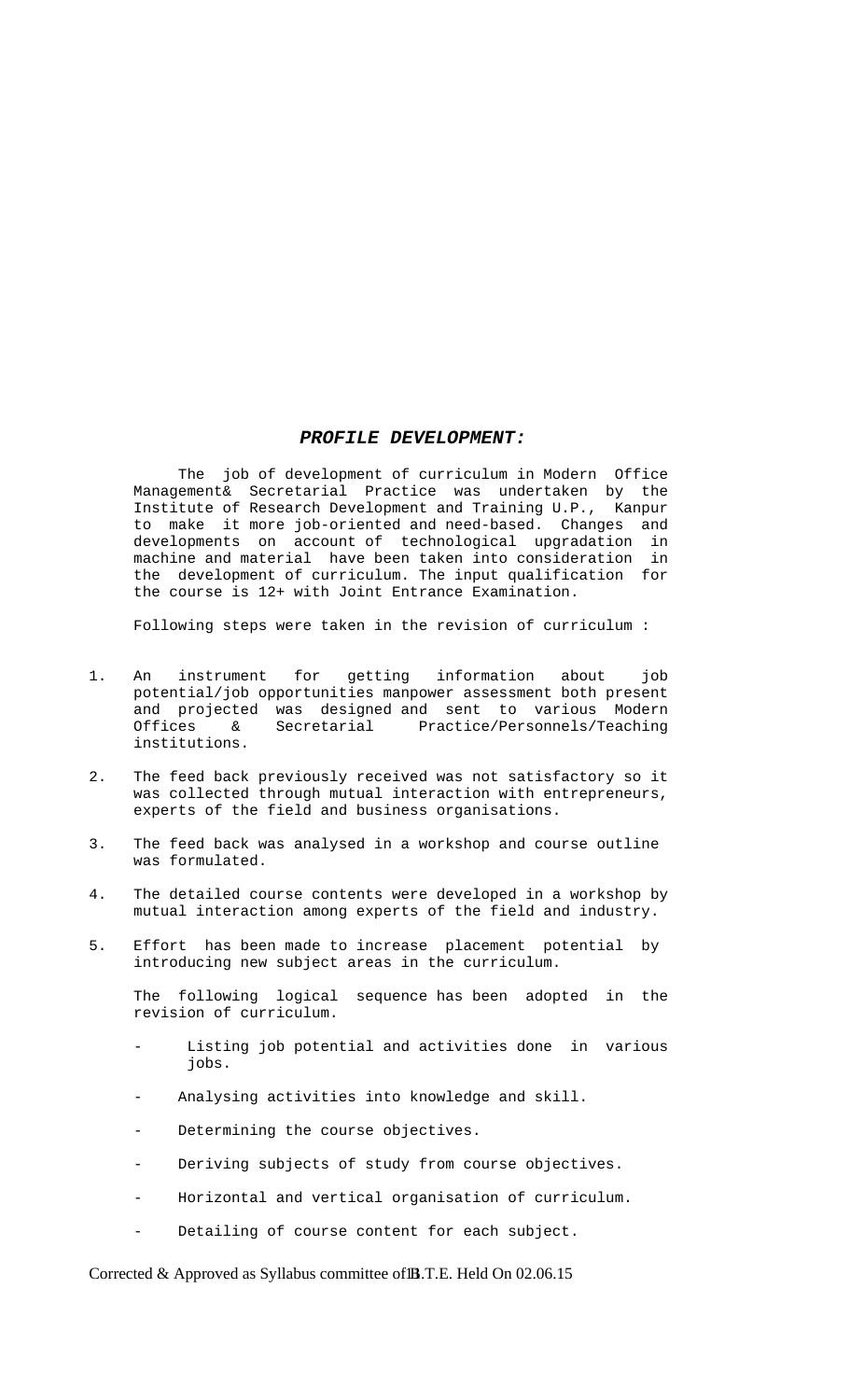- Formulation of study and evaluation scheme.
- Determination of resource input in terms of human resource (Staff requirement), physical resources (space, equipment) and information resources (Books, Magazines Video films, slides etc.)

 It is hoped that this curriculum if implemented in right spirit in polytechnics will produce competent and right type of middle level man power for Modern Office Management& Secretarial Practice and related field.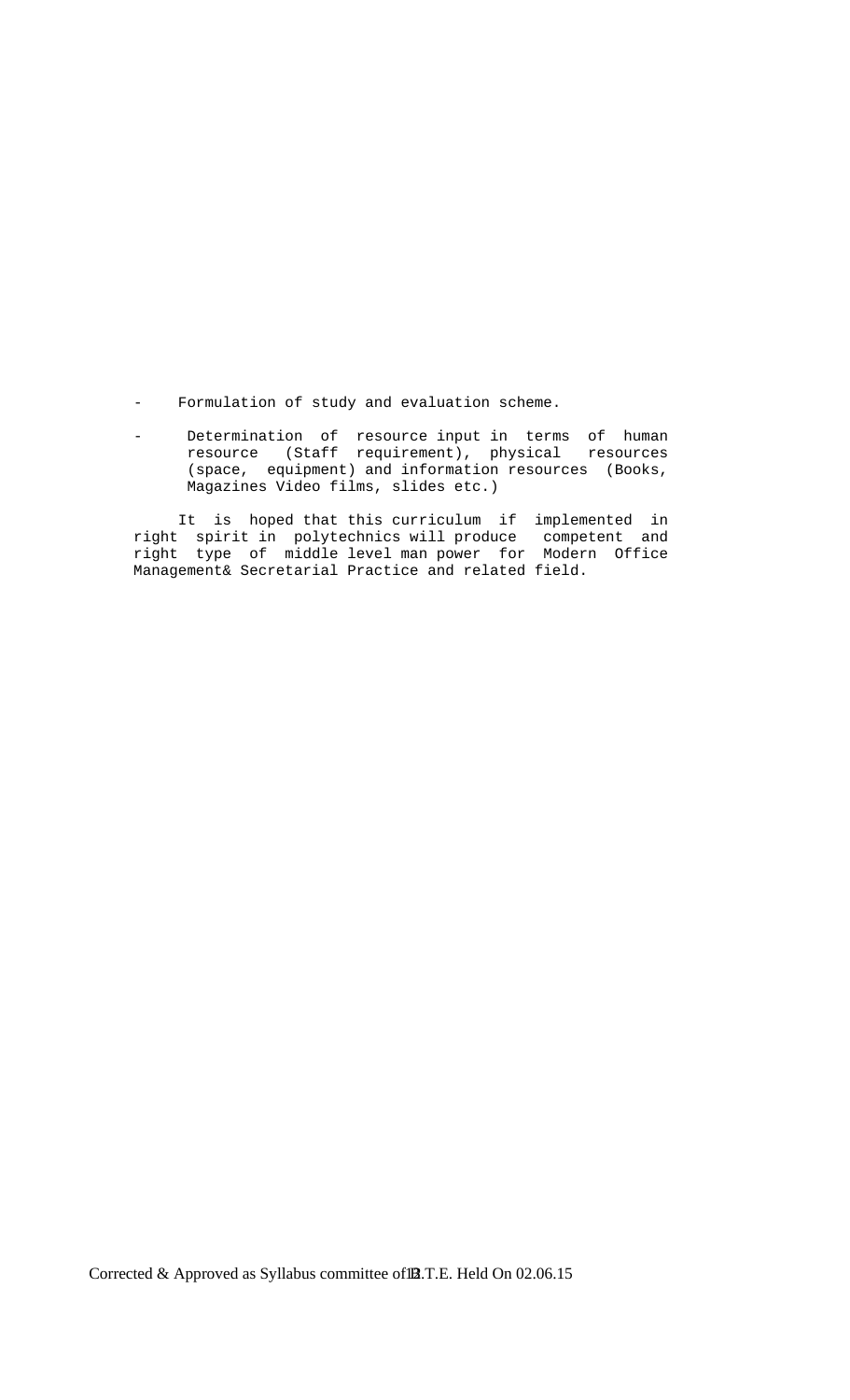#### **I. JOB POTENTIAL/JOB OPPORTUNITIES:**

- 1. The following are the job opportunities available for diploma holders in Modern Office Management & Secretarial Practice
	- 1.1 Stenographer in various Government/Public Sector/Private Organisations.
	- 1.2 Personal Assistant/Personal Secretary/ Confidential Secretary to executives.
	- 1.3 Typist in various departments or in Pools,
	- 1.4 Office Assistant/ Clerk in various organisation.
	- 1.5 Receptionist/ Telephone and Telex operator in various concerns.
	- 1.6 Accounts Assistant.
	- 1.7 Self Employment.

#### **2. ACTIVITIES UNDER EACH JOB**

- 2.1 Activities of a Stenographer in various Government/ Public Sector/Private Organisation.
	- 2.1.1 Taking dictation and transcription on T.W./Computer.
	- 2.1.2 Typing letters, manuscripts and reports.
	- 2.1.3 Stenciling, duplicating and reprography.
	- 2.1.4 Arranging and submission of papers,
	- 2.1.5 Drafting of routine nature.
	- 2.1.6 Proof reading.
	- 2.1.7 Maintenance of records
	- 2.1.8 Handling tape recorder for audio-typing.
	- 2.1.9 Handling computer, sending/receiving e-Mail, use of Internet
- 2.2 Activities of a Personal Assistant

2.2.1 All activities as listed under 2.1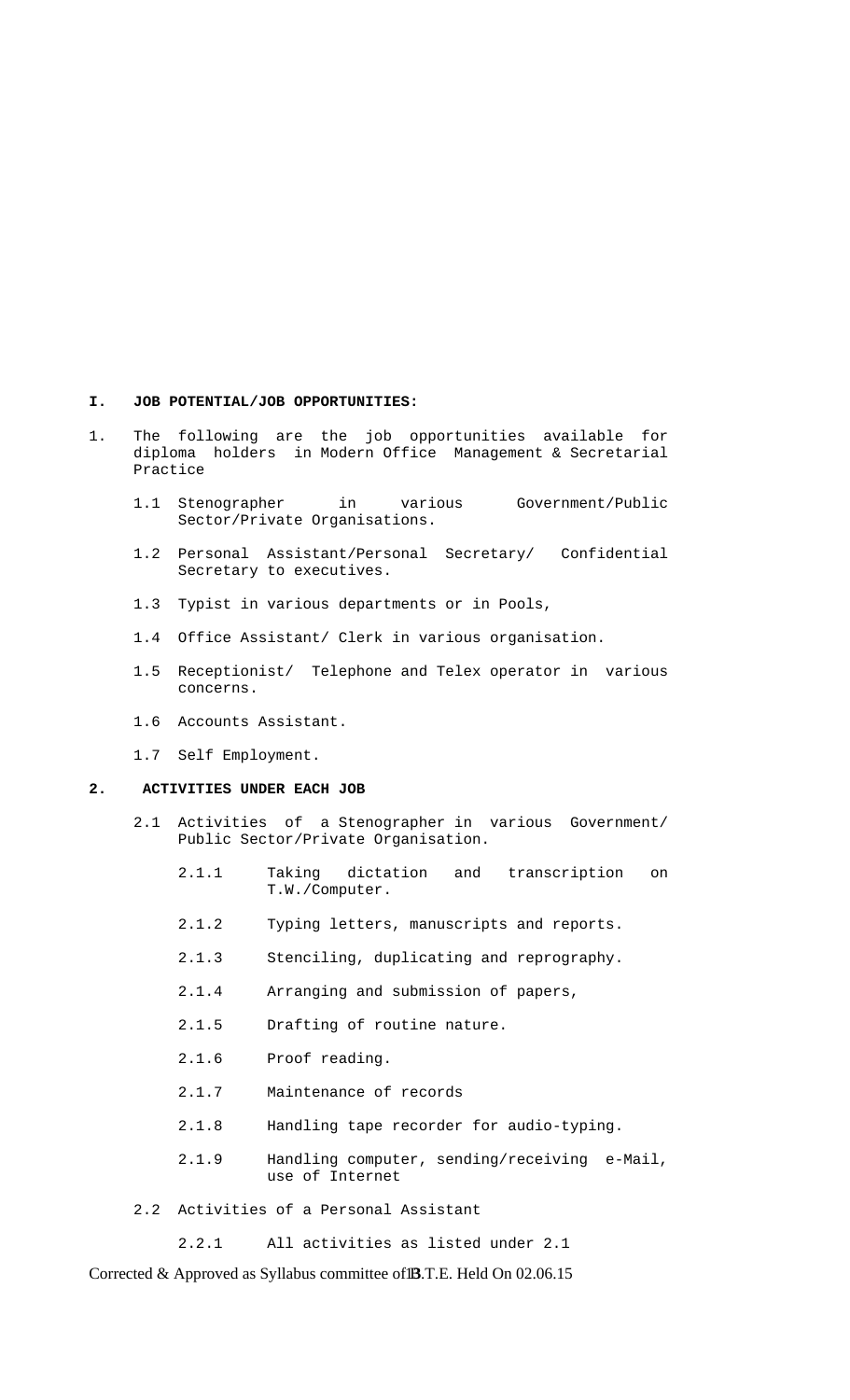- 2.2.2 Assisting the boss in organising his routines and other duties like making travel arrangements, reservations, collection of cheques, preparation of bills, income tax returns, etc.
	- 2.2.3 Maintenance of confidential records and personal correspondence.
	- 2.2.4 Attending to telephone calls and dealing with visitors.
	- 2.3 Activities of a Typist in various departments or in pools :
		- 2.3.1 Typing running matter, letters, tabular statements, telegrams and telex message, certificates and various type for forms on T.W./P.C.
		- 2.3.2 Carbon copying.
		- 2.3.3 Preparation of desk top offset plate & traceing paper
		- 2.3.4 Upkeep and routine maintenance of Computer
		- 2.3.5 Arranging and submission of papers.
	- 2.4 Activities of an Office Assistant
		- 2.4.1 Noting and drafting
		- 2.4.2 Form filling and compiling,
		- 2.4.3 Record keeping,
		- 2.4.4 Mail handling,
		- 2.4.5 Handling office equipment
		- 2.4.6 General typing work,
		- 2.4.7 Secretarial work in relation to meetings and conferences
	- 2.5 Receptionist/Telephone and Telex Operator in various concerns;
		- 2.5.1 Receiving and attending to visitor,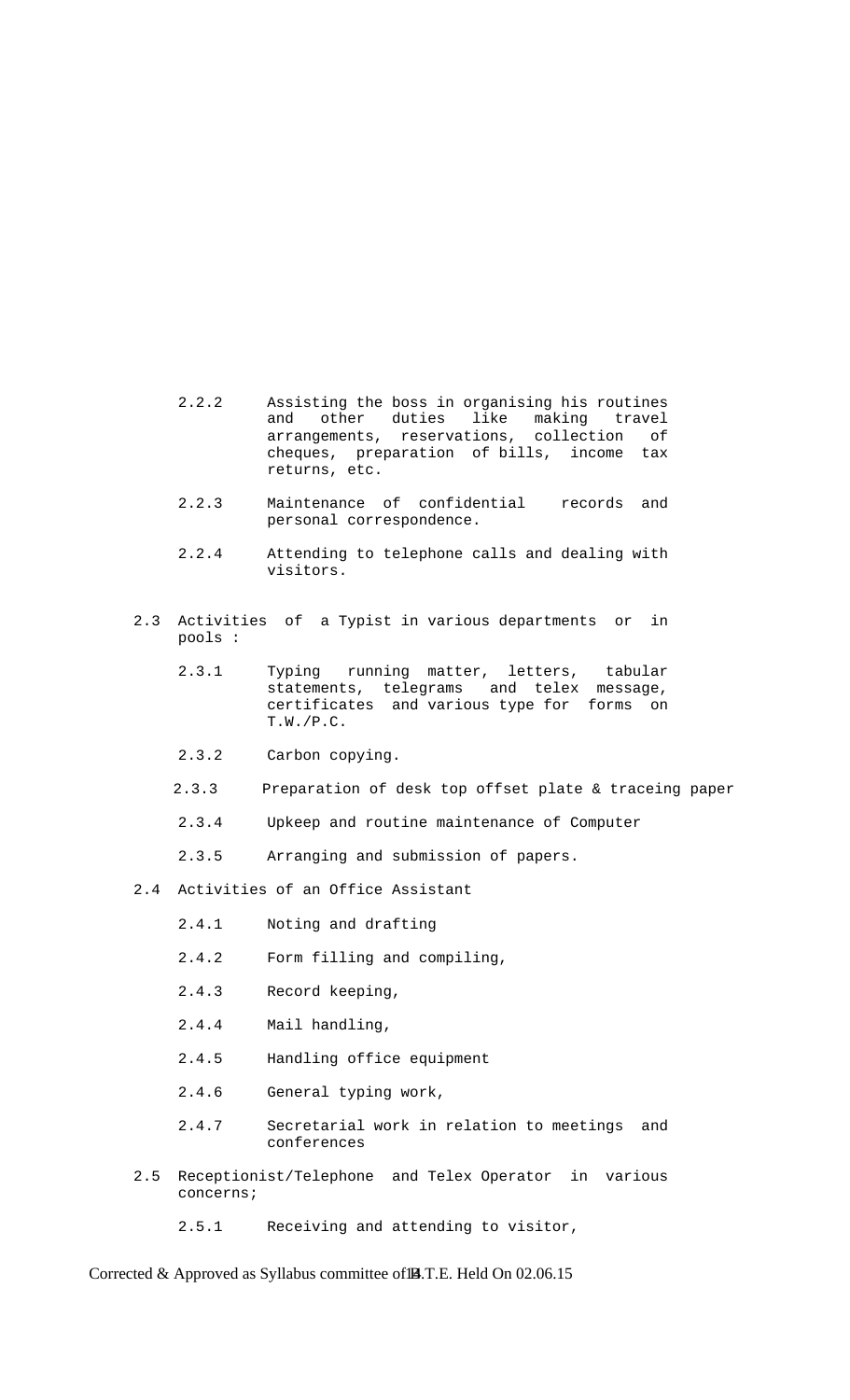- 2.5.2 Attending to telephones and communications;
- 2.5.3 Operating P.B.X., Intercoms and Telex,
- 2.5.4 Booking trunk calls and phonograms,
- 2.5.5 Maintaining the visitors dairy and visitors book
- 2.5.6 Maintaining telephone index,
- 2.5.7 Grooming,
- 2.5.8 Handling computer, Use of Internet.
- 2.6 Accounts Assistant:
	- 2.6.1 Book keeping and banking,
	- 2.6.2 Processing of bills/vouchers,
	- 2.6.3 Handling Computer
- 2.7 Self Employment :
	- 2.7.1 All the activities mentioned under 2.1 to 2.6
	- 2.7.2 Establishing/Organising Secretarial and allied service,
	- 2.7.3 Dealing effectively with clients and soliciting customers.
	- 2.7.4 Use of computer in different work related to above services.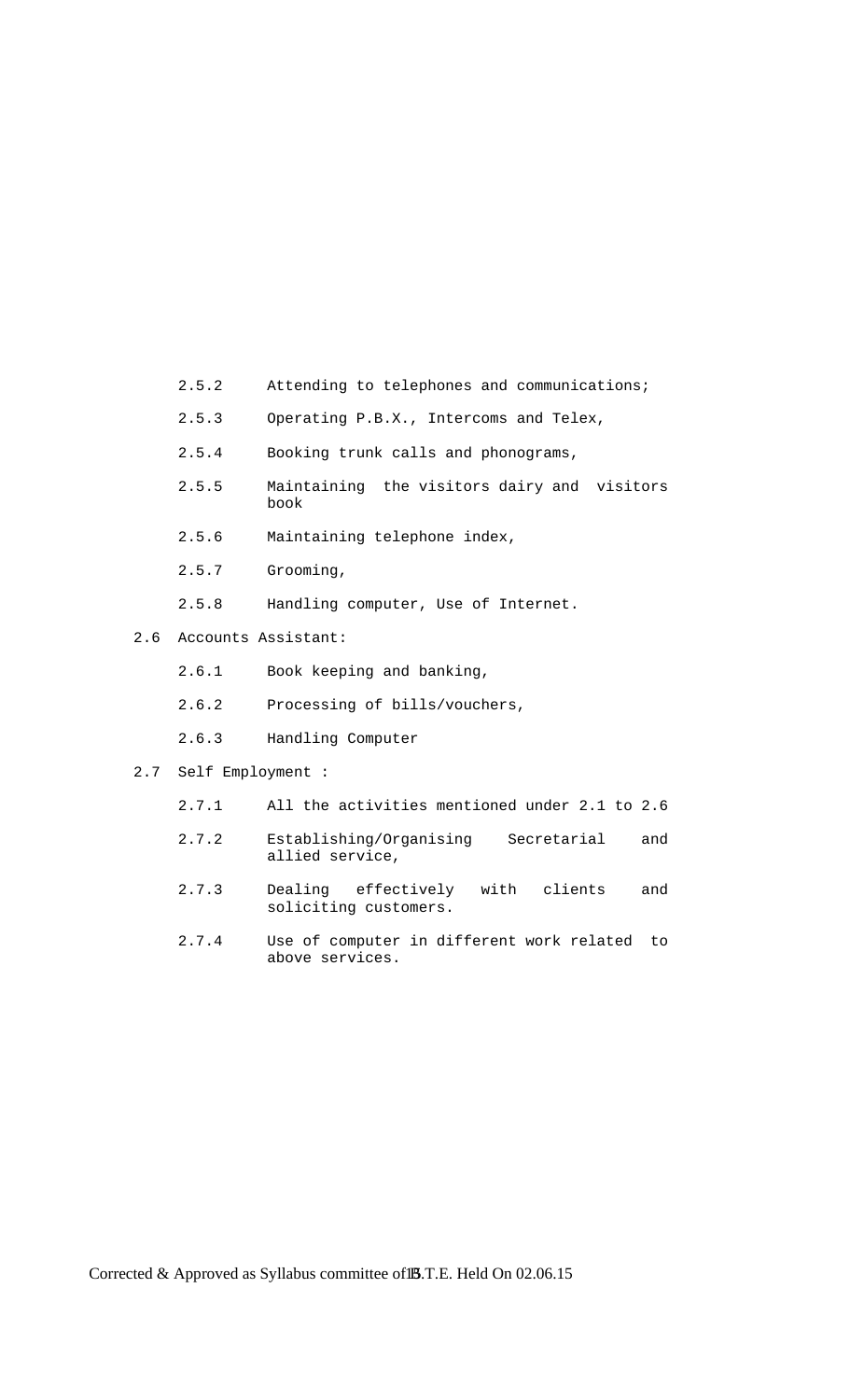### **II :ACTIVITY ANALYSIS:**

|       |                                                  | S.No. Activity Knowledge Required Skill Required                                                                                                                                                                                                        |                                                                                          |
|-------|--------------------------------------------------|---------------------------------------------------------------------------------------------------------------------------------------------------------------------------------------------------------------------------------------------------------|------------------------------------------------------------------------------------------|
|       |                                                  | 3.1.1 Taking dictation - English- Vocabulary, - Practice in English<br>and transcription pronounciation, gra- oral and written<br>mmar, format of tra-<br>nscription.                                                                                   |                                                                                          |
|       |                                                  | - Shorthand                                                                                                                                                                                                                                             | - Practice in shorthand                                                                  |
|       |                                                  | - Typing                                                                                                                                                                                                                                                | - Practice in Typing                                                                     |
|       |                                                  | - Rules of display                                                                                                                                                                                                                                      |                                                                                          |
|       | manuscripts and parts<br>reports.                | 3.1.2 Typing letters, - Letters Types, formats, - Practice in typing                                                                                                                                                                                    | letters, manuscripts<br>reports on TW/PC                                                 |
|       |                                                  | - Envelope addressing - Practice in proof                                                                                                                                                                                                               | reading                                                                                  |
|       |                                                  | - Proof reading signs/<br>codes                                                                                                                                                                                                                         |                                                                                          |
|       |                                                  | - Typewriting                                                                                                                                                                                                                                           |                                                                                          |
| 3.1.3 | Reprography                                      | Duplicating and - Duplicationg, opera-<br>tion of different<br>duplicating machines<br>with special emphasis<br>stenciling,<br>to.<br>duplicating<br>processes, correcting<br>techniques, upkeep<br>and maintenance of<br>machines and matter<br>copies |                                                                                          |
|       | 3.1.4 Arranging and<br>submission<br>reprography | - Common Sense                                                                                                                                                                                                                                          | - Practice in handling<br>stapples, punching<br>machines, various<br>kinds of clips etc. |
|       | 3.1.5 Drafting of<br>routine nature<br>letter    | - Various<br>types of<br>including<br>letters<br>official<br>correspon-<br>dence, D.O.,<br>reminders, invitations,<br>cables & telegrams,<br>circulars.                                                                                                 | - Drafting memo, D.O.&<br>telegraphic massage                                            |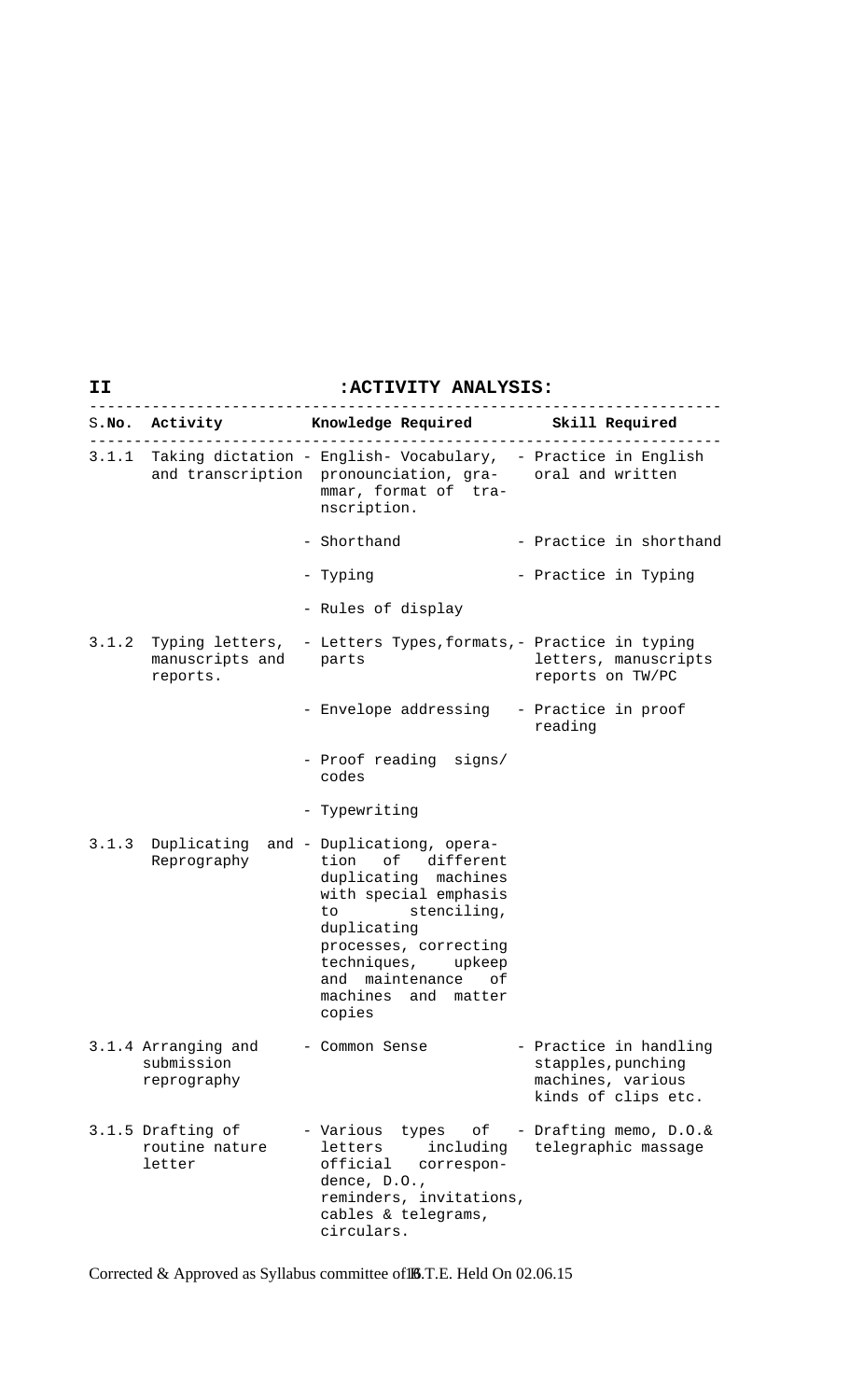|                     | - Business terms and<br>abbreviations. |                                    |
|---------------------|----------------------------------------|------------------------------------|
| 3.1.6 Proof reading | - Proof reading code                   | - Proof reading and<br>correcting. |

|                                                       | S.No. Activity <b>Knowledge Required</b> Skill Required                                                                                                          |                                                                                 |
|-------------------------------------------------------|------------------------------------------------------------------------------------------------------------------------------------------------------------------|---------------------------------------------------------------------------------|
| 3.1.7 Maintenance of - Filing-Importance,<br>records. | characteristics,<br>classification,<br>methods, control,<br>equipment, record,<br>retention programme,<br>indexing, centralized/<br>decentralized filing         | - Filling and<br>indexing                                                       |
| 3.1.8 Handling tape<br>recorders for<br>audio typing  |                                                                                                                                                                  | - Operation of tape<br>recorder and type-<br>writing.                           |
|                                                       |                                                                                                                                                                  | - Transcription from<br>tape recorder.                                          |
| 3.1.9 Handling Computers                              | Working knowledge<br>about system, software,<br>Computer Peripherals<br>Word Processing, Forma-<br>tting, networking, use<br>of Internet, MS office,<br>etc.     | Typeing Hindi/Eng.<br>on PC, Formatting,<br>Taking Printout,<br>Use of Internet |
| 3.2 PERSONAL ASSISTANT:                               |                                                                                                                                                                  |                                                                                 |
| mentioned under 2.1 ques<br>and in addition to        | 3.2.1 All knowledge as -Letter writing techni- - Precis writing                                                                                                  |                                                                                 |
| the following - Precis writing                        |                                                                                                                                                                  | - Preparation of notes<br>and briefs.                                           |
| routine work                                          | 3.2.2 Assisting the boss - Schedules, tariffs<br>in organising his time tables, direc-<br>tory and tax regu-<br>lations, travel<br>agencies, tour<br>operations. | - Preparation of time<br>schedule for the boss                                  |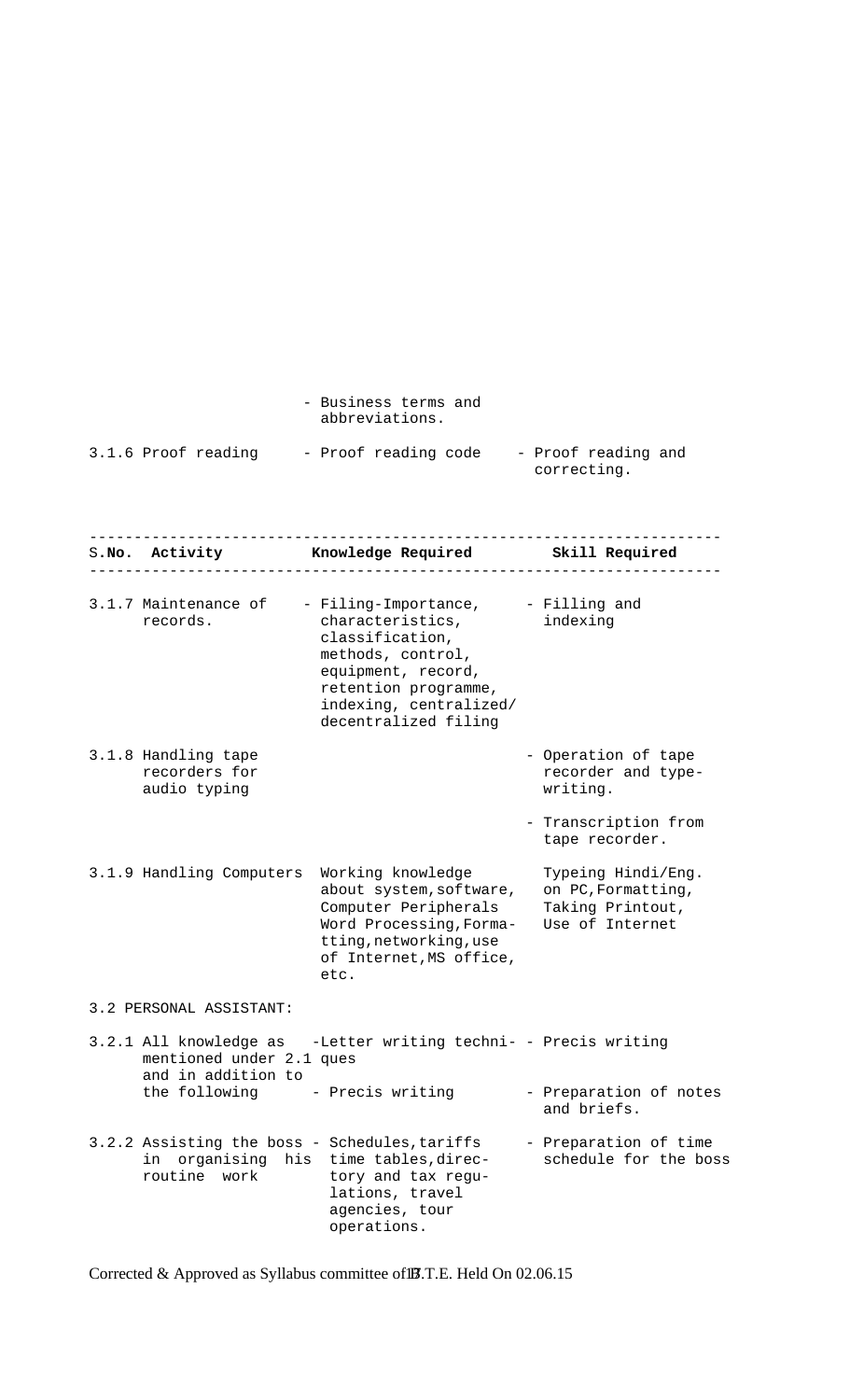|                                                                          | - Elements of accounts - Filing of various<br>and banking procedu-<br>res                | types of forms like<br>Railway Reservation,<br>M.O., Postal Order,<br>Bank Slips, Returns,<br>etc.          |
|--------------------------------------------------------------------------|------------------------------------------------------------------------------------------|-------------------------------------------------------------------------------------------------------------|
|                                                                          | - Postal and communi-<br>cation service                                                  |                                                                                                             |
|                                                                          | - General Knowledge/<br>Current Affairs.                                                 |                                                                                                             |
| 3.2.3 Maintenance of<br>confidential<br>records and                      | - Same as in 2.1.7                                                                       | - Drafting all types of<br>letters                                                                          |
| ondence.                                                                 | personal corresp- - Essentials of good - Typing techniques<br>letters.                   |                                                                                                             |
|                                                                          | S.No. Activity Mowledge Required Skill Required                                          |                                                                                                             |
|                                                                          | - D. O. letters.<br>- Formal letters.                                                    | - Preparation of memo-<br>randum of understan-<br>ding and discussion<br>under the guidance<br>of the boss. |
|                                                                          | - Congratulations,<br>acceptance, regret,<br>condolence letters                          |                                                                                                             |
|                                                                          | - Confirmation, Memo-<br>randum of under-<br>standing and<br>discussions                 |                                                                                                             |
|                                                                          | - Professional<br>ethics                                                                 |                                                                                                             |
|                                                                          | - Human relation                                                                         |                                                                                                             |
| 3.2.4 Attending<br>to<br>telephone calls<br>and dealing with<br>visitors | - Telephone equipment<br>and service                                                     | - Operation of telephone<br>Switch board & inter-<br>coms                                                   |
|                                                                          | - Telephone etiquettes                                                                   | - Conversation.                                                                                             |
|                                                                          | - Booking, Followup and - Keeping record of<br>cancellation of trunk- trunkcalls, inter- |                                                                                                             |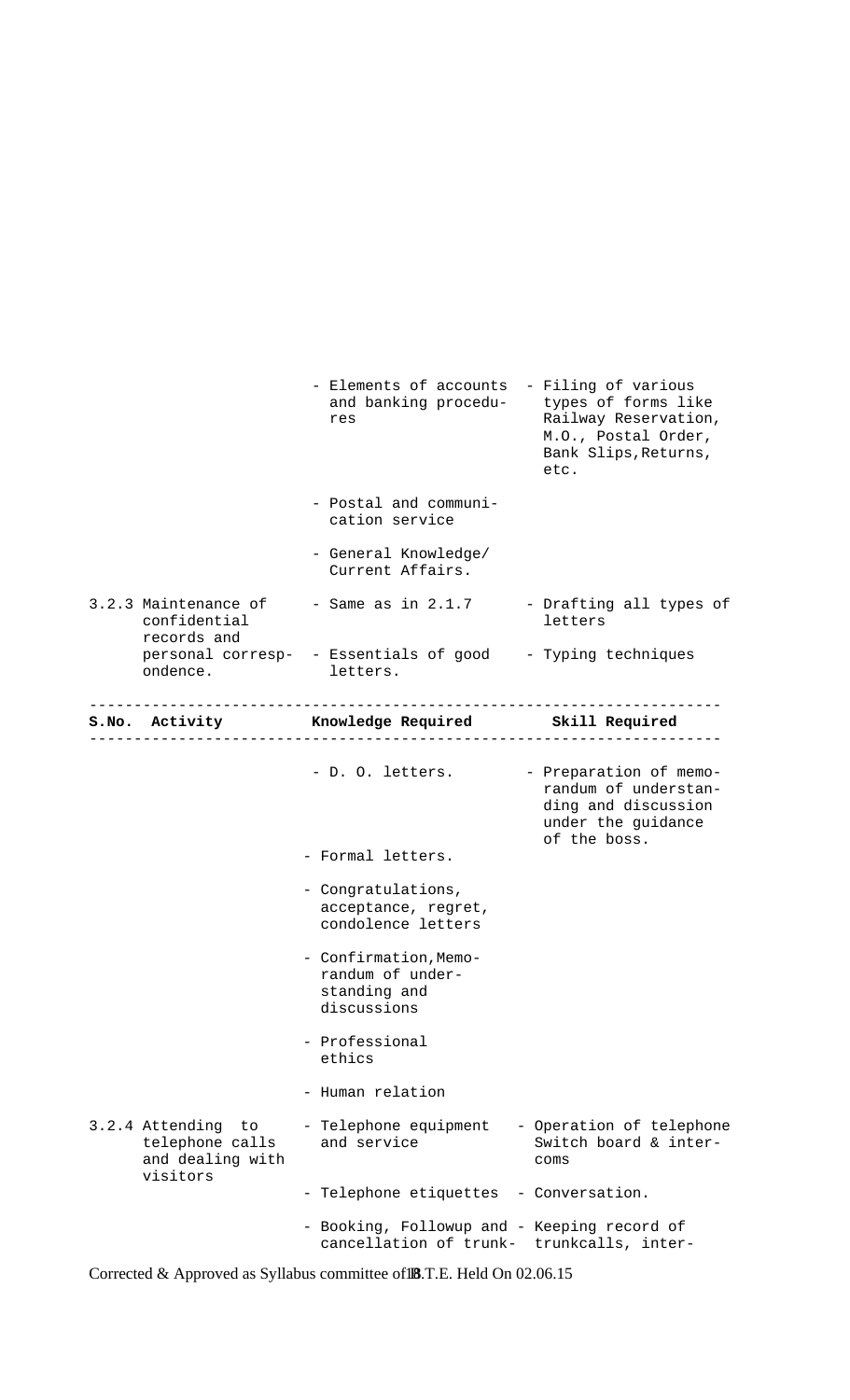|                                                     | calls, international<br>and programmes                                                                                                                                 | national calls for<br>verification of bills                      |
|-----------------------------------------------------|------------------------------------------------------------------------------------------------------------------------------------------------------------------------|------------------------------------------------------------------|
|                                                     | - Telephone assistance - Noting of telephonic<br>and other service                                                                                                     | massages.                                                        |
|                                                     | - Use of Telephone<br>Directory                                                                                                                                        | - Preparation, keeping<br>and updating of the<br>telephone index |
|                                                     | - Communication<br>Techniques                                                                                                                                          | - Maintaining an appoin-<br>tment diary                          |
|                                                     | - Manners and Etiqu-<br>ettes.                                                                                                                                         |                                                                  |
| TYPIST:                                             | - Human relations.                                                                                                                                                     |                                                                  |
| matter, letters<br>on T.W./P.C.<br>telegrams, telex | 3.3.1 Typing running - Manupulation of type- - Typing from hand<br>writer Starting/Booting written, printed and<br>tabular, statements PC, Opening Files and<br>Typing | typed on PC/TW &<br>Taking Printout                              |
|                                                     | massages, certifi - Knowledge of English - Upkeep and maintenance                                                                                                      |                                                                  |
|                                                     | cates and various grammar, composition of typewriter<br>types of forms spelling, punctuation                                                                           |                                                                  |
| S.No. Activity                                      | Knowledge Required <a></a> Skill Required                                                                                                                              |                                                                  |
|                                                     | - Rules of display - Typing of various<br>spacing, syllabfication statements and forms.                                                                                |                                                                  |
|                                                     | - Office sundries                                                                                                                                                      | - Special display/<br>artistic typing                            |
|                                                     | 3.3.2 Carbon copying - Various types of carbons - Inserting<br>their size and uses                                                                                     | the<br>carbon.                                                   |
|                                                     | - Copying paper                                                                                                                                                        | - Removing the carbon                                            |
|                                                     | - Machine capacity for<br>number of copies.                                                                                                                            | - Erasing                                                        |
|                                                     | - Procedure for carbon<br>Copying                                                                                                                                      | - Arranging copies<br>and making sets.                           |
|                                                     | - Erasing.                                                                                                                                                             |                                                                  |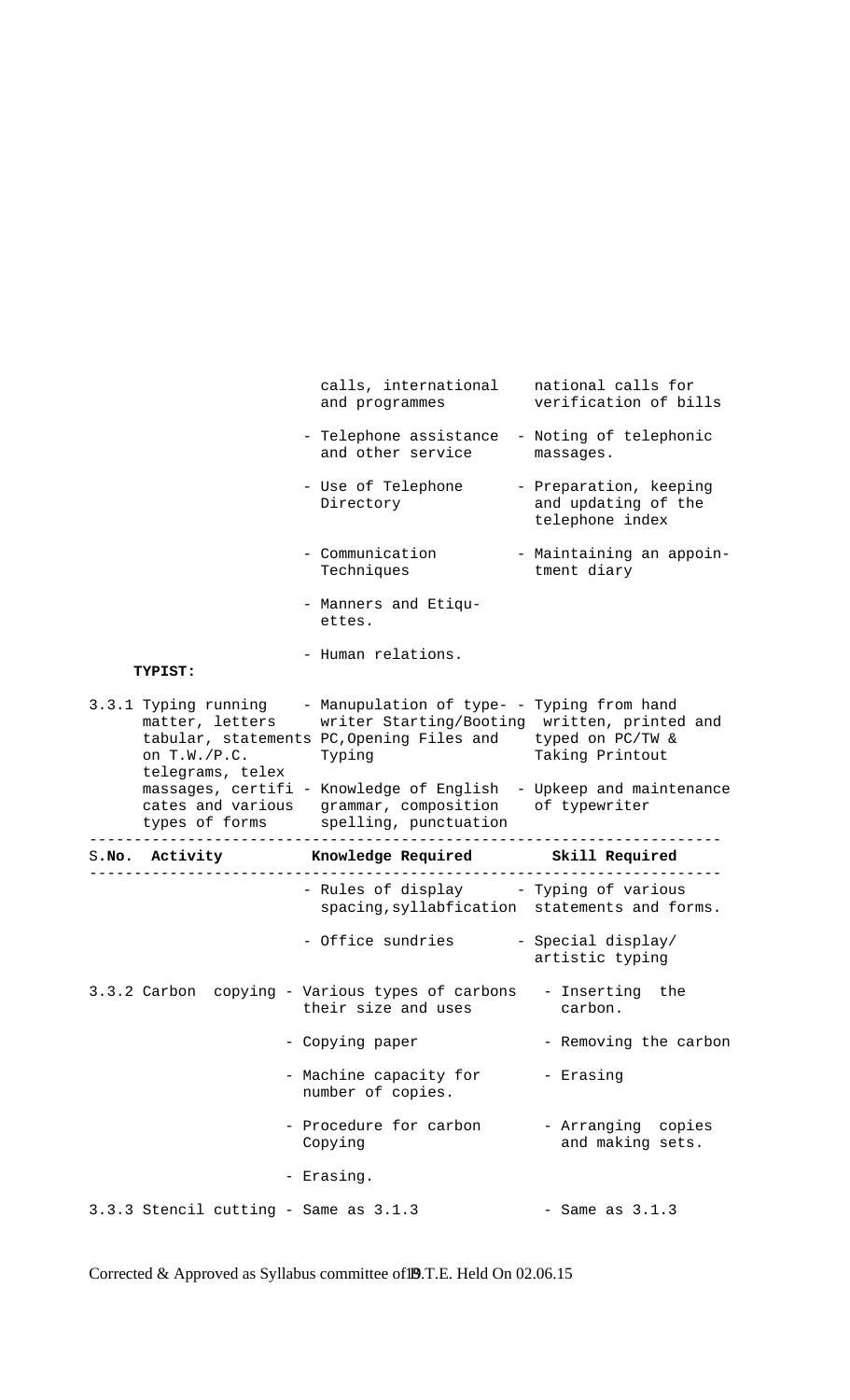| submission of<br>paper                      | 3.3.5 Arranging and - Office sundries and their - Arranging copies<br>use                                                                                                                         | and making sets.                                                   |
|---------------------------------------------|---------------------------------------------------------------------------------------------------------------------------------------------------------------------------------------------------|--------------------------------------------------------------------|
|                                             | - Methods of presentation                                                                                                                                                                         |                                                                    |
| 3.4 OFFICE ASSISTANT:                       |                                                                                                                                                                                                   |                                                                    |
| $3.4.1$ Noting &<br>drafting                | - Same as $2.1.5$                                                                                                                                                                                 | - Same as $2.1.5$                                                  |
|                                             | - Types of notings                                                                                                                                                                                |                                                                    |
| 3.4.2 Form filling<br>and compiling         | - Commerical forms and<br>documents in common use                                                                                                                                                 | - Filling forms and<br>documents.<br>(Preparation of<br>work book) |
| 3.4.3 Record keeping - Same as 2.1.7        |                                                                                                                                                                                                   | - Same as $2.1.7$                                                  |
| 3.4.4 Mail handling                         | - Type of mail, procedure of - Making registered<br>handling incoming and out-<br>going mail, postal rules<br>raies clearance and deli-<br>very schedules, mail room<br>equipment different types | parcels, book post,<br>labelling sealing<br>etc.                   |
|                                             |                                                                                                                                                                                                   |                                                                    |
| S.No. Activity                              | Knowledge Required Skill Required                                                                                                                                                                 |                                                                    |
|                                             | - – – – – – – – – – -<br>of stationery envelopes and<br>wrappers.                                                                                                                                 |                                                                    |
|                                             | 3.4.5 Handling office - Operation of various types - Handling office<br>equipment of office equipment and equipment and<br>machines                                                               | machines.                                                          |
| 3.4.6 General type - Same as 3.3.1<br>work. |                                                                                                                                                                                                   | - Same as $3.3.1$                                                  |
| to meeting and<br>conferences               | 3.4.7 Secretarial - Meaning of notice agenda, - Typing notice,<br>work in relation quorum and minutes                                                                                             | agenda minutes<br>and back ground<br>papers.                       |
|                                             | - Format of notice agenda<br>and minutes.                                                                                                                                                         | - Drafting of minutes                                              |
|                                             | 3.5 RECEPTIONIST/TELEPHONE AND TELEX OPERATOR:                                                                                                                                                    |                                                                    |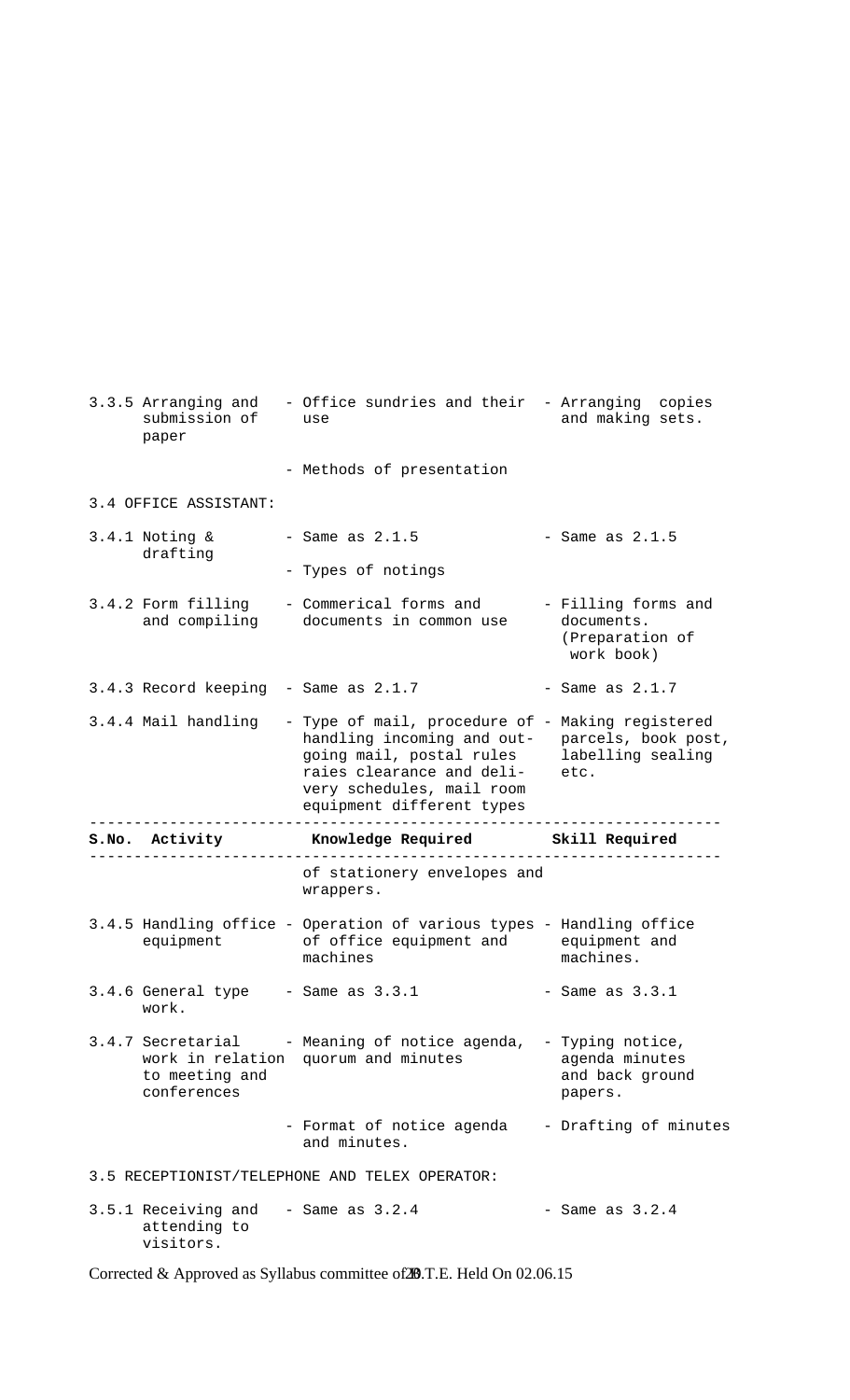|       | 3.5.2 Attending to<br>telephones and<br>communications          | - Same as $3.2.4$                                                                       | - Same as $3.2.4$                                                                                                                 |
|-------|-----------------------------------------------------------------|-----------------------------------------------------------------------------------------|-----------------------------------------------------------------------------------------------------------------------------------|
|       | 3.5.3 Operating P.B.X. - Same as 3.2.4<br>Intercoms, Telex      |                                                                                         | - Same as $3.2.4$                                                                                                                 |
|       |                                                                 |                                                                                         | - Practice in Telex                                                                                                               |
|       | 3.5.4 Booking trunk- - Same as 3.2.4<br>calls and<br>Phonograms |                                                                                         | - Same as $3.2.4$                                                                                                                 |
|       | and visitors visitors book.<br>book.                            | 3.5.5 Maintaining the - Importance and format of<br>visitors diary visitor's, diary and |                                                                                                                                   |
|       | 3.5.6 Maintaining<br>telephone index.                           | - Same as $3.2.4$                                                                       | - Same as $3.2.4$                                                                                                                 |
|       | 3.5.7 Grooming                                                  | - Importance and basic<br>principles of grooming                                        |                                                                                                                                   |
|       | 3.5.8 Handling PC                                               | Same as 3.1.9                                                                           | Same as 3.1.9                                                                                                                     |
|       | 3.6 ACCOUNTS ASSISTANT:                                         |                                                                                         |                                                                                                                                   |
|       | 3.6.1 Book keeping<br>banking                                   | - Elements of book keeping<br>and accounts<br>- Cash flow and other<br>transactions.    | - Journal subsidiary<br>books and ledger.<br>- Statement like bank<br>reconciliation<br>statement.<br>- Filling of bank<br>forms. |
| S.No. | Activity                                                        | Knowledge Required                                                                      | Skill Required                                                                                                                    |
|       | bill/vouchers terminology                                       | 3.6.2 Processing of - Basic accounting                                                  | - Preparation of pay<br>rolls and related<br>scheduled invoices,<br>account, sale, debit<br>note, credit note.                    |
|       |                                                                 | 3.6.3 Handling Computer Storing & Retrieving<br>Information                             | USe of Releted<br>Software                                                                                                        |
|       | 3.7 SELF EMPLOYMENT:                                            |                                                                                         |                                                                                                                                   |
|       |                                                                 | 3.7.1 All the activi- - All the activities<br>ties mentioned mentioned under 3.1 to     | - As under $3.1$ to $3.6$                                                                                                         |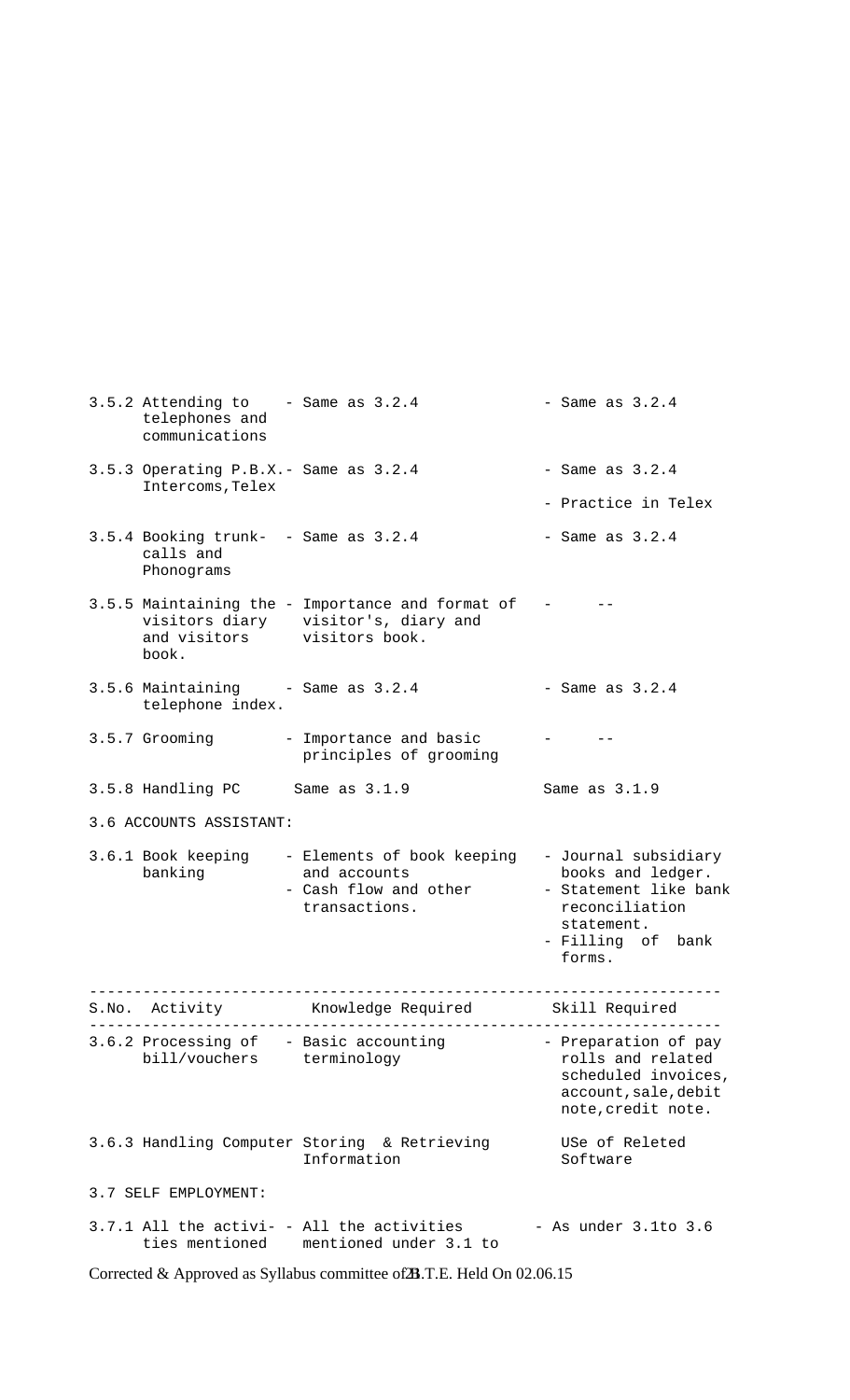| 3.1 to 3.6 3.6                                                                           |                                                                                            |                     |
|------------------------------------------------------------------------------------------|--------------------------------------------------------------------------------------------|---------------------|
| organising<br>allied services with customers.                                            | 3.7.2 Establishing/ - Sources of finance<br>secretarial and - Human relation and dealing - |                     |
| 3.7.3 Dealing<br>effectively with<br>soliciting - Office layout<br>customers             | - Communication techniques<br>- Furniture and equipment                                    |                     |
| $3.7.4$ Use of Computer - Same as $3.1.9$<br>Diff. work rela-<br>ted to above<br>series. |                                                                                            | $-$ Same as $3.1.9$ |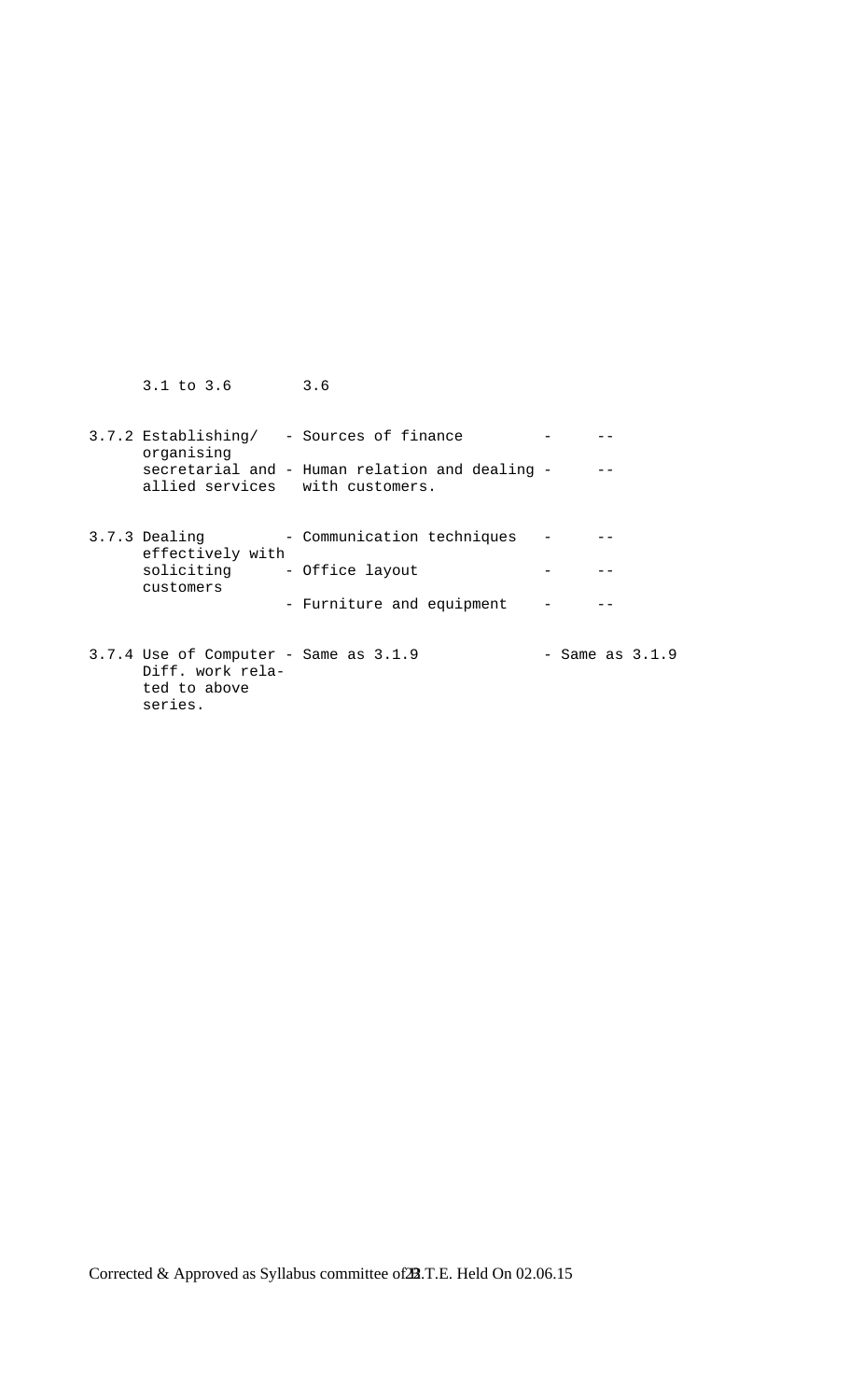#### **III COURSE OBJECTIVES:**

- 1. At the end of the course the students should be able to
	- 1.1 attain adequate proficiency in Shorthand and typing (English & Hindi)
- 1.2 acquire working knowledge of office/commercial practices such as noting and drafting, accounting, maintenance of office records and handling of business correspondence.
	- 1.3 handle and maintain office machines, equipment and Computer.
	- 1.4 communicate effectively in english on matters connected with Secretarial work.
	- 1.5 have an overview of Secretarial and Commerical services.
	- 1.6 acquire fundamentals of human/public relation and general knowledge of current affairs.
	- 1.7 acquire knowledge of Modern Office Management & Secretarial Practice
	- 1.8 use of computer in Office Management.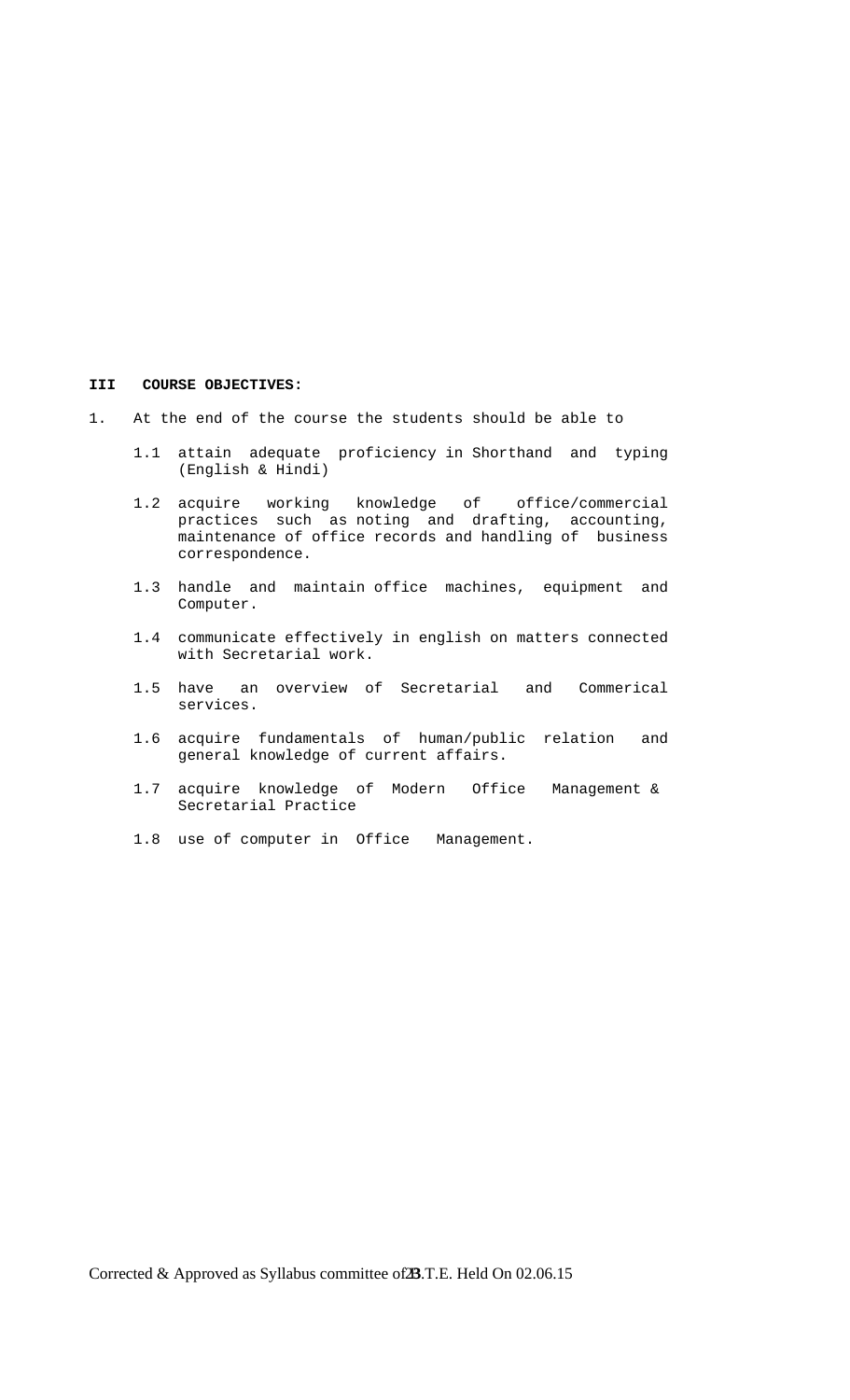#### **IV DERIVING CURRICULUM AREAS FROM COURSE OBJECTIVES:**

### **OBJECTIVES AREAS**  1. Attain adequate proficiency in 1. Shorthand - Practical taking dictation and typing 2. Typewriting - Practical 3. Professional Comm. 2. Acquire working knowledge of 1. Modern office Practice office/commerical practice such & Procedures as noting and drafting,accounting 2. El. Book keeping & maintenance of office record and Accountancy handling of business correspondence3. Secretarial Practice & Office Automation 4. Elements of company Law & Banking Services. 5. Office & Business Correspondence 4. Handle and maintain office 1. Secretarial Practices equipment and machines  $\&$  Office Automation Communicate effectively on 1. Professional Comm. English matters connected with 2. Personality Devel.<br>Secretarial work. 6 a Behaviour Secretarial work. Have an overview of Secretaial 1. Secretarial Practice and Commerical services.<br>
2. Personality Devel. Personality Devel. & Behaviour Acquire fundamentals of 1. Modern Office Management Management Process and  $\&$  Practices 5. Acquire working knowledge of 1. Computer Application. computer for use in day to day 2. Computer Accountancy office working.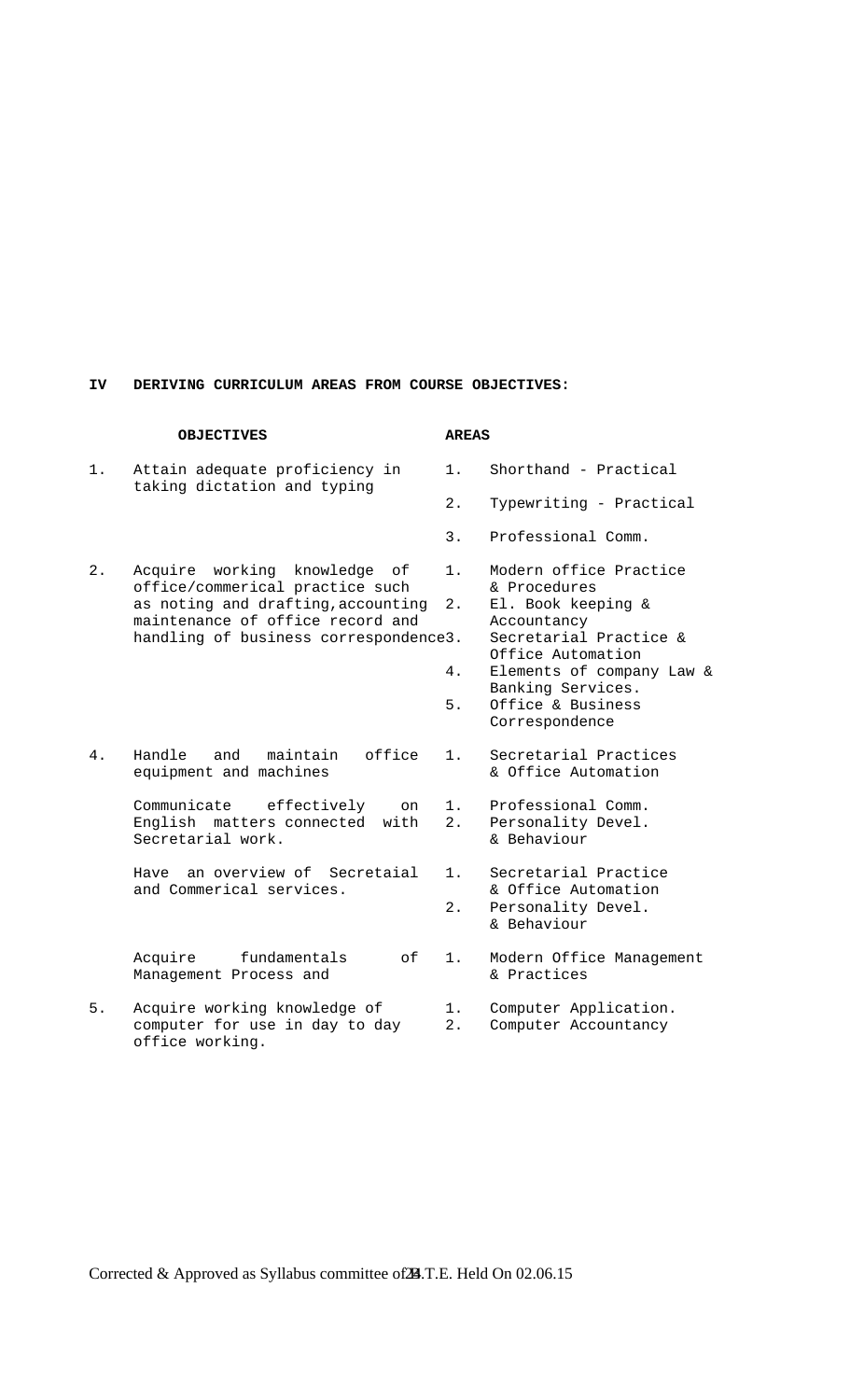### **:TWO YEAR DIPLOMA COURSE IN MODERN OFFICE MANAGEMENT & SECRETARIAL PRACTICE:**

### **I SEMESTER**

### *1.1 PROFESSIONAL COMMUNICATION*

|  |  | [ Common to All Engineering/Non Engineering Courses] |  |         |  |
|--|--|------------------------------------------------------|--|---------|--|
|  |  |                                                      |  | L T P   |  |
|  |  |                                                      |  | $5 - 3$ |  |

#### **Rationale:**

 Communication forms an important activity of diploma holder. It is essential that he/she should be in a position to communicate in writing and orally with superiors,equals and subordinates. This subject aims at providing working knowledge of languages like Hindi and English so as to train the students in the art of communication. It is suggested that maximum attention should be given in developing Communication abilities in the students while imparting instructions by giving maximum emphasis on practice.

| Sr.NO. | Units                                                                                                                              | Coverage time               |    |
|--------|------------------------------------------------------------------------------------------------------------------------------------|-----------------------------|----|
|        |                                                                                                                                    | L                           | P  |
| 1.     | Introduction to communication methods<br>meaning, channels & media written and<br>verbal.                                          | 5                           |    |
| $2$ .  | Development of comprehension of English 15<br>& Hindi through study of text material&<br>language exercises.                       |                             |    |
| 3.     | Development of expression through<br>A. Letters(English & Hindi)<br>B. Report writing (English)<br>Note making and minutes writing | $10^{-}$<br>10 <sup>°</sup> |    |
| 4.     | Composition                                                                                                                        | 10                          |    |
| 5.     | Grammer                                                                                                                            | 20                          |    |
|        |                                                                                                                                    | 70                          | 42 |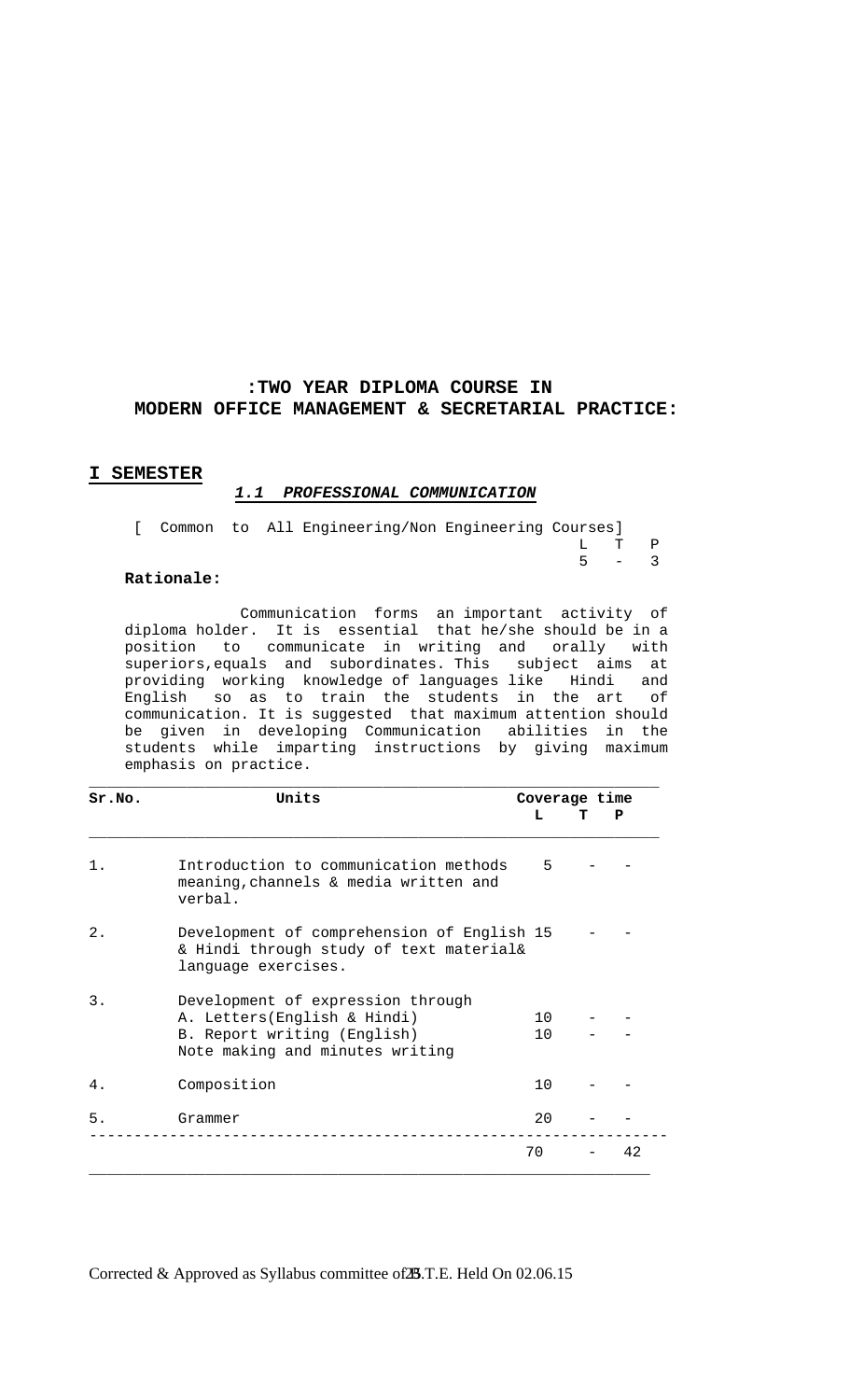#### **1.** *PART I : COMMUNICATION IN ENGLISH*

- 1.1 Concept of communication, importance of effective communication, types of communucation, formal, informal, verbal and nonverbal, spoken and written. Techniques of communication, Listening, reading, writting and speaking, Barriers in communication, Modern tools of communication- Fax, e-mail, Telephone, telegram, etc.
- 1.2 Development of comprehension and knowledge of English through the study of text material and language exercises based on the prescribed text book of English.
- 1.3 Development of expression through:
	- 1.3.1 Letters Kinds of letters:- Official, demi-offical, unofficial , for reply or in reply, quotation, tender and order giving letters. Application for a job.

1.3.2 Report writing and Note making and minutes writing.

- 1.4 Grammer : Transformation of sentences, Preposition, Articles, Idioms and Phrases, One word substitution, Abbreviations.
- 1.5 Composition on narrative, descriptive, imaginative, argumentative, discussion and factual topics.
- **2.** *PART II : COMMUNICATION IN HINDI*
- 2.1 Development of comprehension and knowledge of Hindi usage through rapid reading and language exercises based on prescribed text material developed by IRDT.
- 2.2 Development of expression through ;

 Letter writing in Hindi: Kinds of letters:- Official, demi-offical, unofficial , for reply or in reply, quotation, tender and order giving letters, Application for a job.

 (1) Paper should be in two parts, part I - English and part II Hindi.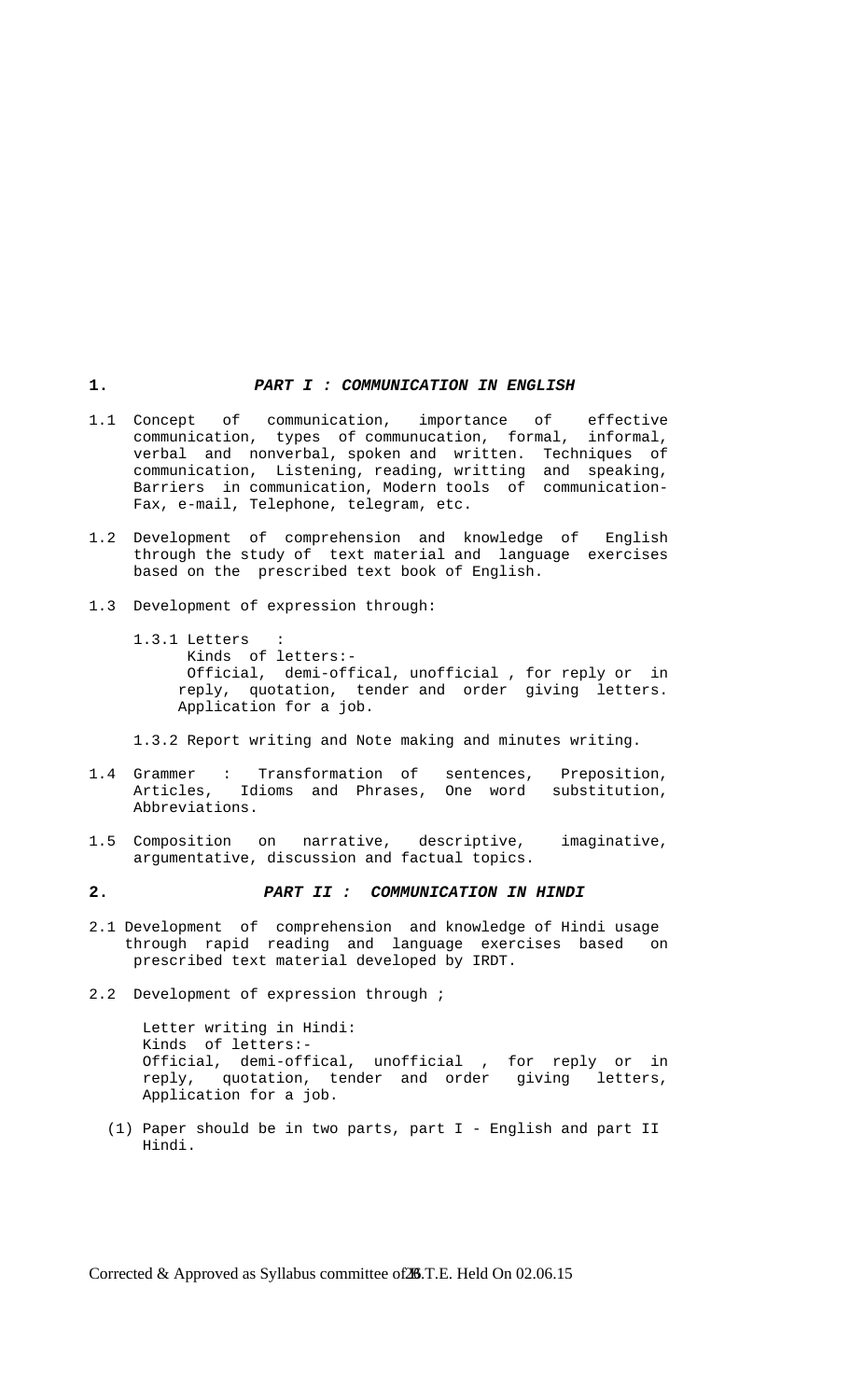#### :**COMMUNICATION AND PRESENTATION PRACTICES:**

- **1**.A. Phonetic transcription
	- B. Stress and intonation (At least 10 word for writting and 10 word for pronunciation)
- **2. ASSIGNMENT :** (Written Communication)

 Two assignment of approximately 400 word each decided by the teachers.

#### **SUGGESTED ASSIGNMENTS :**

- 1. a picture/photograph
- 2. an opening sentence or phrase
- 3. a newspaper/magzine clipping or report
- 4. factual writting which should be informative or argumentative.

#### **3. Oral Conversation:**

- 1. Short speeches/declamation : Bid farewell, Felicitate somebody, Celebrate a public event, Offer condolences
- 2. Debate on current problems/topics
- 3. MockInterview : Preparation, Unfolding of personality and Expressing ideas effectively
- 4. Group discussion on current topics/problems
- 5. Role Play/ general conversation : Making polite enquiries at Railway Station, Post Office, Banks and other Public places, Replying to such enquiries, enquiring about various goods sold in the market and discussing their prices. Complaining about service at Hotel, restaurant, Offering apologies in reply to such complaints, complain to a company about a defective product you have brought, reply to such complaints.
- 6. Presentation skill, Use of OHP and LCD.

**4. Aural :** 

 Listening to conversation/talk/reading of short passage and then writting down the relevant or main points in the specified number of words and answering the given questions

 The assignments/projct work are to be evaluated by the internal/ external examiner. The distribution of 30 marks e.g.

- 10 marks for assignment (Given by subject teacher as sessional marks)
- 10 marks for conversation and viva-voce
- 10 marks for phonetic transcription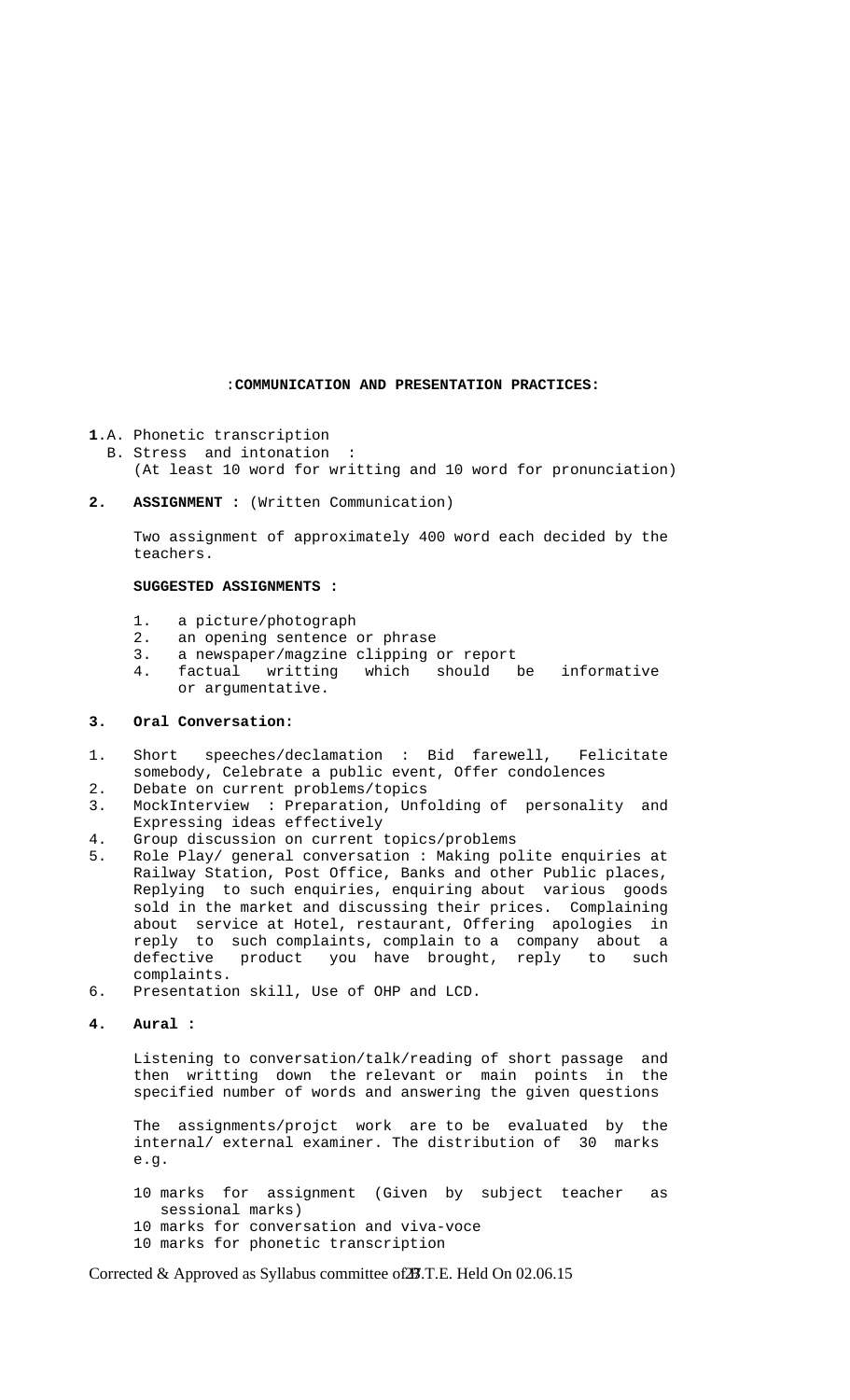#### *STRUCTURE OF COMMUNICATION TECHNIQUE PAPER*

Distribution of Marks

 Theory Paper : 50 Marks Sessional : 20 Marks Pratices : 30 Marks

Q1. Question based on the topics prescribed text material will be set to test the candidates ability to understand the content, explain words and phrases, making sentence of given words and ability to summarise will be included. All questions will have to be answered.

| from English Text Book | 10 Marks |
|------------------------|----------|
| from Hindi Text Book   | 5 Marks  |

Q2. Candidates will be required to write one letter (English) and one letter in (Hindi) from a choice of two -

| English Letters | 5 Marks |
|-----------------|---------|
| Hindi Letters   | 5 Marks |

- Q3. Report Writting on given outlines 5 Marks
- Q4. There will be a number of short answer questions to test the candidates knowledge of functional grammer, structure and usage of the language. All the items in this question will be compulsory. The grammar questions has four parts -

 (Total Part: A For 5 Marks, B For 3 Marks, C For 3 Marks and D For 4 Marks)

 A. This part of the question has to do with the transformation of sentences. English uses several patterns of sentence formation and the same meaning can be expresed by several patterns e.g. Active to Passive voice and vice versa, Direct to Indirect and vice versa, Reframing sentences by changing part of speech e.g Noune to Adjective, Interchanging degree of comparison.

 Interchanging Moods - Affirmative to Negative, Assertive to Interrogative or to exclamatory

- B. The second part usually requires blanks in a sentence to be filled in with a suitable preposition and articles.
- C. The third part is usually an exercise on tenses.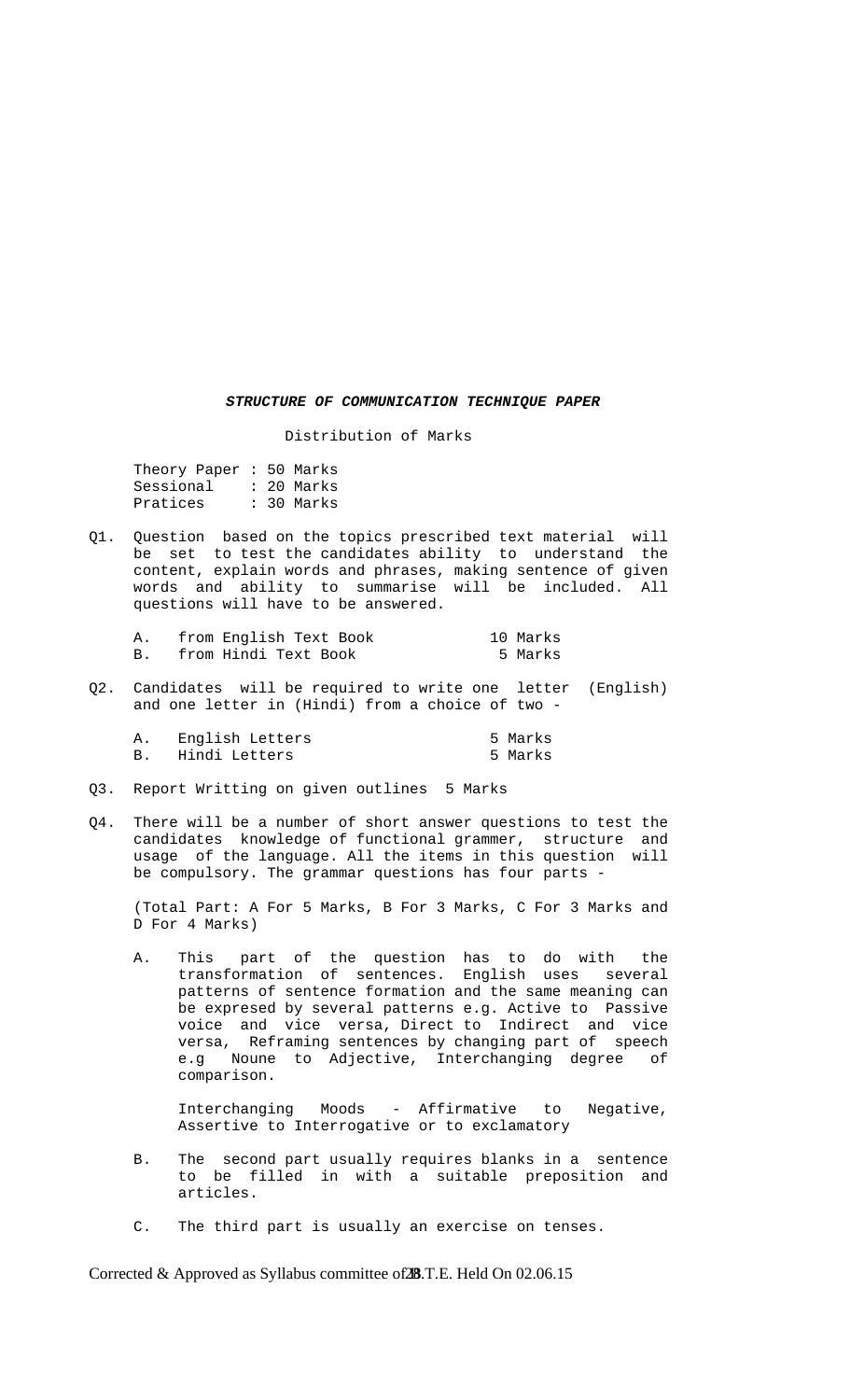- D. The fourth part concerns with one word substitution and abbrevation, uses of idioms and Phrases.
- Q5. COMPOSITION : (About 300 Words) (5 marks)

 Candidates will be required to select one composition topic from a choice of five. The choice will normally include narrative descriptive, argumentative, discussion and factual topics. The main ceteria by which the composition will be marked are as follows

- A. the quality of the language employed, the range and appropriateness of vocabulary and sentence structure the correctness of grammatical construction, punctuation and spelling.
- B. The degrees to which candidate have been successfully in organising both the composition as a whole and the individual paragraphs.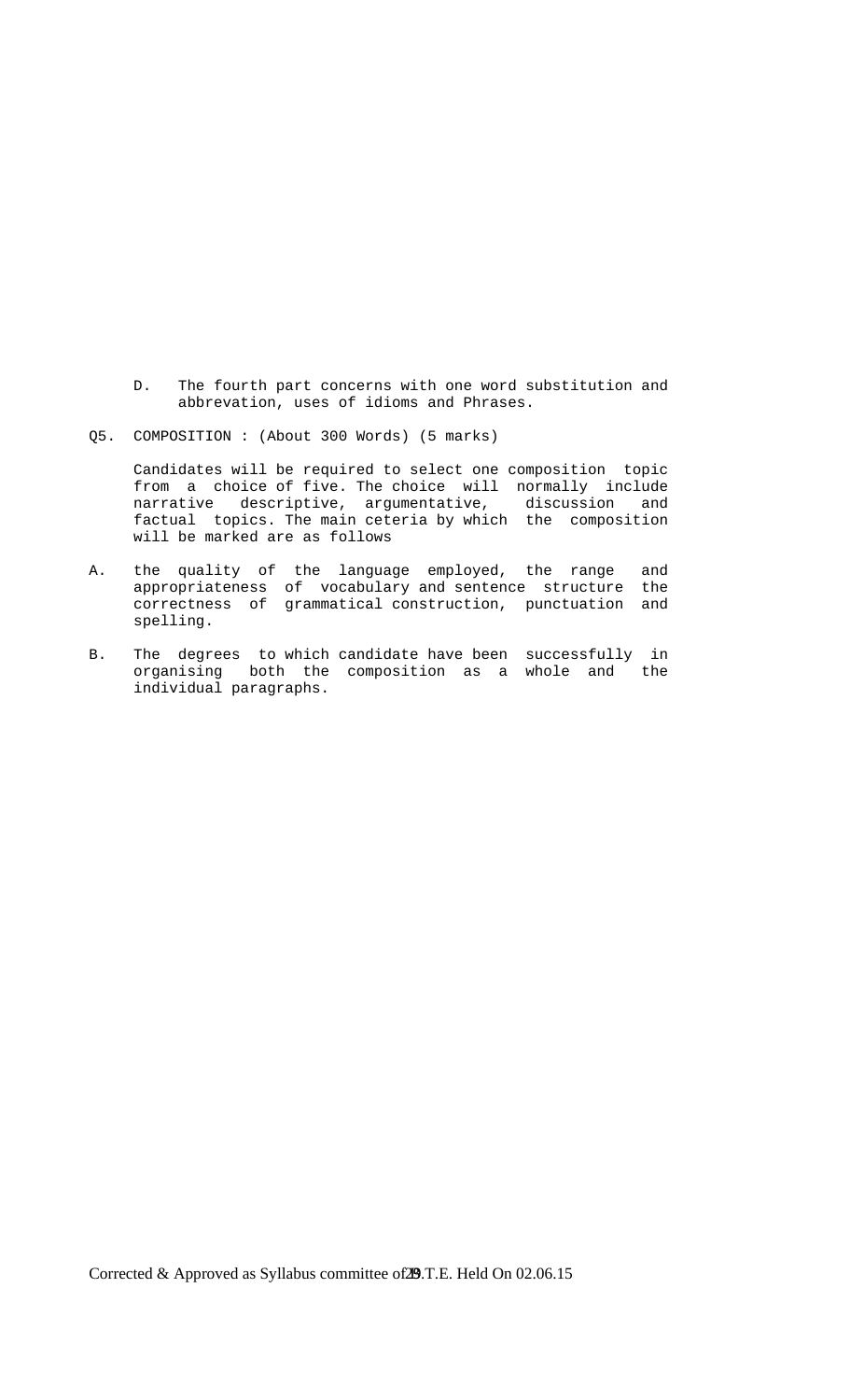#### *1.2 MODERN OFFICE MANAGEMENT AND PRACTICES*

L T P<br>5 3 –  $5 \t3 \t-$ 

#### **Rationale :**

 The purpose of introducing this paper is to equip the student with the office routine for smooth functioning. The student having knowledge about functions of a secretary, concept of office, functions of mailing department, filing and indexing,etc. will certainely be useful in the world of work.

#### **:TOPIC WISE DISTRIBUTION OF PERIODS:**

| S1.NO. | Units                          |    |       | Coverage Time |
|--------|--------------------------------|----|-------|---------------|
|        |                                |    | L T P |               |
| Part A |                                |    |       |               |
| $1$ .  | Office                         | 10 | 7     |               |
| 2.     | Office Stationery              | 10 | 7     |               |
| 3.     | Mailing Departments            | 10 | 7     |               |
| $4$ .  | Special Mail & Postal Services | 10 | 7     |               |
| 5.     | Filing and Indexing            | 10 | 7     |               |
| б.     | Concepts of Management         | 20 | 7     |               |
|        |                                | 70 | 42    |               |

#### *:DETAILED CONTENTS:*

#### **1. OFFICE:**

- 1.1 Meaning, functions & importance
- 1.2 Office Practice & Secretarial Practice
- 1.3 Modern office and its principal departments and their funtions.
- 1.4 Centralisation of Office services Vs Decentralisation.

### **2. OFFICE STATIONERY :**

2.1 Items of office stationery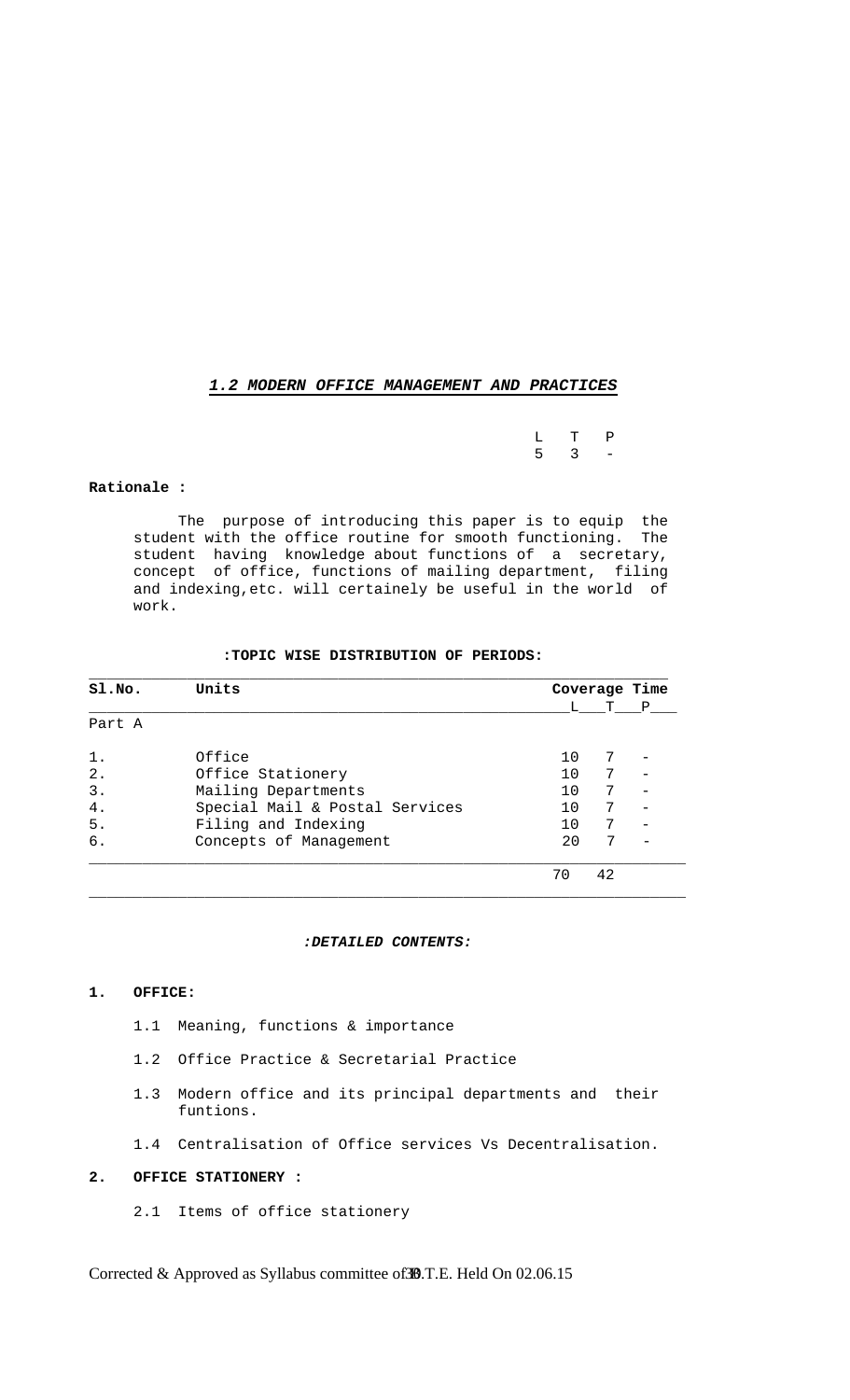- 2.2 Economy in stationery, selection, purchase, storage and record of stationery.
- 2.3 Control and use of stationery items.
- 2.4 Office forms and materials.

#### **3. MAILING DEPARTMENTS:**

- 3.1 Meaning and importance of mail.
- 3.2 Handling of Inward Mail : Receiving, Sorting Departmentwise and classwise, Opening, Recording, Marking, Distribution.
	- 3.3 Handling of Outward Mail : Folding of Letters, Preparation of Envelops, Sorting, Sealing, Weighing, Stamping, Entering in Post book or peon book, Despatching

#### **4. SPECIAL MAIL & POSTAL SERVICES:**

- 4.1 Rail parcel service, Transport agencies, Post parcel service and Courier services.
- 4.2 Inland and foreign mail, surface mail & Air mail.
- 4.3 Post card, Inland letters, envelops, business reply card, books and sample packets, literature for blinds, parcels, registered news papers and periodicals.
- 4.4 Postal registration of articles, registered parcels, foreign parcels with custom clearance, VPP Articles, letter containing cheques, drafts, documents etc, insured articles.
	- 4.5 EMS (speed post), certificate of posting, post box & post bag, recall of postal articles, franked mail, Acknowledgement card.
	- 4.6 Special postal services, T.M.O., M.O, I.P.O., C.R.P.F. (Central Recruitment Postal Fee)
	- 4.7 Saving schemes, saving banks, Time deposit, F.D., N.S.C, M.I.S, P.P.F., K.V.P, R.D. Schemes etc.
	- 4.8 E-mail: Its importance (E.M.S.- Electronic Mail Services)

#### **5. FILING AND INDEXING :**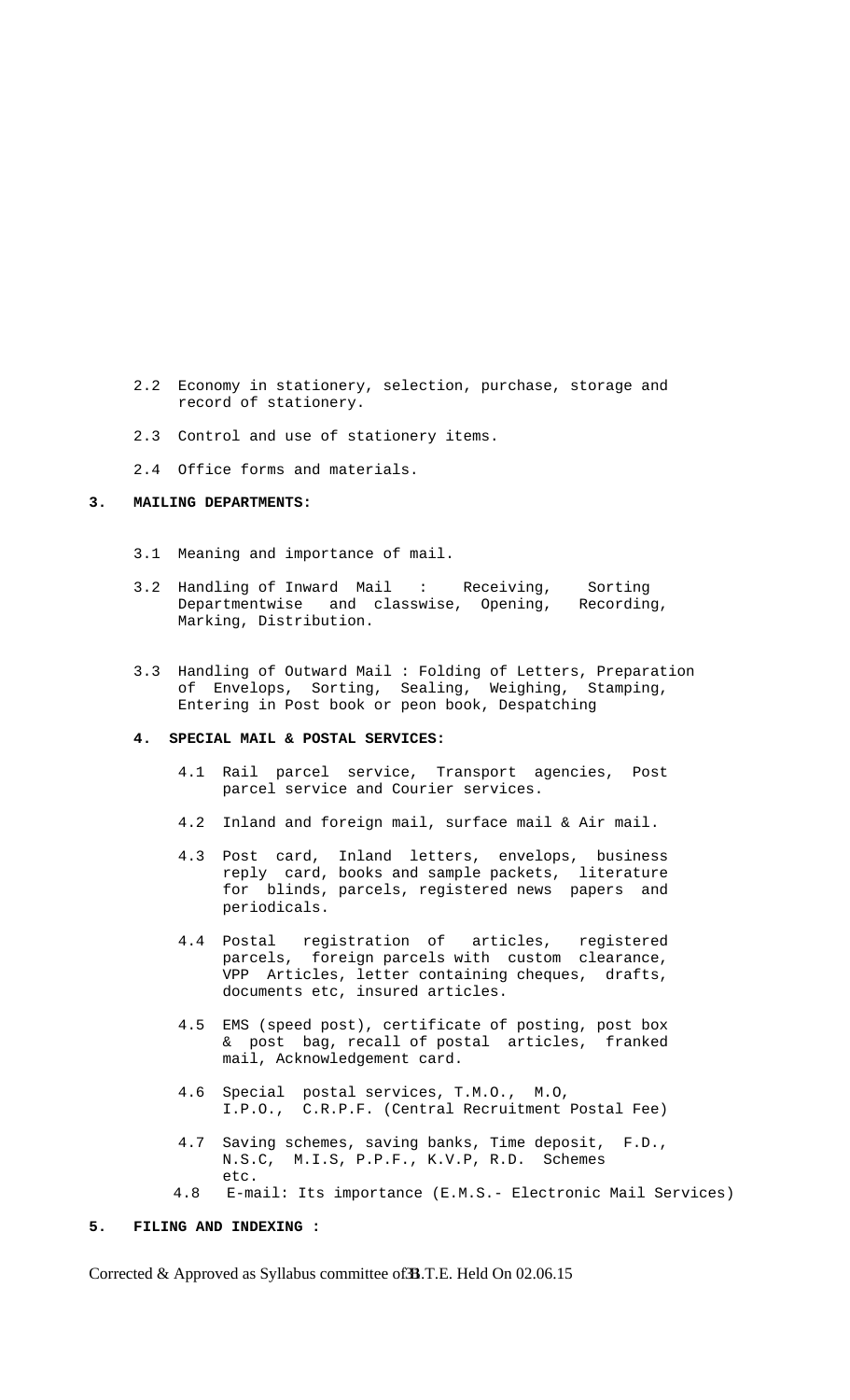- 5.1 Meaning and importance of Filing.<br>5.2 Essentials of a good filing syste
- Essentials of a good filing system.
- 5.3 System of classification.<br>5.4 Methods of filing and fil
- 5.4 Methods of filing and filing equipment.<br>5.5 Meaning and need of indexing.
- 5.5 Meaning and need of indexing.<br>5.6 Various types of index.
- 5.6 Various types of index.<br>5.7 Record retention rule a
- Record retention rule and Weeding.
- 5.8 Computerised Filing System

#### **6. CONCEPTS OF MANAGEMENT :**

### 6.1 *Introduction:*

 Meaning of management , Nature and scope of management , Importance of management , Principles of management .

#### 6.2 *Planning:*

Objectives and Importance of Planning, Steps in Planning, Types of Planning,

#### 6.3 *Motvation:*

 Meaning of motivation, Importance of motivation, Principles of motivation techniques.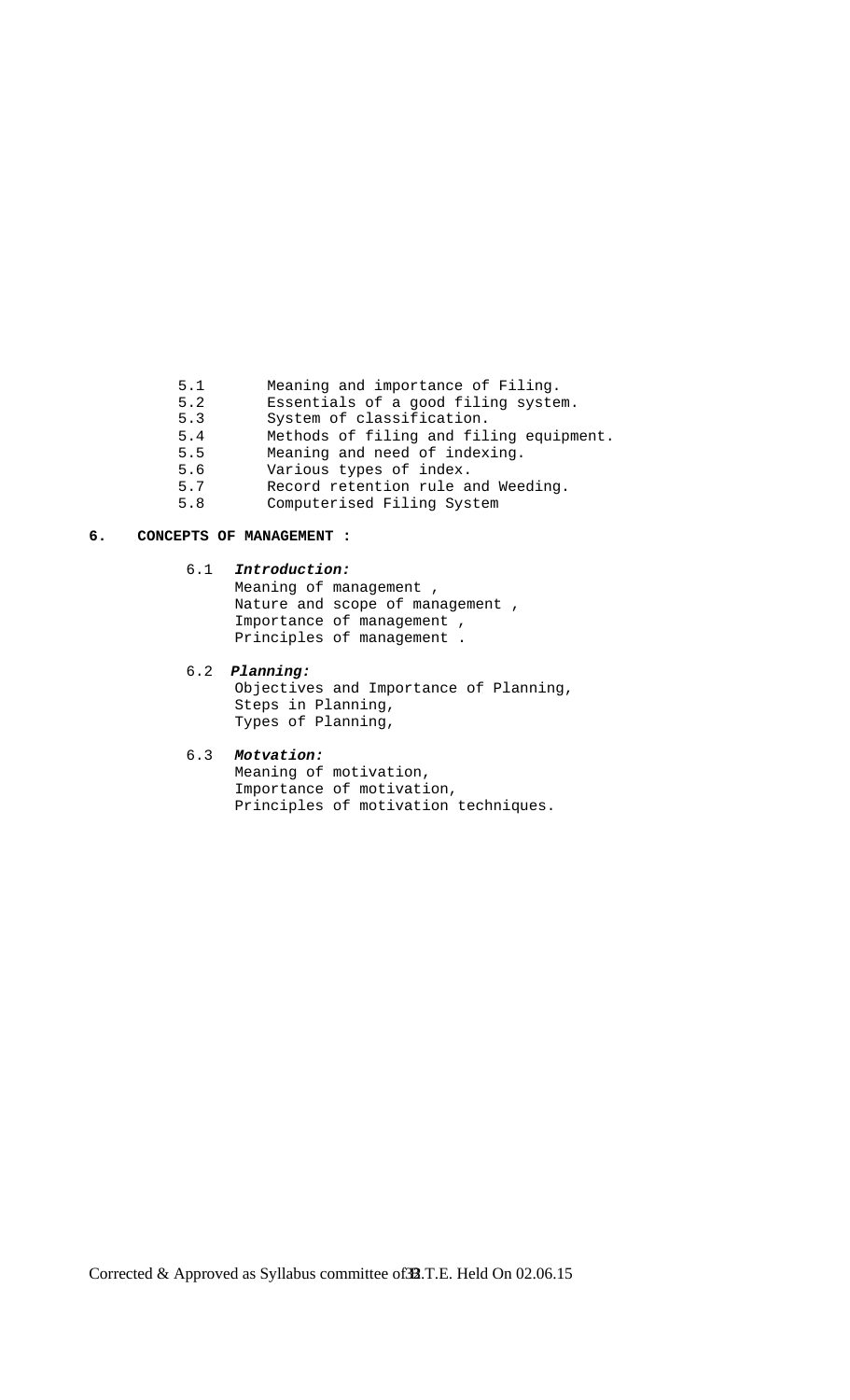### *1.3 COMPUTER TYPING THEORY*

|  | L T P                 |  |
|--|-----------------------|--|
|  | $5 \qquad 3 \qquad -$ |  |

### 1- प्रस्तावना (Introduction)

- (i) कम्प्यूटर का विकास एवं इतिहास (Origin & Development of **Computer**)
- (ii) **कम्प्यूटर** का महत्व एवं उपयोगिता (Importance & Utility of **Computer**)
- (iii) **कम्प्यूटर** का वर्गीकरण

(Classification of **Computer**)

## 2. कम्प्यूटर (Computer) / वर्ड प्रोसेसर

- (a) कम्प्यूटर के टाइपिंग सीखने के लाभ एवं उपयोगिता (Importance of Learning Computer Typing Skill and scope of job opportunities)
- (b) कम्प्यूटर के सम्मुख बैठने की स्थिति (Sitting posture)
- (c) कम्प्यूटर के बाहरी भागों का प्रारम्भिक ज्ञान (Basic knowledge of Output devices of Computer i.e. Fixing of cable of mouse, monitor and printer)
- (d) कम्प्युटर एवं टाइपराइटर के रख रखाव ⁄ साफ सफाई की जानकारी (Knowledge of essential parts & upkeep of a Computer)
- (e) व्यास्प्यूटर को खोलना / बन्द करना एवं डॉक्यूमेंट टाइप करना (To Type on a blank document and open and shut down the Computer)
- (f) कम्प्यूटर का संचालन

(Operation of Computer)

## **3-** हाषिया निर्धारण अथवा टाइप करने की तैयारी

**(Preparation of Typing & Adjustment of margin)** 

(i) हाषिया छोडना या लगाना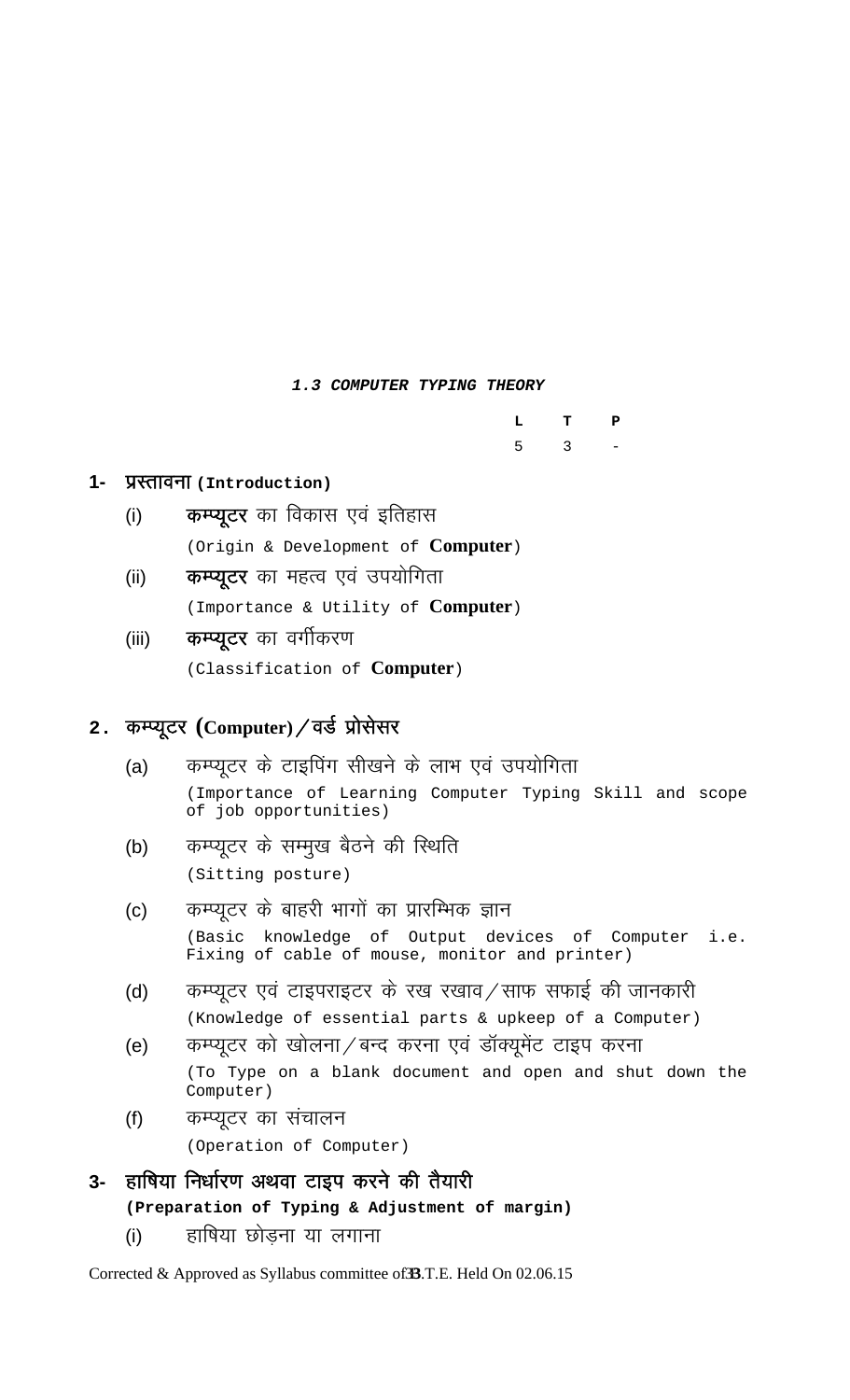(Adjustment of Margin)

- ii) ऊपरी—नियत हाषिया<br>(Top & Bottom Margin)
- iii) बांया एवं दाहिना हाषिया)<br>(Left & Right Margin)
- (iv) दांया हाषिया एकसमान निर्धानण<br>(Justification)
- **(v) कागज का आकार)**<br>(Size of Paper)
- (vi) पंक्ति अन्तरक<br>(Line Deference)

## **4-** टाइप करने की प्रणालियां

## **(Method of Typing)**

- (i) वृष्य एवं स्पर्ष प्रणाली के लाभ एवं विषेशताएं
- (ii) कुंजी पटल पर उंगलियों का विभाजन
- (iii) विषिष्ट पद्धति, अन्य पद्धति
- (iv) कुंजी पटल संचालन विधि–ऊर्ध्वमुखी एवं समतल विधि
- (v) कुंजी पटल कुषलता, टंकणलय स्तर
- (vi) वर्तमान कुंजी पटल की कमियाँ

## 5- कुंजी पटल संचालन (Operation of key board)

- (i) अाधार पंक्ति का अभ्यास
- (ii) शिफ्ट कुंजियों का अभ्यास
- (iii) तृतीय पंक्ति का संचालन एवं अभ्यास
- (iv) प्रथम पंक्ति का संचालन एवं अभ्यास
- (v) चौथी पंक्ति या अंकों का संचालन व अभ्यास

## 6- सुन्दर टाइप करना एवं विराम चिन्हों का प्रयोग

## **(Neat & Clean Typing and use of Punctuations marks)**

(i) पूर्ण विराम, अर्द्ध विराम, अल्प विराम, प्रष्नवाचक चिन्ह, योजक चिन्ह, इन्वर्टेड कोमा, विस्मयाधिबोधक चिन्ह, कोष्ठक आदि।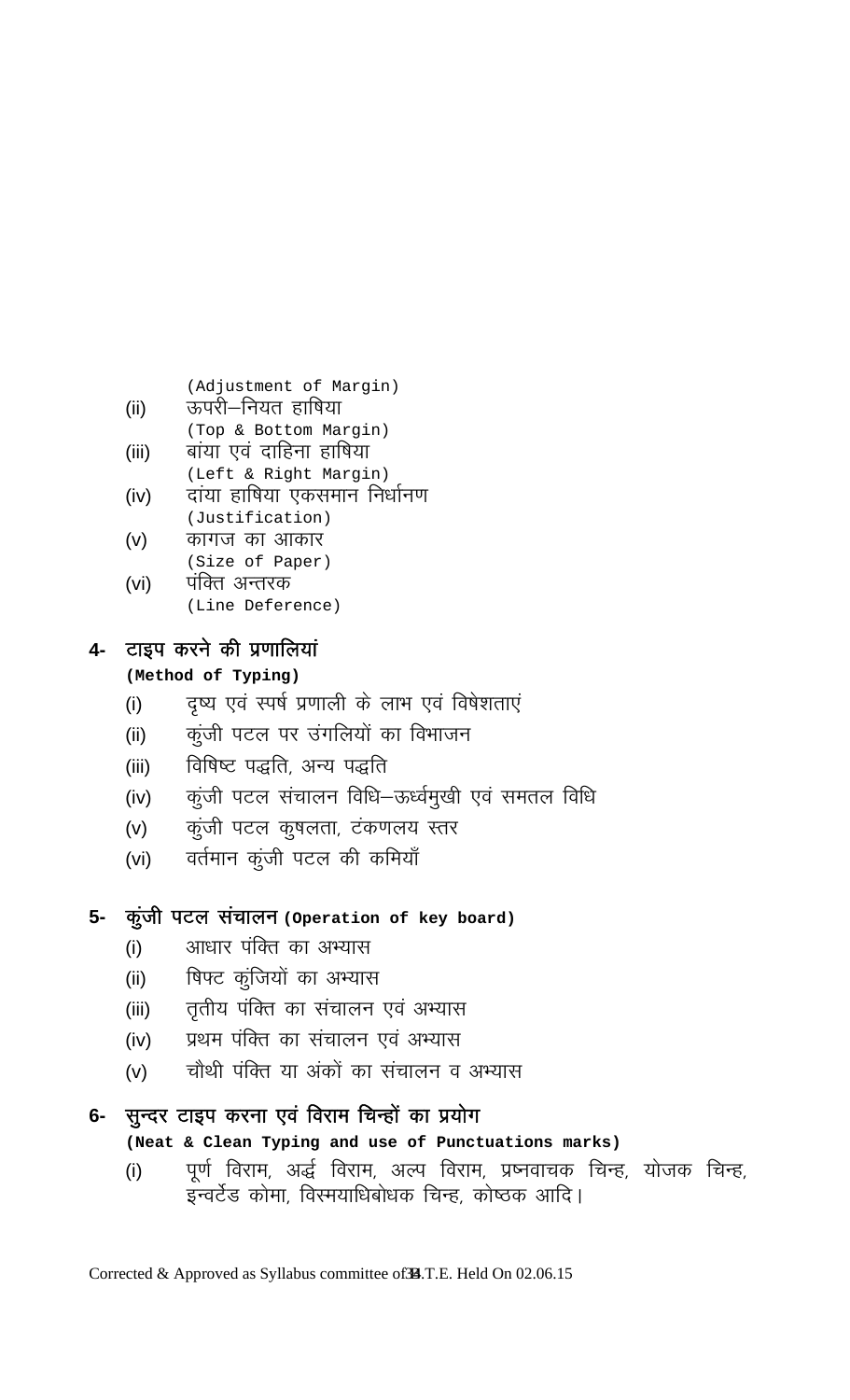- (ii) कागज नियंत्रण-भाग व्याकरणिक चिन्हों का प्रयोग, पूर्ण विराम, प्रष्नवाचक, विस्मयादिबोधक, अल्प-विराम, अर्द्ध-विराम, विसर्ग या कॉलन, कोटेषनमार्क या उद्धरण चिन्ह, योजक चिन्ह / विभाजक, कोष्ठक
- (iii) व्याकरणिक चिन्हों के पूर्व और पष्चात् दिये जाने वाले स्पेस
- (iv) पब्द—विभाजन नियम
- (v) पाद—टिप्पणियाँ टाइप करना
- (vi) परिच्छेद बनना-इंडेटेड या हाषिया छोड़, ब्लॉक या सीमांकित, हैगिंग या ढाल परिच्छेद

## 7- कम्प्यूटर की– बोर्ड

## **(World of Computer Keys & Increasing the Typing Speed)**

- (i) व्यंजी पटल में अनुपलब्ध चिन्हों को टाइप करने की विधि
- (ii) वर्तनी संबंधी निर्देष या संयुक्ताक्षर टाइप करना

## 8- गति गणना और अषुद्धियों का अंकन

## **(Speed Calculation & Counting of errors)**

- (i) गति गणना, निबल गति या षुद्ध गति, सबल गति
- (ii) कुंजी प्रहारों की गणना
- (iii) अषुद्धियों को आंकना
- (iv) अंक पद्धति
- (v) टंकण गति गणना का विषिष्ट सूत्र
- (vi) अंक पद्धति का विषिष्ट सूत्र

### **9-** कम्प्यूटर टाइपिंग (Computer Typing)

- (i) जॉक्यूमेन्ट को सेव करना, फॉण्ट (साइज) बदलना
- (ii) प्लॉण्ट के प्रकार (Kinds of Font)
- (iii) पॉर्ट कट्स कीज़ ऑफ कम्प्यूटर

## 10- अनुच्छेदों का अभ्यास (Practice of Paragraph)

## 11- पत्रों का अभ्यास (Practice of Letters)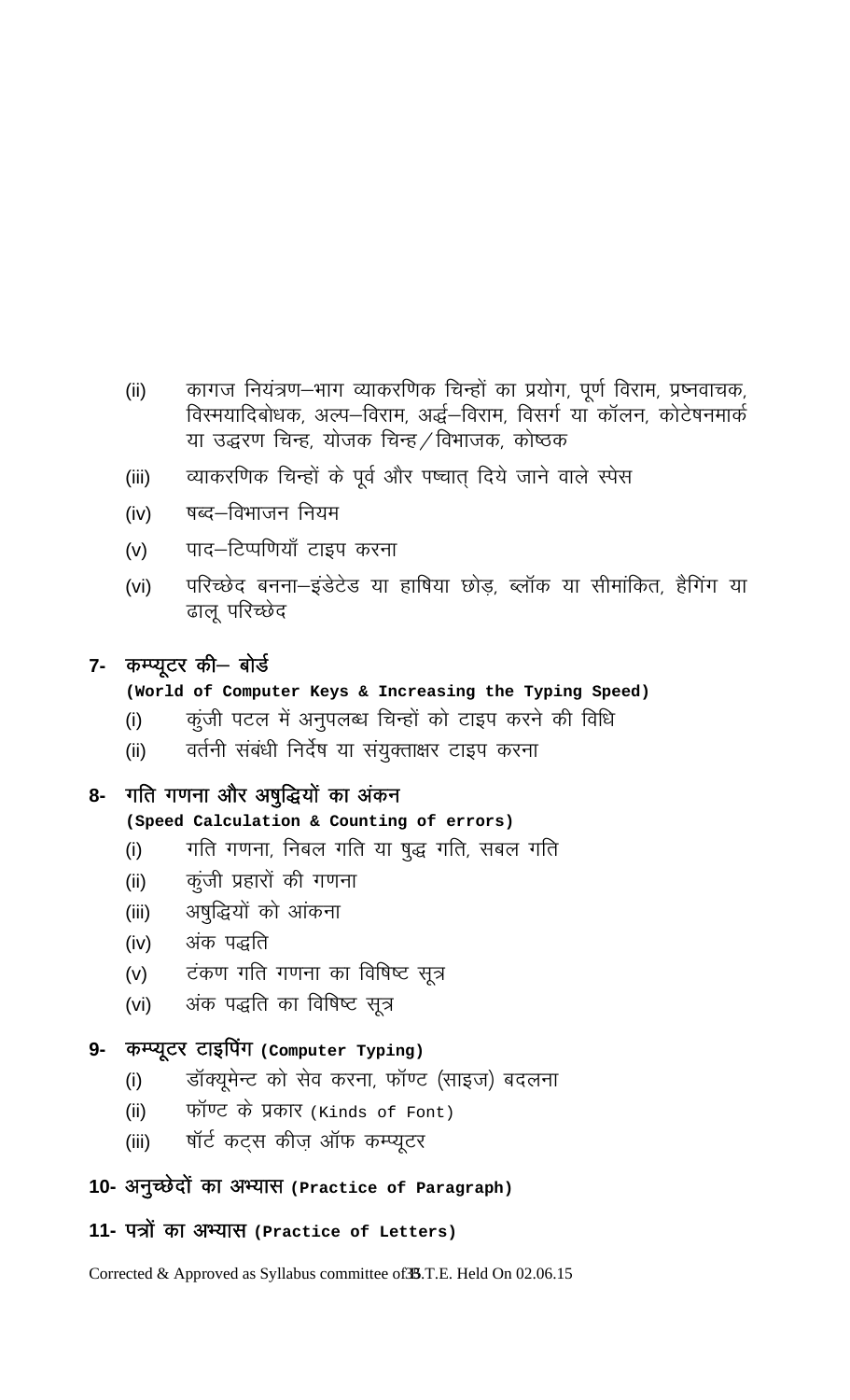- 1- सरकारी पत्र
- 
- 
- 
- 
- 
- 
- 
- 
- 
- 
- 
- 
- 2- व्यापारिक पत्र
- 
- 
- 
- 

3. प्रूफ संषोधन

3- व्यक्तिगत पत्र 4- बैंक एवं डाक सम्बन्धी पत्र

12- टंकण गति की गणना करने का सूत्र एवं अभ्यास

**(Calculation of Formula & Practice of Typing)** 

2. हस्तलिपि में विभागीय पत्रों आदि को टंकित करने के अभ्यास

1. सारणी अथवा तालिका अंकित करने की विधि एवं अभ्यास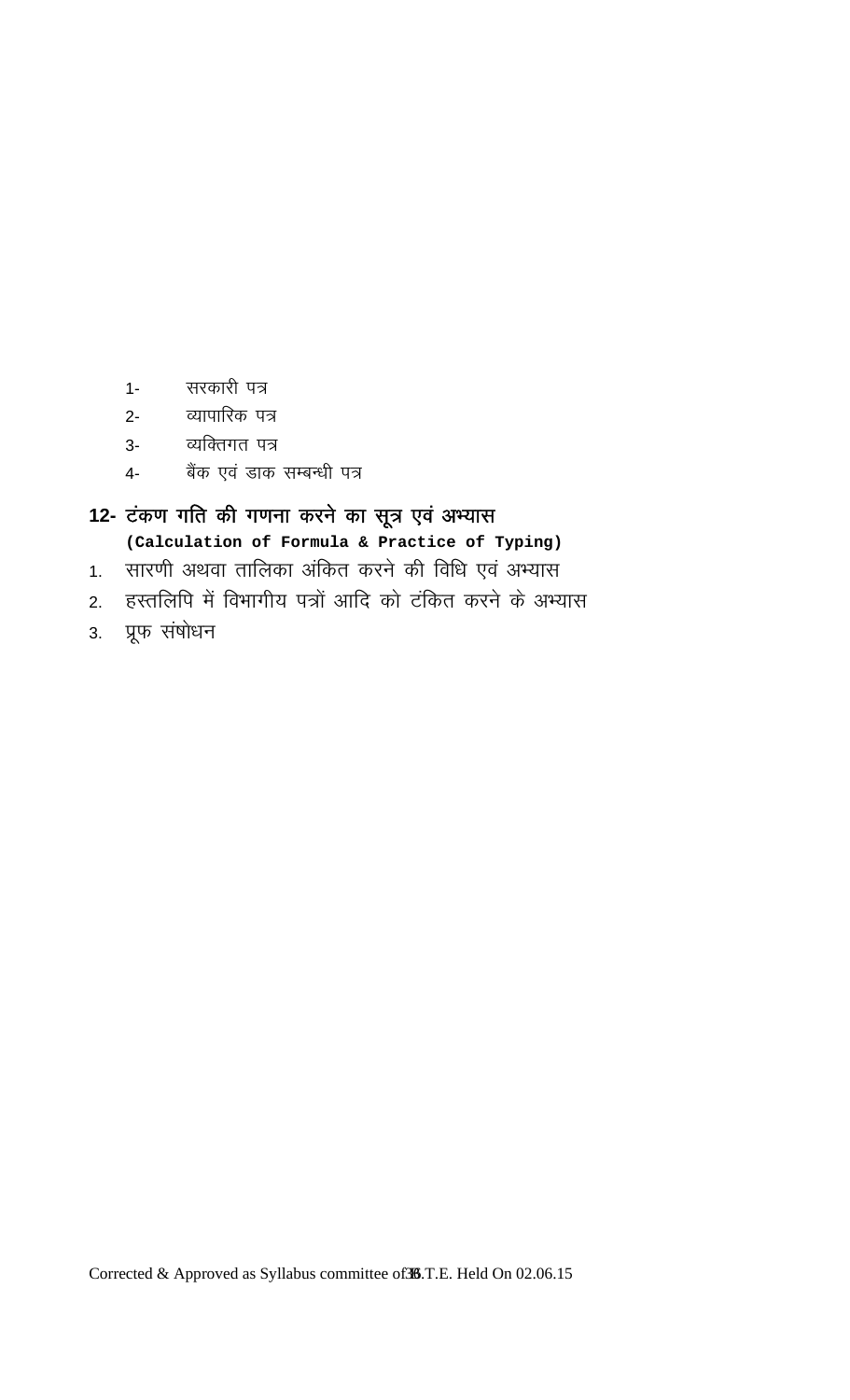# **1.4 SHORTHAND HINDI-I (Practical)**  आषुलिपि हिन्दी (प्रयोगात्मक)  **L T P**

आषुलिपि परिचय $\,$ 

- $1-$  वर्णमाला चित्र का अभ्यास। "क"वर्ग, "च"वर्ग, "ट"वर्ग, "त" वर्ग, "प"वर्ग, अन्तस्थ, उष्म, नासिक्य, संयुक्त व्यंजन
- 2- व्यंजनों को मिलाकर लिखने का अभ्यास।
- 3- स्वरों का प्रयोग तथा अभ्यास। दीर्घ स्वर (गहरा बिन्दु तथा गहरा डैस) लघु स्वर (हल्का-बिन्दु तथा हल्का डैस), तृतीय स्थान के स्वर का प्रयोग, द्वि—स्वर, त्रि—स्वर,
- 4- दो व्यंजनों के बीच स्वर का प्रयोग।
- 5- विराम चिन्हों का प्रयोग।
- $6-$  षब्द चिन्हों का अभ्यास, षब्दाक्षरों का अभ्यास ।
- 7- तवर्ग के वैकल्पिक रूपों का प्रयोग। (-)दॉयाचाप, (-)बॉयाचाप।
- 8- स, ष, ज वृत्त तथा वृत्त के साथ स्वरों का प्रयोग तथा अभ्यास। ह, ष व्यंजनों के विकसित प्रयोग।

# ijh{kk **:VIVA& PROJECT WORK**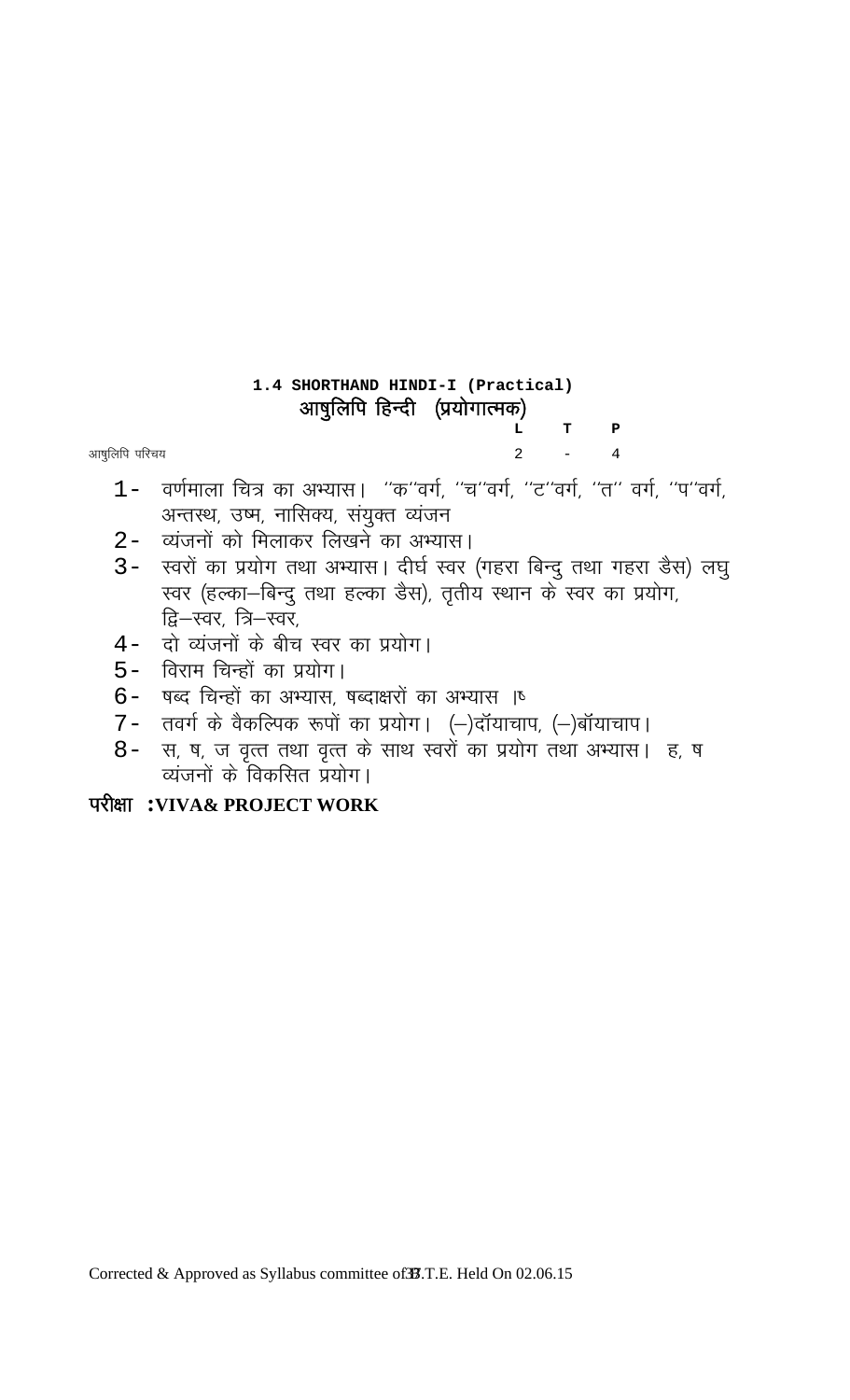## **1.5 SHORT HAND ENGLISH I(PRACTICAL)**

 L T P  $2 - 4$ 

- 1. Practice of consonants from the workbook on Shorthand.
- 2. Use and pratice of Vowels- Long vowels (Heavy Dot and Dash), Short Vowel (Light Dot and Light Dash), Intervening Vowels.
- 3. Practice of Diphthongs from exercises of the Text Book and Workbook on Shorthand Dipthong, Triphones.
- 4 Class work : Dictation & reading : Home work : Reading & copying work daily from Workbook.
- 5. Practice of pharases from Textbook Grammalogues, Logograms.
- 6. Dictation and reading from Workbook and Transcription.

Examination : Viva& PROJECT WORK

Corrected & Approved as Syllabus committee of 38.T.E. Held On 02.06.15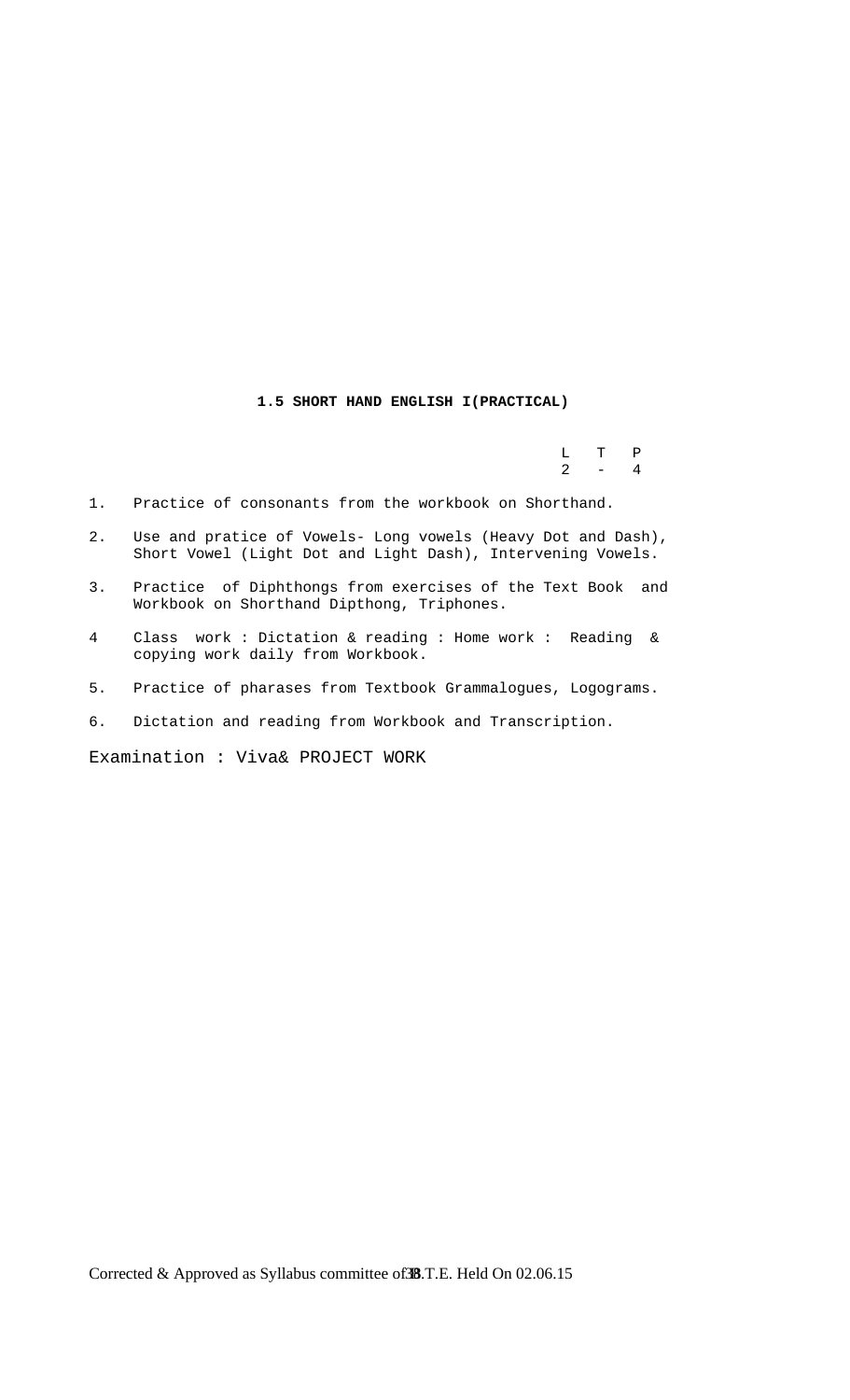1.6 COMPUTER TYPING HINDI-I (Practical)

1- कम्प्यूटर के सम्मुख बैठने की सही दिषा स्थिति व बाहरी पुंर्जो का प्रारम्भिक

कम्प्यूटर टाइप (प्रयोगात्मक)

 $\begin{array}{ccc} \text{L} & \text{T} & \text{P} \\ \text{2} & - & 4 \end{array}$ 

Corrected & Approved as Syllabus committee of 39.T.E. Held On 02.06.15

# परीक्षा : VIVA & PROJECT WORK

3- हाषिया निष्चित करना।

5- षब्दोत्तर छड़ का प्रयोग।

6- स्पर्ष प्रणाली द्वारा टाइप करना। 7- अक्षरों व वाक्यों का टाइप करना।

2- प्रिन्टर पर कागज चढ़ाना व उतारना।

4- होम कीज व अन्य बटनों पर उंगलिया रखना।

ज्ञान।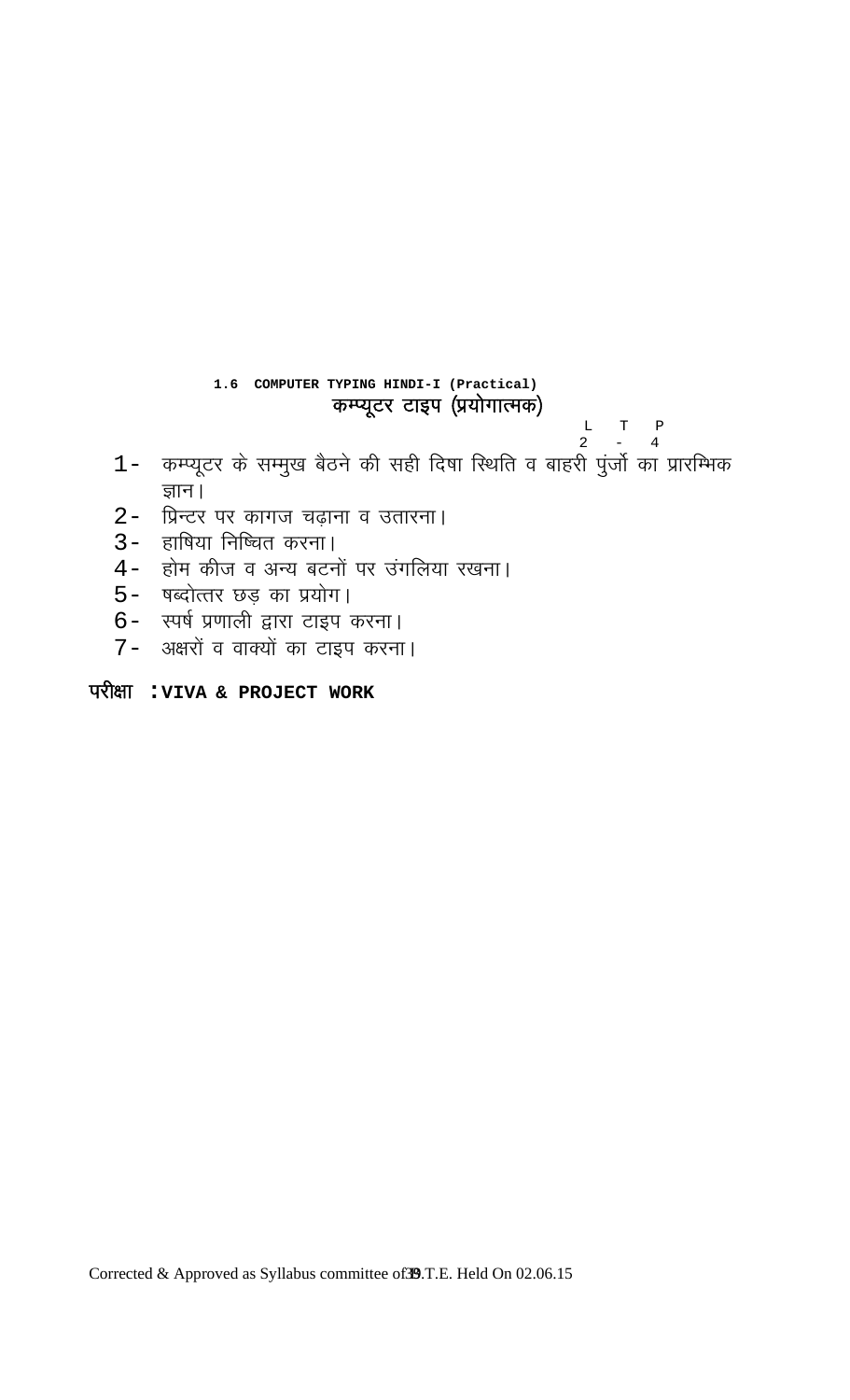**1.7 CCOMPUTER TYPING ENGLISH I (PRACTICAL)** 

 L T P  $2 - 4$ 

- 1. Basic knowledge of computer and its parts.
- 2. Practical Demonstration and practical with the following aquaintence with computer.
- 3. Its correct position sitting posture , name of essential parts, and uses , Insertion and removal of paper, Margin adjustment etc.
- 4. Practice of the keyboard Home row keys, upper row keys and bottom row keys.
- 5. Practice of words and simple sentence by tough system. Mastory of typing the top row ( Figures and symbols ) and other printing keys.
- 6. Use of shirt keys and other non printing keys. Typing from exercises.

Examination : Viva Voce and Project work

Corrected & Approved as Syllabus committee of 49.T.E. Held On 02.06.15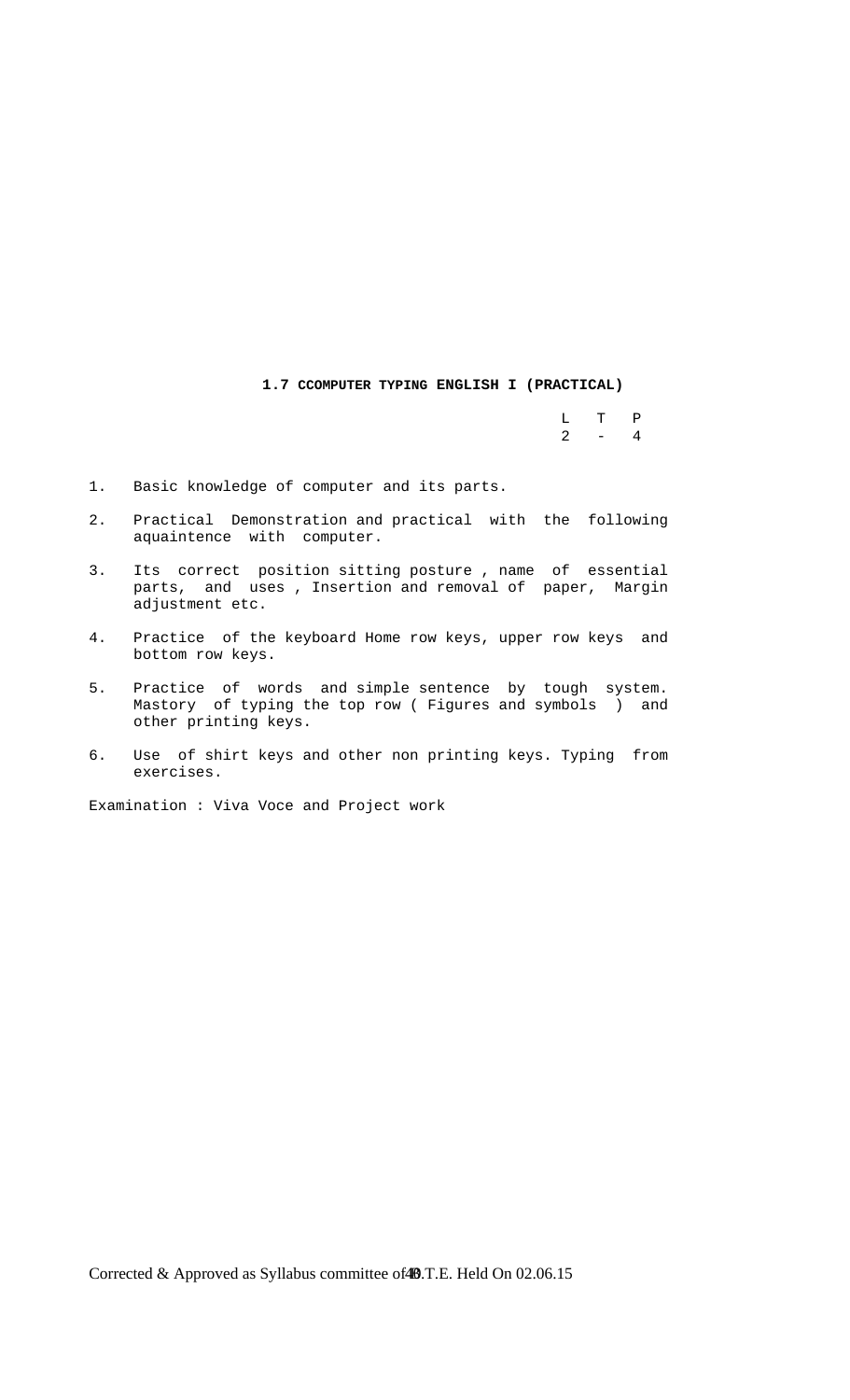## **II Semester**

|  | 2.1 ELEMENTARY BOOK-KEEPING & ACCOUNTACY |       |  |
|--|------------------------------------------|-------|--|
|  |                                          | T. TP |  |
|  |                                          | 4 2 – |  |

#### **Rationale :**

 Keeping of records in a systematic way is an art as well as science. A student having systematic knowledge of keeping books and records of accounts in cash books, GPF, TA, Paybills, Budget, Income tax return and different types of ratios will prove an asset for an office.

## *TOPIC WISE DISTRIBUTION OF PERIODS*

| SI.NO. | Units                         |              | Coverage Time  |     |
|--------|-------------------------------|--------------|----------------|-----|
|        |                               | $\mathbf{L}$ |                | T P |
| PART A | BOOK KEEPING                  |              |                |     |
| $1$ .  | Intrduction                   | 8            | 4              |     |
| 2.     | Entry Procedure               | 8            | 5              |     |
| 3.     | Final Account                 | 12           | 5              |     |
| 4.     | Bank Reconciliation Statement | 8            | 4              |     |
| PART B | ACCOUNTANCY                   |              |                |     |
| $1$ .  | Account books                 | 8            | 3              |     |
| 2.     | Bills                         | 6            | $\mathsf{3}$   |     |
| 3.     | Income Tax                    | 6            | $\overline{4}$ |     |
|        |                               | 56           | 28             |     |

## **DETAILED CONTENTS**

#### **PART A:- BOOK KEEPING**

1. INTRODUCTION :

 Meaning and Definition of book keeping,Book Keeping is an art of science, meaning and definition of accountancy,Difference between Book Keeping and accountancy, Objects of Book keeping, Advantage of Book Keeping, Difference system of Book Keeping, Characteristics of Ideal System of Book Keeping. Meaning & Definintion of Double Entry System, principle of Double Entry System, Features,Advantage and disadvantage, main division.

#### 2. Entry proceedure:

 Definition and Meaning of Acoounts and Gernal and Ledger, Charactersitics of Accounts, Types of Accounts, objects of

Corrected & Approved as Syllabus committee of **4B**.T.E. Held On 02.06.15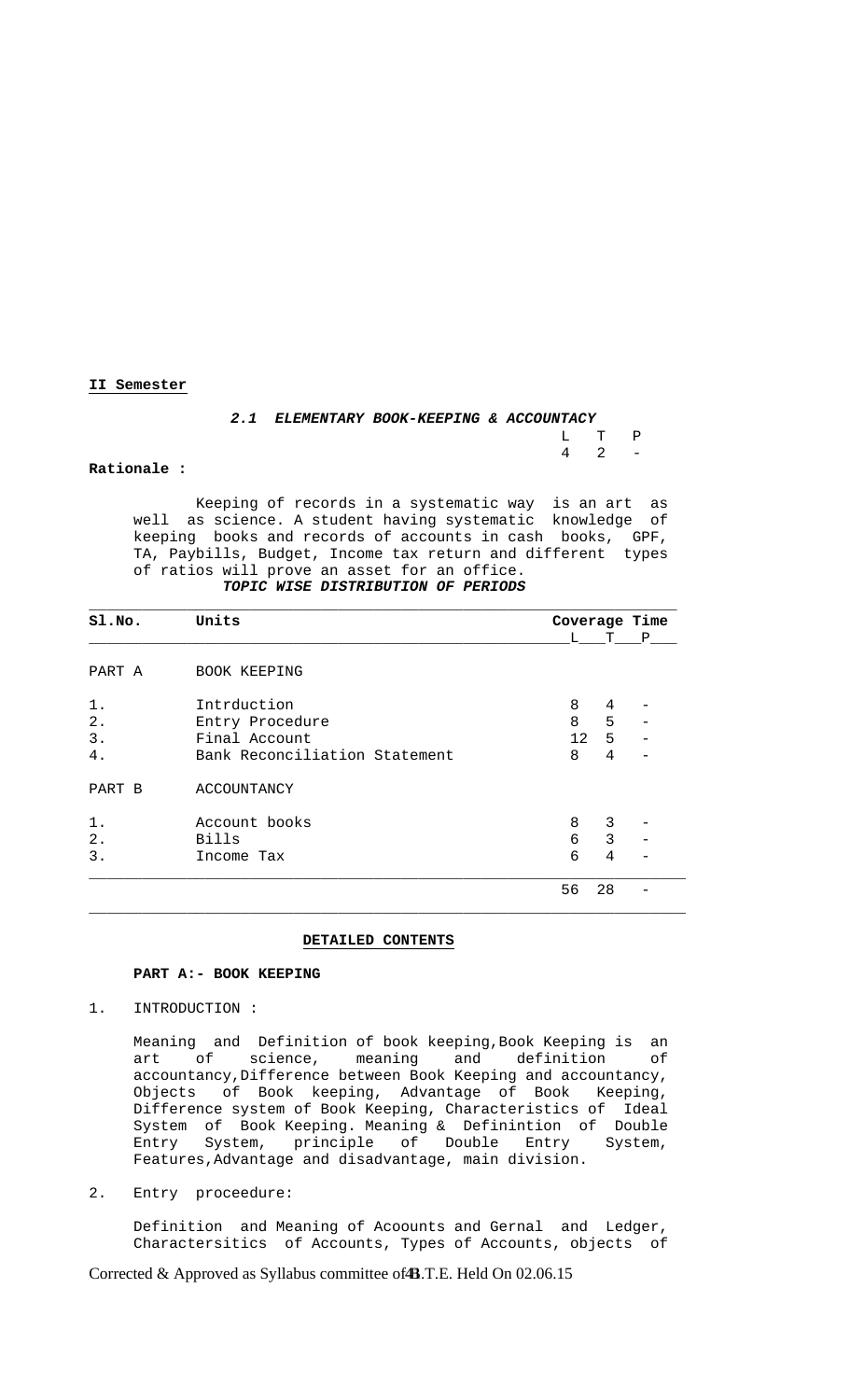Memorandum book, Rules for Journalising, Limitation of Journal

 Introduction, Meaning and definition of trial balance, object, form of trail balance, methods of preparing trial balance, errors delacare by trial balance, to prepare a trial balance from a list balances, effect of errors on final accounts.

3. Final Account :

 Introduction, Meaning and definition of final account, Items of trading account, Valuation of closing stock, Form of trading account, Profit and loss account, Kinds of adjustments.

4. Bank Reconciliation Statement :

 Meaning of bank reconciliation statement, Definition of bank reconciliation statement, Difference between balance of cash book and pass book, Rules of preparation of bank reconciliation statement, Most important talks.

#### **B. ACCOUNTANCY :**

1. Account Books :

 Cash book, Utilities, advantages or importance of books of original entry, Meaning and definition of cash book, Characteristics of cash book, Necessity of cash book, Rules for entry in cash book, Balancing of cash book, Kinds of cash book, Contra entry, Bank pass book, Few hints for speedy and safe banking, General provident fund.

2. Bills :

 Salary bill, Special pay, Proforma of increment of salary, Form of salary bill, Inner sheet, travelling allowance, Arrear bill, Contingency bill.

3. Income Tax :

 Preperation of Form 16 and filing of Income Tax Returns of salaried persons.

Corrected & Approved as Syllabus committee of **12**.T.E. Held On 02.06.15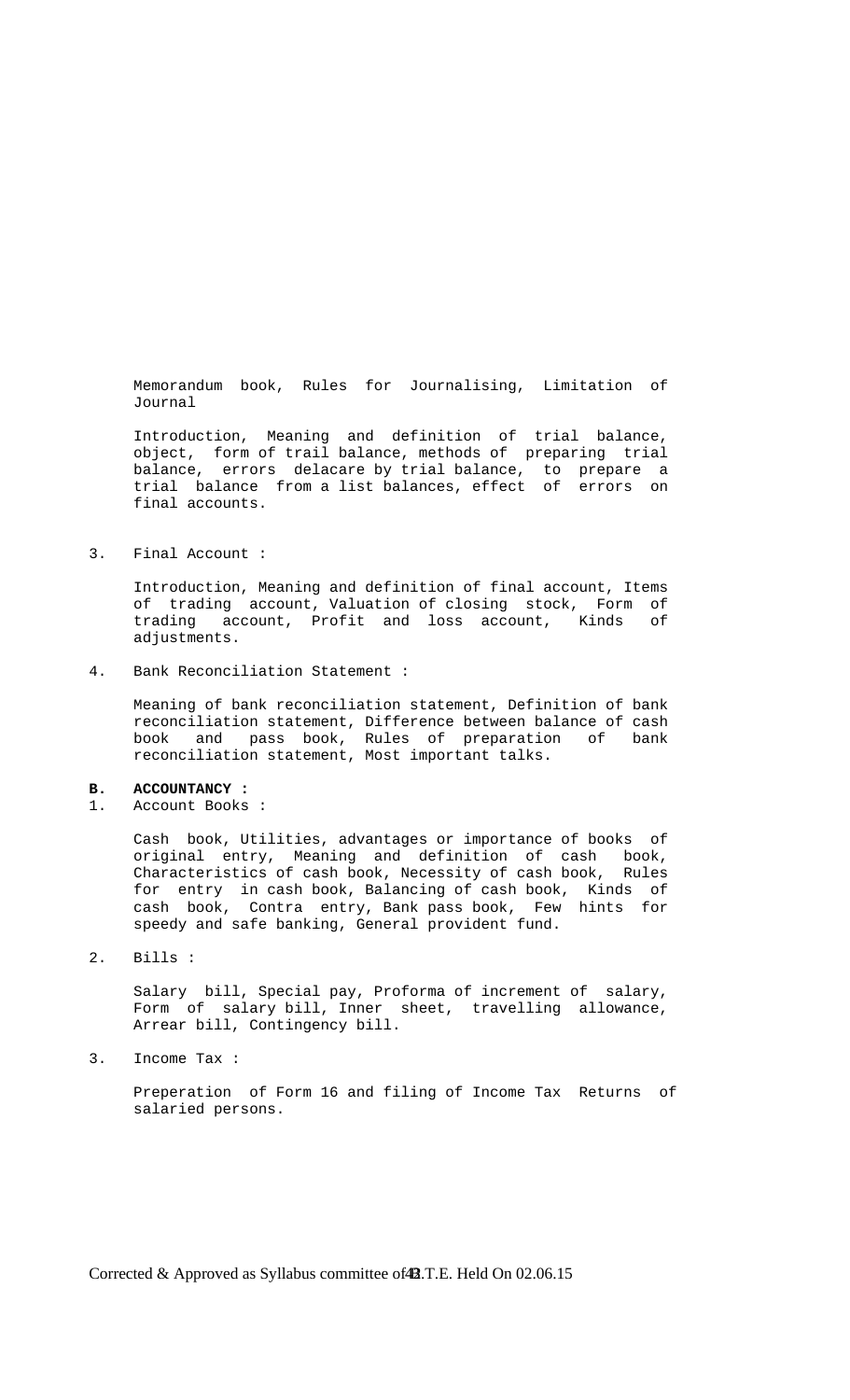# 2.2 SHORT HAND HINDI (THEORY)

 $\begin{array}{ccc}\nL & T & P \\
4 & 2 & -\n\end{array}$ 

इकाई–1 आषुलिपिक का उद्देष्य एवं महत्व आषुलिपिक का विकास क्रम, विष्व की प्रमुख आ़षलिपिक सिद्धान्त का भारत में चलन आदि।

आषुलिपिक सम्बन्धी परिभाषाएं-रेखाएं, वृत्त, कोण, डैष, आदि

-अच्छे आषुलिपिक के गुण

–प्रषिक्षण तकनीक आदि, लेखन सामग्री, पेन्सिल, कापी आदि का प्रयोग

**इकाई–2–** आषुलिपि व्यंजनमाला/वर्णमाला, व्यंजन रेखाओं के जोड़े, व्यंजनों के वर्ग ध्वनि के अनुसार गहरी और हल्की रेखायें।

-व्यंजन रेखाओं की दिषाऐं एवं इनका आकार या बनावट।

—व्यंजन रेखाओं को मिलाना

इकाई-3- स्वर एवं उनके चिन्ह-अग्र या बिन्दु स्वर पष्च या डैस स्वर,

-दीर्घ एवं लघु स्वर एवं उनके स्थान

–रेखाओं के पूर्ववर्ती एवं पष्चातवर्ती स्वर रेखाओं के बीच आने वाले या माध्यमिक स्वर

-स्वरों के अनुसार रेखाओं का स्थान

-समतल रेखाओं के स्थान निर्धारण

इकाई-4-षब्द चिन्ह एवं षब्दाक्षर, संक्षिप्ताक्षरों का निर्माण, बहुवचन प्रयोग, विराम चिन्ह

–द्विस्वर या दो स्वरों के चिन्ह, द्विस्वर चिन्हों के स्थान, द्विस्वरों पर अनुस्वार

–त्रिस्वर या तीन स्वरों का एक साथ प्रयोग, त्रिस्वर चिन्हों पर अनुस्वार

– षब्द–चिन्ह एवं ष्षब्दाक्षरों से वाक्यांष निर्माण

इकाई-5- व्यंजन रेखाओं के वैकल्पिक प्रयोग

Corrected & Approved as Syllabus committee of 4B.T.E. Held On 02.06.15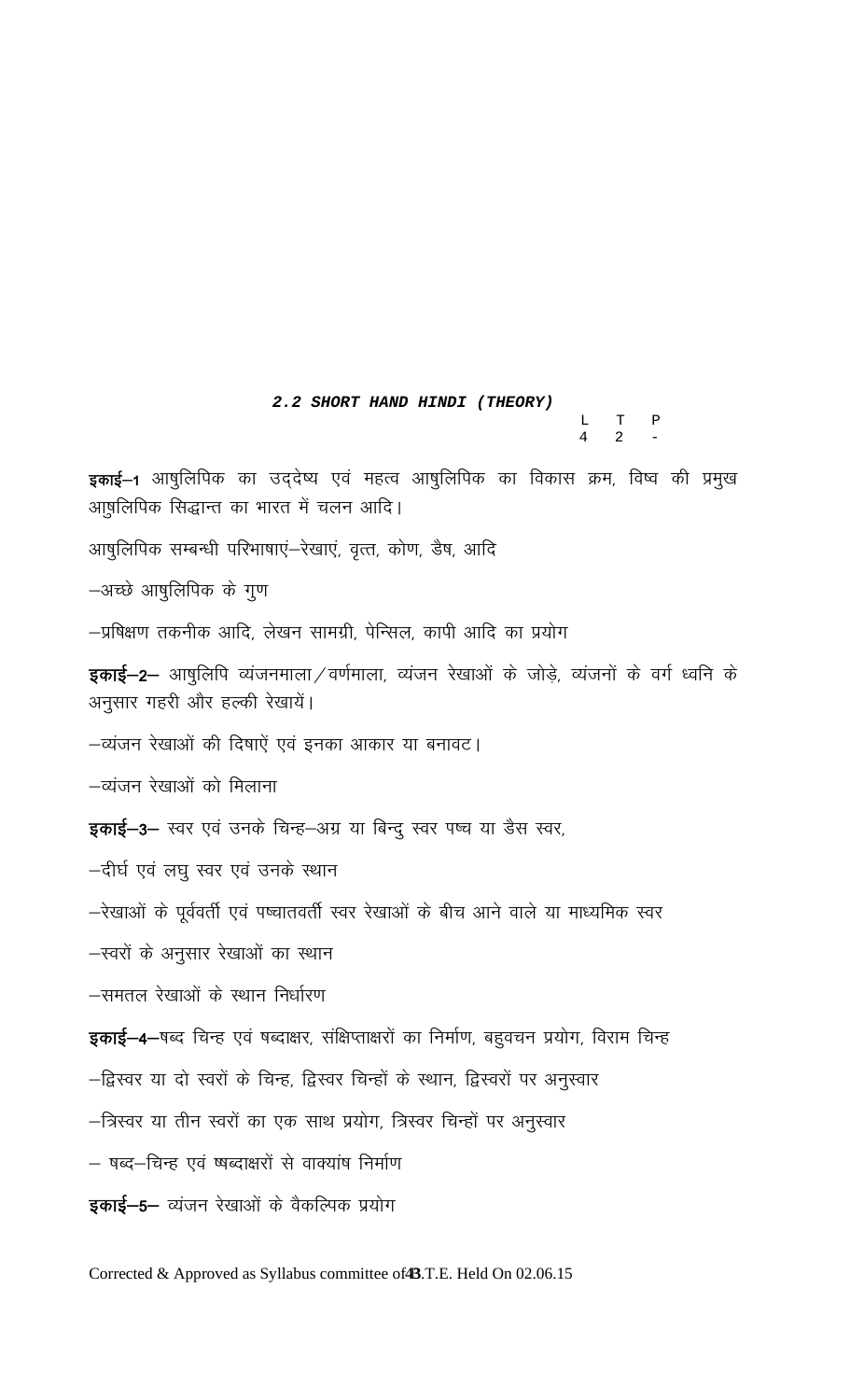- त वर्ग, र, ल, ह, ष व्यंजनों की वैकल्पिक रेखाओं का प्रयोग
- $-$  अर्द्धस्वर व $\angle$ य के अर्द्धवृत्त प्रयोग $-$ आरम्भिक माध्यमिक एवं अंतिम
- क्रिया विभक्तियों के विषिष्ट प्रयोग एवं उनके वाक्यांष निर्माण

# इकाई-6- छोटे वृत्तों के प्रयोग

- आरम्भिक वृत्त स, माध्यमिक एवं अंतिम वृत स, ष, ष, ज के प्रयोग
- $-$  बड़ा वृत्त आरम्भिक स्व तथा माध्यमिक /अन्तिम सस, सष, सज आदि
- अंडाकार वृत्त या छोटा लूप, स्त, स्थ, स्ट
- $-$  बड़ा अंडाकार वृत्त स्तर/स्टर के प्रयोग
- अनुनासिक व्यंजन (अनुस्वार) एवं अनुनासिक स्वर (अनुनासिक्य) का प्रयोग एवं उनमें भेद

# इकाई-7 व्यंजन रेखाओं पर आरम्भिक हक (अंकूष)

- आरम्भिक र तथा ल हुकों के प्रयोग
- र तथा ल हुकों के साथ छोटे वृत्त का प्रयोग
- $-$  अन्तिम हुक <u>न / ण</u> तथा फ / व / य हुकों का प्रयोग
- अन्तिम बड़े हुक या षन, षण का प्रयोग
- $-$  संयुक्त व्यंजनों के प्रयोग, व $\angle$ य व्यंजनों का क वर्ग के साथ तथा य, र, ल, व के साथ प्रयोग, अर्द्धवृत्त य तथा व के संयुक्त व्यंजन

# इकाई–8 अर्द्धकरण <u>सिद्धान्त / द्विगुणन</u> सिद्धान्त

– रेखाओं को आधा करके कुछ व्यंजनों का योग

**इकाई–1–** संक्षिप्ताक्षर एवं विषिश्ट संक्ष्क्षिप्ताक्षरों के नियम तथा पाठों का अभ्यास

इकाई–2– उपसर्ग प्रत्यय निर्माण एवं प्रयोग उपसर्गों की प्रतिनिधि रेखाएं प्रत्ययों की प्रतिनिधि रेखाएं एवं पाठों का अभ्यास

Corrected & Approved as Syllabus committee of 4.T.E. Held On 02.06.15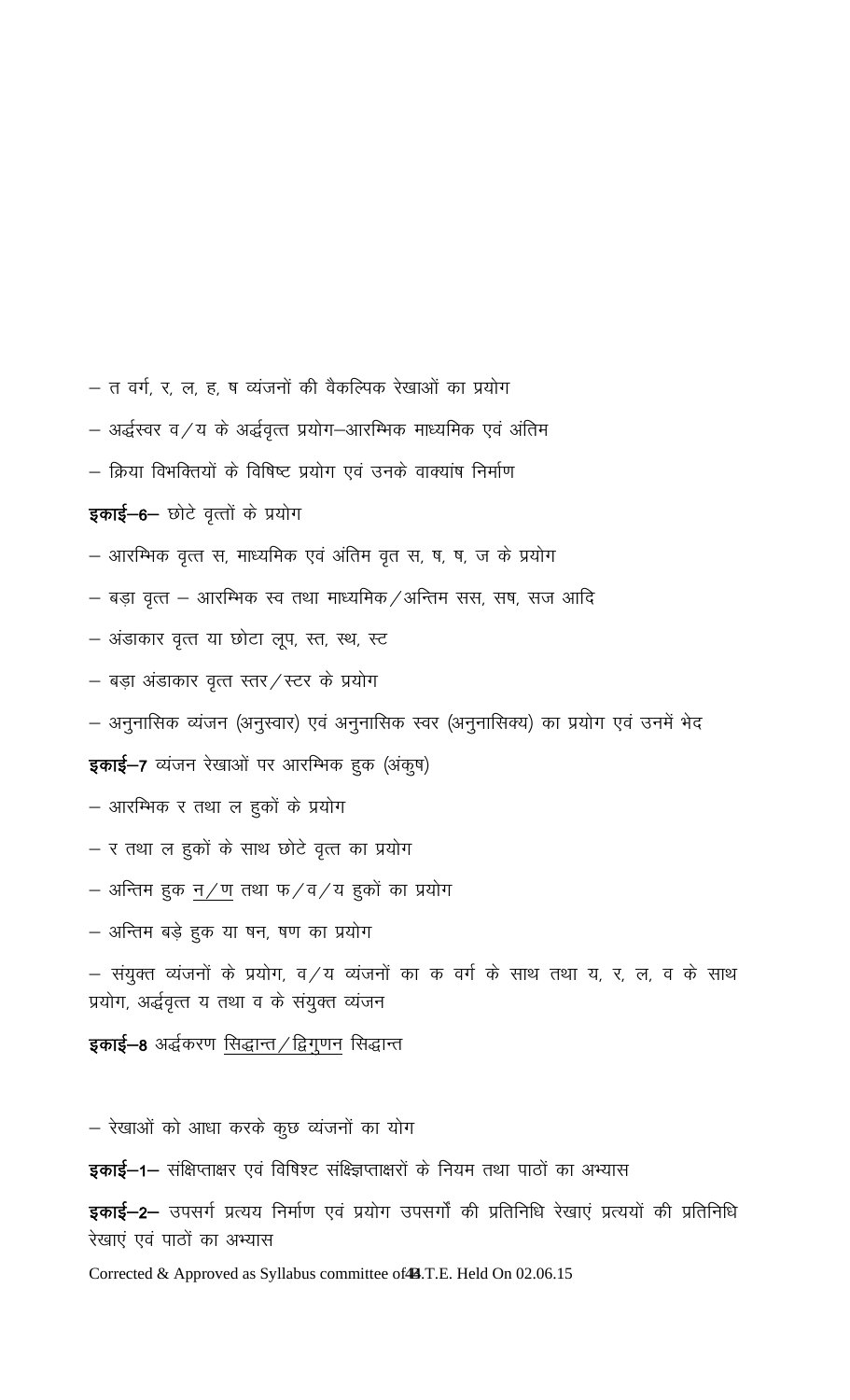इकाई-3- व्यंजन रेखाओं को काटने की विधियों, संख्याओं, मुद्राओं को आषुलिपि में लिखने के नियम तथा उनसे बनने वाले पदनाम वाक्यांष

इकाई-4- जुट ष्षब्दों - सामासिक, विलोम, अवधारण, पुनरुक्ति एवं पुनरावृत्ति वाले ष्षब्दों एवं वाक्यांषों का निर्माण

इकाई-5 राज्यों गृह, नक्षत्रों एवं विभागीय ष्षब्दावलियों के वाक्यांष

इकाई-6- व्यावसायिक पत्रों का श्रुतिलेख लिखने एवं उन्हें टाइप करने के नियम, प्रारूप आदि का अभ्यास

इकाई-7- ष्षब्द चिन्हों, ष्षब्दाक्षरों एवं संक्षिप्ताक्षरों नियमों को दोहराना एवं गति लेखन

इकाई-8- श्रुतिलेख से प्रतिलेखन करने के नियम वर्तनी व्याकरण आदि का ज्ञान एवं टाइप मषीन पर प्रतिलेखन कर अषुद्धियों का निराकरण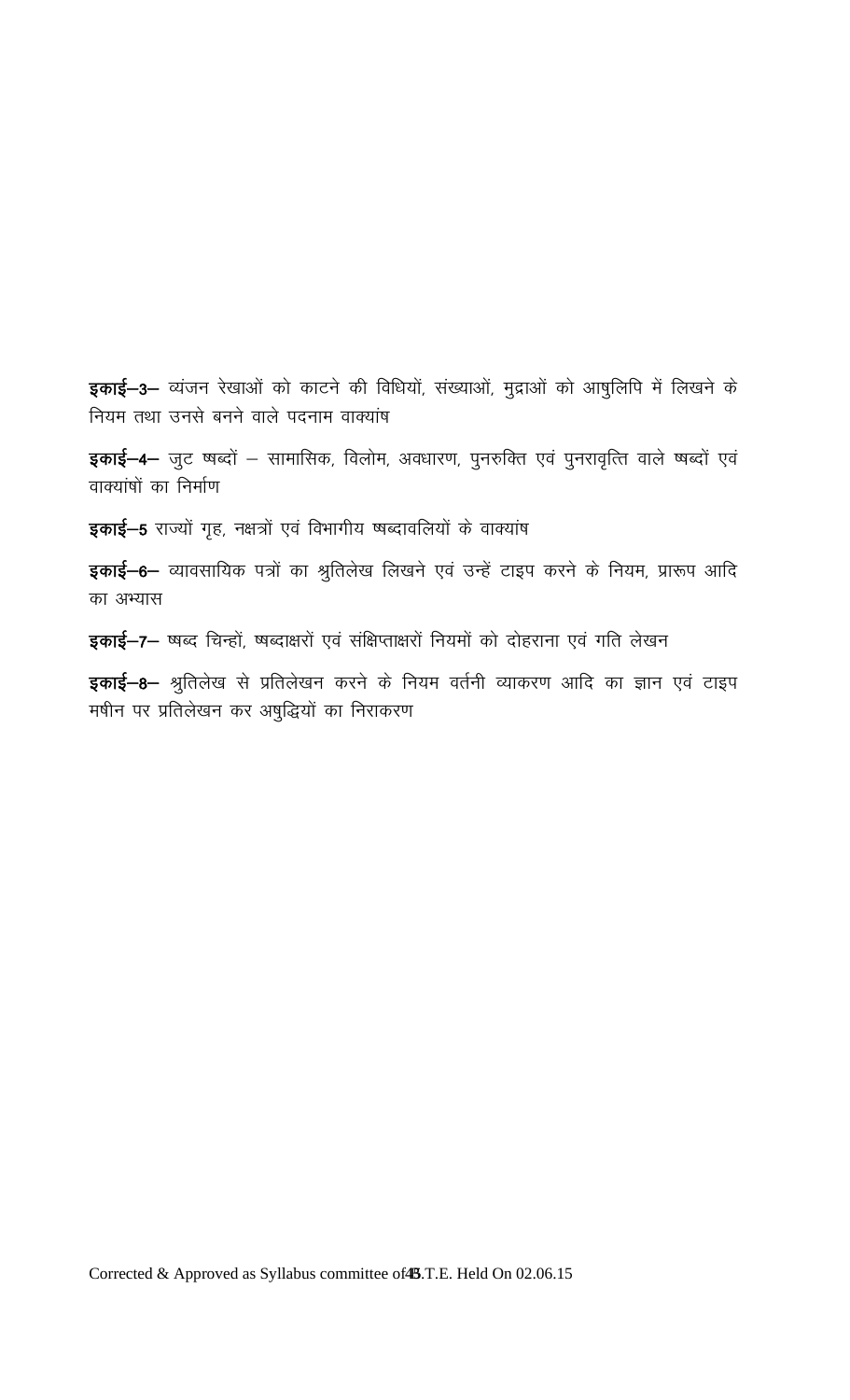#### *2.3 SHORTHAND (ENGLISH) THEORY*

|  | $L$ T P             |  |
|--|---------------------|--|
|  | $4\qquad 2\qquad -$ |  |

#### **Rationale :**

 The speedy disposal of work- a steno is supposed to take dictation from executive in shorthand and to translate it into long hand. The student having good knowledge of English shorthand will be suitable for most of the offices of Public and Private sectors.

#### **TOPIC WISE DISTRIBUTION OF PERIODS**

| Sl. No. | Units             |       |     | Coverage Time |                              |  |  |
|---------|-------------------|-------|-----|---------------|------------------------------|--|--|
|         |                   |       | L   | T.            | P                            |  |  |
|         | Shorthand English |       | 56. | 28            | $\qquad \qquad \blacksquare$ |  |  |
|         |                   | T0TAL | 56  | 28            |                              |  |  |

#### **DETAILED CONTENTS**

#### **PART – A SHORTHAND ENGLISH**

1. Origin and development of English Stenography.

2. Constant in Shorthand and their joining.

3. Vowels, classification and signs-Dot and Dash vowels.

- 4. Short forms of words Grammalogues/Logograms and their use.
- 5. Diphthon/ Diaphones and Triphthongs/ Triphones in shorthand.
- 6. Pharascography– Joining of words, grammalogues etc.
- 7. Alternative forms of R & L Strokes, PER/LER etc.
- 8. Alternative forms of semi- vowels W & Y Strokes. Abbreviated, Semicircle W, Semi-circle of Y or Diaphone U.
- 9. Alternative forms of aspirate H, tick and dot H, Upward SH strokes.
- 10. The small circle of S and Z, their use with straight and curved, strokes S and Z strokes.
- 11. Large circle SW and its initial, medial and final use.
- 12. The loop small loop for ST/SD and large loop of str.

Trouble consonants of initial books of R and L with straight and curved strokes, SHR/SHL strokes, Vowels and hooked forms.

Corrected & Approved as Syllabus committee of 46.T.E. Held On 02.06.15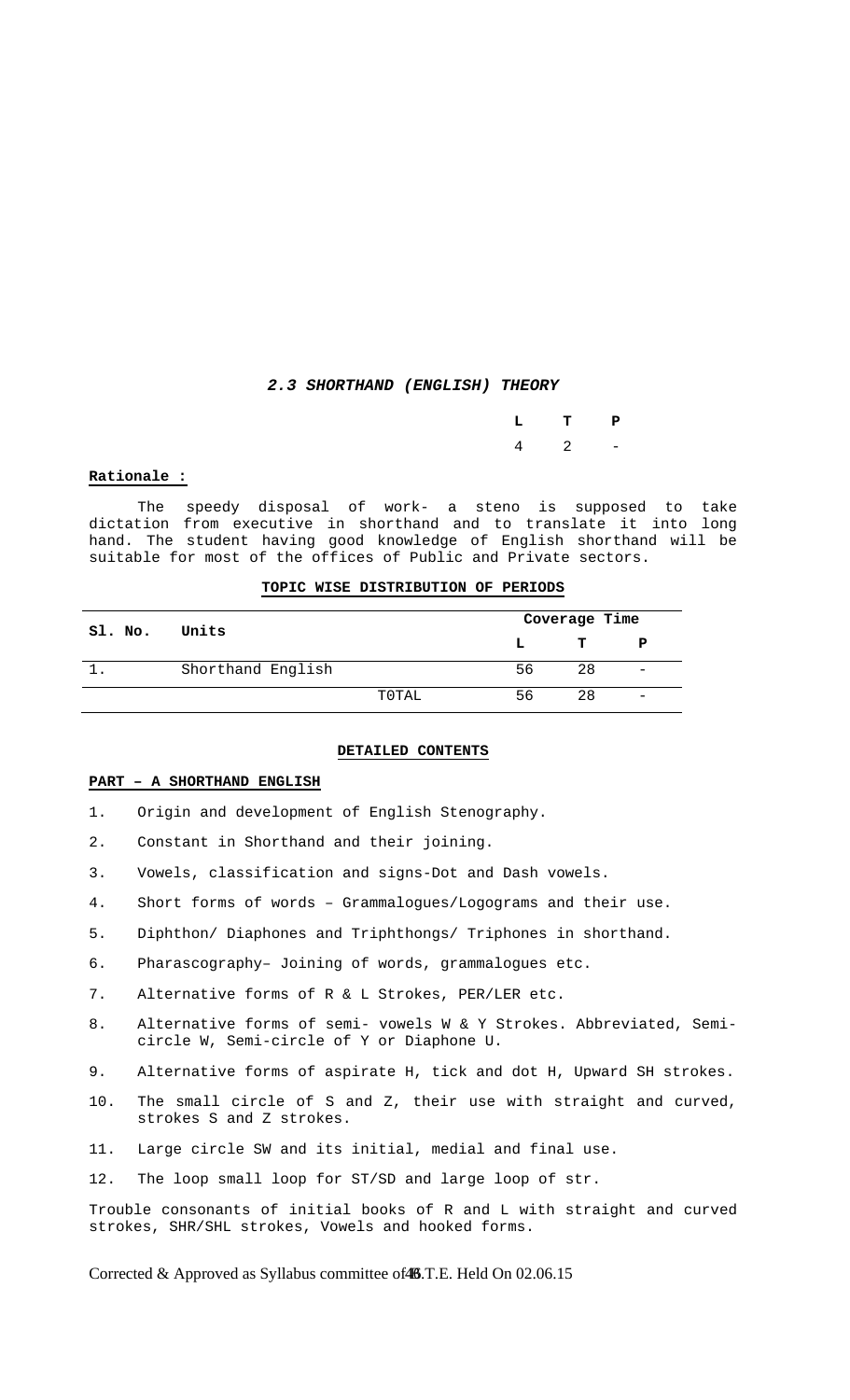Alternative forms of curved hooked strokes-intervening vowels and their use with circle and hooked stroked. Components consonants initial large hooks of WH/WHL/KY/GY/KW/GW and MP/MB strokes. Final hooks of N and P/V, use of circles/loops with finally hooked strokes. Large final hook of SHUN and its use with strokes. Halving principle-halving of strokes for t/d, use of full strokes. Doubling principles-doubling of strokes for the addition of tr/dr, doublingor MP/MB/NG strokes of R, doubling of L stroke for tr. Essential vowels and their use of accurating writing. Contractions-Definition and use; special contractions. Prefixes, Suffixes or part words and their use in shorthand. Intersections cutting of strokes; official phrases and tiggres. Special/Advance Pharascography for speed writing. Writing proper nouns; aspirated sounds of Indian language.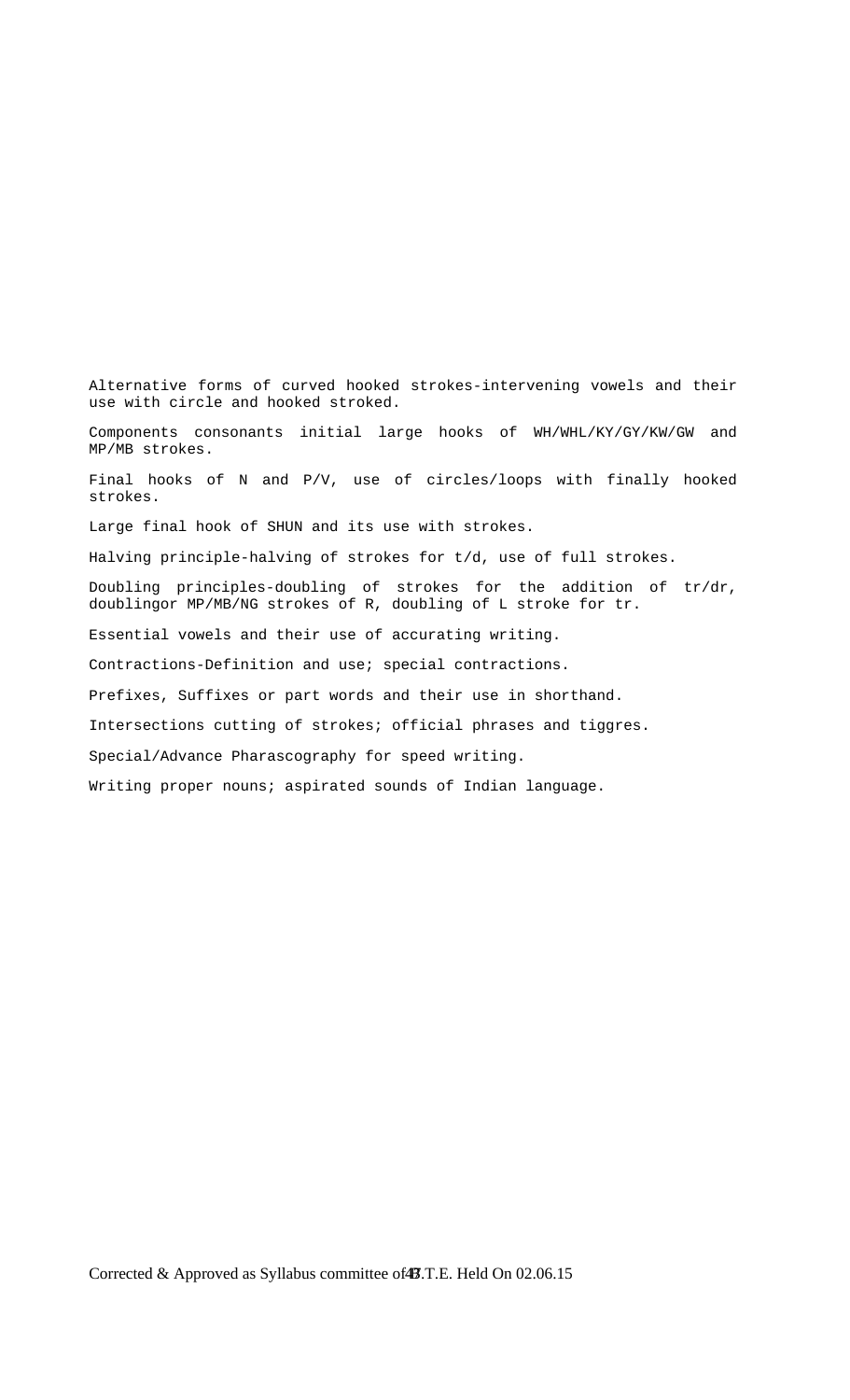# **2.4 SHORTHAND HINDI-II (Practical)**  आषुलिपि हिन्दी (प्रयोगात्मक)  **L T P**  2  $-4$

1–सर्वनाम का अभ्यास तथ उसका प्रयोग। सरल रेखाओं, वक्र रेखाओं के साथ स वृतका प्रयोग, रेखाओं के साथ स,ष का प्रयोग, स्व वृत्त का प्रयोग। स्त,स्ट लूप का प्रयोग। 2-अनुस्वार प्रयोग। अनुस्वार में डैष स्वर, बिन्दु स्वर। 3—वाक्यांष प्रयोग | 4—किया विभक्तियों का प्रयोग। 5—" र " और " ल " आंकडे का प्रयोग तथा अभ्यास। सरल, वक रेखाओं में आंकडे के साथ स वृत्त का प्रयोग। 6-न/ ण,य/व फ ष्षन/श्षण/हुक का प्रयोग। 7-संयुक्त व्यंजनों का प्रयोग। 8-लवर्ग के हुक युक्त वैकल्पिक चापों का अभ्यास। 9-अर्द्वकरण का प्रयोग एवं अभ्यास। हल्के व्यंजनों, गहरे व्यंजनों के लिए अर्द्वकरण प्रयोग। 10–द्विगुणन का प्रयोग एवं अभ्यास। 11—उपसर्ग एवं प्रत्ययों का प्रयोग एवं अभ्यास। 12-व्यंजन रेखाओं को काटकर वाक्यांष निर्माण।

# परीक्षा

# समय 2 घंटा

आषुलिपि का एक गद्यांष 05 मिनट में 300 षब्दों से अधिक न होंगे । 60 षब्द प्रति मिनट की गति से डिक्टेषन लेकर अनुलिपि करना।

अथवा

एक व्यावसायिक पत्र जिसमें 250 ष्षब्द से अधिक न होंगे 5 मिनट का। 50 षब्द प्रति मिनट के गति से डिक्टेषन लेकर अनुलिपि करना।

Corrected & Approved as Syllabus committee of 48.T.E. Held On 02.06.15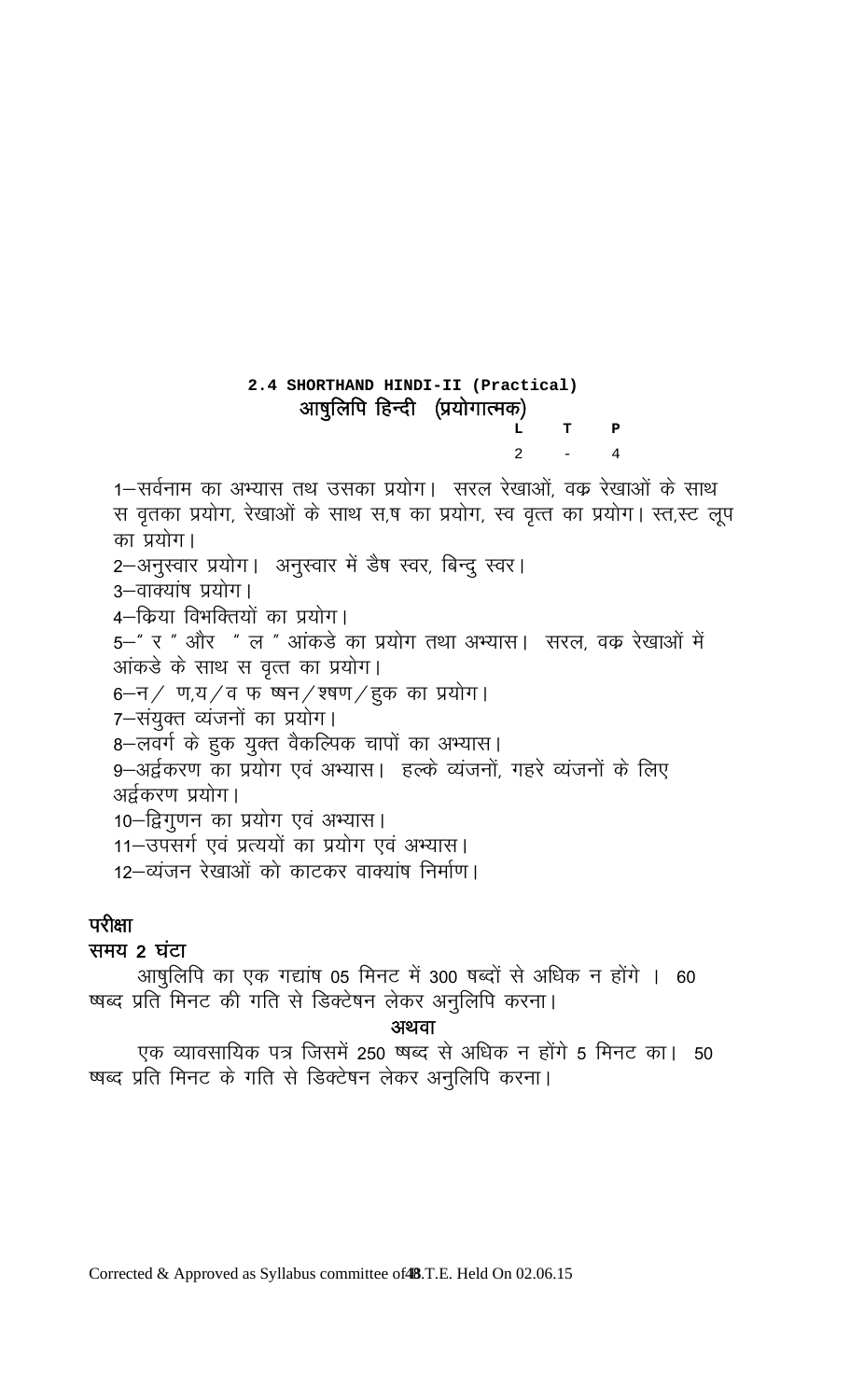## **Instruction of Shorthand Hindi & English (Practical) For First Year**

1. Practical Marks divided by two forms (50 Marks)

- I. 20 Marks for Viva Vice (Project Work, Minimum no. of Assignments- 100 with transcription file, Shorthand Note book etc.)
- II. 30 marks for Dictation 60 W.P.M. Passage 300 Words & One Letter Business & Official 50 w.p.m. 150-200 Words. And to transcribe them on the typewriter or computer in one hour.
- III. Allotment of dictation & transcription Marks MM 30

 For Example : 5% Mistake will be exempt Total Words 300 @ 60 WPM Total Mistake 50 Words – 15 Words exempt mistake total mistake 35 Total Words 300 – 35 mistakes = 265 If obtain speed below 60% will be allotted 00% Marks. Obtain speed x 100 Maximum Speed <sup>=</sup> Speed % Speed% Maximum Marks  $100$  = Obtain marks 265  $\frac{1}{05 M}$  = Obtain speed 53 wpm 53 x 100  $\frac{1}{60}$  = 88% speed 88 x 30 100 <sup>=</sup> 26.4 obtain marks

Corrected & Approved as Syllabus committee of 49.T.E. Held On 02.06.15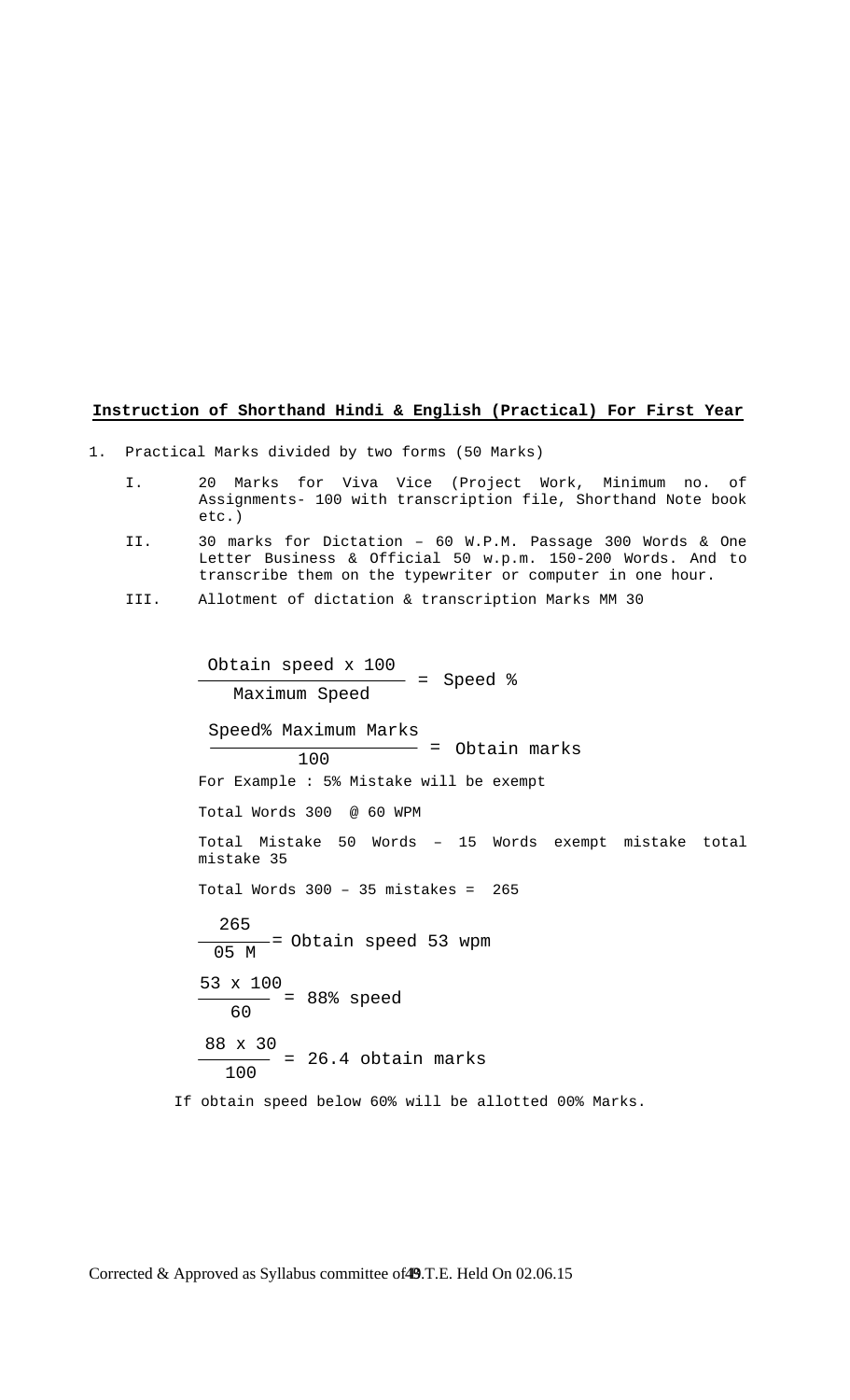#### **2.5 SHORT HAND ENGLISH II(PRACTICAL)**

 L T P  $2 - 4$ 

1. Transcription from shorthand and on the Typewriter.

- 2. Practice from exercises of Circles, Loops etc. from workbook & Textbook.
- 3. Practice of initial hooks and final hooks from Workbook and Textbook.
- 4. Practice of compound consonants,halving &doubling principle.
- 5. Practice of prefixes & suffixes from Textbook & Workbook.
- 6. Practice of intersection of strokes for official Pharases.
- 7. Practice of special contractions,ideoms & writing of proper nouns from Textbook &Workbook.

 Five/seven speed tests. ( To develop ability to take notes in neat, accurate style at the rate of 60 W.P.M. )

*EXAMINATION TIME-2:00 Hrs.* 

- **1.** One passage of 5 minutes duration with a speed of 60 words per minute containing 300 words from an simple passage.**or**
- 2. One personal letter of not more than 250 words of 5 minutes duration. Dictation with a speed of 50 words per minute in Shorthand and transcribing. **Instruction of Shorthand Hindi & English (Practical) For First Year**
- 1. Practical Marks divided by two forms (50 Marks)
- I. 20 Marks for Viva Vice (Project Work, Assignment No Minimum 100 with transcription file, Shorthand Note book etc.)
	- II. 30 marks for Dictation 60 W.P.M. Unseen Passage 300 Words & One Letter Business & Official 50 w.p.m. 150-200 Words. And to transcribe them on the typewriter or computer in one hour.
	- III. Allotment of dictation & transcription Marks MM 30

Obtain speed  $x = 100$ <br>= Speed  $x = 100$ <br>= Speed  $x = 100$ Maximum Speed

Corrected & Approved as Syllabus committee of **SB**.T.E. Held On 02.06.15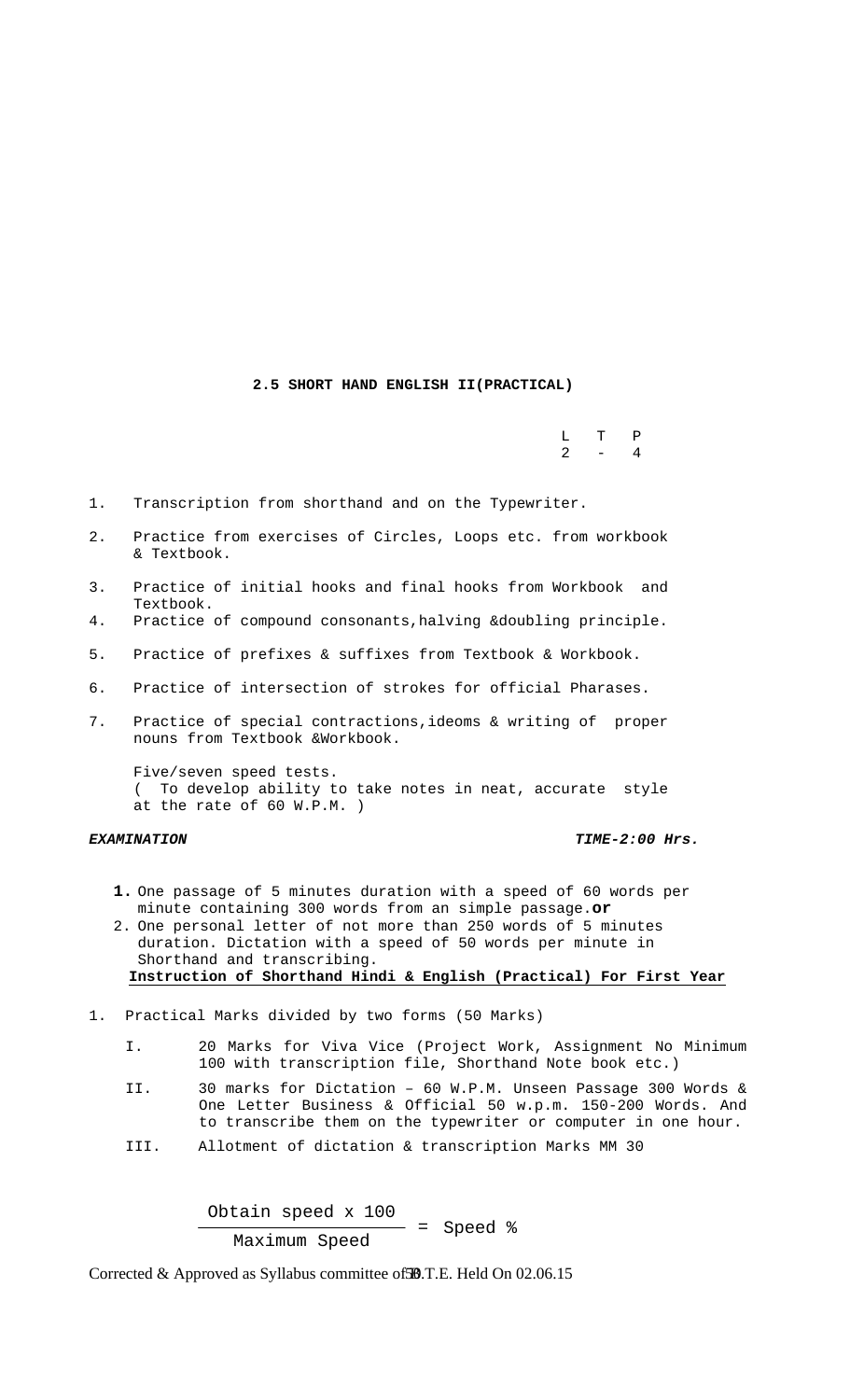For Example : 5% Mistake will be exempt Total Words 300 @ 60 WPM Total Mistake 50 Words – 15 Words exempt mistake total mistake 35 Total Words  $300 - 35$  mistakes =  $265$  If obtain speed below 60% will be allotted 00% Marks. Speed% Maximum Marks  $\frac{100}{100}$  = Obtain marks 265 05 M <sup>=</sup> Obtain speed 53 wpm 53 x 100  $\frac{1}{60}$  = 88% speed 88 x 30 100 <sup>=</sup> 26.4 obtain marks

Corrected & Approved as Syllabus committee of **3B**.T.E. Held On 02.06.15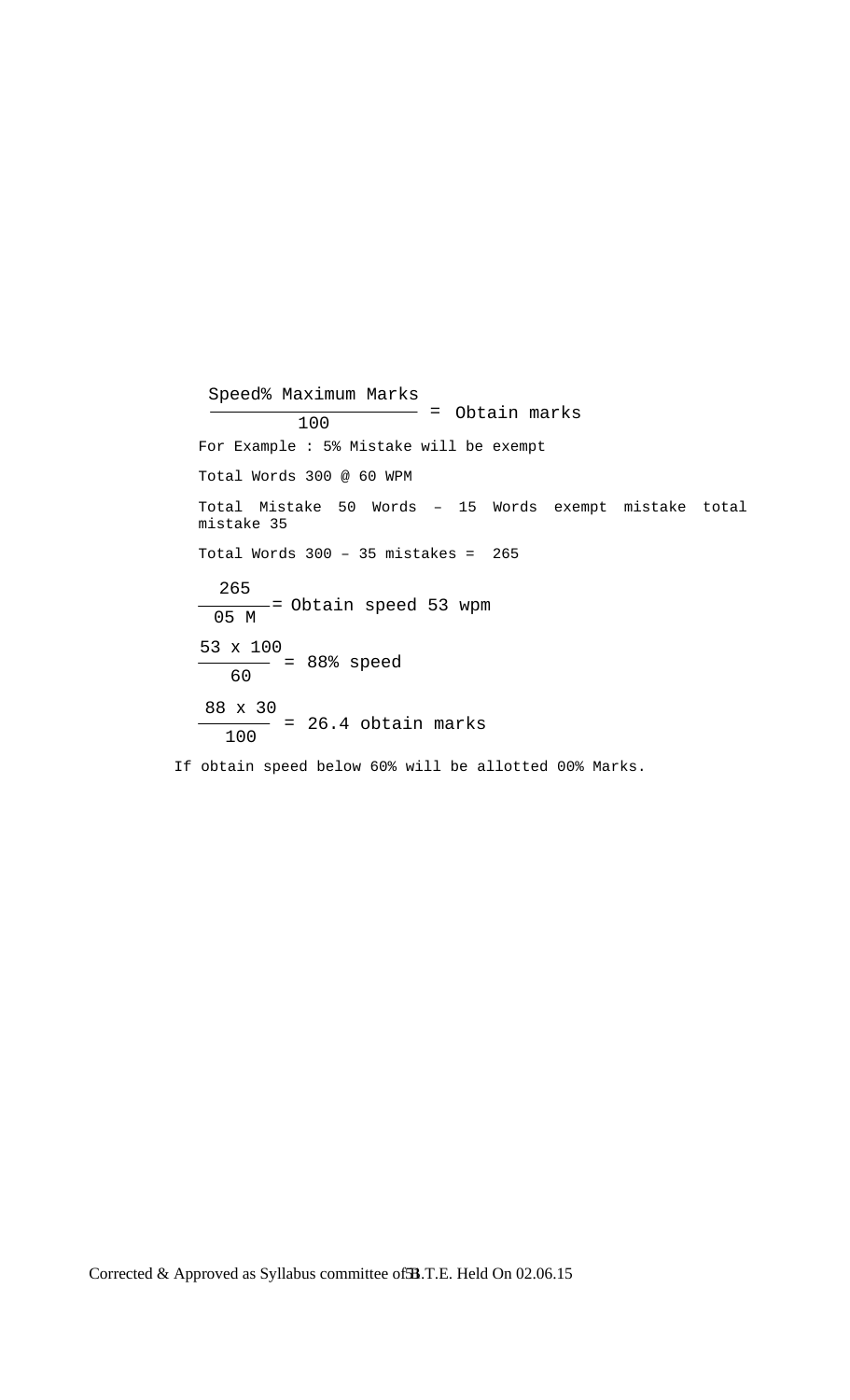2.6 COMPUTER TYPING HINDI-II (Practical) कम्प्यूटर टाइप (प्रयोगात्मक)

 $\begin{array}{ccc} \mathbb{L} & \mathbb{T} & \mathbb{P} \\ 2 & - & 4 \end{array}$ 

षिफ्ट की का व षिफ्ट लॉक का प्रयोग करना।  $1 -$ 

-<br>2– अनुच्छेद बनाने सम्बन्धी पुर्जों का प्रयोग। अनुच्छेद बनाने की विधि– इन्डेन्टड<br>पद्वति, ब्लाक पद्वति, हैंगिग द्वारा व्याकरण चिन्हों का प्रयोग, एक स्पेष, दो स्पेष, बिना स्पेष ।

3– षब्द छापने का अभ्यास, गति व लय के साथ टाईप करना, हल्के हाथों से टाईप करना।

4– षीर्षक छापने का अभ्यास। चल स्पेष विधि, बैक स्पेष विधि।

छोटे–बडे पत्रों / व्यापारिक व सरकारी को छापना। षासकीय पत्र, अषासकीय  $5-$ पत्र, कार्यालय ज्ञापन, अधिसूचना, पृष्ठांकन आदि।

अषुद्वियो को ठीक करना।  $6-$ 

कम्प्यूटर टाइपिगं  $7-$ 

# परीक्षा / प्रष्न पत्र हस्तलिखित होगा

# समय 1.30 ष्यंटा

एक उद्धरण जिसमें 200 षब्द से अधिक न हो। 10 मिनट में 20 षब्द प्रति मिनट की गति से कम्प्यूटर टाइप करना।

एक व्यावसायिक पत्र जिसमें 125 षब्द से अधिक न होंगे को 15 षब्द प्रति मिनट की गति से टाइप करना।

नोट: पत्र एवं उद्धरण कम्प्यूटर पर टाइप कर प्रिंट किया जायेगा।

NOTE: The practical Examination shall be conducted along with the Theory Examination and the common Question Paper for practical Examination shall be given through B.T.E.

Corrected & Approved as Syllabus committee of **32**.T.E. Held On 02.06.15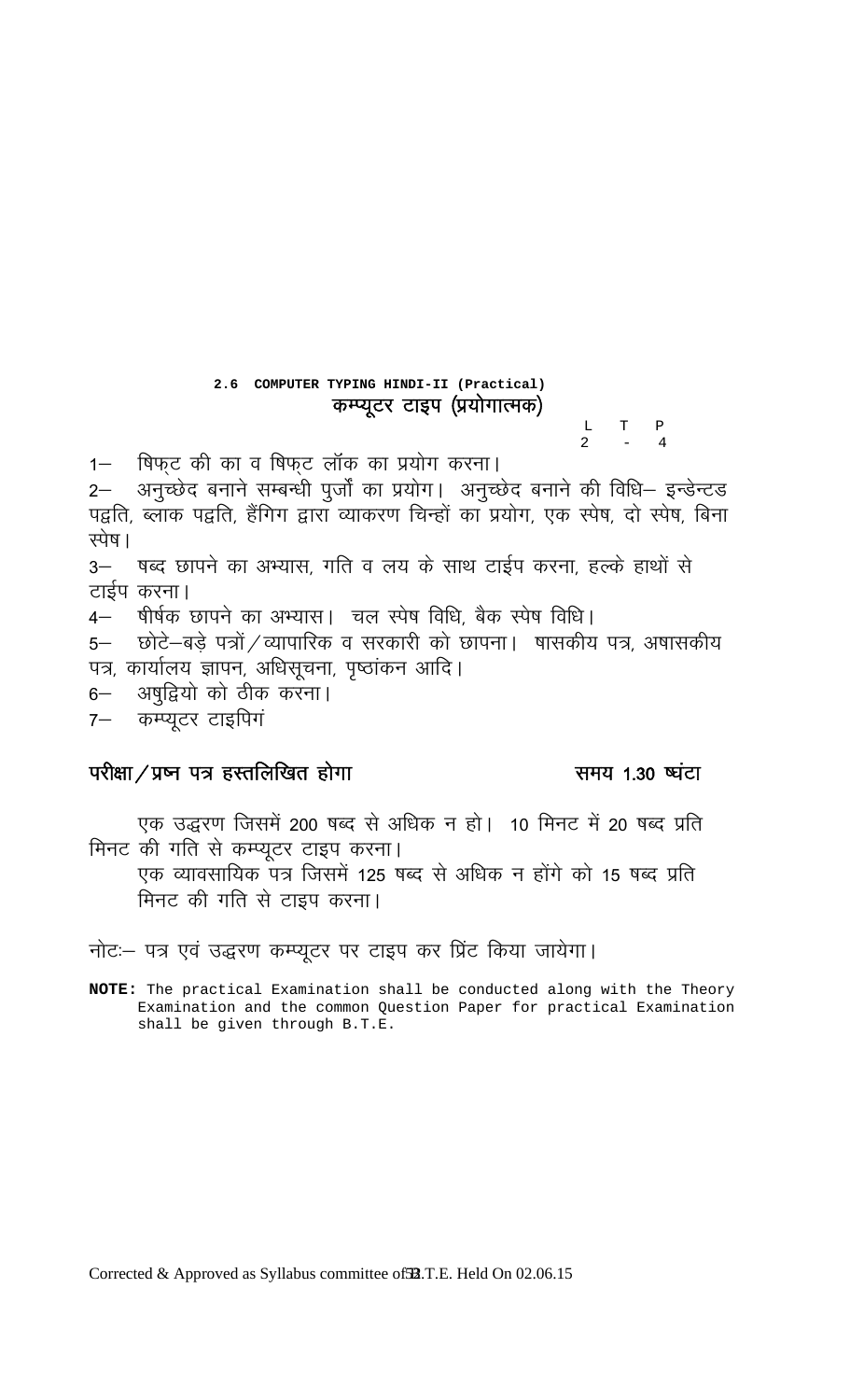**2.7 CCOMPUTER TYPING ENGLISH II (PRACTICAL)** 

 L T P  $2 - 4$ 

1. Typing from easy and difficult exercise-each exercise should by typed at least five times.

2. Practical training of cleaning of computer, syllabification of words.

3. Spacing and punctuation. Single space, Two space, No Space.

- 4. Speed practice, Speed test for 5/10 Minutes.
- 5. Centralising heading.Back space, Tabulation methods.
- 6. Typing of official and business letters.
- 7. Computer Typeing.

NOTE: Computer Typewriting Lab- 04

## **TYPING PRACTICAL EXAM TIME : 1.30 HOUR**

 One passage not containing more than 200 words. Time 30 Minutes.

One commercial or official letter not containing more than 125 words.

Time 15 Minutes.

**NOTE:** The practical Examination shall be conducted along with the theory examination and the common question paper for practical examination shall be given through B. T. E.

Corrected & Approved as Syllabus committee of **3B**.T.E. Held On 02.06.15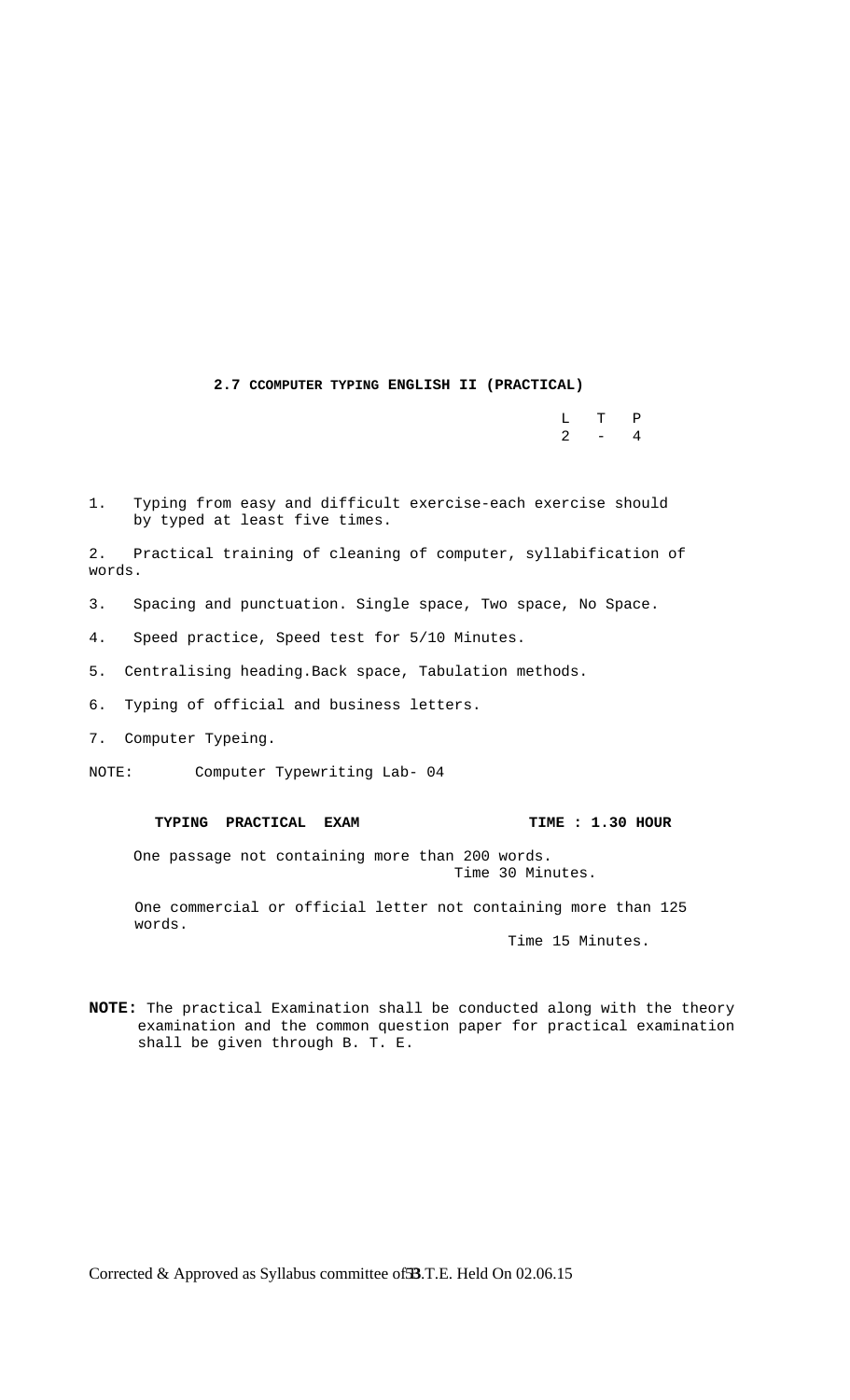# **2.8 COMPUTER COMMUNICATION CONCEPT**

|         | $L$ T P |  |
|---------|---------|--|
| $2 - 4$ |         |  |

#### **Rationale :**

 The purpose of introducing this paper is to equip the student with the elementry knowledge of computers to enable him to use computer in day today office working.

# **TOPIC WISE DISTRIBUTION OF PERIODS**

| SI.NO.         | Units                      |    | Coverage Time |   |  |
|----------------|----------------------------|----|---------------|---|--|
|                |                            |    |               | Ρ |  |
| 1.             | Fundamentals of Computers  | 5  |               |   |  |
| $2$ .          | Operating System           | 5  |               |   |  |
| $\mathbf{3}$ . | Word Processing            | 6  |               |   |  |
| 4.             | Spreadsheet Package(Excel) | 6  |               |   |  |
| 5.             | Presentation Package       | 6  |               |   |  |
|                |                            | 28 |               |   |  |

#### *DETAILED CONTENTS*

 $\Box$  . The contribution of the contribution of the contribution of the contribution of the contribution of the contribution of the contribution of the contribution of the contribution of the contribution of the contributi

#### **1. FUNDAMENTAL OF COMPUTERS :**

 Introduction, Components of computer, Different types of computers, Setting up a system, Turning on and off, Hardware and Software.

# **2. Operating System :**

- 2.1 Disk Operating System
	- 2.1.1 Simple DOS internal and External Commands
	- 2.1.2 Basic File Operation
	- 2.1.3. Difference between Internal & External Commands
- 2.2 Microsoft Windows
	- 2.2.1 An overview of different version of Windows.
	- 2.2.2 Basic Windows elements
	- 2.2.3 File Management through Windows

Corrected & Approved as Syllabus committee of **£4**.T.E. Held On 02.06.15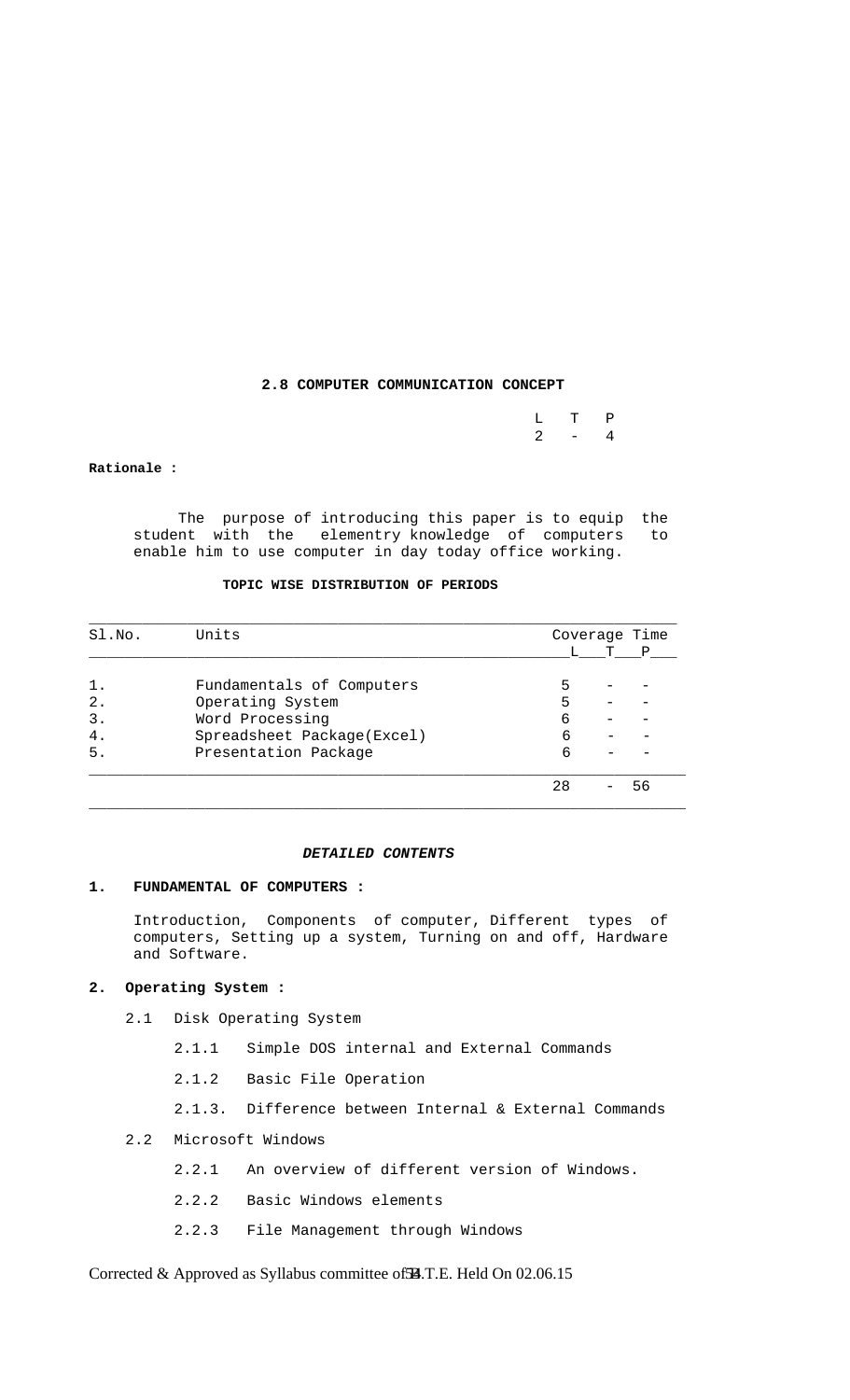2.2.4 Using Essential Accessories: system tools - Disk Cleanup. Disk Defragmenter, Entertainment, Games, Calculator Imaging – Fax, Notepad, Paint, World Pad.

#### **3. World Processing :**

- 3.1 World Processing Concepts.
- 3.2 Saving, Closing, Opening an Existing Document.
- 3.3 Selecting Text, Editing Text.
- 3.4 Finding and Replacing Text.
- 3.5 Printing Documents.
- 3.6 Creating and Printing Merged Documents.
- 3.7 Character and Paragraph Formatting, Page Design and Layout.
- 3.8 Editing and Proofing Tools; Checking and Correcting Spellings.
- 3.9 Handling Graphics.
- 3.10 Creating Tables and Charts.
- 3.11 Document Templates and Wizards.

# **4. Spreadsheet Package : (EXCEL)**

- 4.1 Spreadsheet Concept
- 4.2 Creating, Saving and Editing a Work Book
- 4.3 Inserting, Deleting Work Sheets
- 4.4 Entering Data in a Cell/Formula
- 4.5 Copying and Moving Data from Selected Cells
- 4.6 Handling Operators in Formulas
- 4.7 Functions; Mathematical; Logical, Statistical Text, Financial. Date and Time Functions, using Function Wizard.
- 4.8 Formatting a Worksheet: Formatting Cells changing data Alignment, Changing Date, Number, Character or Currency Format, Changing Font, Adding Borders and Colors.
- 4.9 Printing Worksheet.
- 4.10 Charts and Graphs- Creating, Previewing, Modifying Charts.
- 4.11 Integrating Word Processor, Spread Sheets, Web Pages.

## **5. Presentation Package :**

5.1 Creating, Opening and Saving Presentation

Corrected & Approved as Syllabus committee of **35**.T.E. Held On 02.06.15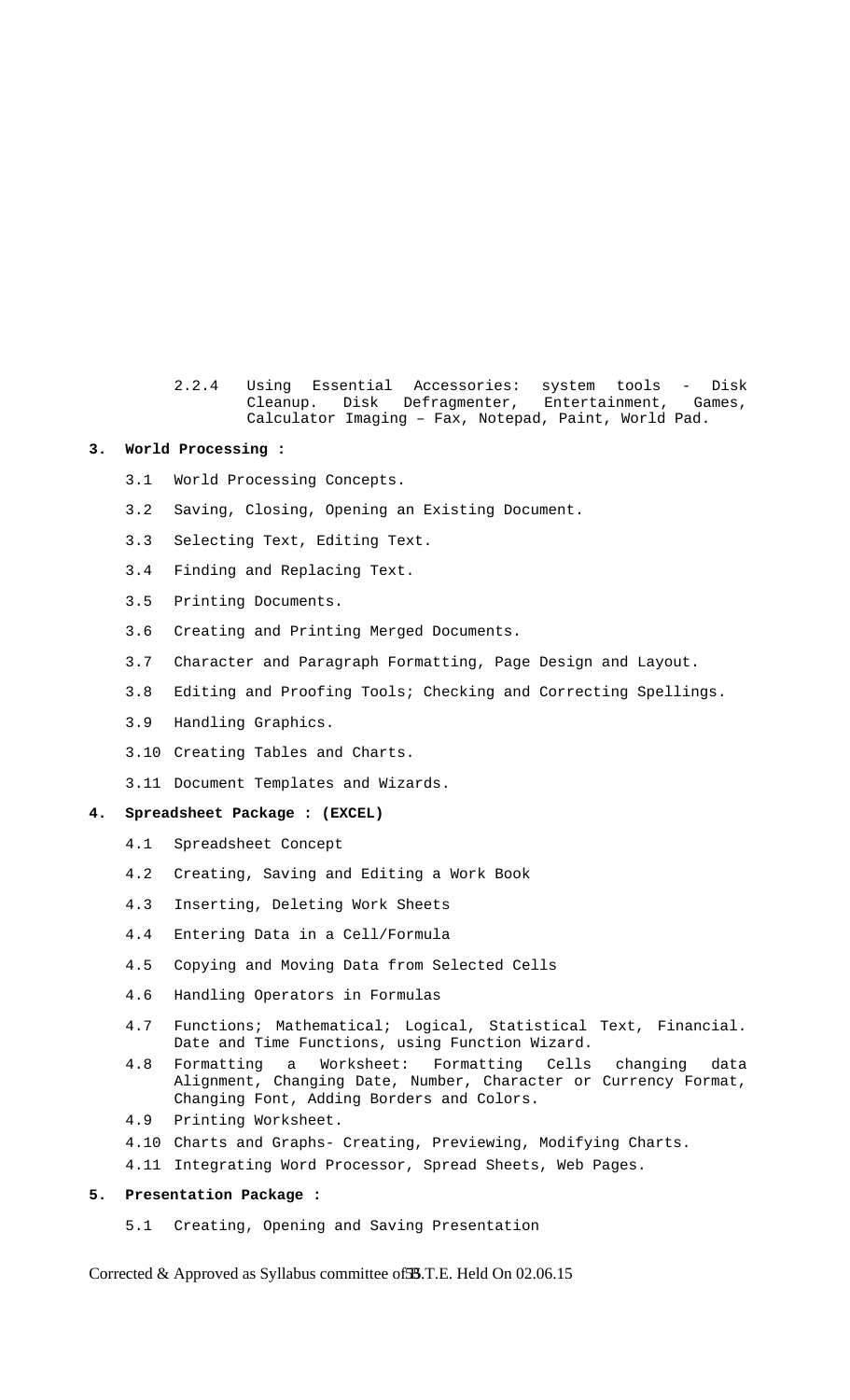- 5.2 Creating the look of your Presentation
- 5.3 Working in Different Views, Working with Slides
- 5.4 Adding and Formatting Text, Formatting Paragraphs
- 5.5 Checking Spelling and Correcting Typing Mistakes
- 5.6 Making Notes Pages and Handouts
- 5.7 Drawing and Working with Objects
- 5.8 Adding Clip Art and Other Pictures
- 5.9 Designing Slides Shows
- 5.10 Running and Controlling a Slide Show
- 5.11 Printing Presentation

## **LIST OF PRACTICALS**

- 1. Practice on above Software.
- 2. Creating E-mail accounts.

# **NOTE :**

Syllabus of this subject is as per CCC there is no need for the students to pass sepratly being conducted exam N.I.E.L.T..

Corrected & Approved as Syllabus committee of 56.T.E. Held On 02.06.15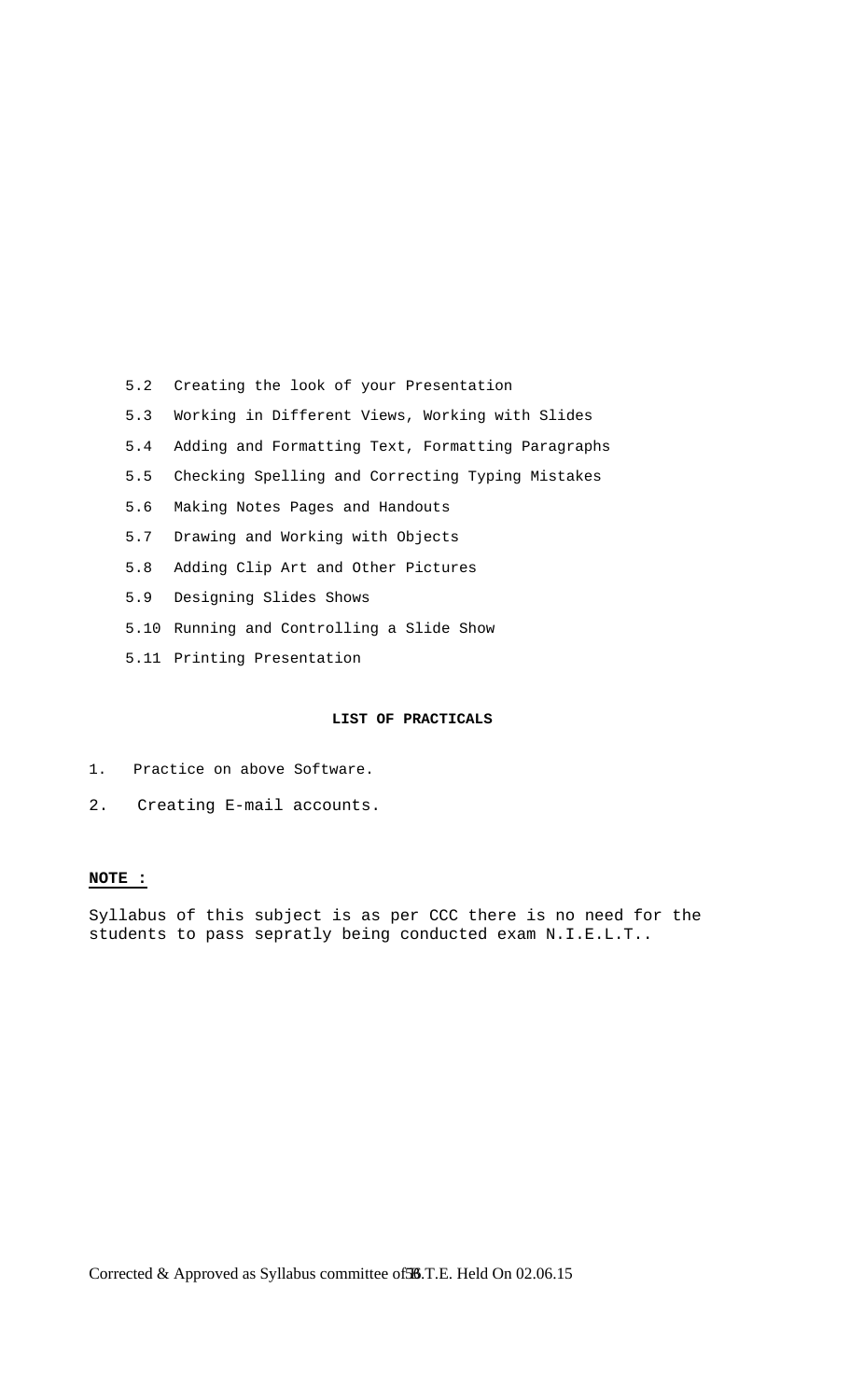# **III Semester**

## **3.1 SECRETARIAL PRACTICE & OFFICE AUTOMATION**

| L T P             |  |
|-------------------|--|
| $4\quad 2\quad -$ |  |

#### **Rationale :**

 Personal Sectary/Assistant have to do certain functions like handling telephone, Collection of information, public relations. Knowledge of office automation machines will definitely prove an asset to any office for quick disposal of work.

#### **TOPIC WISE DISTRIBUTION OF PERIODS**

| SI.NO. | Units                                       |     |   | Coverage Time    |
|--------|---------------------------------------------|-----|---|------------------|
|        |                                             |     | T | $-^{\mathsf{P}}$ |
| 1.     | Secretarial/Official functions of PA/PS, 12 |     | 5 |                  |
| 2.     | Sources of Information                      | 15  |   |                  |
| 3.     | Public relations of PA/PS                   | 1 O | 5 |                  |
| 4.     | Office Machines & Equipment                 | 1 N | 5 |                  |
| 5.     | Development of M.I.S.                       |     |   |                  |
|        |                                             |     |   |                  |

#### **DETAILED CONTENTS**

 $\Box$  . The contribution of the contribution of the contribution of the contribution of the contribution of the contribution of the contribution of the contribution of the contribution of the contribution of the contributi

## **1. SECRETARIAL/OFFICIALS FUNCTIONS OF PA/PS**

 Secretarial/ Official functions of Personal Assistant/ Personal Secretary, Personal and professional qualities of Personal Assistant/ Personal Secretary and Telephone conduct, Types of secretaries..

### **2. SOURCES OF INFORMATION:**

- 2.1 Telephone Directories.
- 2.2 Railway time table.
- 2.3 Year Books.
- 2.4 Government reports.

Corrected & Approved as Syllabus committee of **37**.T.E. Held On 02.06.15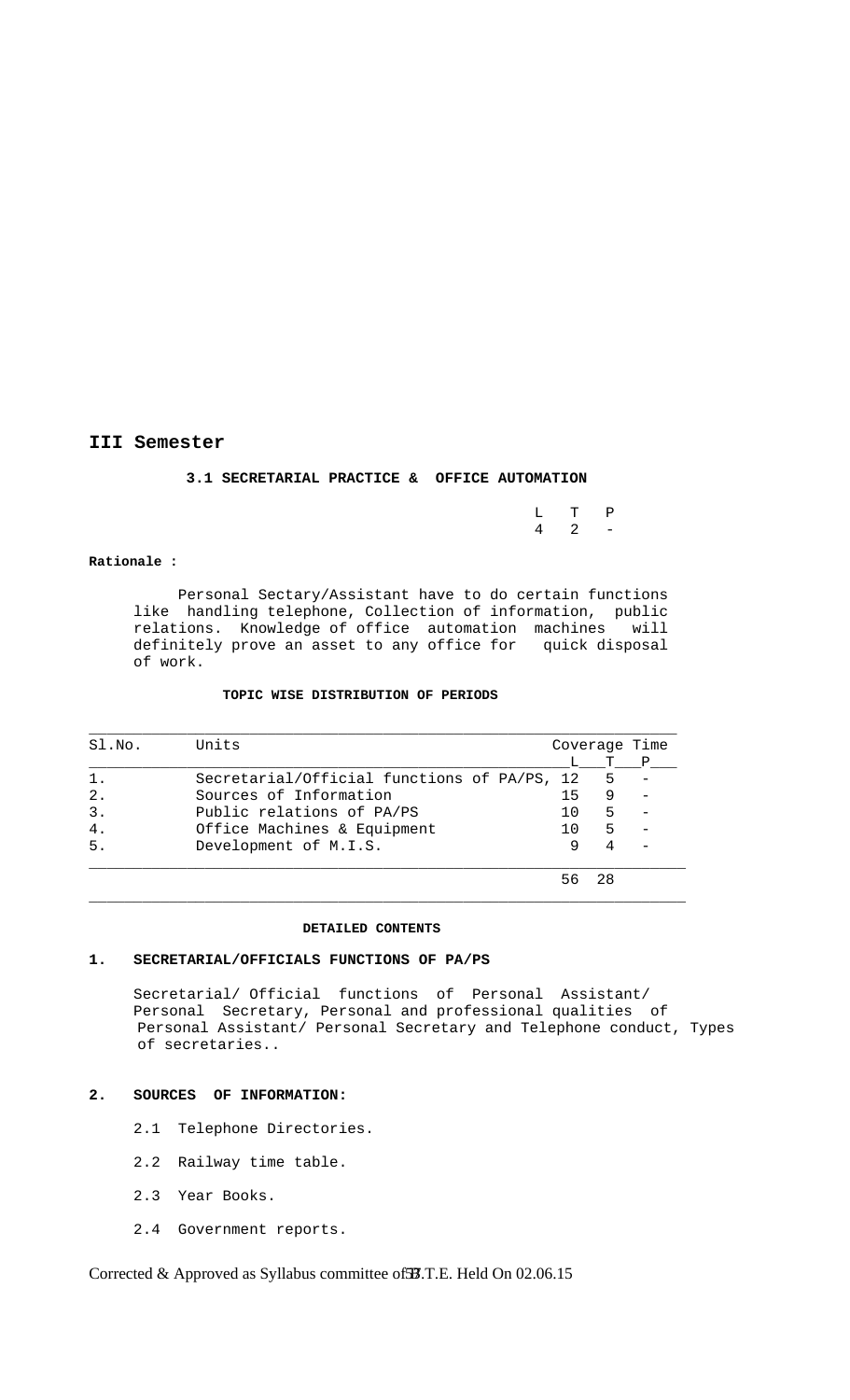- 2.5 Encyclopaedia.
- 2.6 Travel information, Rail, Air, Sea.

### **3. PUBLIC RELATIONS OF PA/PS**

Receptionist duties, message book, recording messages, visitors diary.

# **4. OFFICE MACHINES & EQUIPMENTS**

 Office machines and equipments - need and importance. Function and operation of the following office machines and applicances.

- A. Electronic calculator,
- B Scanner, Zerox machine.
- C. Billing machine, Time recorder, Cash register.
- D. Tape recorder, Dictaphone, Intercom, PBX, EPABX.
- E. Desktop Computer and Laptop Pc.
- F. Functioing of FAX machine
- G. Sending and receving E-mail.

# 5. **Development of M.I.S. (Management Information System)**

- A. Meaining, Objectives, Need & Importance.<br>B. Principle of Management Information Syst
- Principle of Management Information System.

Corrected & Approved as Syllabus committee of **38**.T.E. Held On 02.06.15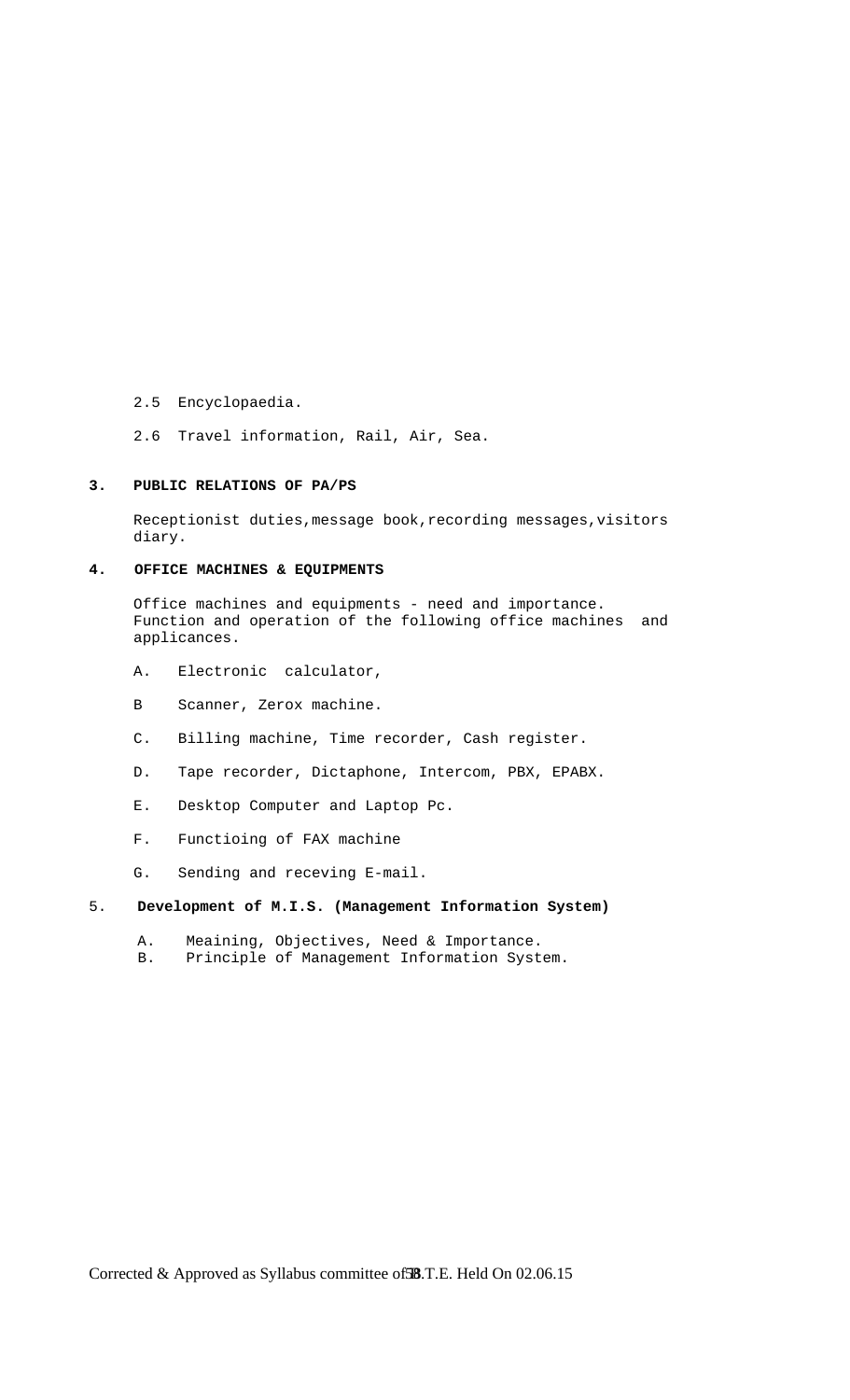## **SECRETARIAL PRACTICE & OFFICE AUTOMATION LAB**

### *1. COMMUNICATION SYSTEMS:*

1.1 Oral Communication & Tele Communication System

Practice on Following

| 1.1.1 | Telephone                               |
|-------|-----------------------------------------|
| 1.1.2 | Direct line                             |
| 1.1.3 | Direct line with extensions             |
| 1.1.4 | PBX                                     |
| 1.1.5 | PABX                                    |
| 1.1.6 | Inter-com                               |
| 1.1.7 | Telephone Etiquettes, Voice and Speech. |
| 1.1.8 | Receiving and Transferring calls.       |
|       |                                         |

1.2 Mechanical and Electronics Equipments

Practice operation of followings

| 1.2.1 |        | Photocoping M/C       |
|-------|--------|-----------------------|
| 1.2.2 |        | Desktop Computer      |
| 1.2.3 |        | Cash Resister         |
| 1.2.4 |        | Punch Card M/C        |
| 1.2.5 |        | Facssimile Telegraphy |
| 1.2.6 |        | CCTV/TV               |
| 1.2.7 |        | Bells and Buzzers.    |
| 1.2.8 |        | Lighted signals.      |
| 1.2.9 |        | FAX Machine           |
|       | 1.2.10 | E-mail                |
|       | 1.2.11 | Tape Recorder         |
|       |        |                       |

(Operation of any five machines available in the Institute.)

**2**. Practice in operating computer - Data handling, Storage and Retreival of information. Practice on Internet, Opeing E mail accounts and send/receive E-mails, download and printing.

Corrected & Approved as Syllabus committee of 59.T.E. Held On 02.06.15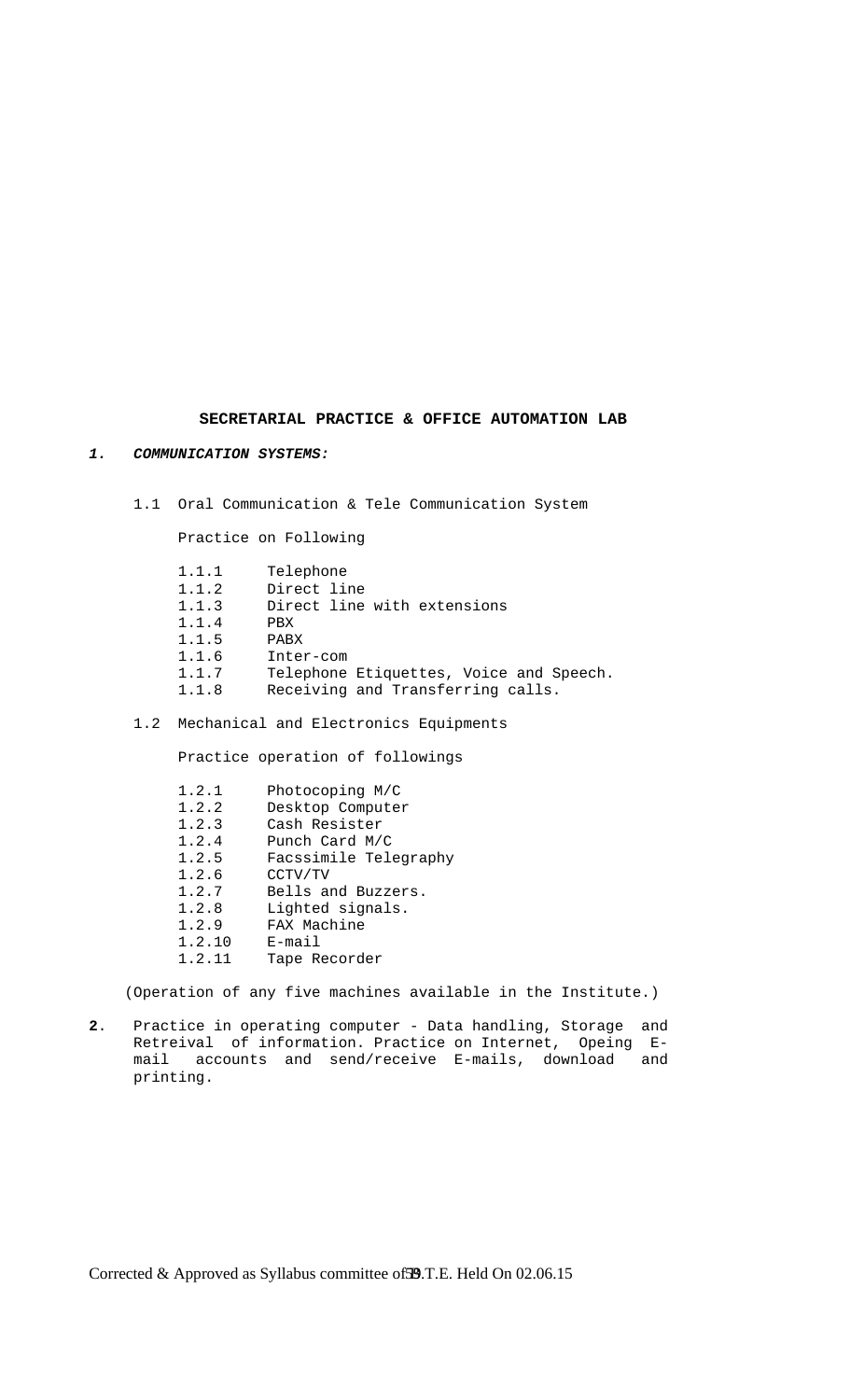**3.2 OFFICE & BUSINESS CORRESPONDENCE IN ENGLISH**

|  | $L$ T P           |  |
|--|-------------------|--|
|  | $4\quad 2\quad -$ |  |

#### **Rationale :**

 Modern office Management and Secretarial Practice covers very vast areas of multidimensional activities. Its spectrum does envisage voluminous shades of official procedures and the concurent transantions. Enumerable among them, work being highlighted upon, are - forms and Procedures of communication, Drafting of communication, Issue of drafts and specimen forms of miscellaneous correspondence. The current syllabus so retouched here under stresses, therefore on development of written mode of expression tinged with a sustained effort to keep the students simultaneously exposed to oral conversation and reading practices throughout. It has been designed so as to suit the needs of the working environ and situational exigencies being come across in most of the offices of both the public and the private sectors. The core concept behind the churning up of the whole curriculum has been to ensure the efficacy of the programme in terms of the routine and functions of the world of work.

#### **TOPIC WISE DISTRIBUTION OF PERIODS**

\_\_\_\_\_\_\_\_\_\_\_\_\_\_\_\_\_\_\_\_\_\_\_\_\_\_\_\_\_\_\_\_\_\_\_\_\_\_\_\_\_\_\_\_\_\_\_\_\_\_\_\_\_\_\_\_\_\_\_\_\_\_\_\_\_\_

| Sl.No. | Units    |    | Coverage Time  |              |
|--------|----------|----|----------------|--------------|
|        |          | L  | Т              | $\mathbf{P}$ |
| $1$ .  | Topic 1  | 5  | 2              |              |
| $2$ .  | Topic 2  | 5  | 2              |              |
| 3.     | Topic 3  | 5  | 2              |              |
| 4.     | Topic 4  | 5  | 3              |              |
| $5$ .  | Topic 5  | 5  | 2              |              |
| б.     | Topic 6  | 5  | 4              |              |
| $7$ .  | Topic 7  | 5  | $\overline{2}$ |              |
| $8$ .  | Topic 8  | 5  | 3              |              |
| 9.     | Topic 9  | 5  | 3              |              |
| 10.    | Topic 10 | 6  | 2              |              |
| 11.    | Topic 11 | 5  | 3              |              |
|        |          | 56 | 28             |              |

#### *DETAILED CONTENTS*

\_\_\_\_\_\_\_\_\_\_\_\_\_\_\_\_\_\_\_\_\_\_\_\_\_\_\_\_\_\_\_\_\_\_\_\_\_\_\_\_\_\_\_\_\_\_\_\_\_\_\_\_\_\_\_\_\_\_\_\_\_\_\_\_\_\_\_

## **1. CORRESPONDENCE :**

Meaning and importance, Process, Uses.

## **2. GOVERNMENT CORRESPONDENCE :**

Corrected & Approved as Syllabus committee of **B**.T.E. Held On 02.06.15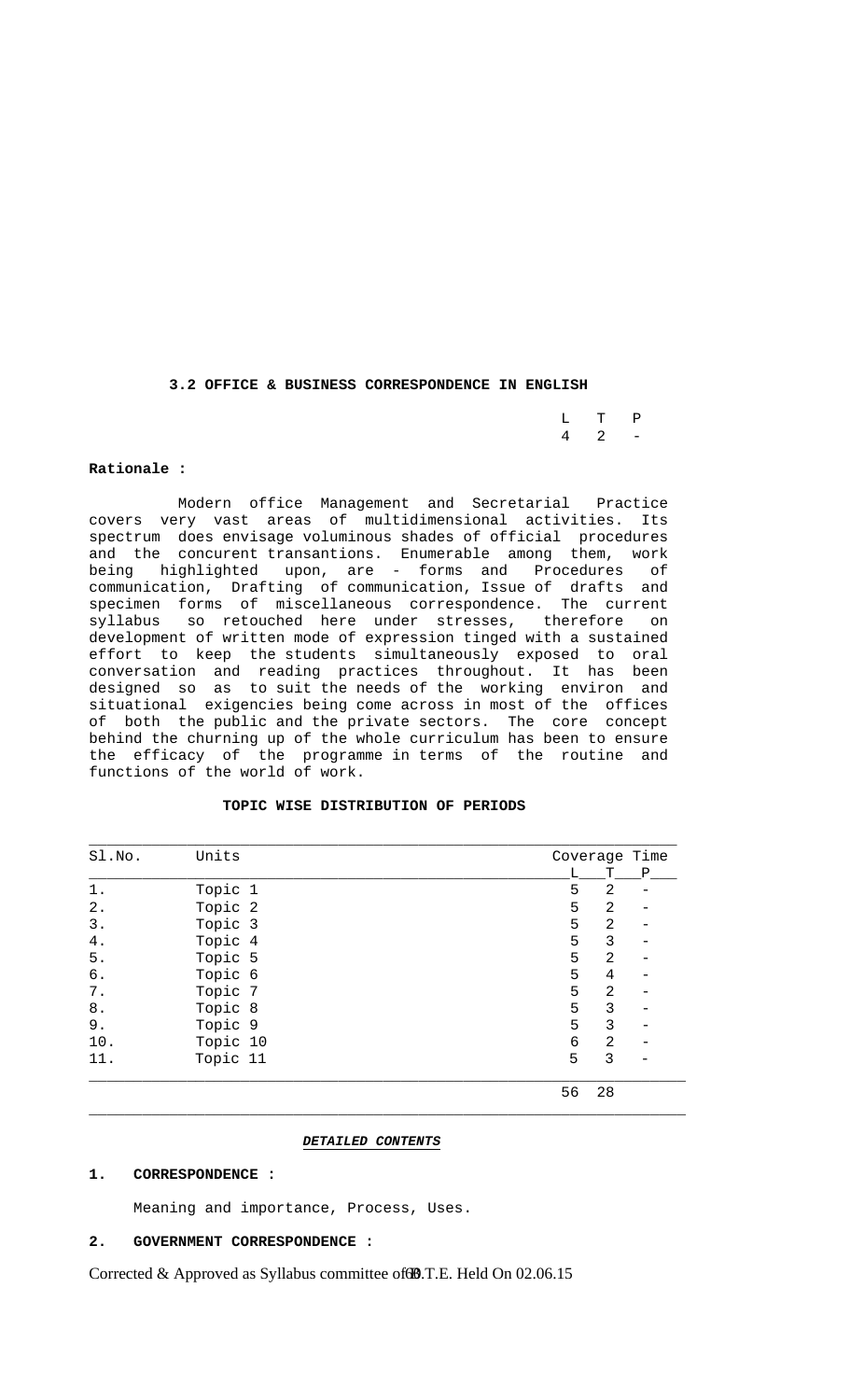Introduction, Noting on files, Official letters, Demi official letters, Office orders, Memorandum, Notification, Endorsements, Inter department communication.

#### **3. CIRCULAR LETTERS :**

 Change of address, Opening of new branches, Introduction of a patner, Retirement of partner.

#### **4. ENQUIRY LETTERS:**

 Meaning and improtance of enquiries (business), Quotations, Special terms used in business letters.

## **5. ORDERS LETTERS :**

 Placing of an order, Follow up letters, Acceptance and refusal of an order, cancellation of an order.

#### **6. BANK CORRESPONDENCE :**

 Inquiring regarding opening of account, Regarding payment, Asking the bank to stop payment, Advice of consignment, Overdraft facilities, Loss of cheque book, Standing instructions to bank, Dishonour of cheques, reasons, letter from customers, Bank forms and bank terms.

#### **7. ESSENTIAL OF A GOOD BUSINESS LETTER :**

Parts of a letter, Formats/Style of a business letter.

#### **8. SALES LETTERS :**

 Introduction of a new product, Promotion of an existing products, Publicity of business, Special offers/discounts, etc.

## **9. CLAIMS, COMPLAINTS AND ADJUSTMENT :**

 Complaint of late delivery, Complaint of partial delivery, Deleviery of defective goods of infeior quality, etc.

## **10. REMITTANCE AND COLLECTION LETTER :**

 Remittance covering the final settlement of account, Partial remittance, Total series of collection letters. **NOTE:-**  Oral conversation and reading practice from Newspapers, Books and Journals shall be practised at least once in a week to develop speech power in the students. 10 marks out of 20 sessional marks in subject shall be reserved for oral

Corrected & Approved as Syllabus committee of **B**.T.E. Held On 02.06.15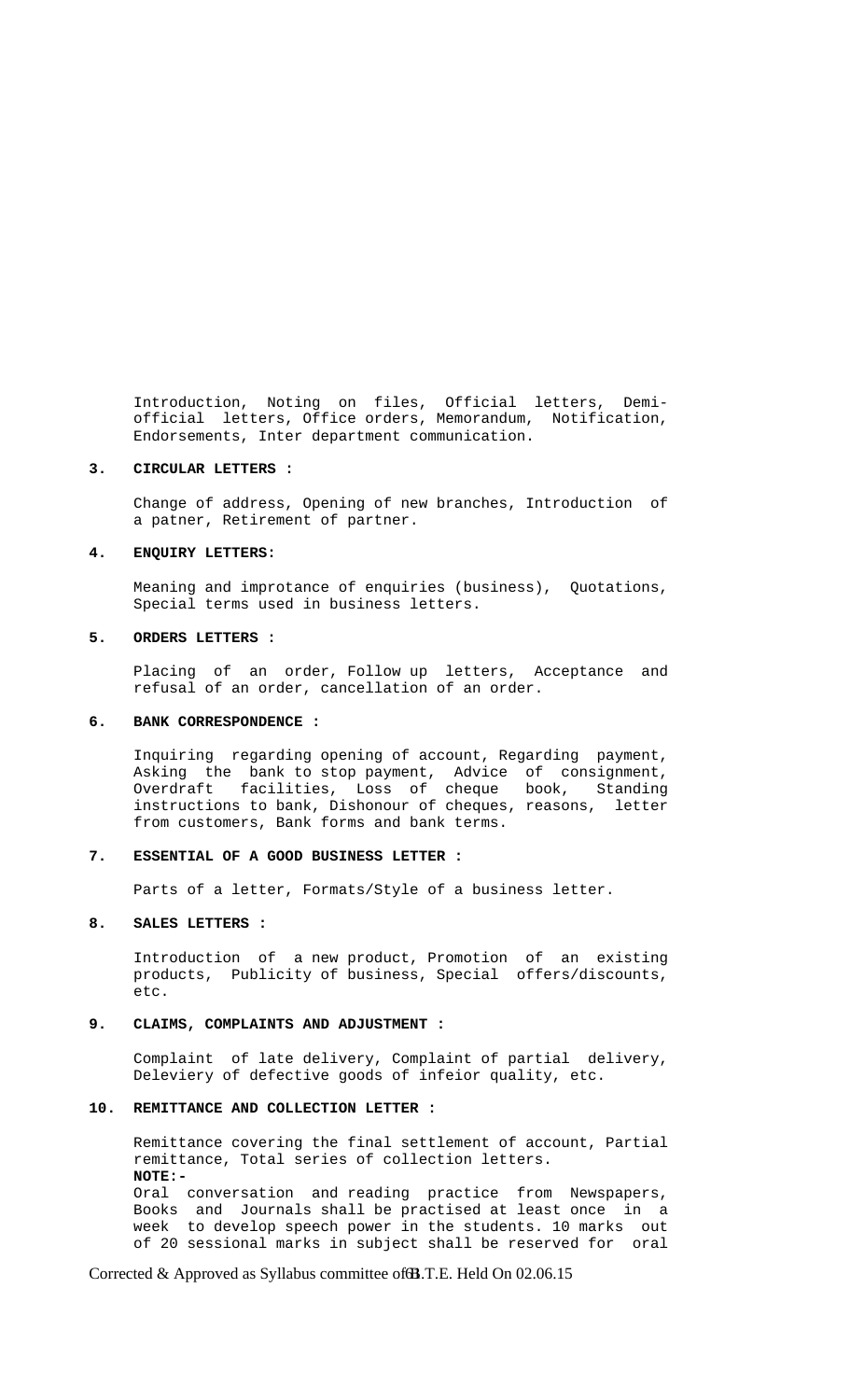conversation and reading practice.

# **11. E-MAIL ENGLISH FOR CORRESPONDENCE :**

#### **Introduction-**

- 1. Formal or Informal
- 2. Missing words and abbreviations
- 3. Key phrases

#### **Basics-**

- 1. Opening account and closing
- 2. Giving news
- 3. Information, Action & Help
- 4. Internal messages
- 5. Attachments
- 6. Invitations and Directions

# **Direct/Indirect-**

- 1. Being direct and Brief
- 2. Being indirect and Polite

#### **Phrase Bank**

To collect, generate, aquire and maintain a phrase bank.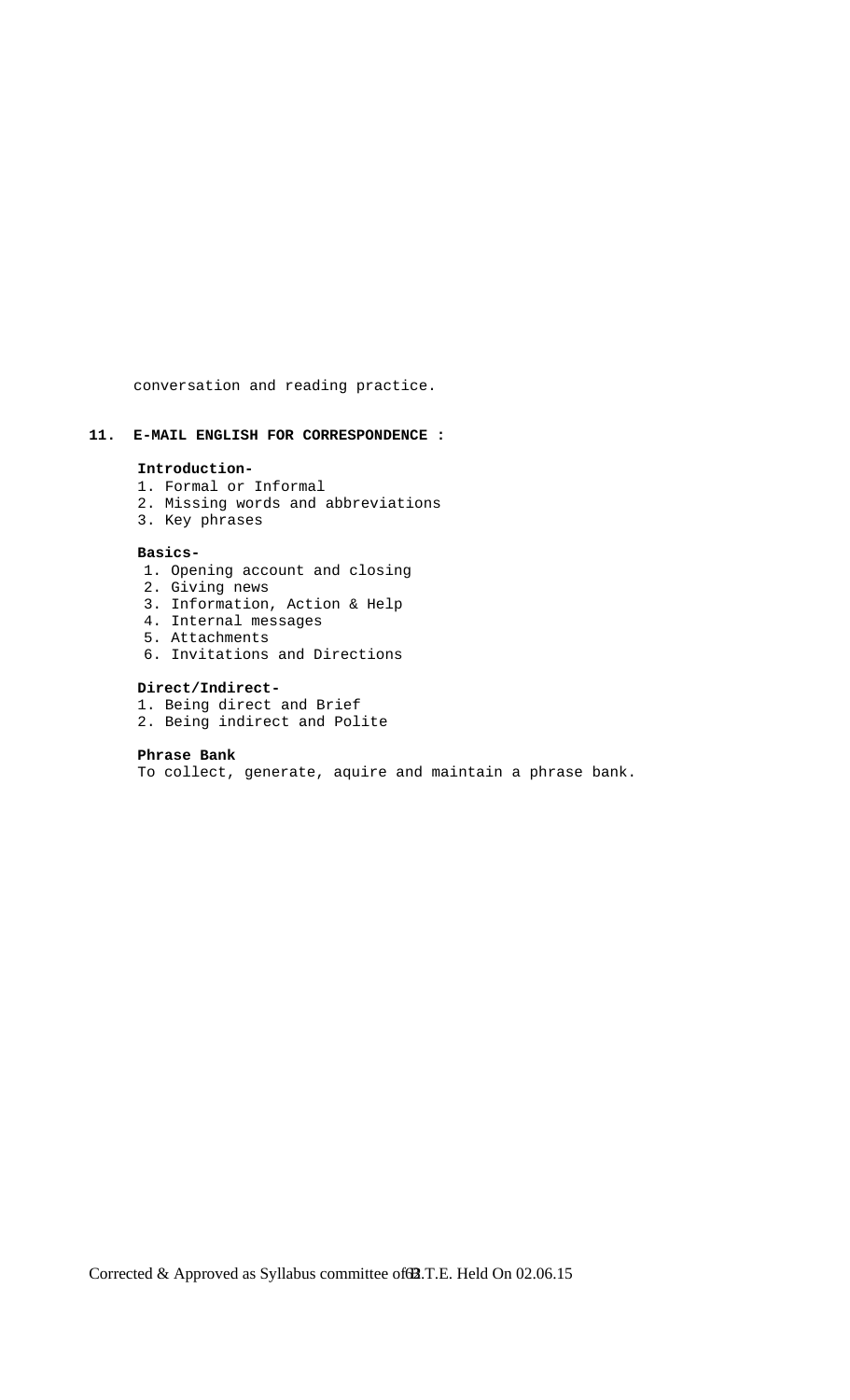# 3.3 SHORTHAND HINDI - III (PRACTICAL) आशुलिपि हिन्दी (प्रयोगात्मक)

 $\mathbf{L}$  $\mathbf T$  $\mathbf{P}$  $\mathbf{1}$  $\overline{4}$ 

- विषेष विषयों का अभ्यास।  $1<sup>1</sup>$ 
	- व्यंजन को आधा करने का अभ्यास। त, ट हल्के व्यंजनों के लिये अर्द्धकरण, द,  $(3I)$ ड, ढ, घ गहरे व्यंजनों के लिये अर्द्धकरण करने के लिये नियम।
	- व्यंजन को दूना करने का अभ्यास। सरल रेखाओं को दूना करना, वक्र रेखाओं (ब) को दूना करना, ल व्यंजनों को दूना करने के लिये नियम, क्रिया विभक्ति के लिये द्विगणन, वाक्योंषों में द्विगणन
	- द्विध्वनिक मात्राओं का अभ्यास। (स)
	- त्रिध्वनिक मात्राओं का अभ्यास। (द)

# परीक्षा :

# समय  $-$  दो घंटा

- आषुलिपि का एक गद्यांष 05 मिनट में 350षब्दों से अधिक नहीं होगा। डिक्टेषन  $1.$ लेकर अनुलिपि करना। 70षब्द प्रति मिनट की गति से ।
- एक सरकारी पत्र जिसमें 250षब्द से अधिक न हों 05 मिनट का, 50षब्द प्रति  $2.$ मिनट की दर से डिक्टेषन लेकर अनुलिपि करना।

Corrected & Approved as Syllabus committee of **3.** T.E. Held On 02.06.15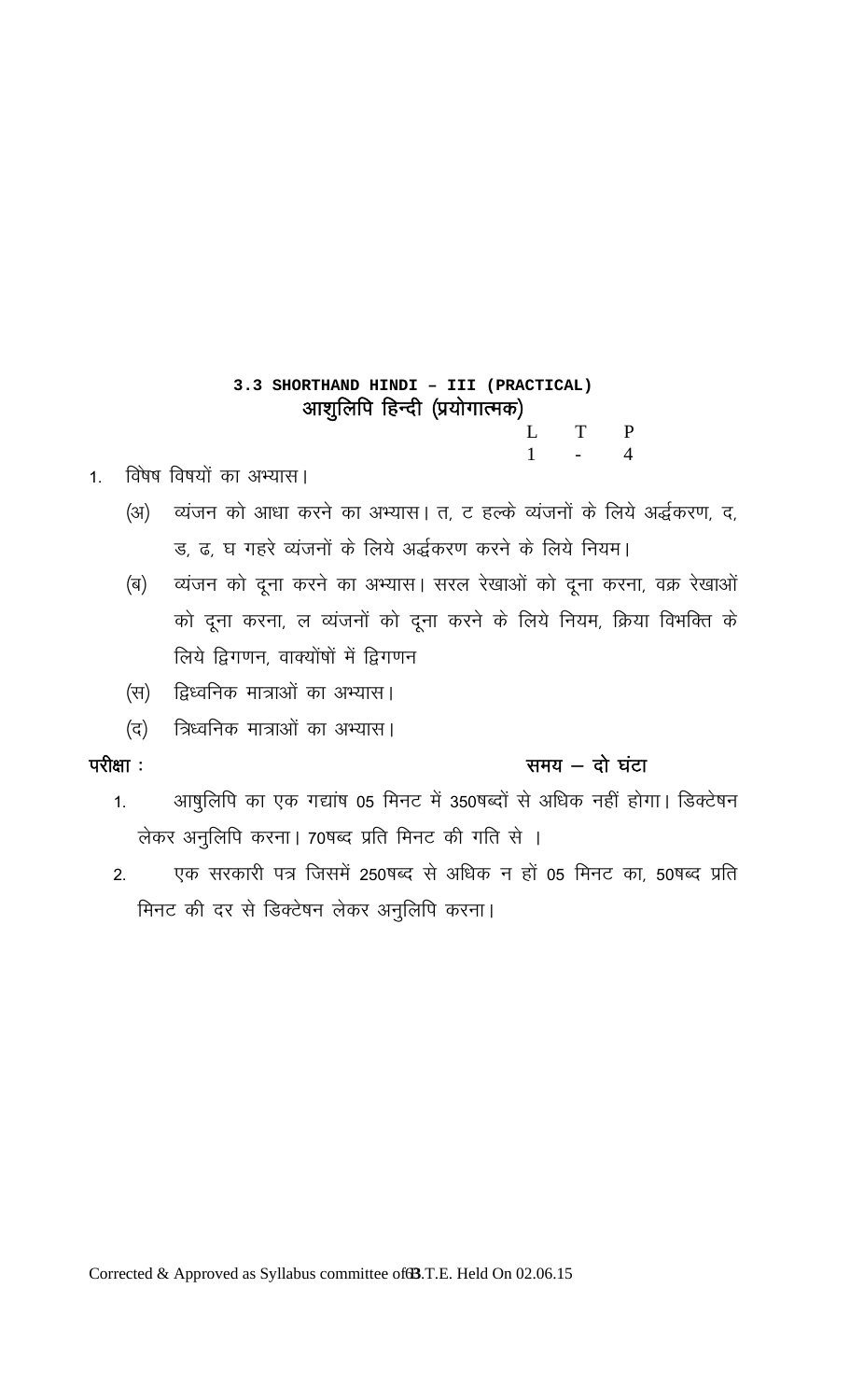# **3.4 SHORTHAND ENGLISH-III (PRACTICAL)**

 L T P  $1 - 4$ 

- 1. Practice from exercises and special constraction.
- 2. Dictation, reading and Transcription
- 3. Dictation from unseen easy passage with speed of 70 w.p.m.
- 4. Transcription of on the computer.

## **EXAMINATIONS: 2 Hours**

- 1. To take dictation at the speed of 60 w.p.m. of 2 letters- one official and one commercial of 5 minutes each and to transcribe them in English on the computer.
- 2. One passage containing 350 words to be written @ 70 words in 5 minutes and to transcribe them in English on the computer.

Corrected & Approved as Syllabus committee of **A**.T.E. Held On 02.06.15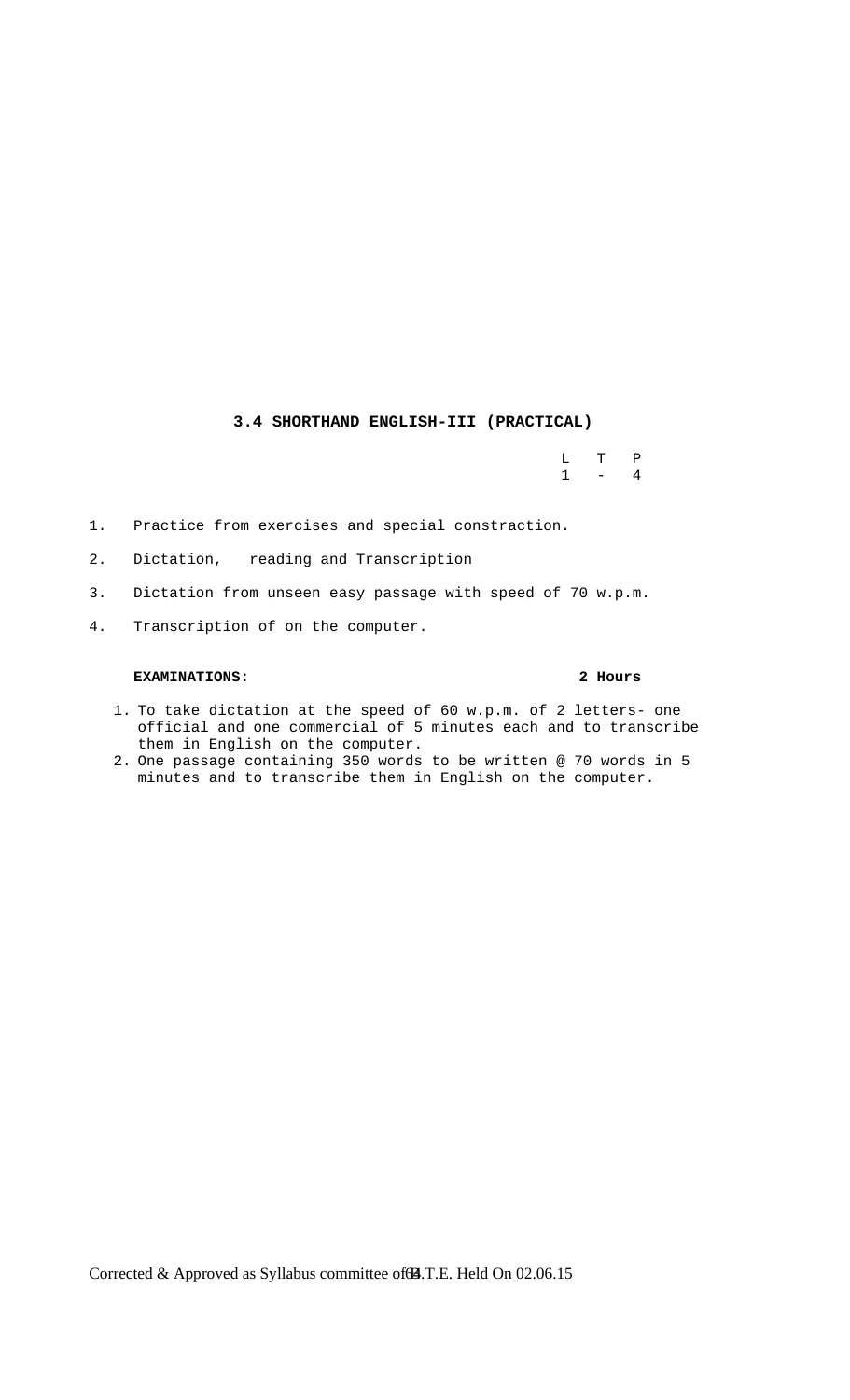# 3.5 COMPUTER TYPING HINDI - III (PRACTICALS) टंकण हिन्दी (प्रयोगात्मक)

 $\mathbf{L}$ T  $\mathbf P$  $\mathbf{1}$  $\overline{4}$ 

- प्रतियाँ निकलाने की विधि।  $1<sup>1</sup>$
- तुलनात्मक विवरण तैयार करना।  $2.$
- व्यवहारिक पत्र छापने की विधि।  $\overline{3}$
- 4. सरकारी पत्रों को व व्यापारिक पत्रों को टाइप करना।

परीक्षा/प्रष्नपत्र हस्तलिखित होगा समय  $-$  1.30 घंटा

- 1एक उद्धरण जिसमें 250षब्द से अधिक न हों, 10 मिनट में, 25षब्द प्रति मिनट की गति से कम्प्यूटर टाइप करना।
- 2 एक ष्यासकीय पत्र जिसमें 125 षब्द से अधिक न होगें को 15 षब्द प्रति मिनट की गति से टाइप करना।

नोट:- पत्र एवं उद्धरण, कम्प्यूटर पर टाइप कर प्रिन्ट किया जायेगा ।

NOTE : Practical examination shall be conducted along with the theory examination

Corrected & Approved as Syllabus committee of 3.T.E. Held On 02.06.15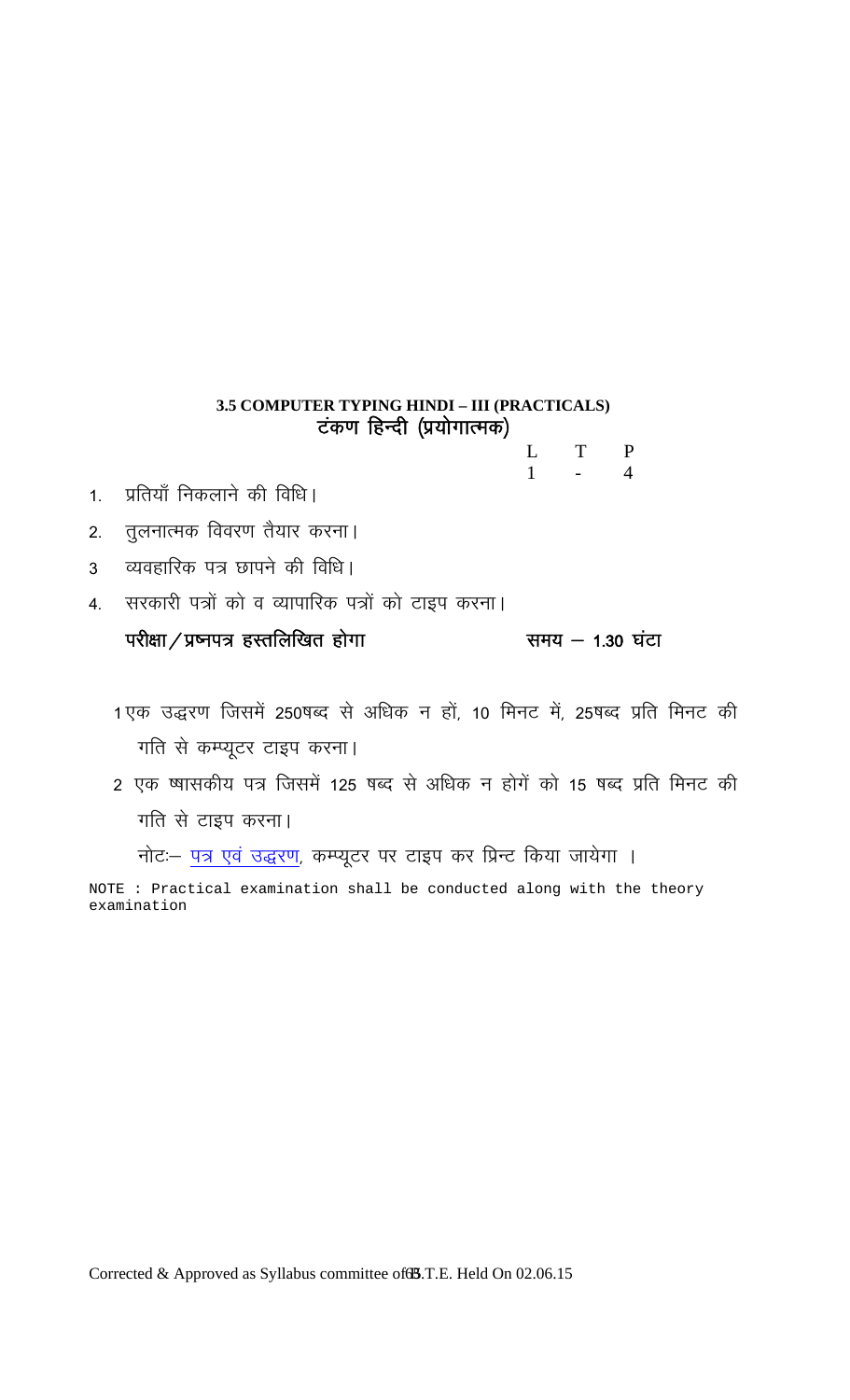**3.6 COMPUTER TYPING ENGLISH-III (PRACTICAL)** L T P  $1 - 4$ 

- 1. Typing multiple copies of correspondance.
- 2. Typing of comperative statements.
- 3. Typing practice of various types of official letters, Un-official letter . Correspondance, Memorandum, Notice, Endorsement, etc.
- 4. Typing practice of tabular statements, balance sheet, bills invoices etc.

**PRACTICAL EXAMINATION : Total time 1.30 hour.**

(A) One Passage containing not more than 300 words at the speed of 30 w.p.m.

(B) Type One official containing not more than 250 words at speed of 25 WPM.

नोट: पत्र एवं उद्धरण, कम्प्यूटर पर टाइप कर प्रिन्ट किया जायेगा ।

NOTE : Practical examination shall be conducted along with the theory examination

Corrected & Approved as Syllabus committee of **66**.T.E. Held On 02.06.15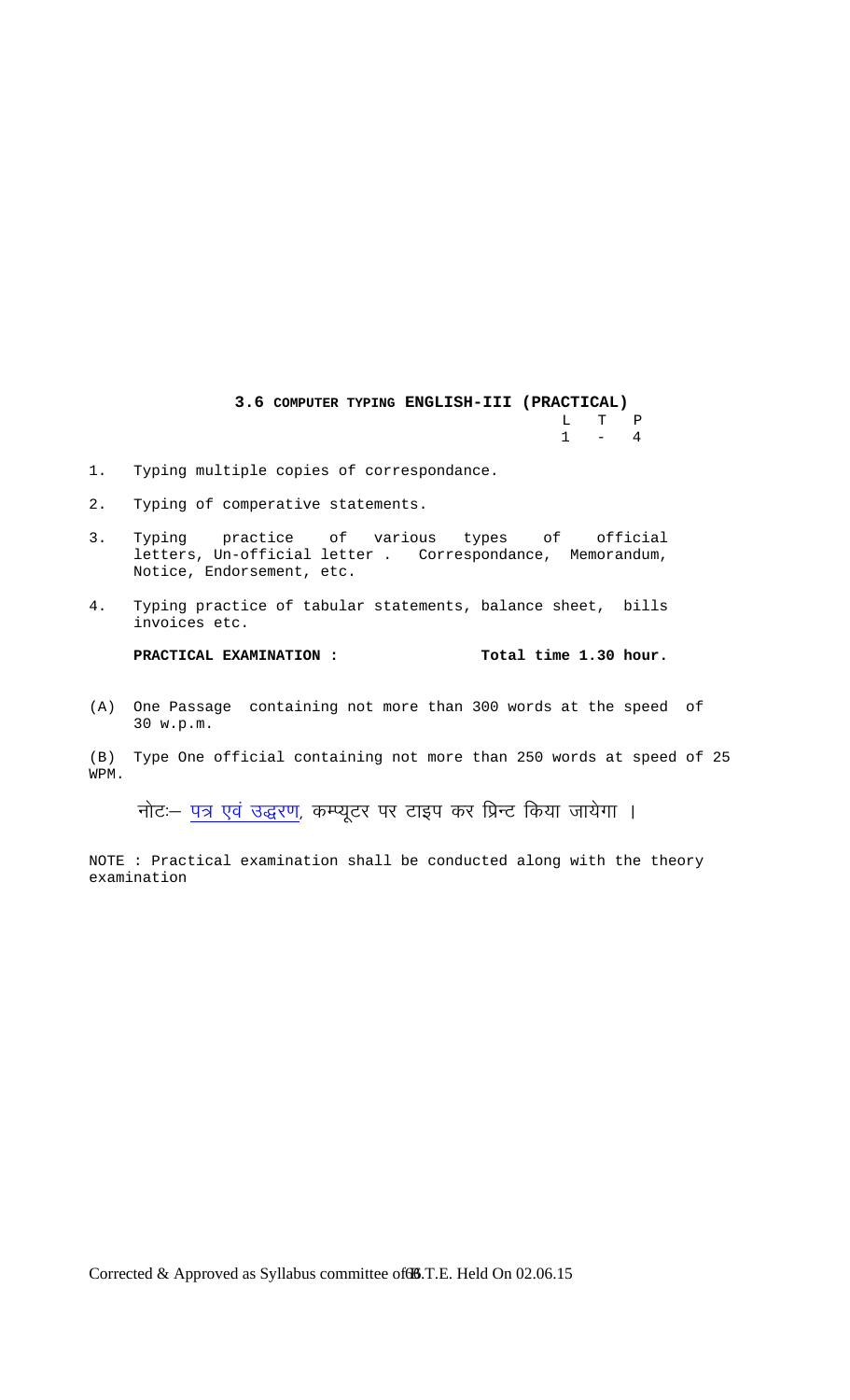#### **3.7 COMPUTER ACCOUNTANCY**

 L T P  $2 - 8$ 

#### *Rationale :*

 The purpose of introducing this paper is to equip the student with the elementry knowledge of computerized accounting to enable them to handle accounts on computers in day today office working.

#### **TOPIC WISE DISTRIBUTION OF PERIODS**

| SI.NO. | Units                 | Coverage Time |    |     |
|--------|-----------------------|---------------|----|-----|
|        |                       |               | T. | P   |
| 1.     | Introduction of Tally |               |    |     |
| 2.     | Basic accounts        | 6             |    |     |
| 3.     | Traders accounts      | 5             |    |     |
| 4.     | Advance accounts      | 5             |    |     |
| 5.     | Data colaboration     |               |    |     |
| б.     | Basic Inventory       |               |    |     |
| 7.     | Advance Inventory     | ς             |    |     |
|        |                       | 28            |    | 112 |

#### *DETAILED CONTENTS*

**1. Introduction of Tally**: Meaning and Importance of Tally.

**2. Basic accounts :** Start Tally**,** Create Company**,** Charts of accounts, Account masters, Voucher Entry, Single mode Voucher Entry, Account Master Lists, Account Voucher List, Day Book Summery, Trial Balance, Final Account & Print of Reports.

**3. Traders accounts :** Customer Supplier Profile, Sales-Purchase Voucher Entry, Bills Register, Sales & Purchase Summery.

**4. Advance accounts:** Auto Selection of Company, To close company, Account group Balance, Multiple Account Master Entry, Copy Masters of other company etc., Cost Catagories & Cost Center, Voucher Types, T.D.S., Service Tax, Bank Reconciliation.

**5. Data colaboration :** Security, Export Data, Import of Tally Data.

**6. Basic Inventory:** Inventory Master, Inventory Voucher, Invoicing, Inventory Reports, Invoice Register, Stock Journal Report.

**7. Advance Inventory:** Advance Inventory Features, Price List Discount, Sales Tax, VAT, Excise Duty, Service Bills, Godown, Delivery Challans, Orders.

Corrected & Approved as Syllabus committee of **B**.T.E. Held On 02.06.15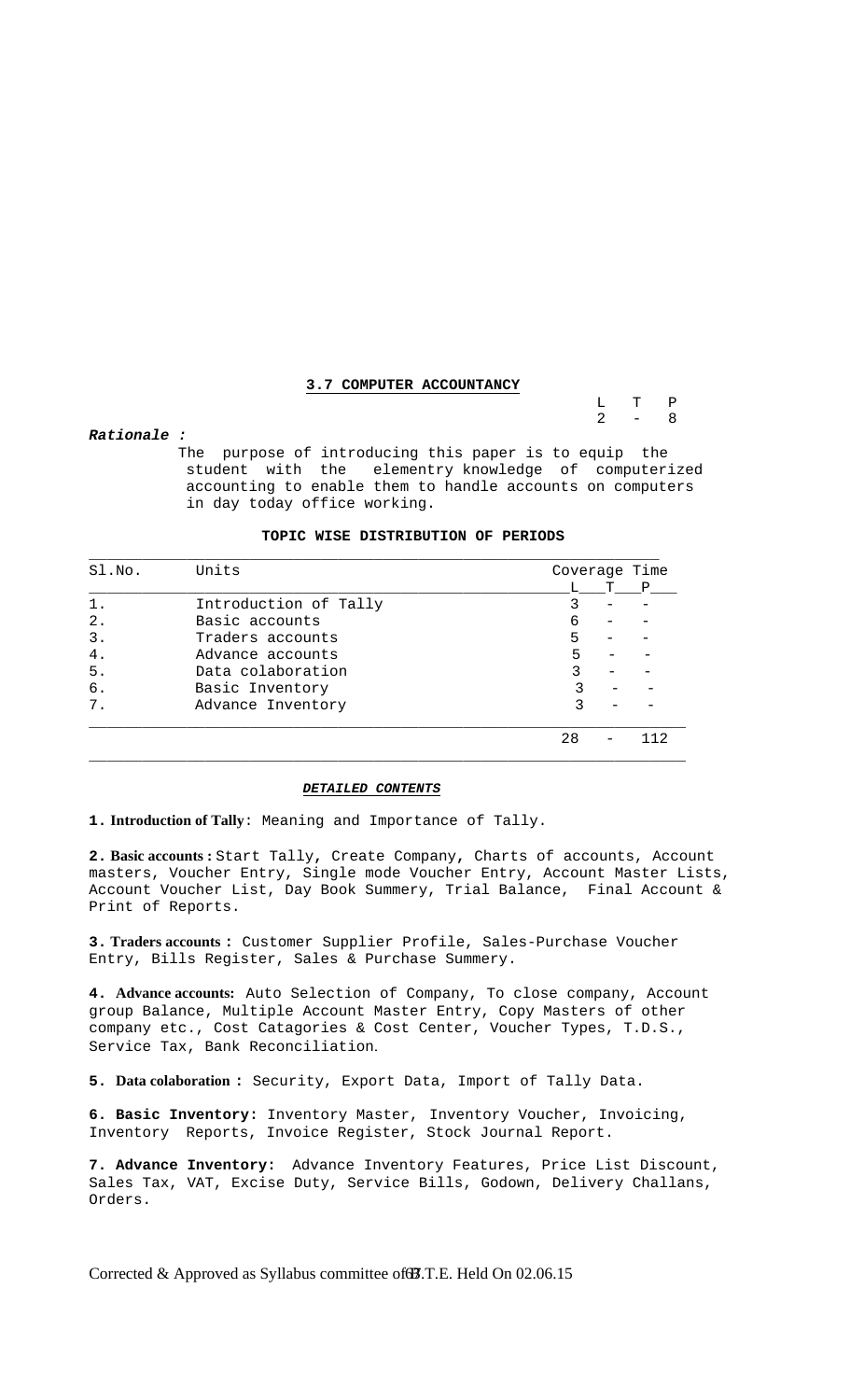#### **IV Semester**

#### **4.1 ELEMENTS OF COMPANY LAW AND BANKING SERVICES**

|  | $L$ T P           |  |
|--|-------------------|--|
|  | $4\quad 2\quad -$ |  |

#### **Rationale :**

 There are certain routine works almost in every office like Banking transactions, Meetings, Service conduct rules and Secretarial functions which a stnographer/PA/PS comes accross in actual working atmosphere. The student should have knowledge about these things also.

### **TOPIC WISE DISTRIBUTION OF PERIODS**

|                |                       |    | $\mathbf{T}$ | P |
|----------------|-----------------------|----|--------------|---|
| 1.             | Elements of a Company | 14 |              |   |
| $2$ .          | Shares & Debentures   | 14 | 7            |   |
| 3.             | Meetings              | 14 | 7            |   |
| 4 <sup>1</sup> | Banking Transactions  | 14 | 7            |   |
|                |                       | 56 | 28           |   |

 $\Box$  . The contribution of the contribution of the contribution of the contribution of the contribution of the contribution of the contribution of the contribution of the contribution of the contribution of the contributi

#### **DETAILED CONTENTS**

### **1. ELEMENTS OF A COMPANY:**

- 1.1 Concept of Company.
- 1.2. Formation of Company.
- 1.3. Public and Private Company.
- 1.4. Memorandum of Association.
- 1.5. Articles of Asseciation.
- 1.6. Prospectus
- 1.7. Functions and duties of:
	- A. Director
	- B. Manager/Executivies.

# 2. **SHARES AND DEBENTURES :**

Corrected & Approved as Syllabus committee of **8**.T.E. Held On 02.06.15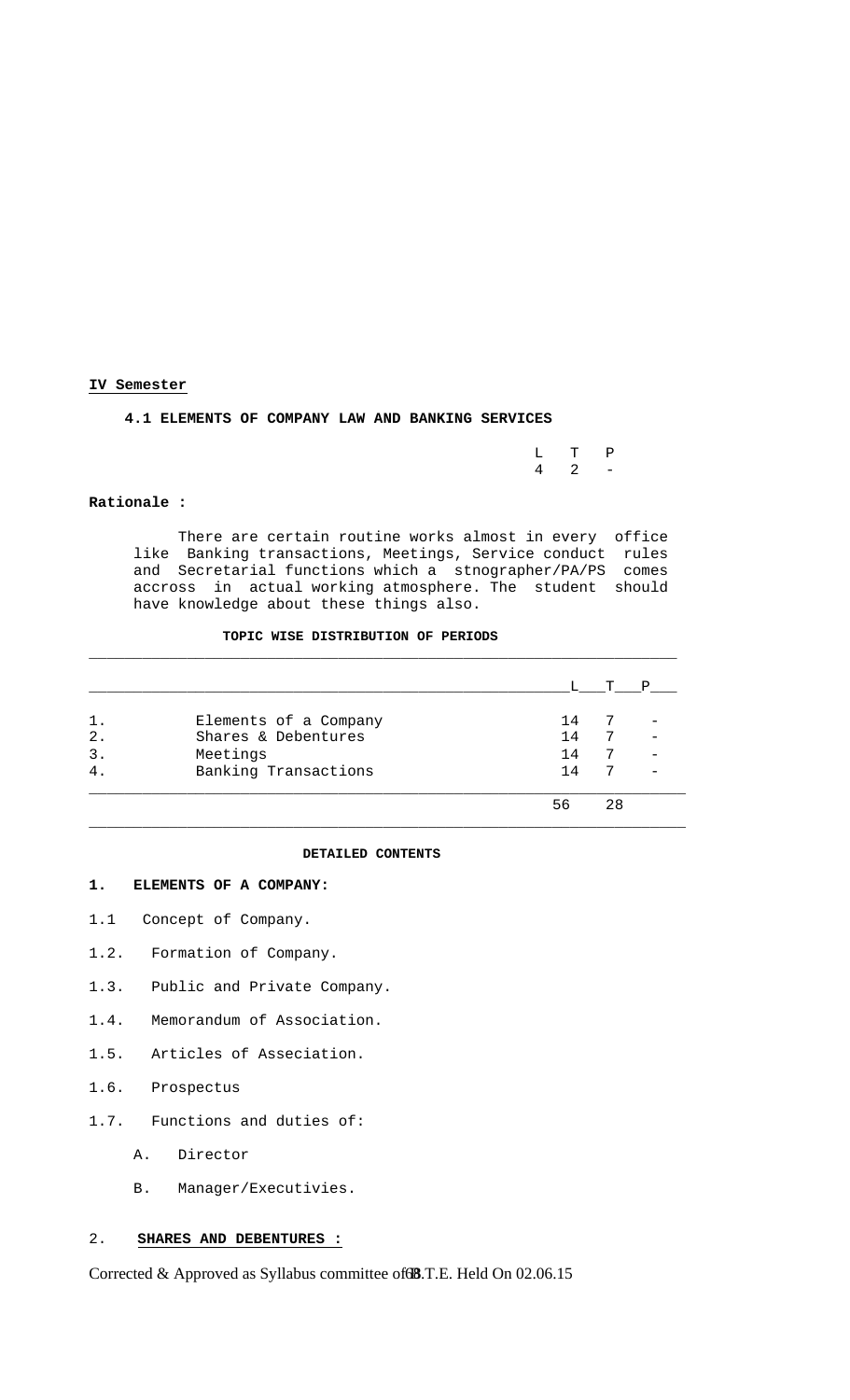- 2.1. Shares, meanings, definition, types, application of shares, allotment, calls, forfiture, transmission of share.
- 2.2. Debentures and its kinds

#### **3. MEETINGS:**

 Knowledge of procedure and conduct of meetings. Notice Agenda, Physical facilities, Attendance, quorum, minutes of meeting, adjournment, motion, resolution, amendment, casting vote, proxy, point of order, status quo.

#### **4. BANKING SERVICES:**

- 4.1. Importance and Functions of Banks.
- 4.2. Different types of Bank Account, their opening and operation.
- 4.3. Kinds of Cheques (Bearer and Order Cheques)
- 4.4. Endorsement of Cheques.
- 4.5. Dishonoured Cheques.
- 4.6. Crossing of Cheques.
- 4.7. Draft, Pay order.

Corrected & Approved as Syllabus committee of **39.** T.E. Held On 02.06.15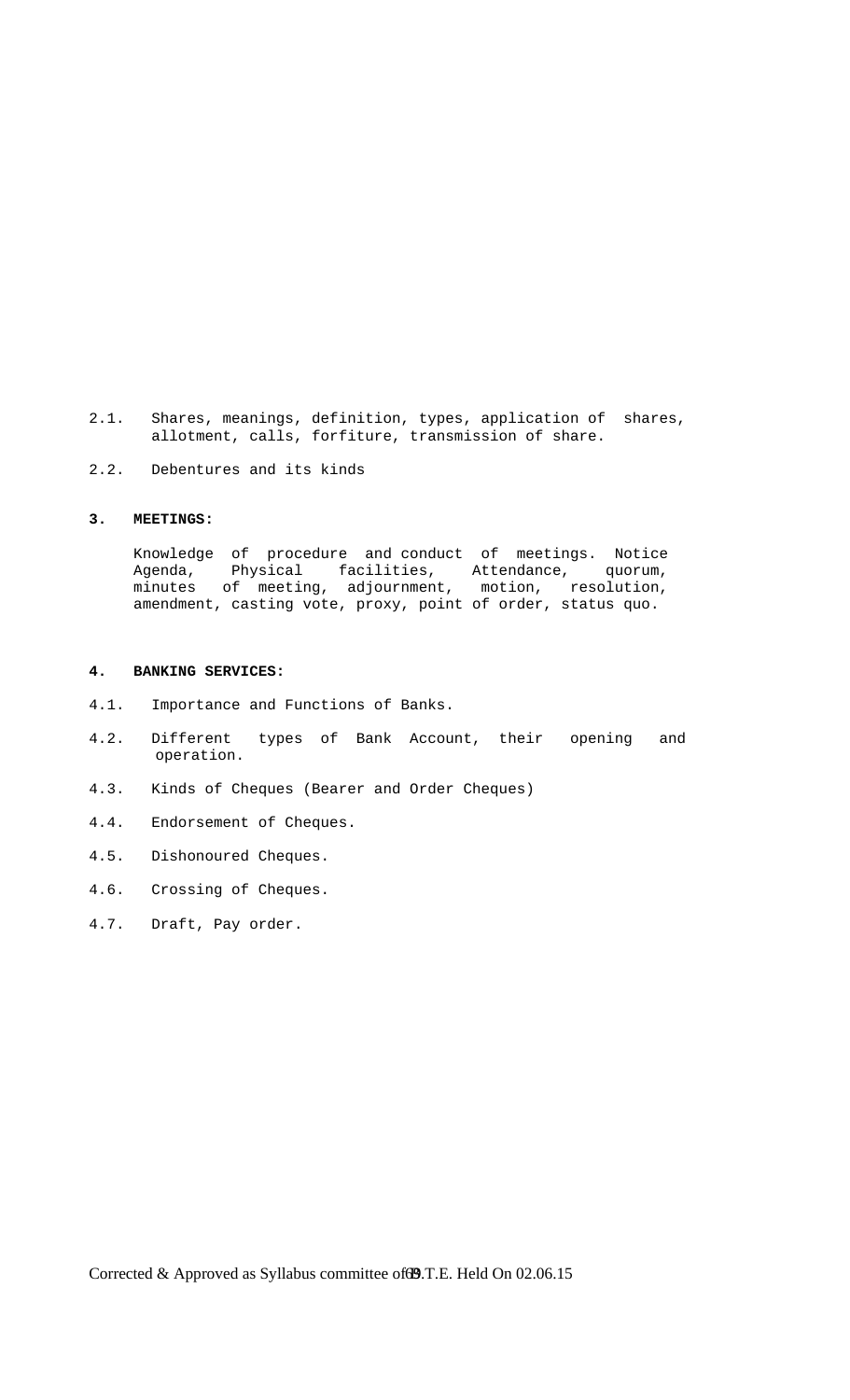# 4.2 VOCATIONAL HINDI AND CORRESPONDENCE व्यावसायिक हिन्दी एवं पत्राचार

 $L$  T  $\mathbf{P}$  $4\quad 2$ 

# उपयोगिता :--

राष्ट्रभाषा हिन्दी के उन्नयन एवं कार्यालयों में बढ़ते प्रयोग एवं प्रसार को दृष्टि में रखते हुए हिन्दी भाषा में कार्यालय में प्रयोग होने वाली ष्षब्दावली का हिन्दी भाषा में प्रयोग एवं पत्रलेखन अब अनिवार्य हो गया है। अतः छात्र / छात्राओं को हिन्दी भाषा में कार्यालय पत्र–व्यवहार में निपुण एवं प्रभावी बनाने हेतु हिन्दी पाठ्यक्रम ही वर्तमान समय की आवष्यकता के अनुरूप बनाया गया है।

पाठ्यक्रम के निर्माण से इस बात का ध्यान रखा गया है कि कार्यालयों में प्रयुक्त होने वाली पत्रावलियों में हिन्दी का न केवल षुद्ध प्रयोग हो एवं हिन्दी सुस्पष्टिता भी हो।

# संज्ञा $:=$

केन्द्रीय एवं प्रादेषिक सरकारों तथा विभिन्न कार्यालयों से सम्बन्धित पद संज्ञा का हिन्दी रूपान्तरण

- कार्यालय नामावली :-- $2 -$ विभिन्न कार्यालयों के नामों का हिन्दी रूपान्तर।
- सामान्य प्रषासनिक षब्दावली का हिन्दी रूपान्तर। 3-
- पारिभाषिाक उप वाक्यों का हिन्दी रूपान्तर। 4-
- 5-संक्षेपण :– संक्षिप्त लेखन तथा इसका कार्य, आदर्ष रूप संक्षिप्त लेखन के लिए आवष्यक निर्देष, संक्षिप्त लेखन की उचित विधि एवं लिखित अभ्यास कार्य।
- पत्र लेखन :– पारिवारिक पत्र, सम्बन्धियों को पत्र, निमन्त्रण पत्र, बधाई–पत्र,  $6-$ धन्यवाद पत्र, सम्वेदना पत्र।

Corrected & Approved as Syllabus committee of 70.T.E. Held On 02.06.15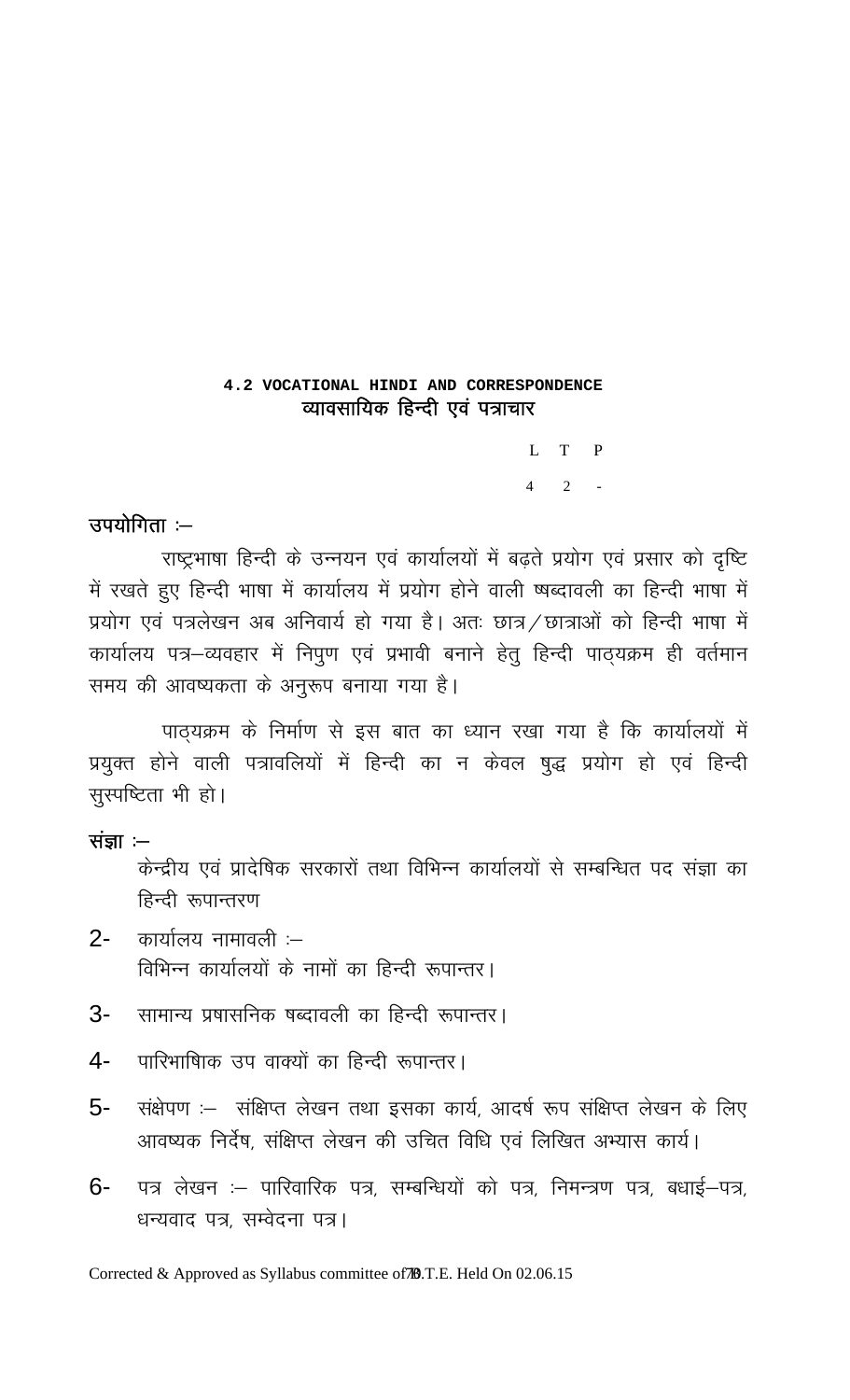- आलेखन (प्रारूपण) :- सामान्य परिवयव प्रारूप की आदर्ष रूपरेखा।  $7 -$ षासकीय पत्र, अर्द्धषासकीय व अषासकीय पत्र, कार्यालय ज्ञापन, ज्ञापन, परिपत्र, मंजूरी पत्र, कार्यालय आदेष, अनुस्मारक पत्र, पृष्ठांकन पत्र, अधिसूचना पत्र, प्रस्ताव, प्रेस विज्ञप्ति / ज्ञापनी तार, तुरन्त पत्र, बचन पत्र, घोषणा पत्र।
- व्यापारिक पत्र :- पूछताछ, कोटेषन, आदेष, आदेषपूर्ति, षिकायत तथा षिकायतों 8-के उत्तर।
- आवेदन पत्र :- आकरिमक पत्र, चिकित्सा, नौकरी हेतु प्रार्थना पत्र। 9-
- 10- टिप्पणी :- सामान्य परिचय, टिप्पणी के नियम एवं प्रकार।

# नोट $-$

कक्षा के छात्र / छात्राओं में प्रति सप्ताह एक बार संवाद / वार्तालाप कराये जाये जिसमें युक्तिपूर्वक अपनी बात कह सकने का अभ्यास हो सके। इस बिन्दु पर विषेष ध्यान रखा जाये कि उनमें न केवल साक्षात्कार के समय आत्मविष्वास पूर्वक अपनी बात प्रकट करने की क्षमता विकसित हो सके। प्रत्योपरान्त अधिकारियों के सम्मुख विचारणीय विषय पर अपना मत व्यक्त करने में भी सहायता मिल सके। अन्तिम वर्ष में 20 सौत्रिक अंकों में से 15 अंक इस बिन्दु पर ही सुरक्षित रखे जायें।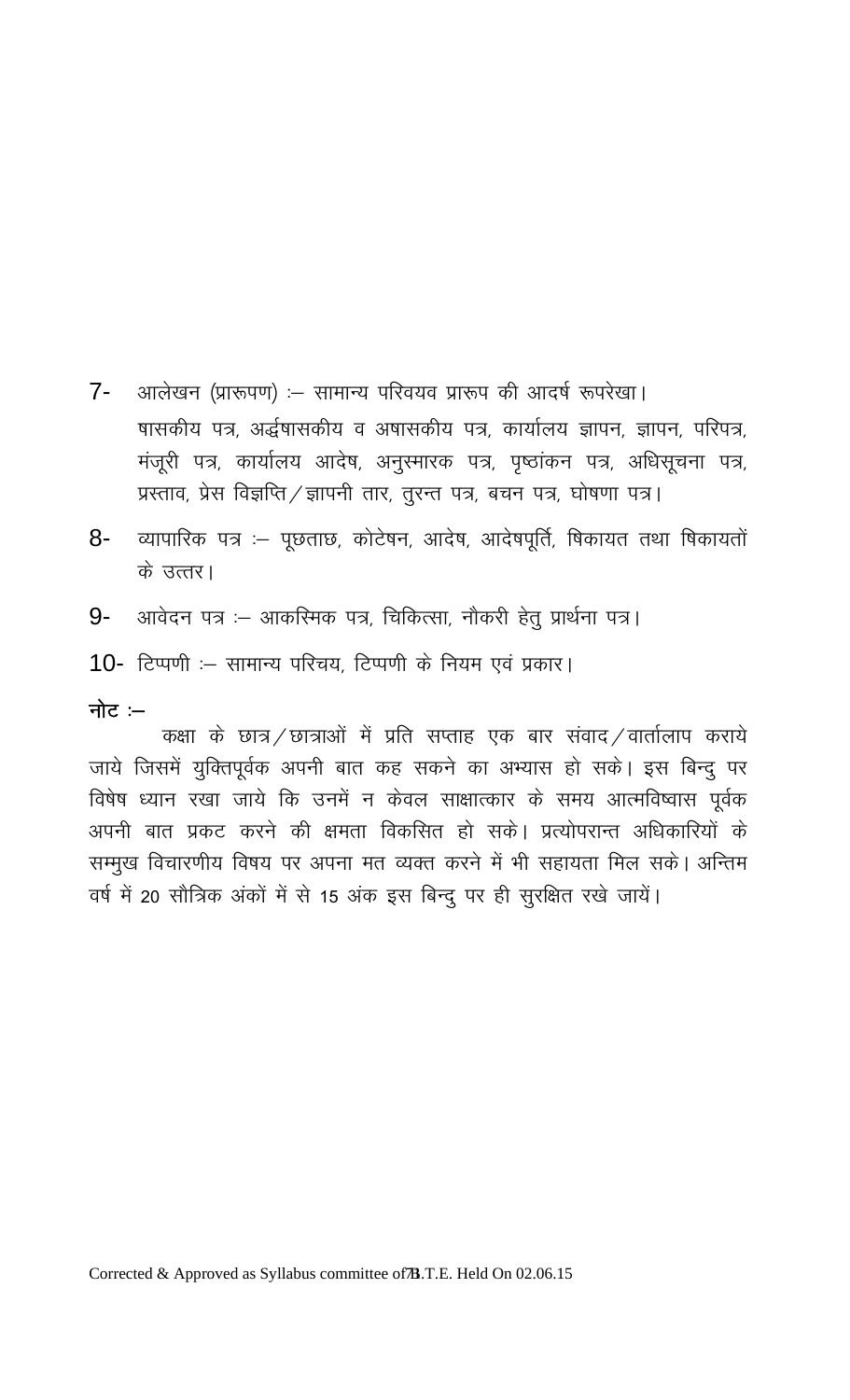## **4.3 PERSONALITY DEVELOPMENT AND BEHAVIOUR**

 L T P 4 2 4

#### **TOPIC WISE DISTRIBUTION OF PERIODS**

| Sl.No. | Units   | Coverage Time |    |     |
|--------|---------|---------------|----|-----|
|        |         | L             | T. | Lab |
| 1.     | Topic 1 | 12            | 6  |     |
| $2$ .  | Topic 2 | 12            | 5  |     |
| 3.     | Topic 3 | 12            | 5  |     |
| $4$ .  | Topic 4 | 5             | 3  |     |
| $5$ .  | Topic 5 | 5             | ζ  |     |
| б.     | Topic 6 | 5             | 3  |     |
| $7$ .  | Topic 7 | 5             | 3  |     |
|        |         | 56            | 28 | 56  |

*DETAILED CONTENTS*

## **1. ATTITUDE AND PERSONALITY :**

 Attitude - Introduction,Types, Its significance in personality, Factors determining it, Its correlation with success, Step to build up positive attitude.

 Goal Setting - Attitude and goal setting, its significance in personality development, Setting your personalized goals.

 Personality - Introduction, Types- Outer and Inner, Its significance in modern world.(Healthy and Sick Personality)

#### **2. ATTITUDE AT WORKPLACE :**

 Proving to the expectations of seniors,Subordinates, Co workers, Personal employability skills, Time management, Sterss management, Human networking or people skills, Team building, Self-motivation and leadership traits, Negotiation skills.

## **3. PERSONALITY DEVELOPMENT :**

 Personal Grooming - Health and Hygiene, Dressing sense, Developing positive habits and character, Body language, Basic manners and etiquettes, Giving personality and professional outlook.

Corrected & Approved as Syllabus committee of B.T.E. Held On 02.06.15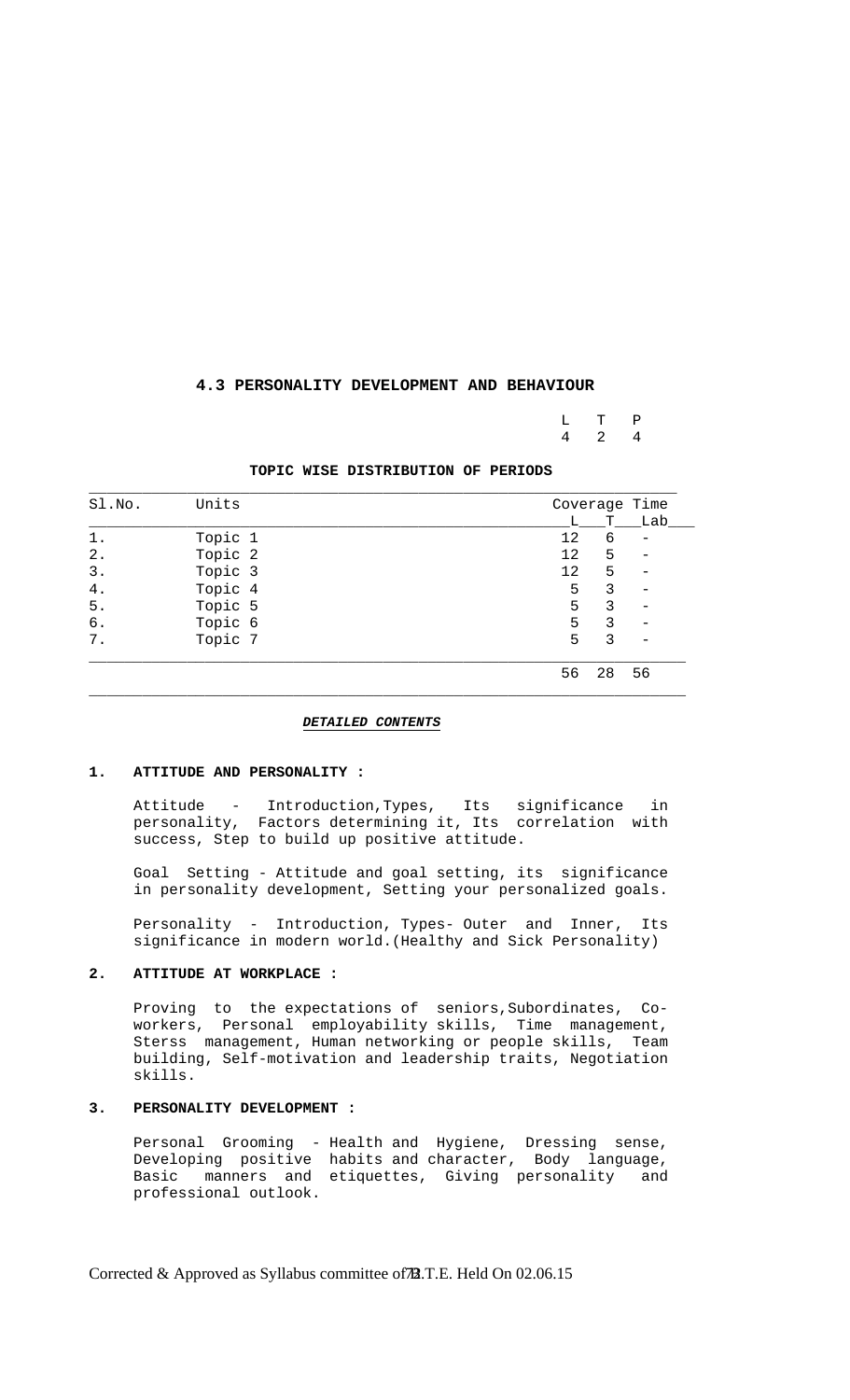## **4. WORKING AT GLOBAL WORKPLACE :**

 Self Management - Self-Adaptation with corporate, Behavioral adjustment, Co-ordination ability, Coping job shifts and job rotation.

## **5. INTELLIGENCE.I.Q. AND PERSONALITY TESTS :**

 Inteligence Tests - Verbal and Non-verbal. Personality Tests - Simulation and situation tests, Psychological tests, I.Q. and memory based tests.

## **6. Leadership :**

Meaning & definition, Qualities of a Leader, Importance of Leadership , Leadership styles, Theories of Leadership, Influence Process.

#### **LAB EXCERSISES :**

- 1. Case studies relating to topics of syllabus.
- 2. Role play excersises.
- 3. Excersises related to Personality, Self diagnosis etc.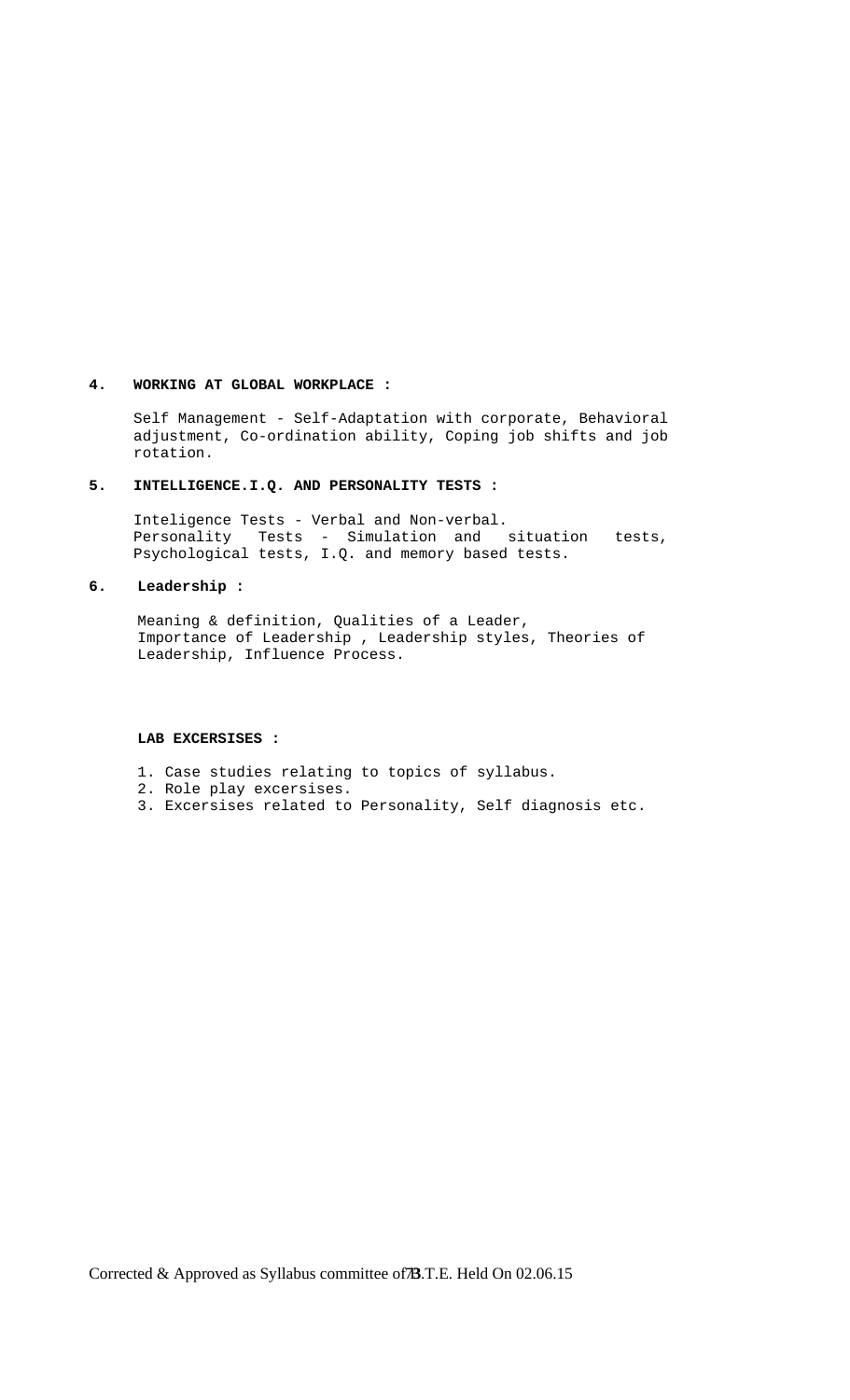## **4.4 ENVIRONMENTAL EDUCATION & DISASTER MANAGEMENT**  L T P  $4 - -$

### **RATIONALE:**

 A diplima student must have the knowledge of different types of pollution caused due to industrialisation and construction activities, so as he may help in balancing of eco-system and control pollution by providing controlling measures. They should be also aware of the environmental laws for effectively controlling the pollution of environment. The topics are to be taught in light of legislation Para-3.

| SL. NO. | TOPIC                           | т<br>т. | Ρ |
|---------|---------------------------------|---------|---|
|         |                                 |         |   |
| $1$ .   | Introduction                    | 6       |   |
|         | 2. Pollution                    | 4       |   |
|         | 2.1 Water Pollution             | 8       |   |
|         | 2.2 Air Pollution               | 8       |   |
|         | 2.3 Noise Pollution             | 4       |   |
|         | 2.4 Radio Active Pollution      | 6       |   |
| 2.5     | Solid Waste Management          | 6       |   |
| $3$ .   | Legislations                    | 4       |   |
| 4.      | Environmental Impact Assessment | 4       |   |
| 5.      | Disaster Management             | 6       |   |
|         | TOTAL                           | 56      |   |

 $\Box$ 

## **TOPIC WISE DISTRIBUTION OF PERIODS:**

#### *DETAILED CONTENTS*

## **1. INTRODUCTION :**

- Basics of ecology, Ecosystem, Biodiversity Human activities and its effect on ecology and eco system, different development i.e. irrigration, urbanization, road development and other engineering activities and their effects on ecology and eco system, Mining and deforestation and their effects.
- Lowering of water level , Urbanization.
- Biodegradation and Biodegradibility, composting, bio<br>remediation, Microbes .Use of biopesticidies and Microbes .Use of biopesticidies and biofungicides.

Corrected & Approved as Syllabus committee of A.T.E. Held On 02.06.15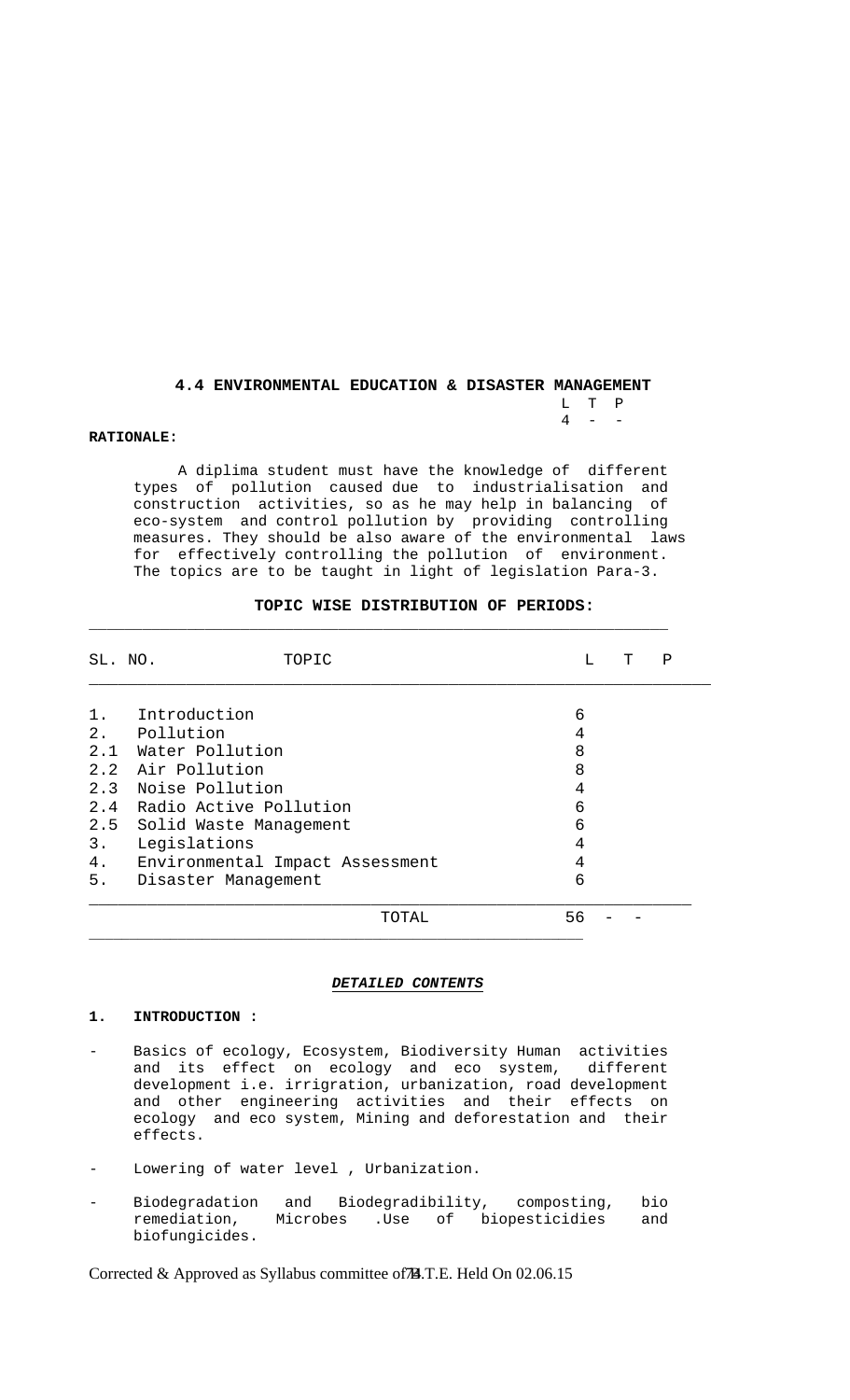Global warning concerns, Ozone layer depletion, Green house effect, Acid rain,etc.

## **2. POLLUTION :**

 Sources of pollution, natural and man made, their effects on living environments and related legislation.

## **2.1** *WATER POLLUTION :*

- Factors contributing water pollution and their effect.
- Domestic waste water and industrial waste water. Heavy metals, microbes and leaching metal.
- Physical, Chemical and Biological Characteristics of waste water.
- Indian Standards for qulity of drinking water.
- Indian Standards for quality of treated waste water.
- Treatment methods of effluent (domestic waste water and industrial/ mining waste water), its reuse/safe disposal.

## **2.2** *AIR POLLUTION :*

 Definition of Air pollution, types of air pollutants i.e. SPM, NOX, SOX, GO, CO2, NH3, F, CL, causes and its effects on the environment.

- Monitoring and control of air pollutants, Control measures techniques. Introductory Idea of control equipment in industries i.e.
	- A. Settling chambers B. Cyclones C. Scrubbers (Dry and Wet) D. Multi Clones E. Electro Static Precipitations F. Bog Fillers.
- Ambient air qulaity measurement and their standards.
- Process and domestic emission control
- Vehicular Pollution and Its control with special emphasis of Euro-I, Euro-II, Euro-III and Euro IV.

#### **2.3** *NOISE POLLUTION :*

Corrected & Approved as Syllabus committee of **B**.T.E. Held On 02.06.15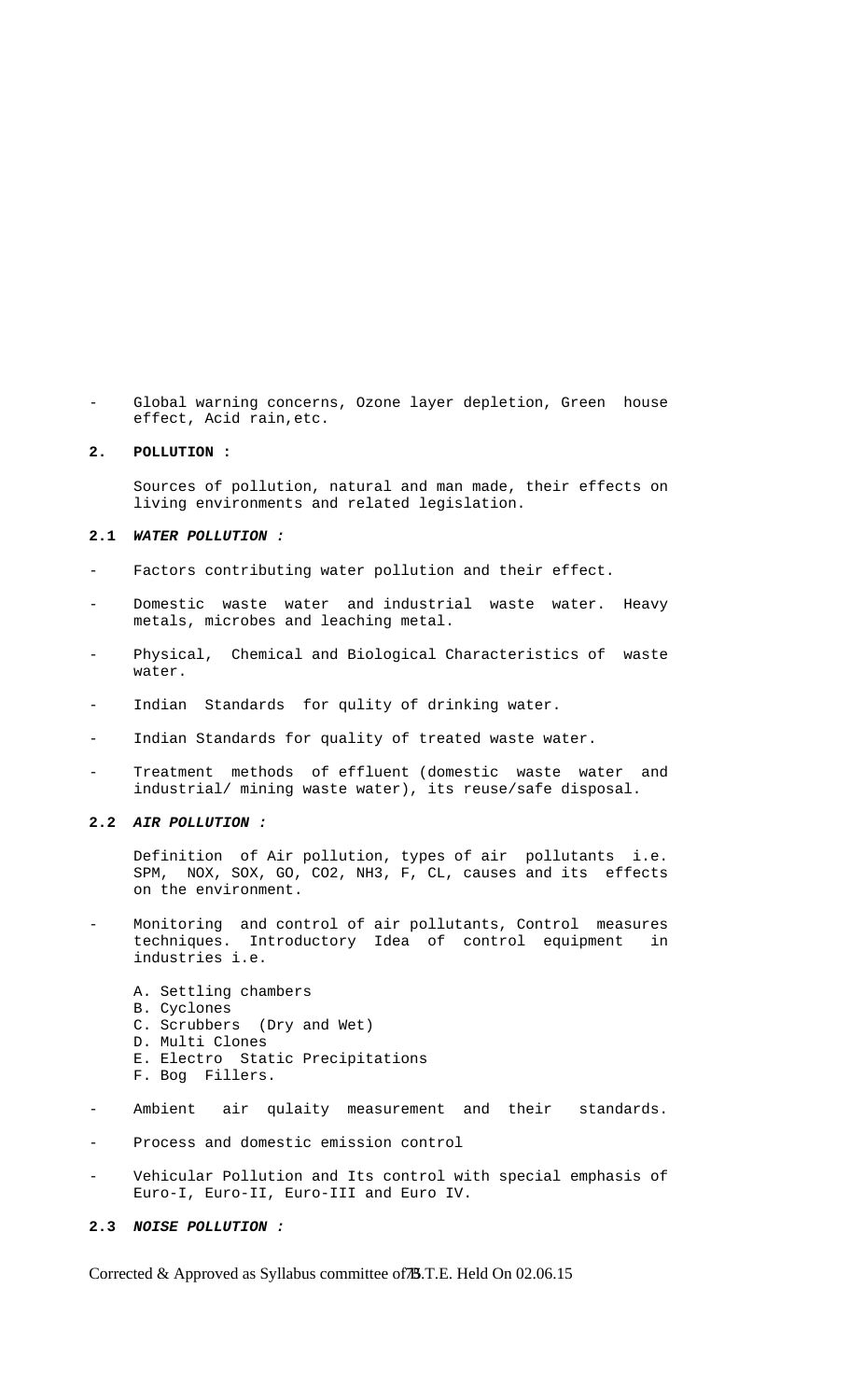Sources of noise pollution, its effect and control.

### **2.4** *RADISACTIVE POLLUTION :*

 Sources and its effect on human, animal, plant and material, means to control and preventive measures.

## **2.5** *SOLID WASTE MANAGEMENT :*

 Municipal solid waste, Biomedical waste, Industrial and Hazardous waste, Plastic waste and its management.

## **3. LEGISLATION :**

 Preliminary knowledge of the following Acts and rules made thereunder-

- The Water (Prevention and Control of Pollution) Act 1974.
- The Air (Prevention and Control of Pollution) Act 1981.
- The Environmental Protection (Prevention and Control of Pollution) Act -1986. Rules notified under EP Act - 1986 Viz.
- # The Manufacture, Storage and Import of Hazardous Chemical (Amendment) Rules, 2000
	- # The Hazardous Wastes (Management and Handling ) Amendment Rules, 2003.
	- # Bio-Medical Waste (Management and Handling) (Amendment) Rules, 2003.
	- # The Noise Pollution (Regulation and Control) (Amendment) Rules, 2002.
	- # Municipal Solid Wastes (Management and Handling) Rules, 2000.
	- # The Recycled Plastics Manufacture and Usage (Amendment) rules, 2003.
- **4. ENVIRONMENTAL IMPACT ASSESSMENT (EIA) :**
- Basic concepts, objective and methodology of EIA.
- Objectives and requirement of Environmental Management System (ISO-14000) (An Introduction).

Corrected & Approved as Syllabus committee of 76.T.E. Held On 02.06.15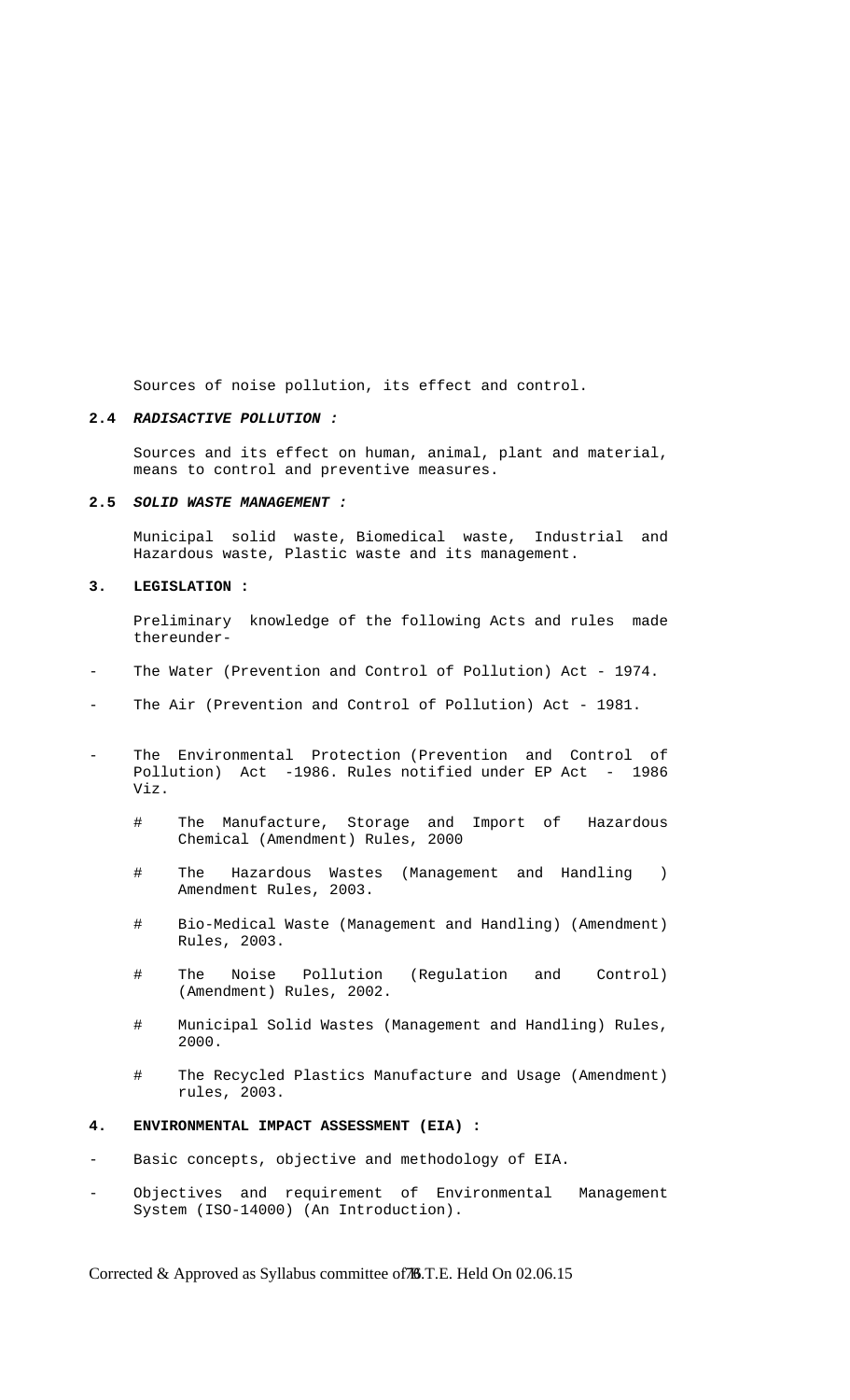## **5. DISASTER MANAGEMENT :**

 Definition of disaster - Natural and Manmade, Type of disaster management, How disaster forms, Destructive power, Causes and Hazards, Case study of Tsunami Disaster, National policy- Its objective and main features, National Environment Policy, Need for central intervention, State Disaster Authority- Duties and powers, Case studies of various Disaster in the country, Meaning and benifit of vulnerability reduction, Factor promoting vulnerability reduction and mitigation, Emergency support function plan.

 Main feature and function of National Disaster Management Frame Work, Disaster mitigation and prevention, Legal Policy Frame Work, Early warning system, Human Resource Development and Function, Information dissemination and communication.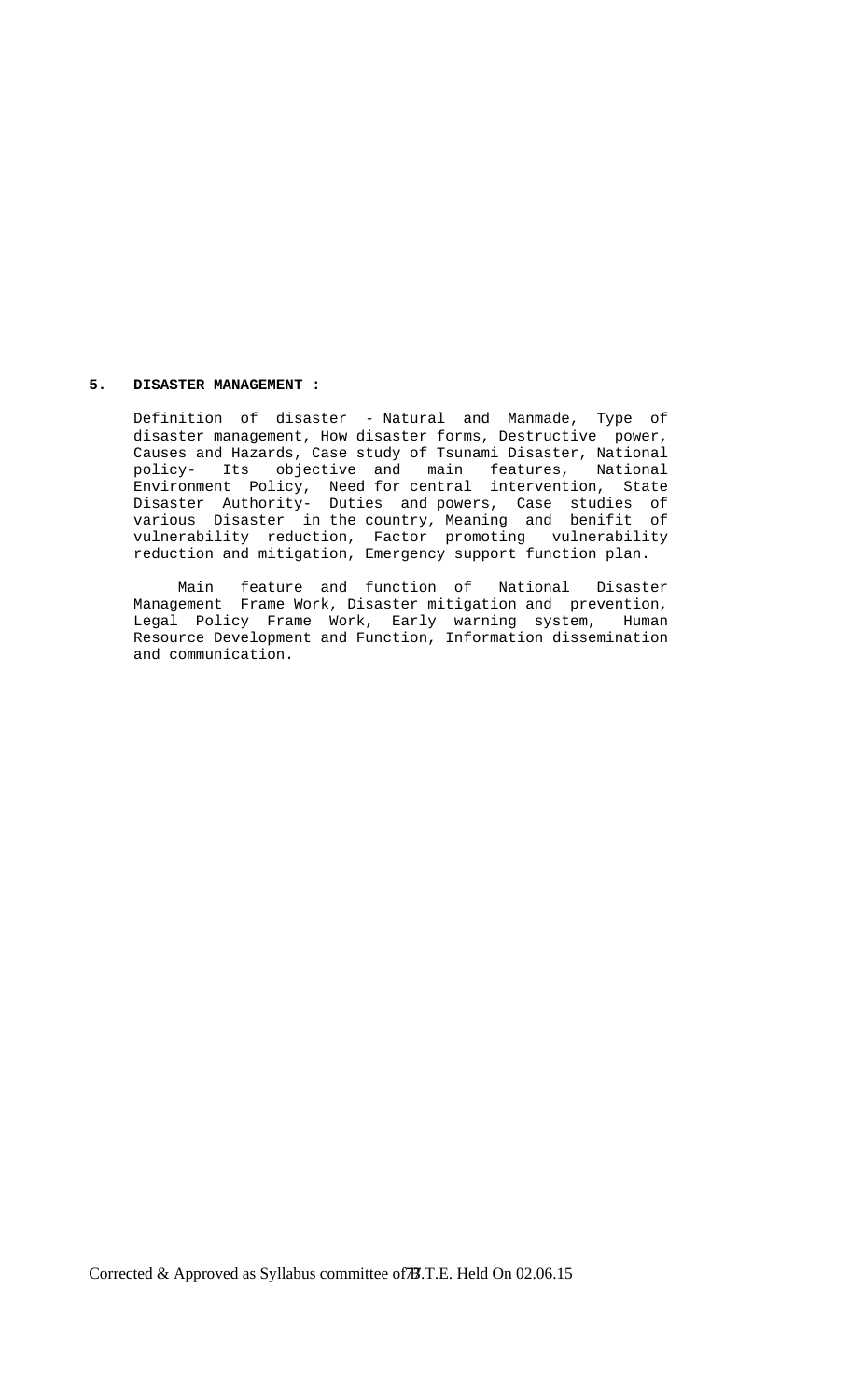## **4.5 SHORTHAND HINDI – IV (PRACTICAL)**  आशुलिपि हिन्दी (प्रयोगात्मक) L T P  $1 - 4$

1. प्रत्यय, उपसर्ग संधि का अभ्यास।

2. पदनाम वाक्यांष-व्यजन रेखाओं पर काट, संख्याए एवं मुद्राऐं।

- 3. जुट षब्दों का प्रयोग और अभ्यास। सामासिक षब्द, विलोम, पुनरावृत्त पुनरोक्ति, ग्रह नक्षत्र, माह, साप्ताहिक दिवस, राज्यों के नाम, मुख्य षहरों के नाम।
- 4. वाक्यांषों का प्रयोग और अभ्यास।
- 5. विभिन्न विभागीय प्रचलित षब्दों का प्रयोग एवं अभ्यास। कार्यपालिका, न्याय पालिका, रेलवे विभाग, विधायिका, कानूनी, व्यवसायिक, तकनीकी, बैकिंग पत्र लेखन
- 6. पठित एवं अपठित गद्यांषों का डिक्टेशन और अनुलिपि।

## $\frac{d}{dx}$ परीक्षा : with  $\frac{d}{dx}$  and  $\frac{d}{dx}$  and  $\frac{d}{dx}$  and  $\frac{d}{dx}$  and  $\frac{d}{dx}$  and  $\frac{d}{dx}$  and  $\frac{d}{dx}$  and  $\frac{d}{dx}$  and  $\frac{d}{dx}$  and  $\frac{d}{dx}$  and  $\frac{d}{dx}$  and  $\frac{d}{dx}$  and  $\frac{d}{dx}$  and  $\frac{d}{dx}$  and

- 1. दो पत्र :– एक षासकीय तथा दूसरा व्यापारिक जिसमें प्रत्येक में 400 षब्दों से अधिक न होंगे, प्रत्येक 5 मिनट में 80 षब्द प्रति मिनट की गति से बोला जायेगा।
- 2. एक उद्धरण जिसमें 400 षब्दों से अधिक न होंगे, 80 षब्द प्र0मि0 की गति से 5 मिनट में बोला जायेगा।
- नोट :-पत्र एवं उद्वरण कम्प्यूटर पर टाइप कर प्रिन्ट किया जायेगा।

Corrected & Approved as Syllabus committee of **B**.T.E. Held On 02.06.15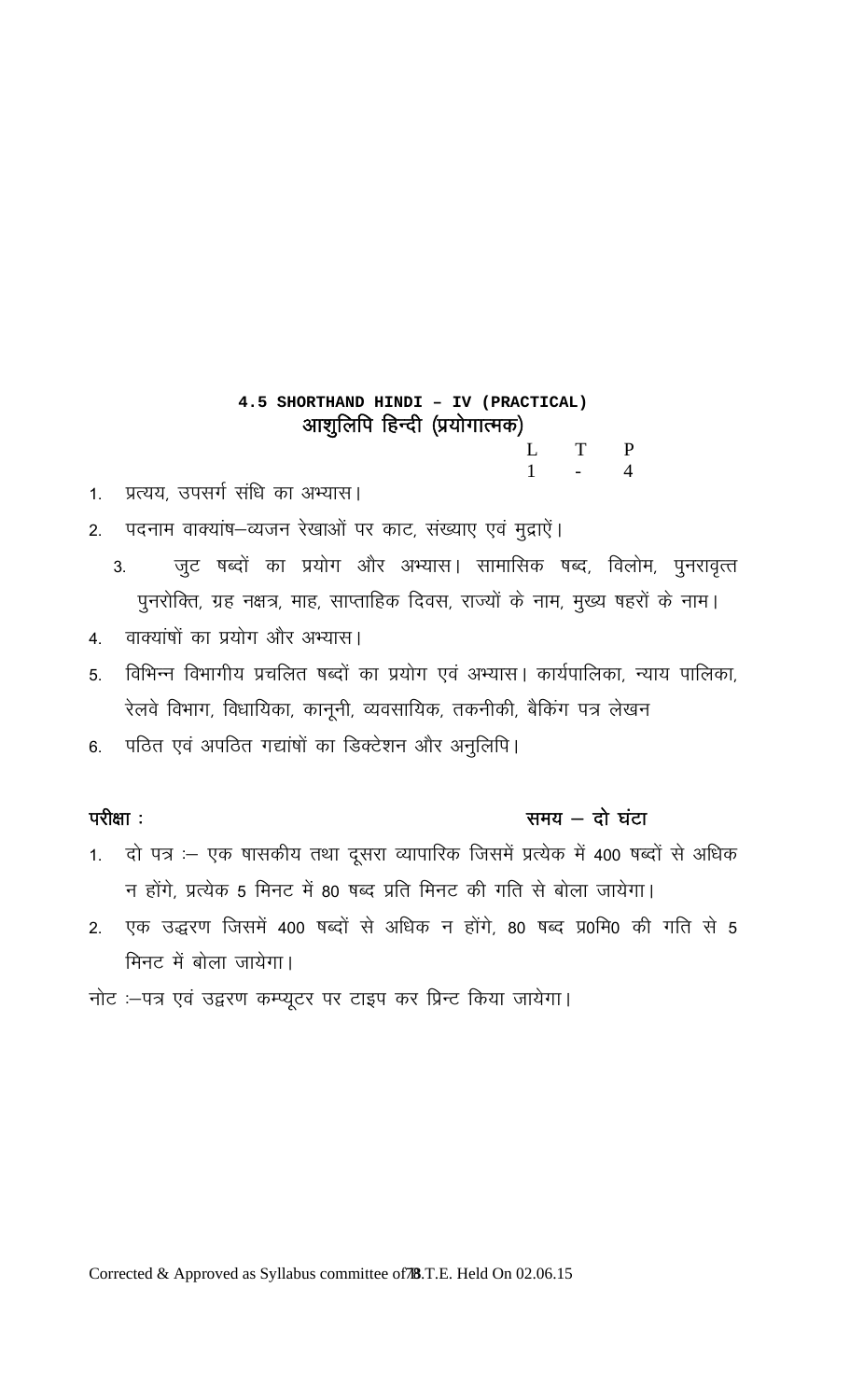## **Instruction of Shorthand Hindi & English (Practical) For IV Semester**

- 1. Practical Marks divided by two forms (50 Marks)
	- I. 20 Marks for Viva Vice (Project Work, Minimum no. of Assignments- 100 with transcription file, Shorthand Note book etc.)
	- II. 30 marks for Dictation 60 W.P.M. Unseen Passage 500 Words & One Letter Business & Official 50 w.p.m. 200-250 Words. And to transcribe them on the computer in one & half hour. Passage o letter to be compulsory to transcribe them on
	- III. Allotment of dictation & transcription Marks MM 30

Obtain speed x 100 Maximum Speed = Speed %

 For Example : 5% Mistake will be exempt Total Words 500 @ 100 WPM Total Mistake 60 Words – 25 Words exempt mistake total mistake 35 Total Words  $500 - 35$  mistakes =  $465$  If obtain speed below 60% will be allotted 00% Marks. Speed% Maximum Marks  $100$  = Obtain marks 465  $\frac{1}{05 M}$  = Obtain speed 93 wpm 93 x 100 100 <sup>=</sup> 93% speed 93 x 30  $\frac{100}{100}$  = 27.9 obtain marks

Corrected & Approved as Syllabus committee of 79.T.E. Held On 02.06.15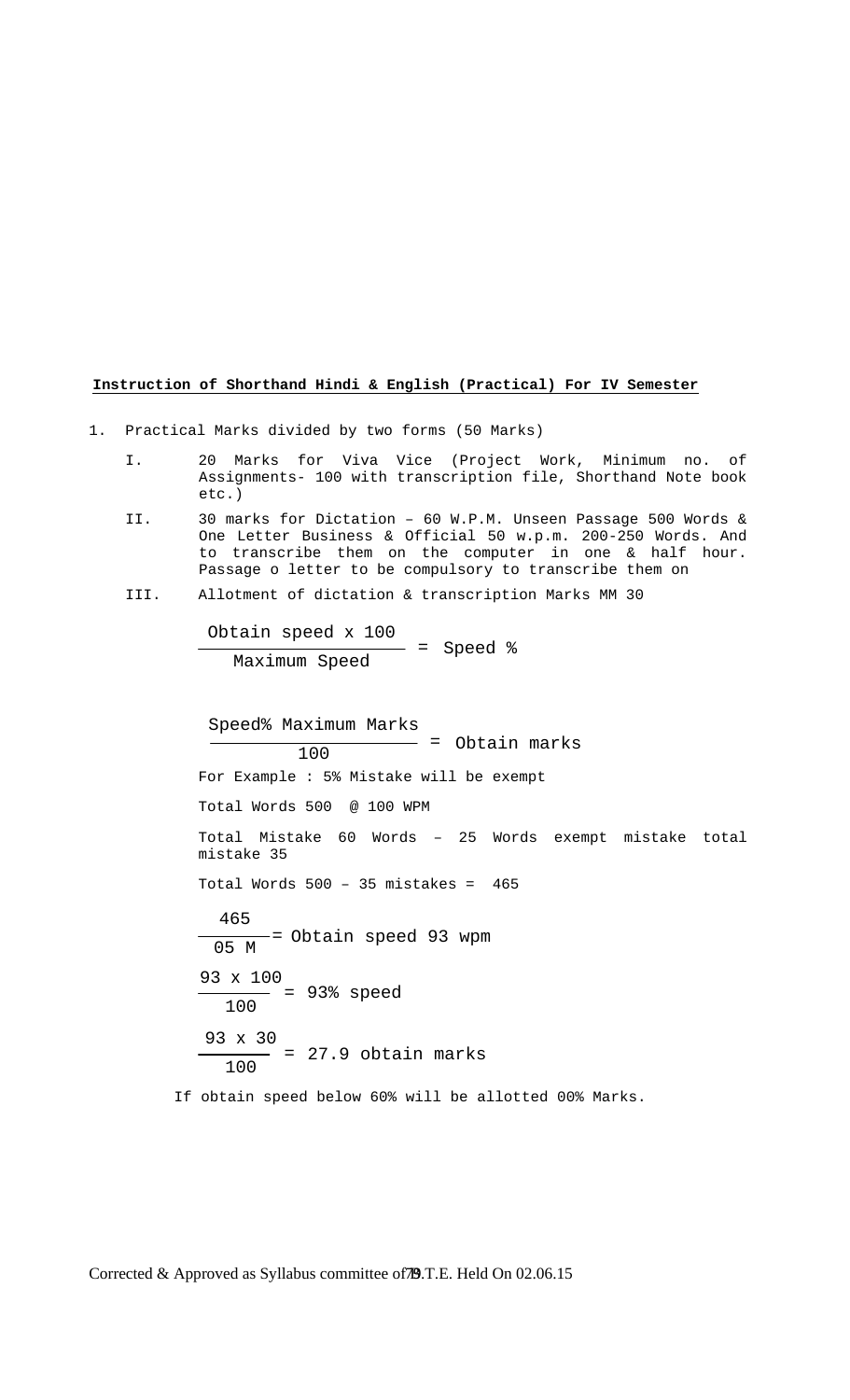## **4.6 SHORTHAND ENGLISH-IV (PRACTICAL)**

 $\begin{array}{ccc}\nL & T & P \\
1 & - & 4\n\end{array}$  $1 - 4$ 

1. Dictation of seen and unseen passages including

 Correspondance, Memorandum, Business letter, Official letter, Circular, Notice, Departmental word (Railways, Parliment, Technical word, Legal Phases, Editorial).

- 2. Daily Transcription on the computer.
- 3. Speed test.

## **EXAMINATIONS: 2 Hours**

- 3. To take dictation at the speed of 80 w.p.m. of 2 letters- one official and one commercial of 5 minutes each and to transcribe them in English on the computer.
- 4. One passage containing 400 words to be written @ 80 words in 5 minutes and to transcribe the notes on the computer.

## **Instruction of Shorthand Hindi & English (Practical) For Final Year**

- 1. Practical Marks divided by two forms (50 Marks)
	- I. 20 Marks for Viva Vice (Project Work, Minimum no. of Assignments- 100 with transcription file, Shorthand Note book etc.)
	- II. 30 marks for Dictation 60 W.P.M. Unseen Passage 500 Words & One Letter Business & Official 50 w.p.m. 200-250 Words. And to transcribe them on the computer in one & half hour. Passage o letter to be compulsory to transcribe them on
	- III. Allotment of dictation & transcription Marks MM 30

Obtain speed  $x$  100<br>= Speed  $\xi$ Maximum Speed

Speed% Maximum Marks  $100$  = Obtain marks

Corrected & Approved as Syllabus committee of 80.T.E. Held On 02.06.15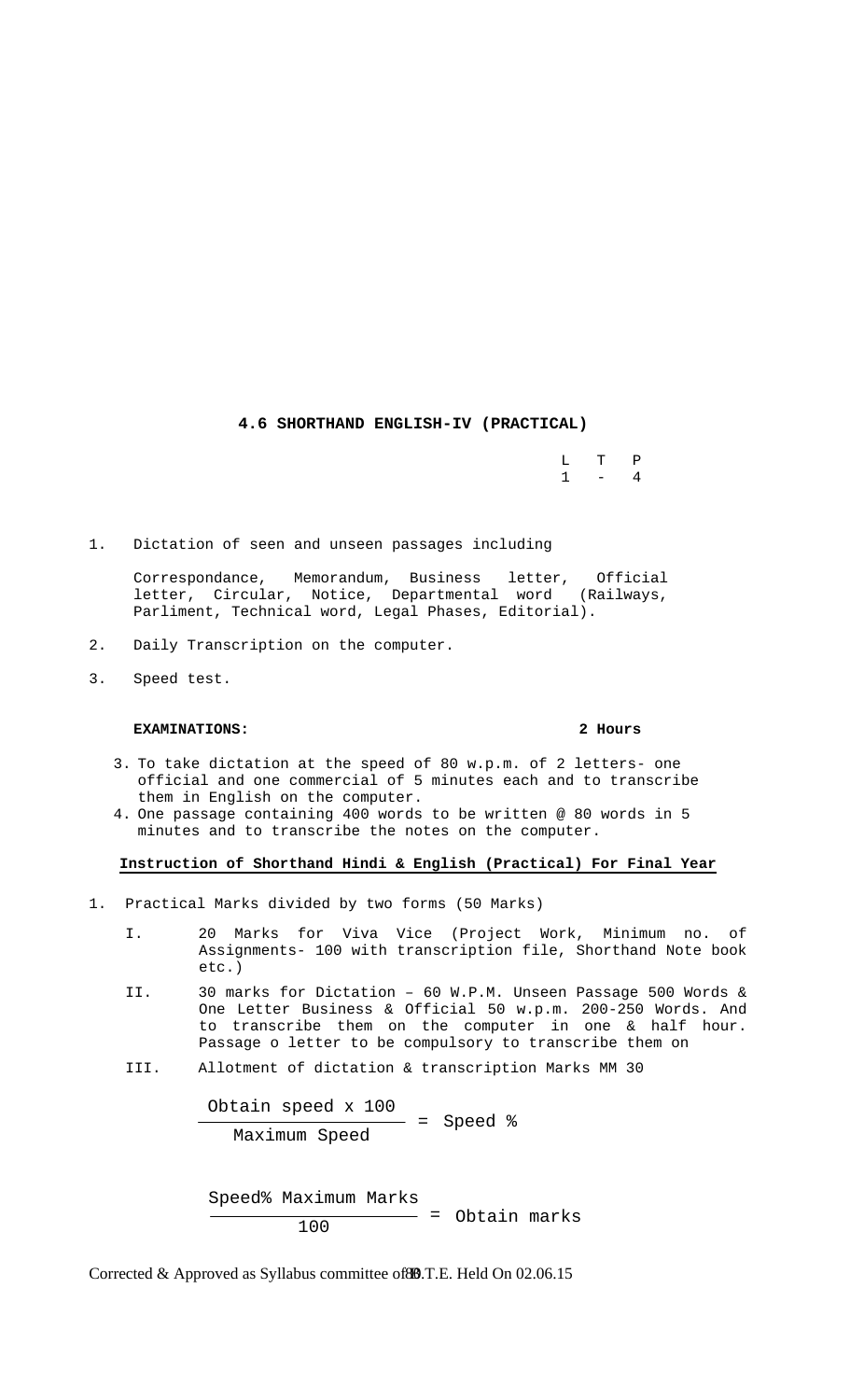```
 For Example : 5% Mistake will be exempt 
   Total Words 500 @ 100 WPM 
   Total Mistake 60 Words – 25 Words exempt mistake total 
  mistake 35 
  Total Words 500 - 35 mistakes = 465 If obtain speed below 60% will be allotted 00% Marks. 
    465 
  \frac{1}{\sqrt{105 M}} = Obtain speed 93 wpm
   93 x 100 
      100 = 93% speed
   93 x 30 
      100 = 27.9 obtain marks
```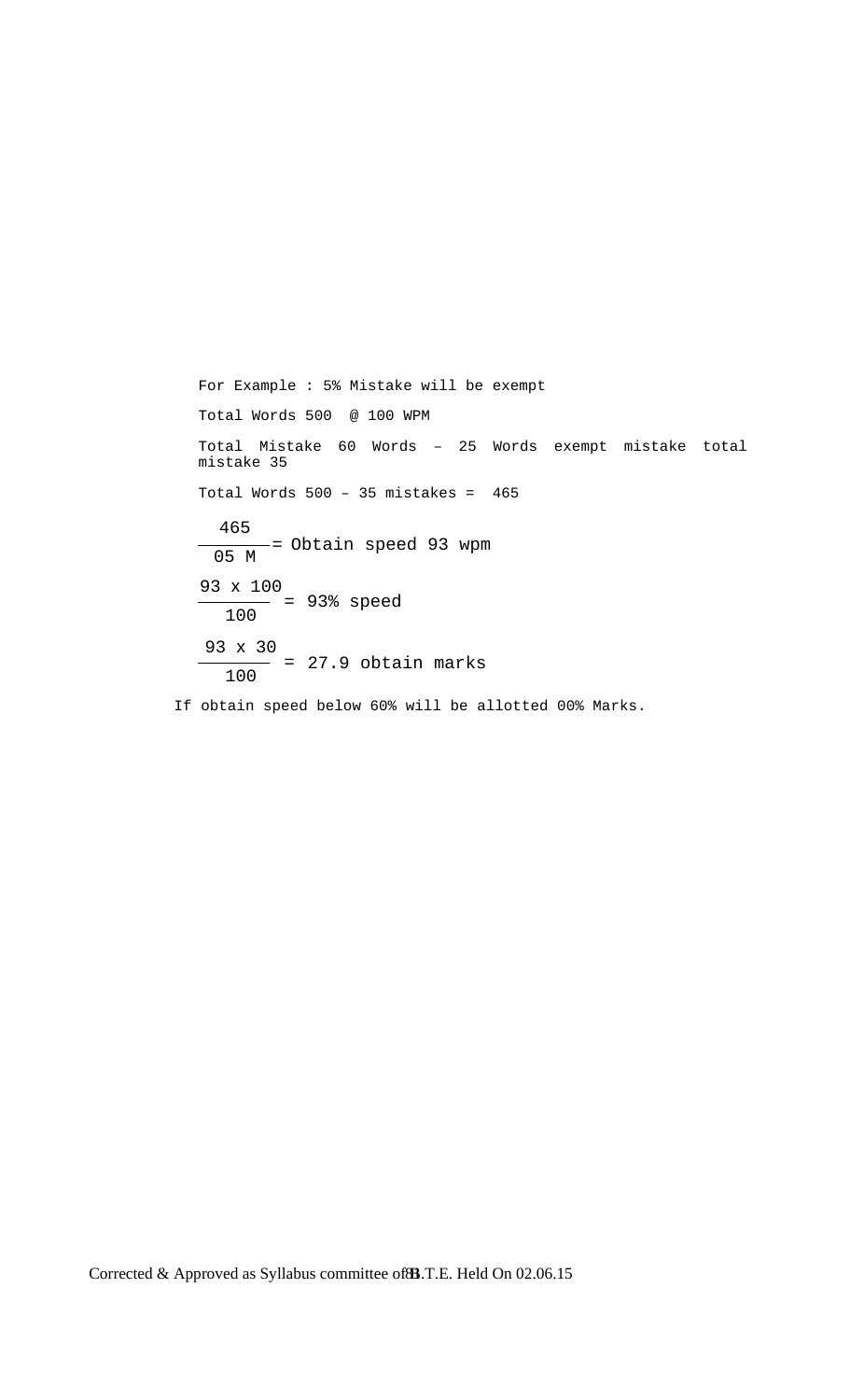## **4.7 COMPUTER TYPING HINDI – IV (PRACTICALS)**  टंकण हिन्दी (प्रयोगात्मक)

L T P  $1 - 4$ 

- 1. टेबुलेटर का कार्य $\diagup$ खानेदार काम, बीजक, वार्षिक चिट्ठा, विक्रय विवरण इत्यादि।
- 2. अषुद्ध विवरण को ठीक करने के नियम। सांकेतिक चिन्हों का प्रयोग।

## परीक्षा / प्रष्नपत्र हस्तलिखित होगा समय – 1.30 घंटा

- 1. एक उद्धरण जिसमें 300 षब्दों से अधिक न हो। गति 30 षब्द प्रति मिनट
- 2. एक अषुद्ध विवरण को टाइप करना जिसमें 200 षब्द से अधिक न होंगे।
- 3– एक सारिणीबद्ध विवरण बीजक अथवा वार्षिक चिठ्ठा आदि जिसमें 04 कालम से अधिक न होंगे।

नोट: कम्प्यूटर पर टाइप कर प्रिन्ट किया जायेगा ।

NOTE : Practical examination shall be conducted along with the theory examination

Corrected & Approved as Syllabus committee of 82.T.E. Held On 02.06.15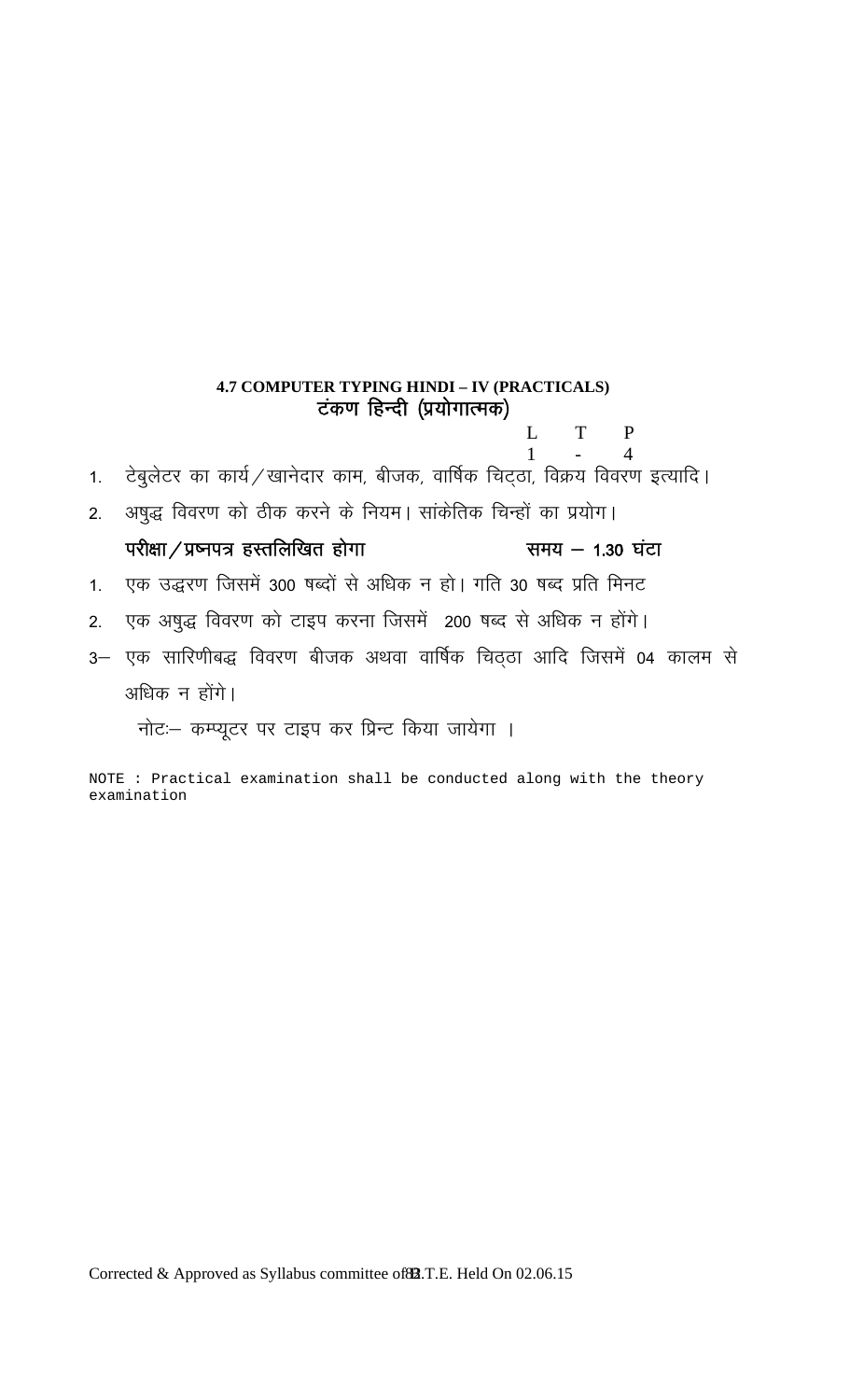## **4.8 COMPUTER TYPING ENGLISH-IV (PRACTICAL)**  $\begin{array}{ccc} \mathtt{L} & \mathtt{T} & \mathtt{P} \\ 1 & - & 4 \end{array}$  $1 - 4$

- 1. Typing from handwriting manuscripts containing proof correction signs.
- 2. Revision any practice tests for examination purpose with prescribed time. Business, Demi Official letters, Unofficial letter, Notice, Memorandom, Circular, Endorsement, Tender.
- 3. Computer Typing.

**PRACTICAL EXAMINATION : Total time 1.30 hour.**

- (A) Passage containing not more than 400 words at the speed of 40 w.p.m.
- (B) Type One official or one commercial letter containing not more than 300 words at speed of 30 WPM.

NOTE : Practical examination shall be conducted along with the theory examination

Corrected & Approved as Syllabus committee of **83**.T.E. Held On 02.06.15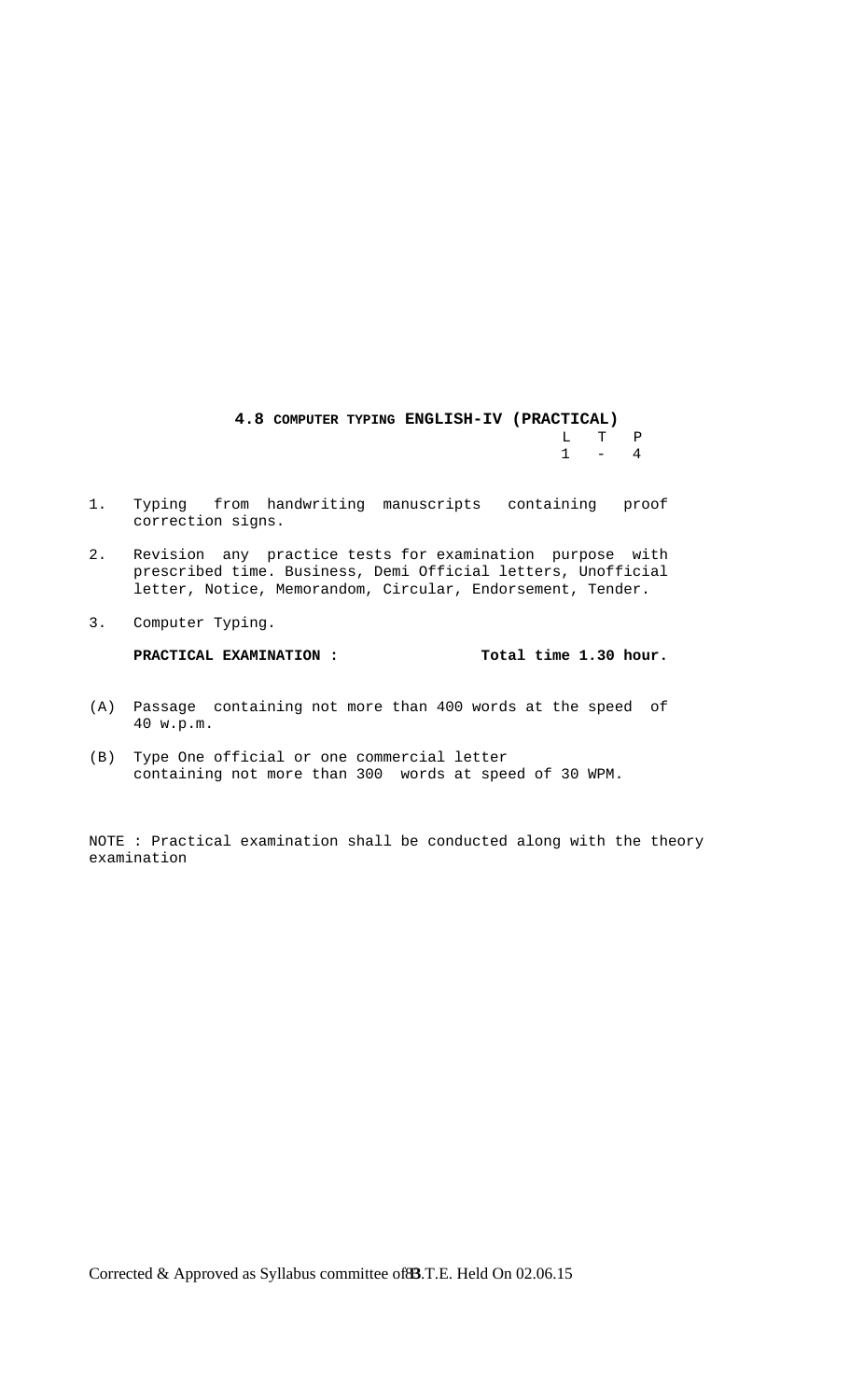## **4.9 FIELD EXPOSURE**

 L T P  $-$  2  $-$ 

- 1. To send students to various reputed Govt./Semi- Govt./Corporations, Industries and other commerical establishements.
- 2. To impart training in various fields of Personnel Deptt., Secretarial work, Accounts and General office works in actual practice.
- 3. The training should be imparted only in those offices where the modern office devices are being used.
- 4. 2 periods for field exposure have been provided for organising course oriented, group discussion, mock presentation, uses of audio video system, seminars, one to one debate, etc. 20 Sessional marks alloted for field exposure will be awarded to students based on performance on above exercises.
- 5. The duration of training will be of atleast 4 weeks time during summer vacations.

Corrected & Approved as Syllabus committee of **84**. T.E. Held On 02.06.15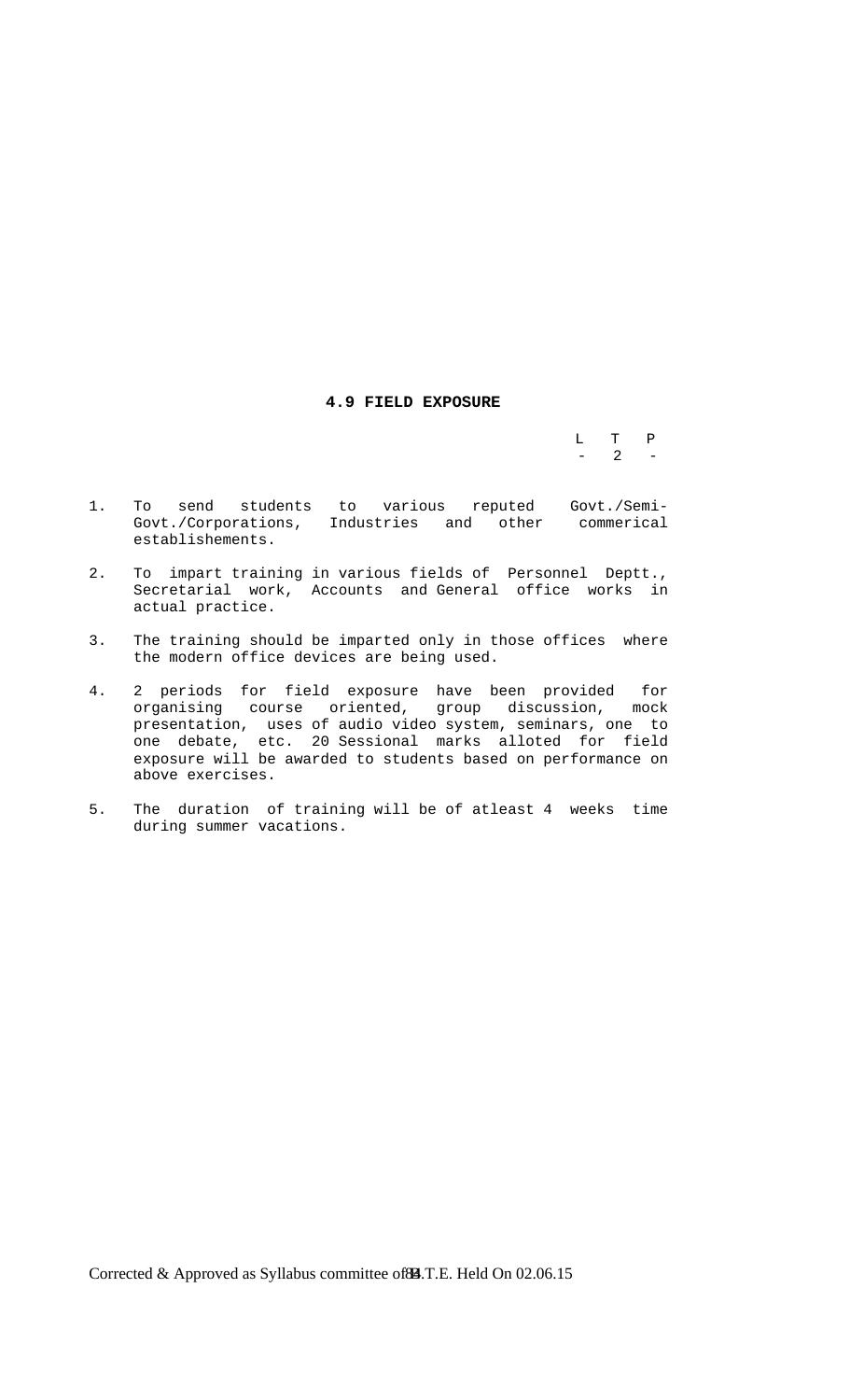## **STAFF STRUCTURE**

## **TWO YEAR DIPLOMA IN MODERN OFFICE MANAGEMENT & SECRETARIAL PRACTICE**

Intake of the Course 60 Pattern of the Course Semester Pattern Semester Pattern ---------------------------------------------------------------- Sl. No. Name of Post No. ---------------------------------------------------------------- 1. Principal 1 2. H. O. D. 1 3. Lecturer(1 Commerce,2 Shorthand & Typing) 3 4. Computer Operator 1 (Common With D.C.A.) 5. Instrument Mechanic 1 6. Steno Typist 1 7. Accountant/Cashier 1 8. Store Keeper 1 9. Class IV 6 10. Sweeper 1 (Part Time) Rote : 1. Services of other discipline staff of the Institute may be utilized if possible. 2. Qualifications of Staff : as per service rules.

3. Committe felt that the above posts should be created and filled immediately for proper implementation of curriculum.

Corrected & Approved as Syllabus committee of **85**.T.E. Held On 02.06.15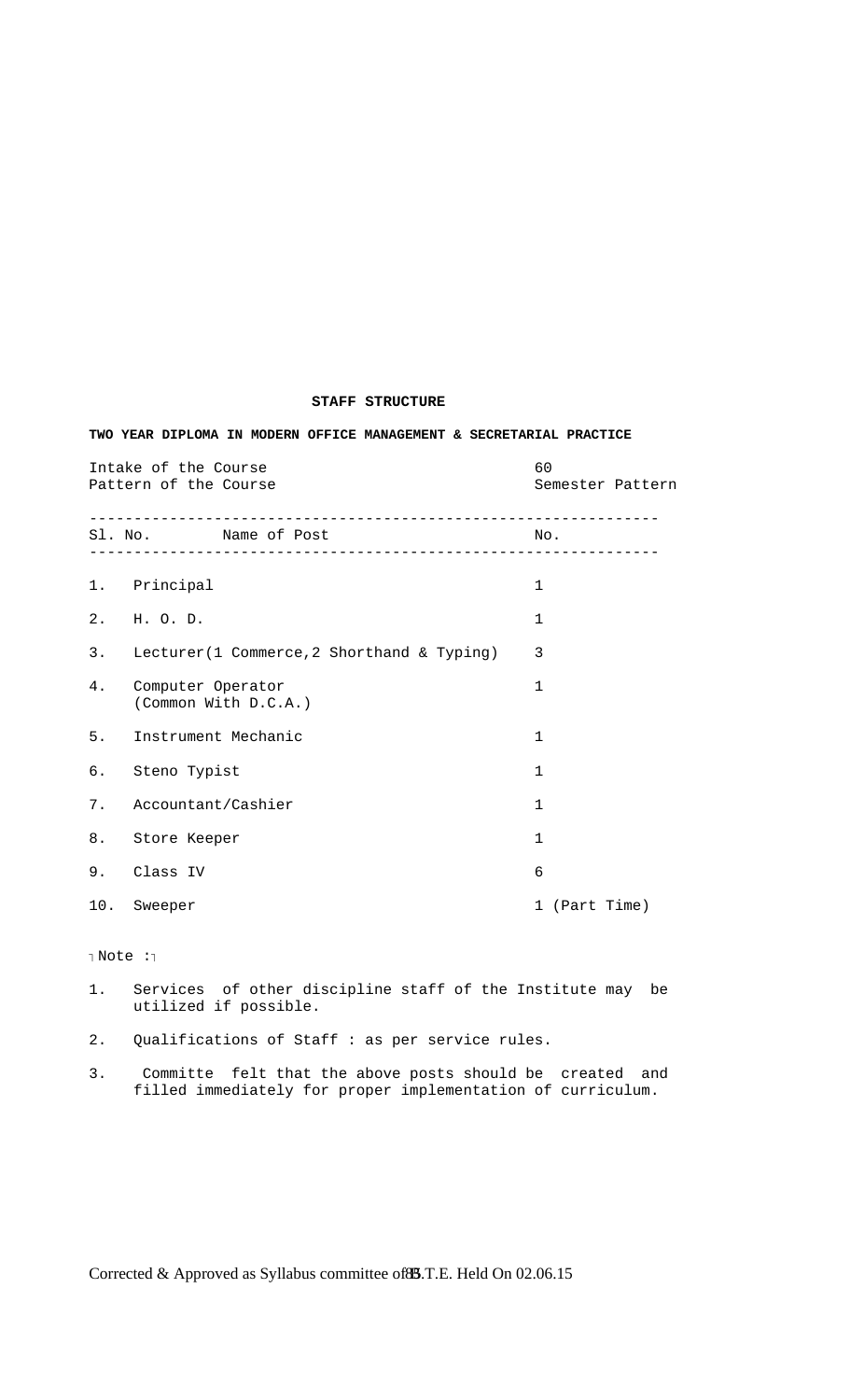## **SPACE REQUIREMENT**

| No.<br>M 2                                                                                  |                                                                                                              |                                                                                                                                                                                                                                                                                                                                             |              |                                   |                                                                                                                                                                                                                                                                                                                               |
|---------------------------------------------------------------------------------------------|--------------------------------------------------------------------------------------------------------------|---------------------------------------------------------------------------------------------------------------------------------------------------------------------------------------------------------------------------------------------------------------------------------------------------------------------------------------------|--------------|-----------------------------------|-------------------------------------------------------------------------------------------------------------------------------------------------------------------------------------------------------------------------------------------------------------------------------------------------------------------------------|
|                                                                                             |                                                                                                              | Administrative Block<br>[A]                                                                                                                                                                                                                                                                                                                 |              |                                   |                                                                                                                                                                                                                                                                                                                               |
| $1$ .<br>$2$ .<br>3.<br>4.<br>5.<br>б.<br>7.<br>8.<br>9.<br>10.<br>11.<br>12.<br>13.<br>14. | Steno room<br>Main Office<br>Common room<br>Class rooms<br>Confrence Room<br>Lecturer Room                   | Prinicipal's room<br>Confidential room<br>Reception Lounge<br>Library (common with other disciplines)<br>A. Boys Common Room<br>B. Girls Common Room<br>C. Staff Common Room<br>Store (100+0.1xStudent Population)<br>Head of Department Room<br>Confidential Office for Examination work 1<br>Estate Office (Security, Campus, Services) 1 |              |                                   | 30<br>1<br>$\mathbf{1}$<br>6<br>$\mathbf 1$<br>10<br>25<br>$\mathbf{1}$<br>1(.25 Sqm./Student)<br>$\mathbf{1}$<br>150<br>150<br>3<br>$\mathbf{1}$<br>50<br>$\mathbf 1$<br>50<br>$\mathbf 1$<br>50<br>120<br>$\overline{2}$<br>$\mathbf 1$<br>109<br>$\mathbf 1$<br>75<br>$\mathbf{1}$<br>15<br>(10 Sqm./Lecturer)<br>25<br>25 |
|                                                                                             |                                                                                                              |                                                                                                                                                                                                                                                                                                                                             |              |                                   |                                                                                                                                                                                                                                                                                                                               |
|                                                                                             | Sl.No.                                                                                                       | Academic<br>[B]<br>Detail of Space                                                                                                                                                                                                                                                                                                          | Block<br>No. | @                                 | Floor Area                                                                                                                                                                                                                                                                                                                    |
|                                                                                             |                                                                                                              |                                                                                                                                                                                                                                                                                                                                             |              | Sq.m                              | Sq.m.                                                                                                                                                                                                                                                                                                                         |
|                                                                                             | 1.                                                                                                           | Class Room                                                                                                                                                                                                                                                                                                                                  | 2            | 60                                | 120                                                                                                                                                                                                                                                                                                                           |
|                                                                                             | $2$ .                                                                                                        | Office Automation<br>Lab                                                                                                                                                                                                                                                                                                                    | 1            | 60                                | 60                                                                                                                                                                                                                                                                                                                            |
|                                                                                             | 3.                                                                                                           | Typewriting &<br>Stenography Lab                                                                                                                                                                                                                                                                                                            | 2            | 75                                | 150                                                                                                                                                                                                                                                                                                                           |
|                                                                                             | 4.                                                                                                           | Service Shop                                                                                                                                                                                                                                                                                                                                | $\mathbf 1$  | 15                                | 15                                                                                                                                                                                                                                                                                                                            |
|                                                                                             |                                                                                                              | $[C]$ .                                                                                                                                                                                                                                                                                                                                     |              | Common Facilities                 |                                                                                                                                                                                                                                                                                                                               |
| 1.<br>2.<br>3.<br>4.<br>5.                                                                  | Dispensary<br>Parking space<br>A. Cycle Stand<br>C. Car Garage<br>D. Bus Garage<br>N.C.C. block<br>facility) | Canteen, Cooperative Store, Bank<br>Extension Centre, Postal Services etc.<br>B. Scooter Stand<br>Guest room (with 2 guest rooms and service                                                                                                                                                                                                |              | (15 Sgm. / Car)<br>(55 Sqm./ Bus) | 75<br>1<br>$\mathbf 1$<br>150<br>(1 Sqm./Cycle For 25% Students)<br>(3 Sqm./Scooter For 25% Students)<br>1 (2 Sqm/Student)<br>$\mathbf{1}$<br>100                                                                                                                                                                             |

[D]. Residential Facilities

Corrected & Approved as Syllabus committee of 86.T.E. Held On 02.06.15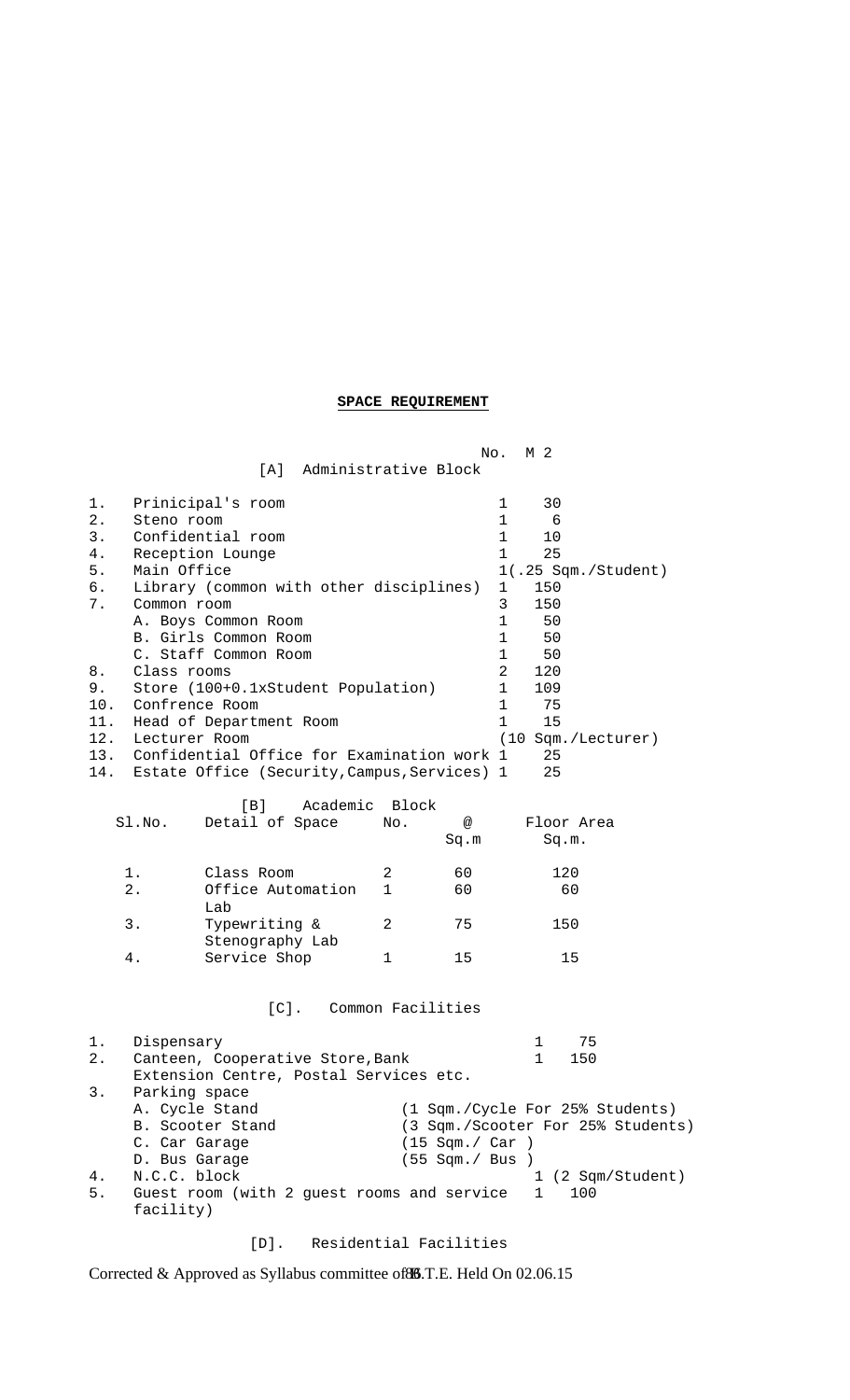| 1. | Hostel for students         |   | for $50\%$ boys &<br>100%<br>girls<br>students to be<br>provided<br>in<br>seperate block) |
|----|-----------------------------|---|-------------------------------------------------------------------------------------------|
| 2. | Staff quarters              |   |                                                                                           |
|    | Principal                   |   | Type IV                                                                                   |
|    | HOD/Warden                  | 2 | Type IV                                                                                   |
|    | Sr. Lect./Lect.             | 2 | Type IV                                                                                   |
|    | Technical/Ministerial staff | 4 | Type II                                                                                   |
|    | Class IV                    | 6 | Type I                                                                                    |
| 3. | Play ground (common)        |   | 1500-2500<br>Sqm                                                                          |
|    |                             |   | depending<br>upon                                                                         |
|    |                             |   | availability of                                                                           |
|    |                             |   | land                                                                                      |

Priority to be given in following order

(1)

- a. Administrative Building
- b. Labs
- c. Workshop
- d. Over head Tank
- e. Boundary Wall
- f. Principal Residence
- g. Fourth Class Quarters (2/3)

(2)

- a. Hostel
- b. Students Aminities

(3)

Residences of employee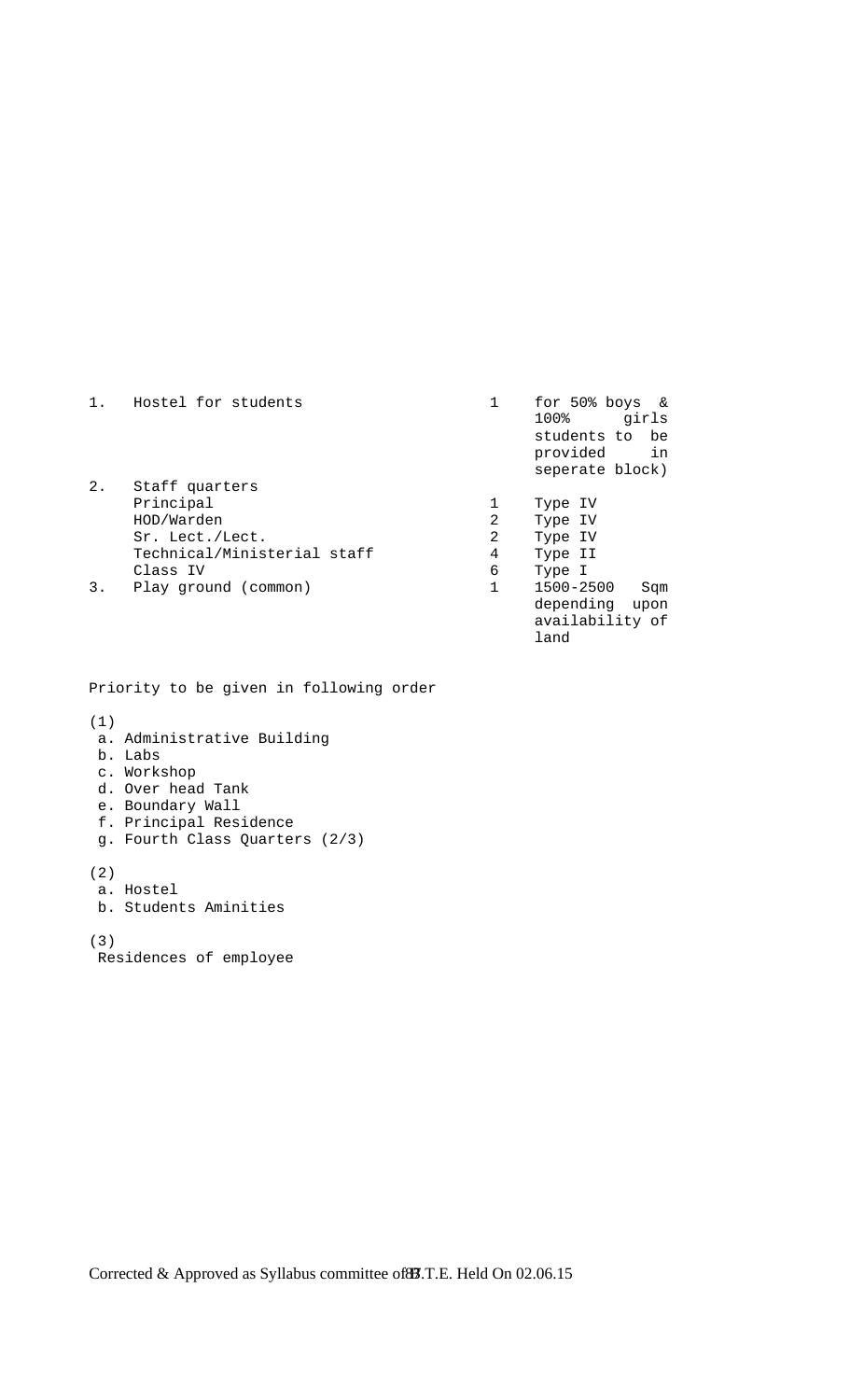## **LIST OF EQUIPMENT**

- 1. Only those of the equipment given below which are essentially required for performing the practicals mentioned in the curriculum and are not available in the institute are to be procured by the institutions.
- 2. "Machine/Equipments/Instruments of old BTE list which are not included below are to be retained in the Lab/Shop for Demonstration purpose but not to be demanded fresh for purchase."

## 3. A seperate computer application lab should be established for Modern office management department.

|  | S.No.Name of Equipment |  | No. Approx. Amt.in Rs. |
|--|------------------------|--|------------------------|
|  |                        |  |                        |

**A. MAIL ROOM EQUIPMENT** 

| 1.<br>2.<br>3.<br>4.<br>6. | Letter opener<br>Mailing Equipment/Scale<br>Franking machine<br>Dating Machine<br>5. Stapler different size<br>Staple Opener | 1<br>$\mathbf{1}$<br>$\mathbf 1$<br>$\mathbf{1}$<br>4<br>$\mathbf{1}$ | 200.00<br>5000.00<br>15000.00<br>500.00<br>2000.00<br>100.00 |
|----------------------------|------------------------------------------------------------------------------------------------------------------------------|-----------------------------------------------------------------------|--------------------------------------------------------------|
|                            | B. FILLING AND INDEXING EQUIPMENT                                                                                            |                                                                       |                                                              |
| 1.                         | Vertical Hanging Filling<br>Cabinet (Romenda)                                                                                | $\mathbf{1}$                                                          | 10000.00                                                     |
| 2.                         | Punching Machine different size                                                                                              | 4                                                                     | 3000.00                                                      |
|                            | 3. Card Index Cabinet                                                                                                        | $\mathbf 1$                                                           | 5000.00                                                      |
|                            | 4. Paper Shadder                                                                                                             | $\overline{2}$                                                        | 30000.00                                                     |
|                            | 5. Paper Cutting Machine                                                                                                     | 2                                                                     | 10000.00                                                     |
|                            | 6. Binding Machine Spirall                                                                                                   | $\overline{2}$                                                        | 10000.00                                                     |
|                            | C. COPYING AND DUPLICATING EQUIPMENTS                                                                                        |                                                                       |                                                              |
|                            | 1. Photo Copier                                                                                                              | $\mathbf{1}$                                                          | 300000.00                                                    |
|                            | 2. Laminating machine                                                                                                        |                                                                       | 10000.00                                                     |
|                            | D. ACCOUNTING EQUIPMENTS                                                                                                     |                                                                       |                                                              |
| 1.                         | Electronic Desk Calculator                                                                                                   | 4                                                                     | 12000.00                                                     |
|                            | 2. Cash Register (Machine)                                                                                                   | 4                                                                     | 12000.00                                                     |
| 3.                         | Calculator Different type                                                                                                    | 5                                                                     | 10000.00                                                     |
|                            | E. COMMUNICATION EQUIPMENT                                                                                                   |                                                                       |                                                              |
| $*1.$                      | Electronic Inter-Com set with                                                                                                | $\mathbf{1}$                                                          | 50000.00                                                     |

Corrected & Approved as Syllabus committee of 88.T.E. Held On 02.06.15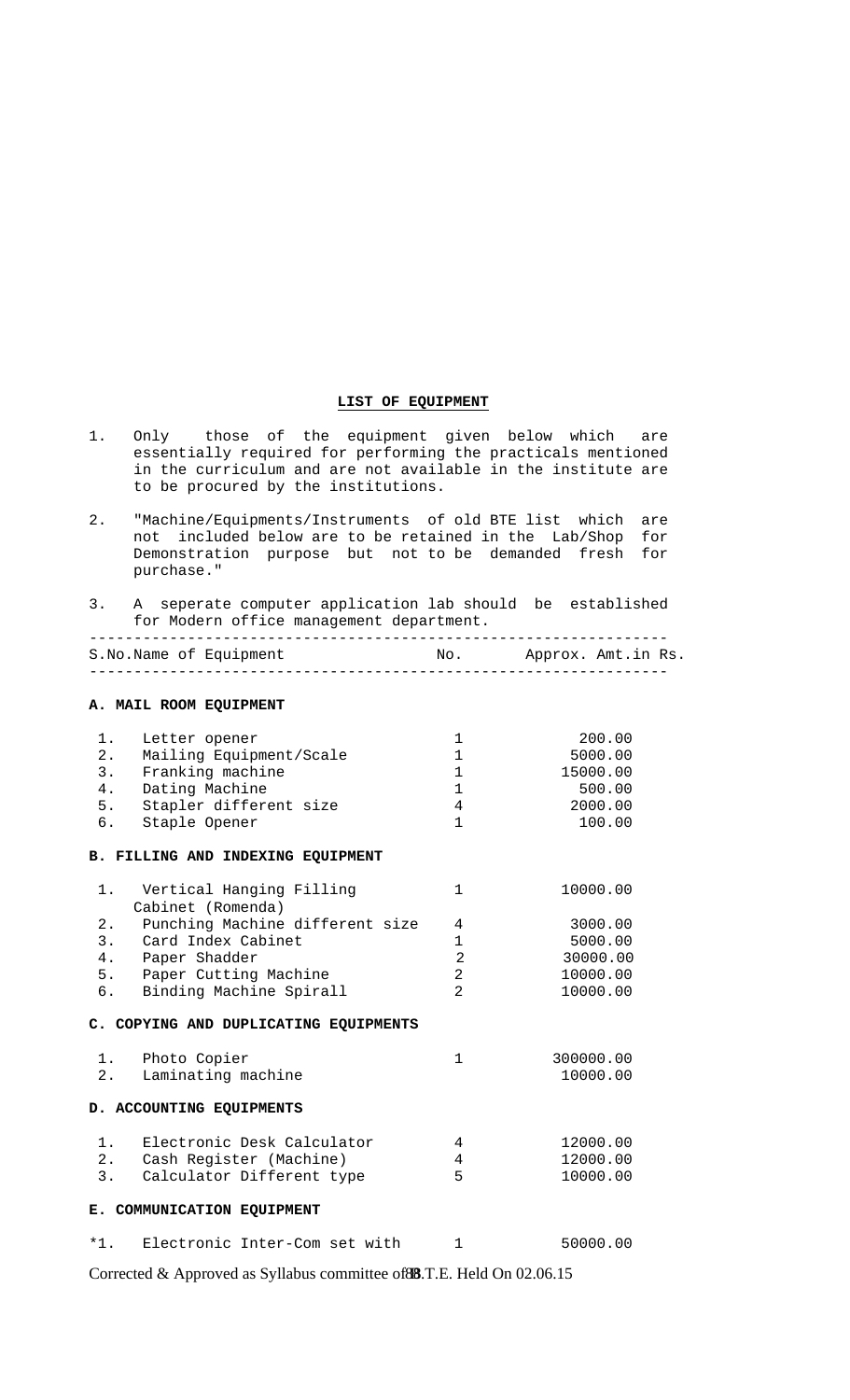|                | 12 Lines                                        |                 |                        |
|----------------|-------------------------------------------------|-----------------|------------------------|
| 2.             | Web Camera (with LCD)                           | 5               | 100000.00              |
|                | 3. Bio Metric Attandence                        | $\overline{2}$  |                        |
|                | 4. Fax machine                                  | $\mathbf{1}$    | 5000.00                |
|                | 5. Internet facility                            | LS              |                        |
|                | S.No.Name of Equipment                          |                 | No. Approx. Amt.in Rs. |
|                | 3. Copy Holder                                  | 30 <sup>2</sup> | 2000.00                |
|                | 4. Stop Watch                                   | $\overline{4}$  | 2000.00                |
|                | 5. Tool Kit                                     | 1 Set           | 5000.00                |
| F              | COMPUTER ACCESSORIES                            |                 |                        |
| 1.             | Computers                                       | 60              | 24,00,000.00           |
| $2$ .          | Printers (Laser-4, Dot Matrix-1<br>Ink $Jet-4)$ | 9               | 150,000.00             |
| 3.             | Computer Furniture                              | LS              | 7,00,000.00            |
| 4.             | Miscellaneous items                             | LS              | 4,00,000.00            |
| 5.             | Software (as per need)                          | LS              | 2,00,000.00            |
| б.             | Air Conditioner                                 | $4\overline{ }$ | 3,00,000.00            |
| 7 <sup>7</sup> | LCD Projector                                   | $\overline{2}$  | 1,50,000.00            |
|                | (With Electronic Pen)                           |                 |                        |
| 7.             | External H.D. 1000 GB                           | 4               | 20000.00               |
| 8.             | USB (P.D.) 32 GB                                | 4               | 5000.00                |
| 9.             | Wifi Connectivity                               | $\overline{2}$  | 10000.00               |
| 10.            | Electronic I Card                               | $\overline{2}$  | 10000.00               |
|                | Printing Machine                                |                 |                        |

Corrected & Approved as Syllabus committee of 89.T.E. Held On 02.06.15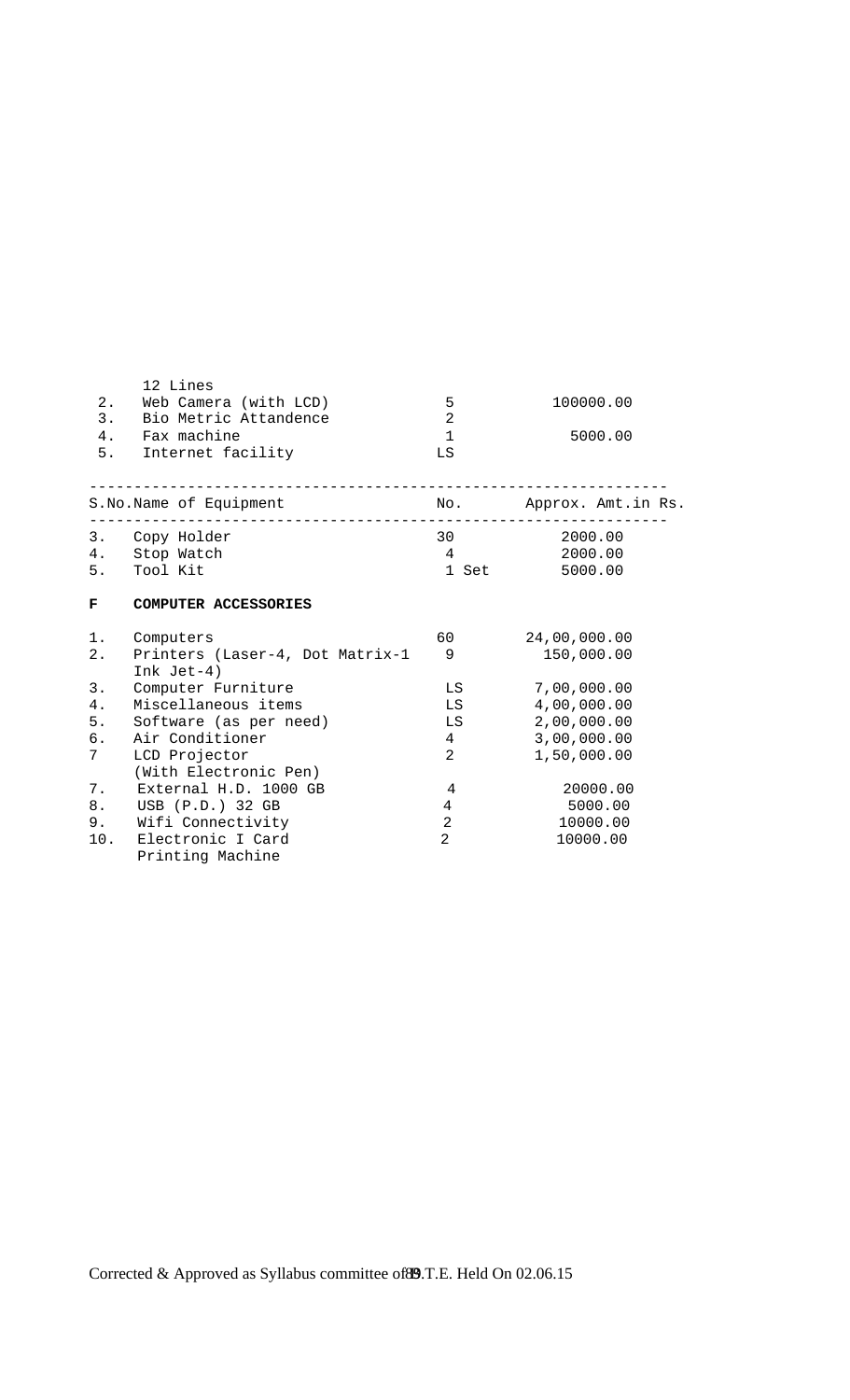## **LEARNING RESOURCE MATERIAL:**

| 7.    | LEARNING RESOURCE MATERIALS                                                                                                                                                                             |              |       |
|-------|---------------------------------------------------------------------------------------------------------------------------------------------------------------------------------------------------------|--------------|-------|
| $1$ . | LCD Projector with Screen                                                                                                                                                                               | $\mathbf{1}$ | 20000 |
| 2.    | Handicam                                                                                                                                                                                                | $\mathbf{1}$ | 30000 |
| 3.    | Cutting, Binding & Stitching<br>equipment.                                                                                                                                                              | 1            | 30000 |
| 4.    | Desk Top Computer with Internet<br>Core i5/i7- 760, Processor,<br>Genuine Windiw 7, Professional<br>18 inch HD, Flat Panel Monitor<br>Optical Mouse, Key Board & all<br>related media or latest version | $\mathbf{1}$ | 40000 |
| 5.    | Home Theater<br>Support Disc type CD. CDR/CDRW<br>DVDR/DVDRW, VCD Supported with<br>USB Port Support-DIVX/JPEG/MP3                                                                                      | 1            | 25000 |
| б.    | Commerical P A System<br>16 W-220W output, AC & 24V DC<br>Operated, 5 Mic. & 2 Auxilary<br>input, Speaker output 4 Ohm,<br>8 Ohm, 17 V & 100 V                                                          | 1            | 20000 |
| 7.    | Interactive Board                                                                                                                                                                                       | 1            | 50000 |

Note :

1. This center will be only one at the institute level irrespective of all branches.

Corrected & Approved as Syllabus committee of 90.T.E. Held On 02.06.15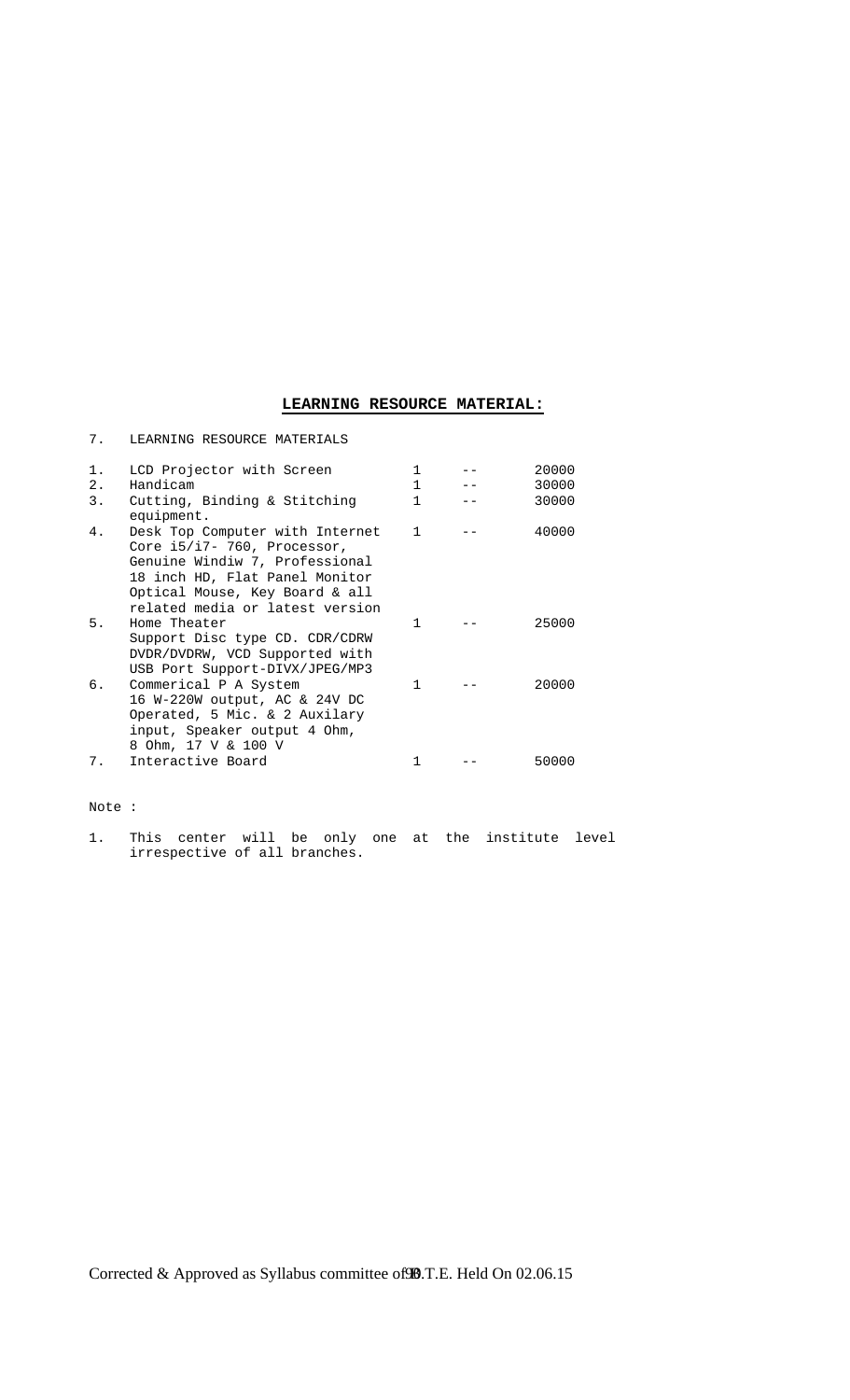**INSTITUTE OF RESEARCH,DEVELOPMENT AND TRAINING U.P.KANPUR -208002** 

- SUBJECT: Questionnaire for ascertaining the job potential and activities of diploma holder in Modern Office Management & Secretarial Practice.
- PURPOSE: To design and develop Two Year diploma curriculum in Modern Office Management & Secretarial Practice.

NOTE: 1.Please answer the questions to the points given in the questionnaire. 2.Any other point or suggestion not covered in this questionnaire may be written on a separate paper and enclosed with the questionnaire.

1. Name of the organisation:  $\overline{\phantom{a}}$  , which is a set of the set of the set of the set of the set of the set of the set of the set of the set of the set of the set of the set of the set of the set of the set of the set of the set of the set of th

| 2.Name & Designation of the officer |  |
|-------------------------------------|--|
| filling the questionnaire           |  |
|                                     |  |

3. Name of the department/section  $\overline{\phantom{a}}$  , and the state of the state of the state of the state of the state of the state of the state of the state of the state of the state of the state of the state of the state of the state of the state of the stat

- 4.Important functions of the department/section
- 5.Number of diploma holder employees under your charge in the area of  $\overline{\phantom{a}}$  Modern Office Management & Secretarial Practice.
- 6.Please give names of modern equipments/machines handled by a diploma holder in Modern Office Management & Secretarial Practice.
- 1. 2. 3.
- 4. 5. 6.

7.What proficiencies are expected from a diploma holder in Modern Office Management & Secretarial Practice.

1. 2. 3. 4. 5. 6.

Corrected & Approved as Syllabus committee of **93**.T.E. Held On 02.06.15 8.Mention the approximate percentage of the following desired in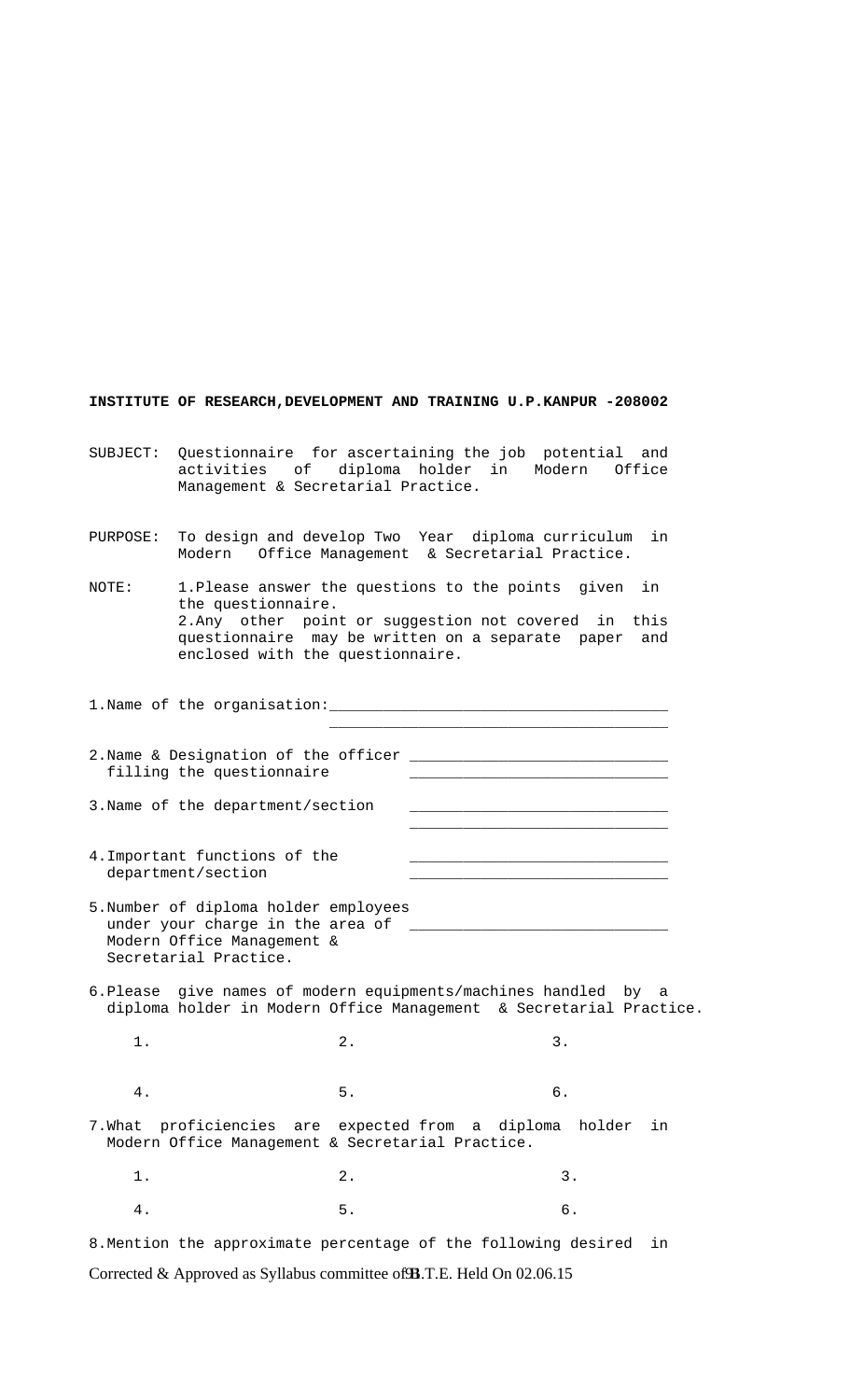Diploma teaching. 1. Theoretical knowledge -------------% 2. Practical knowledge 3. Skill Development --------------- % 9.Do you think " on the job training" / Industrial training should form a part of curriculum. (Yes/ No) if yes then (a) Duration of training -------------- (b) Mode of training 1. Spread over different semesters 2. After completion of course 3. Any other mode 10.What mode of recruitment is followed by your organisation. 1. Academic merit 2. Written test 3. Group discussion 4. Interview 5. On the job test. 11. Mention the capabilities/ Qualities looked for while recruiting diploma holder in Modern Office Management & Secretarial Practice. (a) Technical knowledge ------------ (b) Practical skill ------------(c) Etiquettes and behaviour contracts of the contract of the set of the set of the set of the set of the set o (d) Aptitude ------------ (e) Health habit and social background -------------- (f) Institution where trained -------------- 12. Does your organisation have Yes/No any system for the survey of proficiencies of employees in the field of Modern Office Management & Secretarial Practice. 13. Does your organisation conduct field Yes/No survey to know users views regarding. 1. Knowledge component in the employees of commercial practice field. 2. Effect of climatic conditions 3. Any other If yes ; Please give brief account of each. 14. Which type of assignment do you suggest for an entrepreneur in Modern Office Management & Secretarial Practice. 15. In which types of organisations can a diploma holder in

Corrected & Approved as Syllabus committee of **92**.T.E. Held On 02.06.15

Modern Office Management & Secretarial Practice work or serve.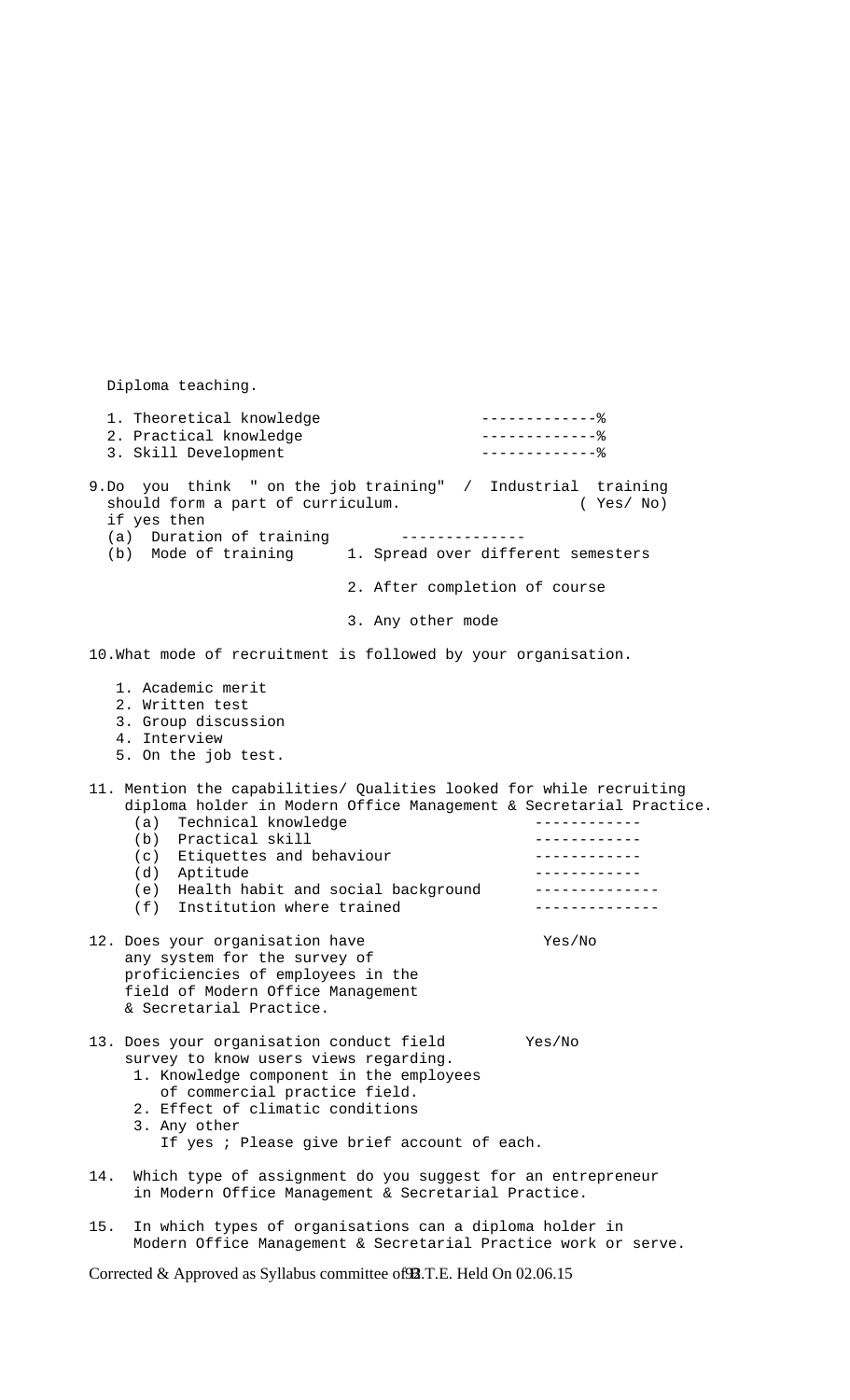| $1$ and $2$ and $3$               |  |
|-----------------------------------|--|
|                                   |  |
|                                   |  |
| $4\hspace{1.5cm}5\hspace{1.5cm}6$ |  |

- 16. Job prospects for the diploma holder in Modern Office Management & Secretarial Practice the next ten years in the state/ country.
- 17. In your opinion what should be the subjects to be taught to a diploma student in Modern Office Management & Secretarial Practice.

## Theory **Practical**

18. Kindly mention particulars regarding topics/areas which should be given more emphasisin the curriculum .

#### Theory **Practical**

- 19. Kindly state whether your organisation Yes/ No can contribute towards improvement of curriculum in above field. If yes : Please give names of experts in your organisation to whom contact.
- 20. Kindly give your valuable suggestions for being considered at the time of finilisation of curriculum.
- 21. What changes in technologies are to be incorporated in the development of curriculum in Modern Office Management & Secretarial Practice.

( Signature )

Kindly mail the above questionnaire duly filled to:-

 Kalpana Devi Assistant Professor Institute of Research,Development & Training,U.P. Govt. Polytechnic Campus Kanpur-208024 ( Please note that all information in this survey is confidential for the use of curriculum design only )

Corrected & Approved as Syllabus committee of **93**.T.E. Held On 02.06.15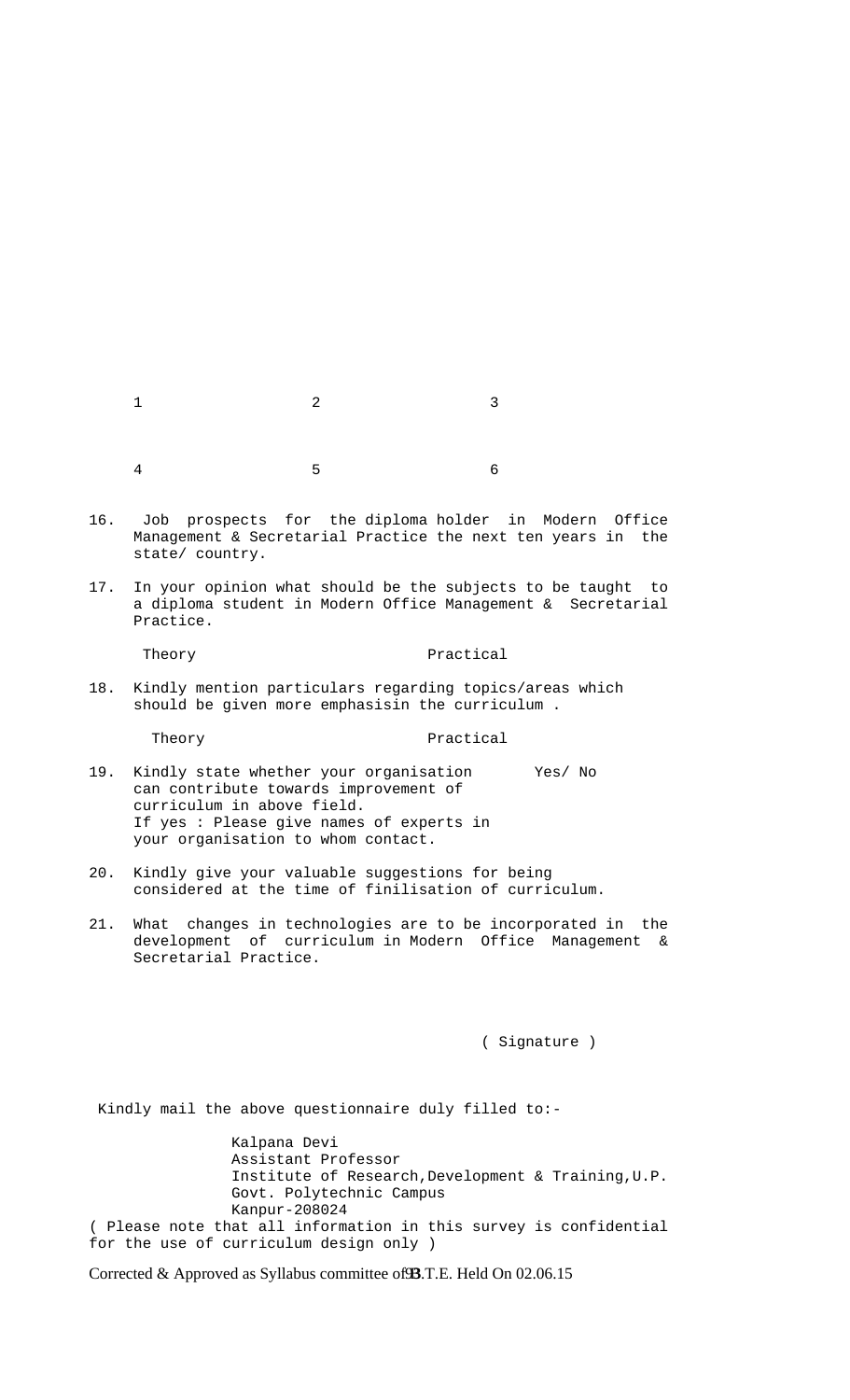## **ANNEXURE II- SUMMER TRAINING SCHEDULE**

 The students will work and focus their attention during the training on the following points which will be incorporated by them in their reports.

- 1. Name & Address of the unit
- 2. Date of i. Joining. ii. Leaving.
- 3. Nature of Industry i. Product. ii. Services. iii. Working Hrs.
- 4. Sections of the unit visited and activities there in.
- 5. Details of machines/Tools & instruments used in working in the section of the unit visited.
- 6. Work procedure in the section visited.
- 7. Specifications of the Office automation equipments used.
- 8. Work of repair and maintenance of office automation equipments cell.
- 9. Details of the special sophisticated instruments used in the industry with details of care taken in their handling.
- 10. Checking and Inspecting procedure of equipments and their details.
- 11. Discription of any emergency and its correspondance .
- 12. Visit of units store, Manner of keeping store items, Their receiving & distribution.
- 13. Safety measures on work place & working conditions in general -

Corrected & Approved as Syllabus committee of **A.T.E.** Held On 02.06.15

.pa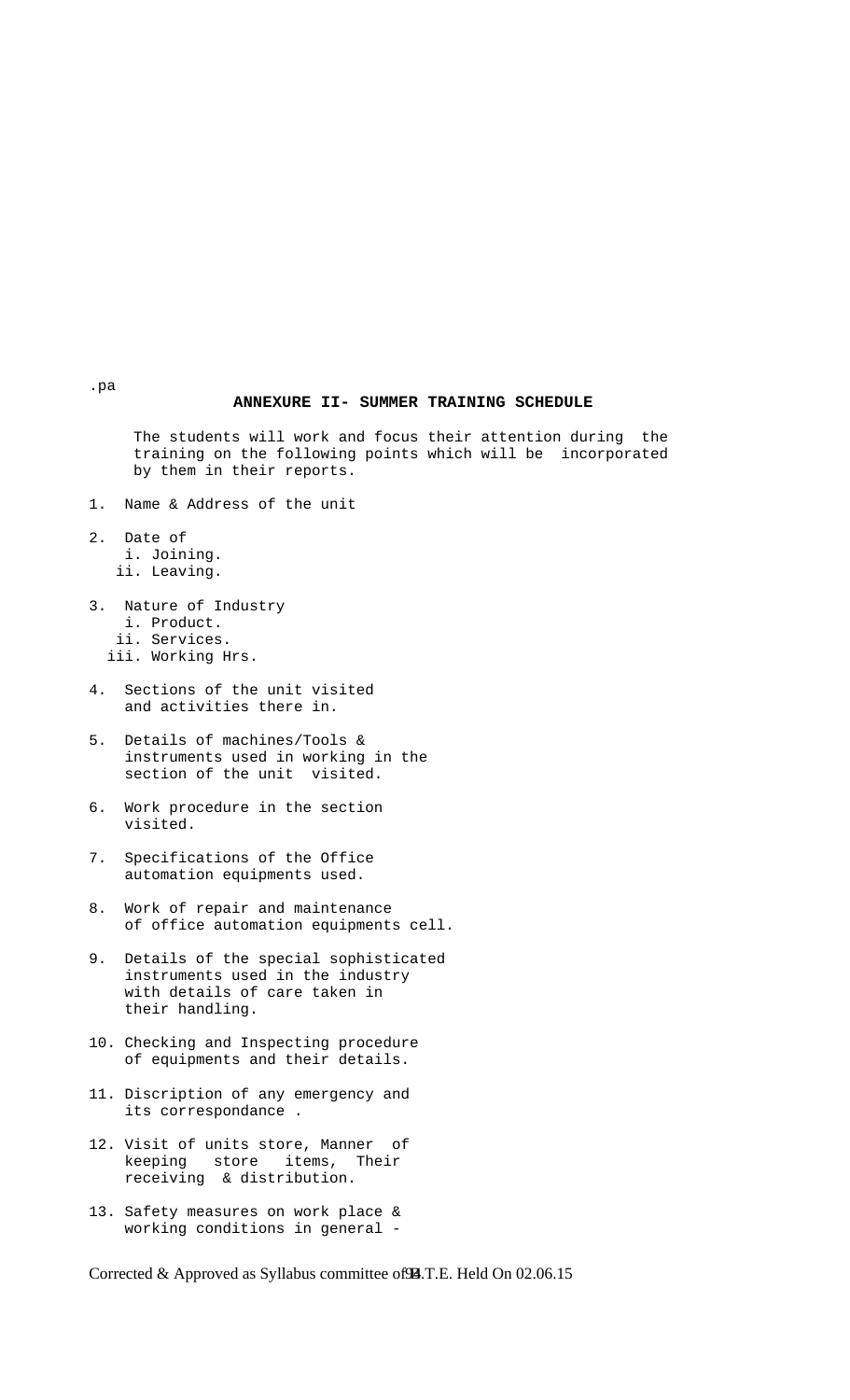comfortable, convenient & hygeinic. **ANNEXURE III** 

 For Community Development work two 15 days camps will be organised during the session in identified villages. The students shall stay in the camps and under the supervision of concerned faculty members shall undertake/execute the assigned works in the following fields.

- 1. To launch and sustain funtional literacy programmes.
- 2. To train the rural youth in different trades/skills.
- 3. Training by innovating and improving the efficiency of house hold gadgets.
- 4. To control and reduce pollution effecting the social fabric of rural life i.e.
	- Construction of Soak Pits and Sanitary Latrines, Tree Plantation, Social Forestry, Installation of Smokeless Chulhas.
- 5. To disseminate information on sources of non conventional energy. Installation and maintenance of Solar Street Lights, Solar Photovoltaic Pumps, Wind Mills, Bio Gas Plants etc shall be undertaken.
- 6. Transfer of appropriate Technology/Demonstration of cheap houses by use of locally available material, treatment of mud walls innovation of mud floor, treatment of thatch roofs etc shall be taken with provisions for training to the villagers.
- 7. Training and demonstration of new agricultural implements, house hold gadgets and appliances of non conventional energy.
- 8. To help the rural youth in preparing project reports to set up industrial units and entrepreueurial development.
- 9. All community polytechnics shall render repair and maintenance of agricultural implements, appliances of non conventional energy, household gadgets etc and train the rural youth in such skills.

Corrected & Approved as Syllabus committee of **95**.T.E. Held On 02.06.15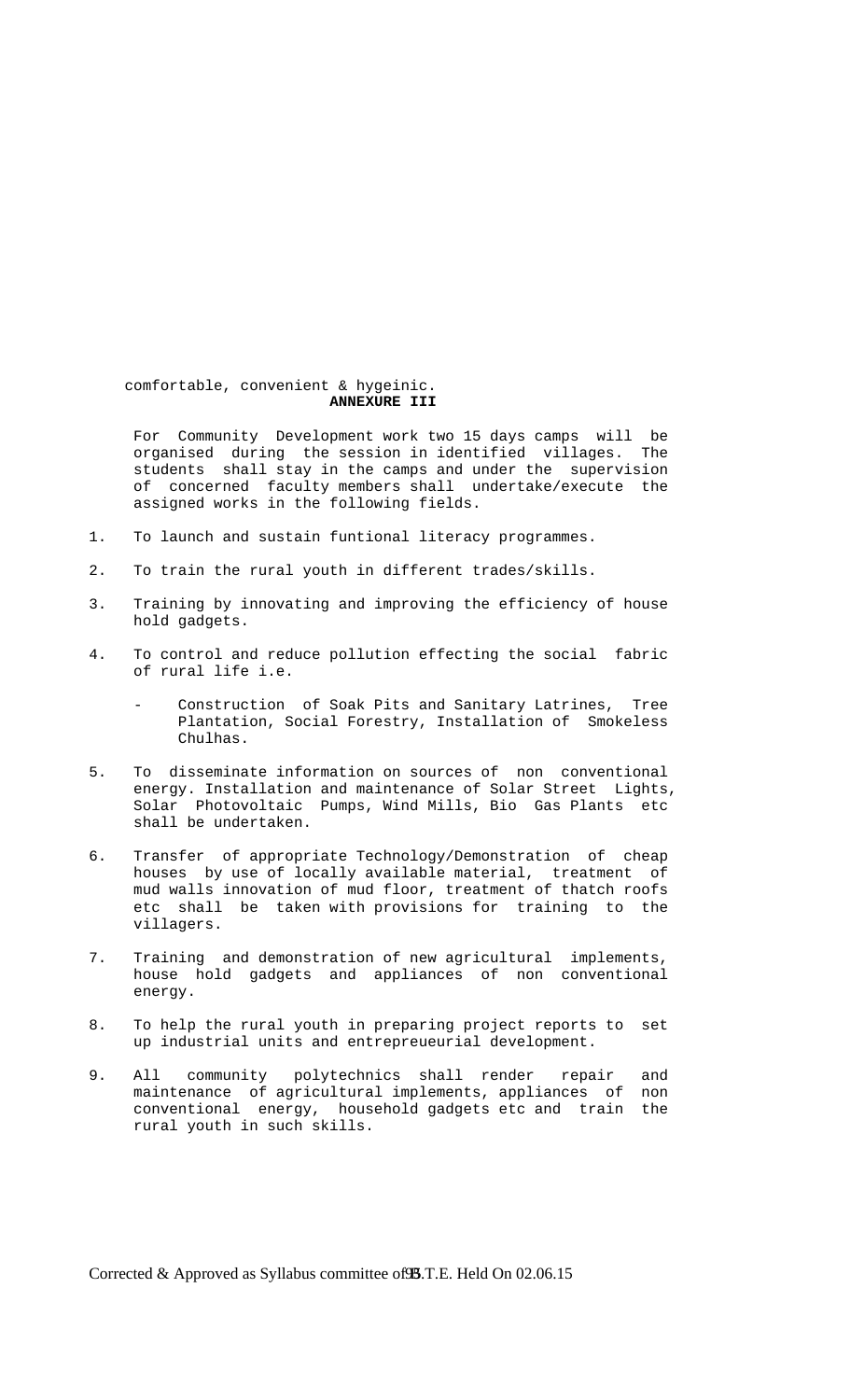## **LIST OF RECOMMENDED BOOKS:**

| S.No           | TEXT BOOK                                            | AUTHOR                                       | MEDIUM  | COST                     | PUBLICATION                       |
|----------------|------------------------------------------------------|----------------------------------------------|---------|--------------------------|-----------------------------------|
| 1.             | Karyalaiya karya Vidhi                               | Dr. Ram Chandra<br>Singh Sagar               | Hindi   | 200                      | Atma ram & Sons,<br>Delhi         |
| 2.             | Saransh Lekhan &<br>Alekhan                          | Tripurari Saran                              | Hindi   | 40                       | S. Chand & Company,<br>N.Delhi    |
| 3.             | Sachivalaya<br>noting, Drafting &<br>Precise writing | G.S.Tondon &<br>N.K.Saran                    | Hindi   | 52.50                    | Prakashan kendra,<br>Lucknow      |
| $\overline{4}$ | Hindi Angrezi<br>Abhivyakti Kosh                     | Kailash Chandra<br>Bhatia & Rachna<br>Bhatia | Hindi   | 250                      | Prabhat Prakashan,<br>N.Delhi     |
| 5.             | Practical English<br>Grammer                         | A.J.Thomson                                  | English | 40                       | Oxford University<br>Press        |
| 6.             | English Grammer<br>comosition &<br>Corresondence     | N.A.Dink &<br>S.E.Thomas                     | English | 40                       | S. Chand & Company,<br>N.Delhi    |
| 7.             | A new light in general<br>English                    | M.D.Srivastava                               | English | 20                       | Jawahar Prakashan,<br>Ghaziabad   |
| 8.             | Vyaparik Sanniyam                                    | Shukla &<br>Narayana                         | Hindi   | $\overline{\phantom{a}}$ | Sahitya Bhawan,<br>Agra           |
| 9.             | Audyogik Sanniyam                                    | R.C.Agrawal                                  | Hindi   | 40                       | Sahitya Bhawan,<br>Agra           |
| 10.            | Labour act                                           | Kapoor/ Pagare                               | English | 80                       | S. Chand & Company,<br>N.Delhi    |
| 11.            | Merchantine Law                                      | Batra & Kalra                                | English | 70                       | Tata McGraw hill,<br>N.Delhi      |
| 12.            | Book Keeping &<br>Accountacy                         | S.K.Singh                                    | Hindi   | 60                       | Sahitya Bhawan,<br>Aqra           |
| 13.            | Book Keeping &<br>Accountacy                         | Dr.S.N.Shukla                                | Hindi   | 60                       | Sahitya Bhawan,<br>Agramanagement |
| 14.            | A Text Book of<br>Accountacy                         | M.C.Shukla &<br>T.S.Grewal                   | English | 110                      | S. Chand & Company,<br>N.Delhi    |
| 15.            | Proble of Book Keeping<br>& Accountacy               | Gupta/Chitra                                 | English | 50                       | S. Chand & Company,<br>N.Delhi    |
| 16.            | Vipran Prabandh                                      | Agrawal &<br>Kothari                         | Hindi   | 85                       | Navyug Sahitya<br>Sadan, Agra     |
| 17.            | Vipran Prabandh                                      | M.C.Jain                                     | Hindi   | 80                       | Sahitya Bhawan,<br>Aqra           |
| 18.            | Essentials of Store<br>Keeping & Purchasing          | M.M.Verma                                    | English | 30                       | S. Chand & Company,<br>N.Delhi    |
| 19.            | Bhandar Palan &<br>Karyakram                         | M.M.Verma                                    | Hindi   | 30                       | S. Chand & Company,<br>N.Delhi    |
| 20.            | Store Keeping &<br>Purchasing                        | R.S. Tripathi &<br>U.S.Pandey                | Hindi   | 20                       | B.Tech.publishers,<br>Lucknow     |
| 21.            | Samanya gyan parichay                                | Verma & agrawal<br>narayana                  | Hindi   | 80                       | Sahitya Bhawan,<br>Agra           |
| 22.            | The Oxford school                                    | $=$ $-$                                      | English | 80                       | Oxford University                 |

Corrected & Approved as Syllabus committee of 96.T.E. Held On 02.06.15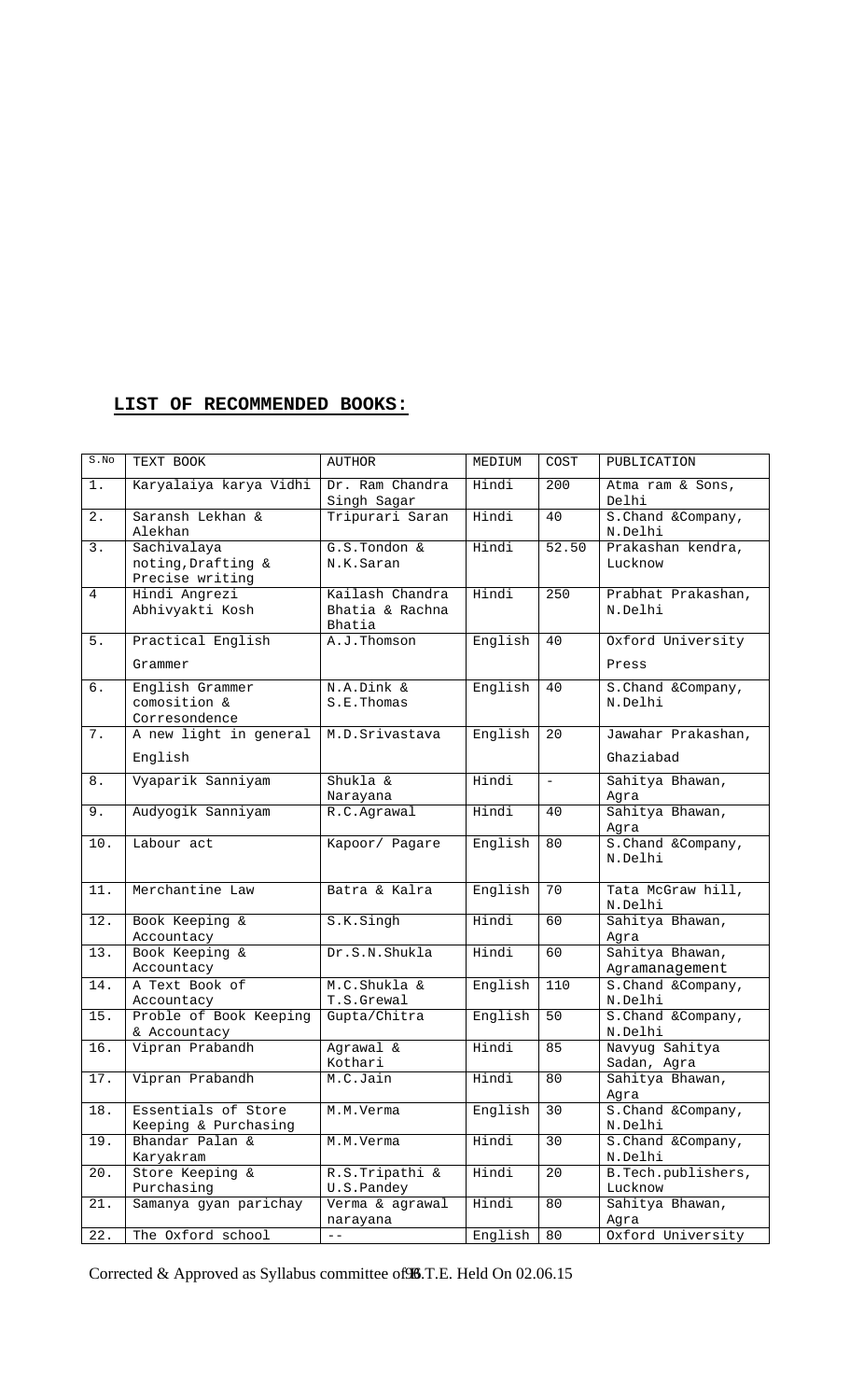|        | Atlas                  |                  |         |     | Press, Agra          |
|--------|------------------------|------------------|---------|-----|----------------------|
| 23.    | General Knowledge      | K.Mohan          | English | 100 | S. Chand & Company,  |
|        | Digest                 |                  |         |     | N.Delhi              |
| 24.    | Vishisht Ashulipi      | Dr. G.D.Bisht    | Hindi   | 40  | Shorthand house,     |
|        |                        |                  |         |     | N.Delhi              |
| 25.    | Hindi Sanket Lipi      | Rishilal         | Hindi   | 20  | Vishnu art press,    |
|        |                        | Agarawal         |         |     | Allahabad            |
| 26.    | Pitman Shorthand       | I.Pitman         | English | 20  | A.H.wheeler &        |
|        |                        |                  |         |     | Company, Allahabad   |
| 27.    | Simple Shorthand       | Dr. G.D.Bisht    | English | 10  | Vishnu prakashan,    |
|        |                        |                  |         |     | Janakpuri, N.Delhi   |
| 28.    | Hindi typewriting      | Dr. G.D.Bisht    | Hindi   | 20  | Shorthand house,     |
|        |                        |                  |         |     | N.Delhi              |
|        | prashishak             |                  |         |     |                      |
| 29.    | Hindi typewriting      | O.P.Gupta        | Hindi   | 25  | Sahitya Bhawan,      |
|        |                        |                  |         |     | Agra                 |
| 30.    | Commercial             | R.S.Pillai       | English | 40  | S. Chand & Company,  |
|        | Correspondence         |                  |         |     | N.Delhi              |
| 31.    | Office procedure &     | T.Saran          | English | 30  | S. Chand & Company,  |
|        | drafting               |                  |         |     | N.Delhi              |
| 32.    | Manual of office       | B.N.Tondon       | English | 25  | S. Chand & Company,  |
|        | Management &           |                  |         |     | N.Delhi              |
|        | correspondence         |                  |         |     |                      |
| 33.    | Office procedure &     | Board of Autors  | English | 25  | Unversity book       |
|        | drafting               |                  |         |     | depot, Haldwani      |
| 34.    | Office management      | Ghosh & Agrawal  | English | 65  | S. Chand & Company,  |
|        |                        |                  |         |     | N.Delhi              |
| 35.    | Vyavsaya prasashan &   | M.C.Saxena       | Hindi   | 85  | Sahitya Bhawan,      |
|        | prabandh               |                  |         |     | Agra                 |
| 36.    | Prabandh ke sidhant    | M.C.Saxena       | Hindi   | 40  | Sahitya Bhawan,      |
|        | avam vyahar            |                  |         |     | Aqra                 |
| 37.    | Bhartiya company       | Dr.S.M.Shukla    | Hindi   | 50  | Sahitya Bhawan,      |
|        | adhiniyam              |                  |         |     |                      |
|        |                        |                  |         |     | Agra                 |
| 38.    | Company adhiniyam &    | Dr.V.P.Mittal    | Hindi   | 30  | Sanjeev prakashan,   |
|        | Sacivalaya Padhatiya   |                  |         |     | Meerut               |
| 39.    | Company secretarial    | S.A.Sherleker    | English | 40  | Kitab Mahal, 15      |
|        | practice               |                  |         |     | thorn rd., Allahabad |
| 40.    | Secretarial Practice   | Y.P.Verma        | Hindi   | 80  | S. Chand & Company,  |
|        |                        |                  |         |     | N.Delhi              |
| 41.    | Secretarial Practice   | Chaturvedi &     | Hindi   | 40  | S. Chand & Company,  |
|        |                        | Bansal           |         |     | N.Delhi              |
| 42.    | Manual of Secretarial  | B.N.Tondon       | English | 36  | S. Chand & Company,  |
|        | Practice               |                  |         |     | N.Delhi              |
| 43.    | Sachivalaya Karya ki   | Y.P.Verma        | Hindi   | 25  | S. Chand & Company,  |
|        | Ruprekha               |                  |         |     | N.Delhi              |
| $44$ . | Office Automation      | K.K.Bajaj        | English | 85  | McMillion India      |
|        |                        |                  |         |     | Ltd.                 |
| 45.    | Office Automation &    | Tygi & Ajay      | Hindi   | 55  | Navbharat            |
|        | Secretarial Practice   |                  |         |     | prakashan, Meerut    |
| 46.    | Karyalaiya sangathan & | R.C.Agrawal &    | Hindi   | 55  | Navyug Sahitya       |
|        | Prabandh               | Saiyaram Jaiswal |         |     | Sadan, Agra          |
|        |                        | Sohan Singh      |         |     |                      |
| 47.    | Karyalaiya sangathan & |                  | English | 50  | Vikas publication    |
|        | Prabandhik Bahikhata I |                  |         |     | N.Delhi              |
|        | & II                   |                  |         |     |                      |
| 48.    | Karyalaiya Prabandh    | Ghosh & Agrawal  | Hindi   | 60  | S. Chand & Company,  |
|        |                        |                  |         |     | N.Delhi              |

Corrected & Approved as Syllabus committee of  $\mathcal{B}$ .T.E. Held On 02.06.15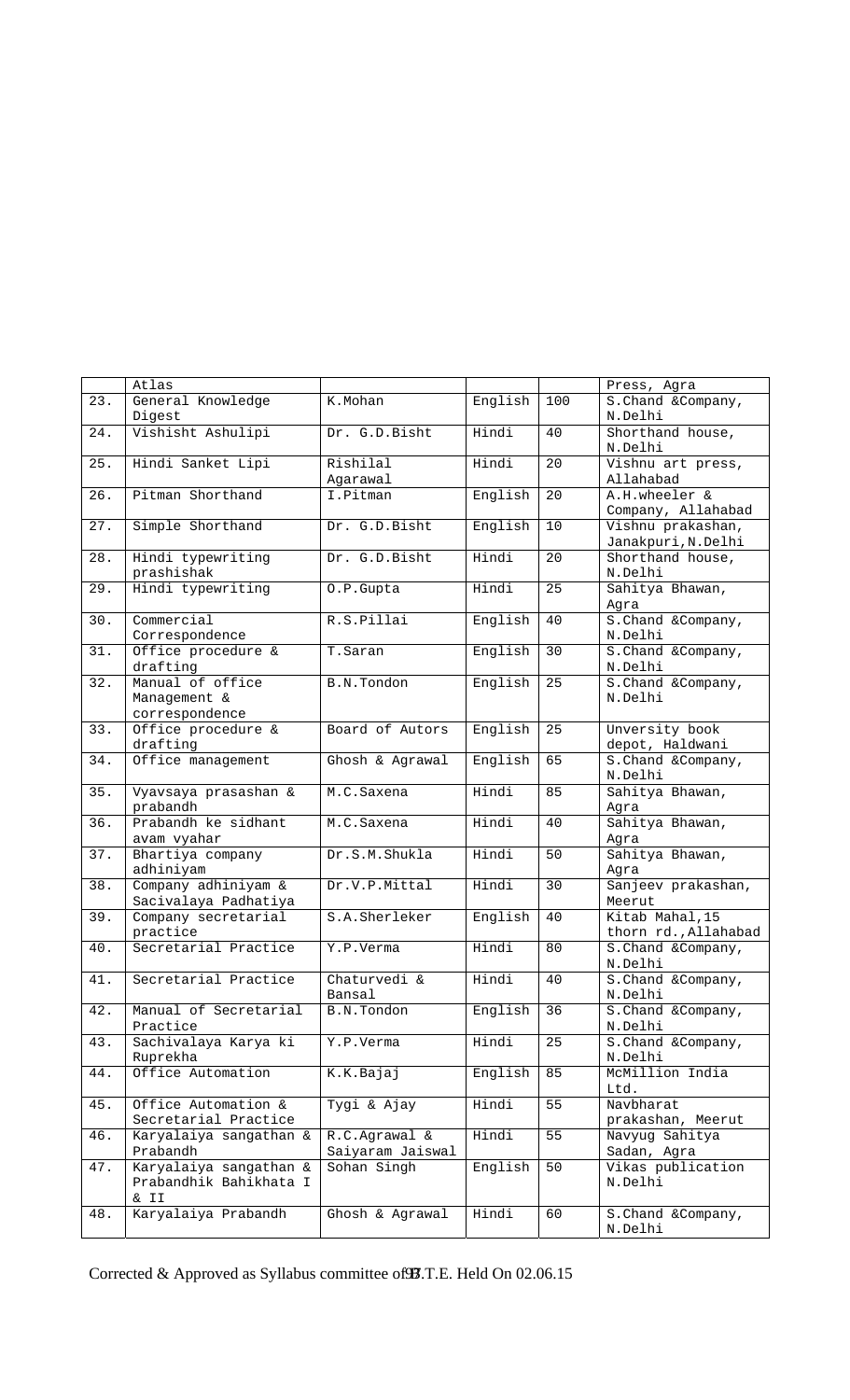| 49.   | Industrial Management                                             | Vipin Kumar    | Hindi   | 60            | B.Tech.publishers,<br>Lucknow                                    |
|-------|-------------------------------------------------------------------|----------------|---------|---------------|------------------------------------------------------------------|
| $50.$ | Udyamita Vikas                                                    | P.C.Soni       | Hindi   | 45            | B. Tech. publishers,<br>Lucknow                                  |
| 51.   | Human behaviour at<br>work                                        | Keith Devis    | English | 200           | Tata McGraw Hill,<br>N.DElhi                                     |
| 52.   | Office Management                                                 | R.K.Copra      | English | 150           | Himalaya Publishing<br>house, Ansari Rd.,<br>Dariyaganj, N.delhi |
| 53.   | Business Organisation<br>& Management                             | C.B.Gupta      | English | 150           | S. Chand & Company,<br>N.Delhi                                   |
| 54.   | People Talk                                                       | Judi James     | English | 150           | Excl Book, Narayana<br>vihar, N.Delhi                            |
| 55.   | Presentation Perfect                                              | Alstier Grant  | English | 110           | $-$ -do $-$                                                      |
| 56.   | Peak Performance                                                  | Jack Gordon    | English | $- -$         | $-$ -do--                                                        |
| 57.   | Roads to Excellence                                               | R.C.Sharma     | English | 200           | $--do--$                                                         |
| 58.   | Management principles                                             | Parag Diwan    | English | 175           | $-$ -do $-$                                                      |
|       | & practice                                                        |                |         |               |                                                                  |
| 59.   | Managing Time                                                     | David Fontane  | English | 90            | $-$ -do $-$                                                      |
| 60.   | The art of effecive                                               | Charles J.Mar. | English | 90            | $-$ -do $-$                                                      |
|       | communication                                                     |                |         |               |                                                                  |
| 61.   | Sakaratmak Soach                                                  | S.Nand         | Hindi   | 60            | $-$ -do $-$                                                      |
| 62.   | Personality<br>Development                                        | Hurlockontane  | English | 195           | Tata McGraw Hill,<br>N.DElhi                                     |
| 63.   | The Effective<br>Secretary                                        | Madon          | English | 120           | $-$ -do $-$                                                      |
| 64.   | Effective<br>Communication                                        | Mohan Krishna  | English | 120           | $-$ -do $-$                                                      |
| 65.   | The Craft of Business<br>Letter Writing                           | Monipalli      | English | 135           | $-$ -do $-$                                                      |
| 66.   | Introduction to<br>Computer                                       | Norton         | English | 275           | $-$ -do $-$                                                      |
| 67.   | Spoken English                                                    | Shashi kumar   | English | 70            | $-$ -do $-$                                                      |
| 68.   | <b>Bussiness</b><br>Correspondence &                              | Sharma         | English | 135           | $-$ -do- $-$                                                     |
|       | Report Writing                                                    |                |         |               |                                                                  |
| 69.   | English Conversation                                              | Taylor         | English | 85            | $-$ -do $-$                                                      |
| 70.   | Bussiness Law                                                     | Tulsian        | English | 135           | --do--                                                           |
| $71.$ | Principles of<br>management                                       | S.C. Saxena    | English | 75            | Sahitya Bhawan,<br>Agra                                          |
| 72.   | <b>Bussiness</b><br>Administration &<br>Management                | S.C. Saxena    | English | 100           | Sahitya Bhawan,<br>Aqra                                          |
| 73.   | Positive action plan                                              | Napoleon       | English | 150           | India Book Depot,<br>Mumbai                                      |
| 74.   | Typing Test Guide                                                 | Dr.G.D.Bisht   | English | 30            | Shorthand house,<br>N.Delhi                                      |
| 75.   | Practical Workbook for<br>shorthand dictation &<br>Correspondence | Dr.G.D.Bisht   | English | 60            | $-$ -do $-$                                                      |
| 76.   | Model Speed Dictations<br>Vol.-I, II & III                        | Dr.G.D.Bisht   | English | 60,50<br>, 50 | $-$ -do $-$                                                      |
| 77.   | Simple Speed Guide                                                | Dr.G.D.Bisht   | English | 50            | $-$ -do $-$                                                      |

Corrected & Approved as Syllabus committee of 98.T.E. Held On 02.06.15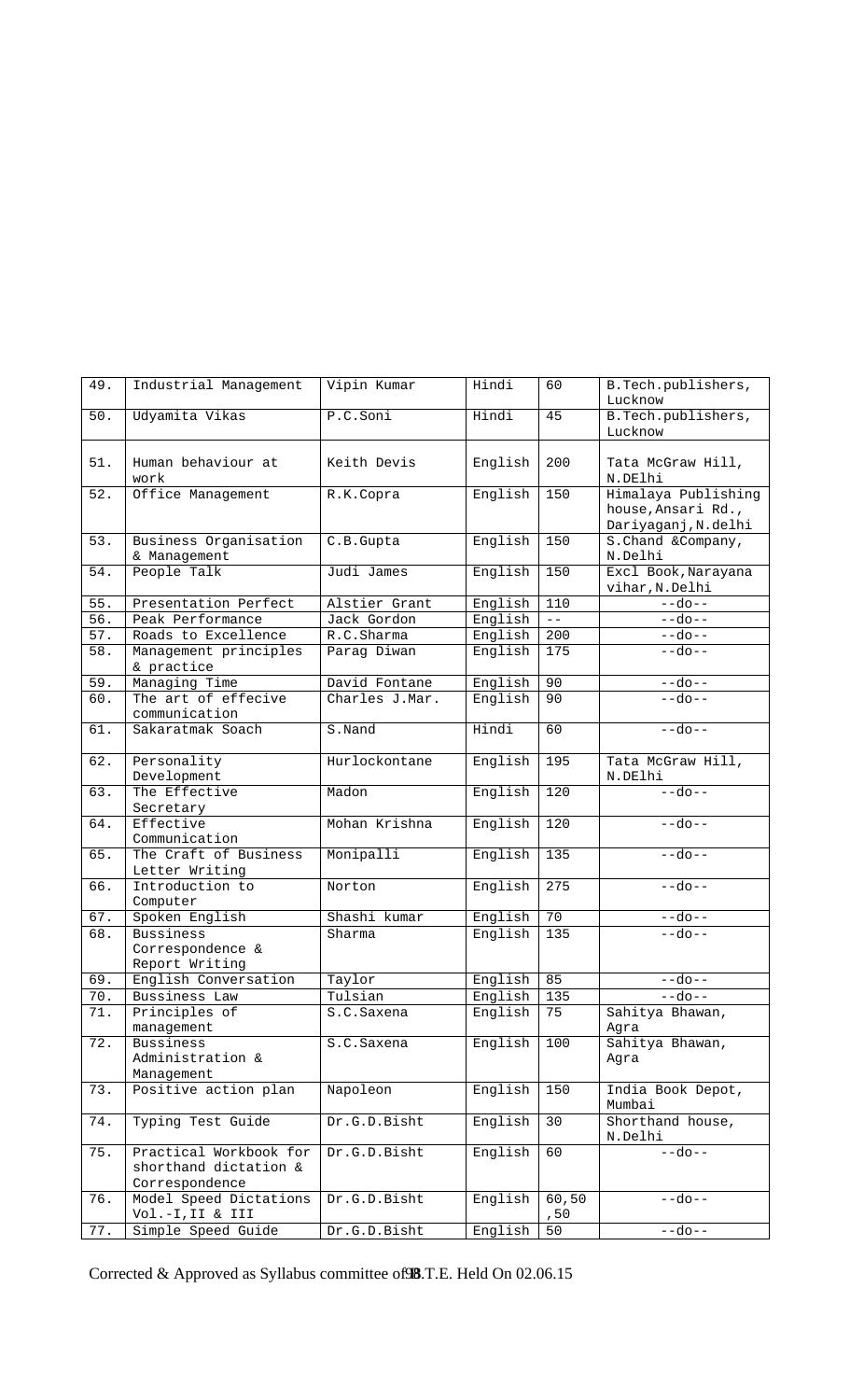| 78. | English Typewriting<br>Instrucor & Office<br>Manal                            | Dr.G.D.Bisht                      | English | 30  | Shorthand house,<br>N.Delhi               |
|-----|-------------------------------------------------------------------------------|-----------------------------------|---------|-----|-------------------------------------------|
| 79. | Vishisht Ashulipi<br>(Syamshishak)                                            | Dr.G.D.Bisht                      | Hindi   | 80  | $-$ -do $-$                               |
| 80. | Hindi Ashulipi<br>Shabdkosh                                                   | Dr.G.D.Bisht                      | Hindi   | 80  | $-$ -do $-$                               |
| 81. | Vishisht Ashulipi<br>Pranottari                                               | Dr.G.D.Bisht                      | Hindi   | 40  | $-$ -do $-$                               |
| 82. | Ashulipi Shabdkosh                                                            | Dr.G.D.Bisht                      | Hindi   | 280 | Vishisht Prakashan,<br>Janakpuri, N.Delhi |
| 83. | Vishisht Gatilekhan<br>Nirdeshika                                             | Dr.G.D.Bisht                      | Hindi   | 60  | $-$ -do $-$                               |
| 84. | Ashulipi Vigyan ka<br>Aitihasik Bhasha<br>Vaigynik avam<br>Tulnatmak Adhyayan | Dr.G.D.Bisht                      | Hindi   | 350 | $-$ -do $-$                               |
| 85. | Typography (Practical<br>Typewriting)                                         | Dr.G.D.Bisht                      | English | 50  | $-$ -do $-$                               |
| 86. | Speedography                                                                  | Dr.G.D.Bisht                      | English | 60  | $-$ -do $-$                               |
| 87. | Hindi & English<br>typewriting                                                | Dr. Wazid Ali &<br>Inderjeet Kaur | Hini    | 95  | Moonlight<br>Publication, N. Delhi        |

**NOTE:** Latest Edition Of all recommended books to be purchased by the institutions.

Corrected & Approved as Syllabus committee of 99.T.E. Held On 02.06.15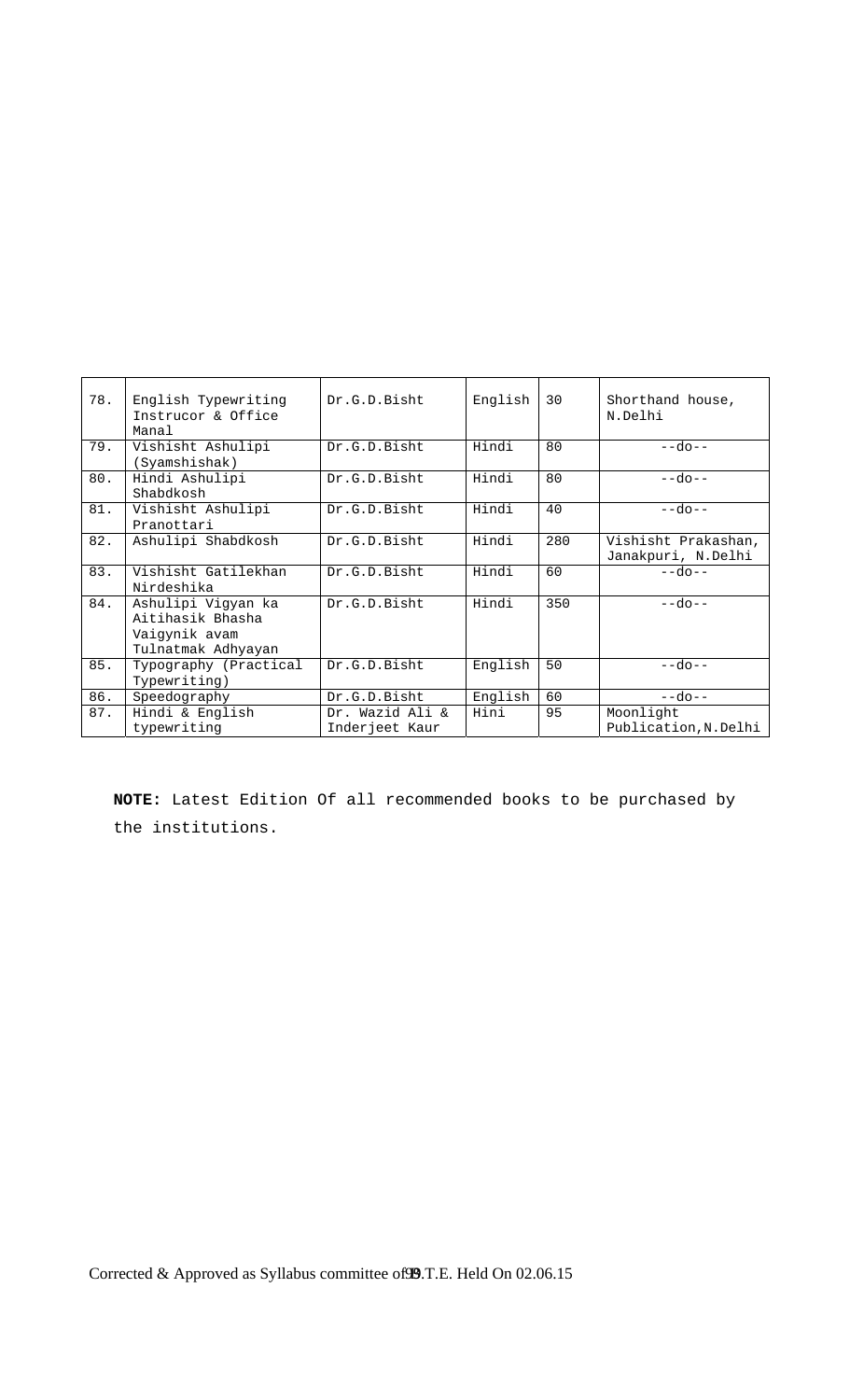# CURRICULUM FOR TWO YEAR DIPLOMA COURSE IN

# MODERN OFFICE MANAGEMENT AND SECRETARIAL PRACTICE Effective from Session

# UNDER DEVELOPMENT SEMESTER SYSTEM

Prepared by

# CURRICULUM DEVELOPMENT CELL INSTITUTE OF RESEARCH, DEVELOPMENT & TRAINING,U.P.,KANPUR

Approved by BOARD OF TECHNICAL EDUCATION,U.P.,LUCKNOW On Dated 02.06.2015

Corrected & Approved as Syllabus committee of  $\textcircled{B}$ T.E. Held On 02.06.15